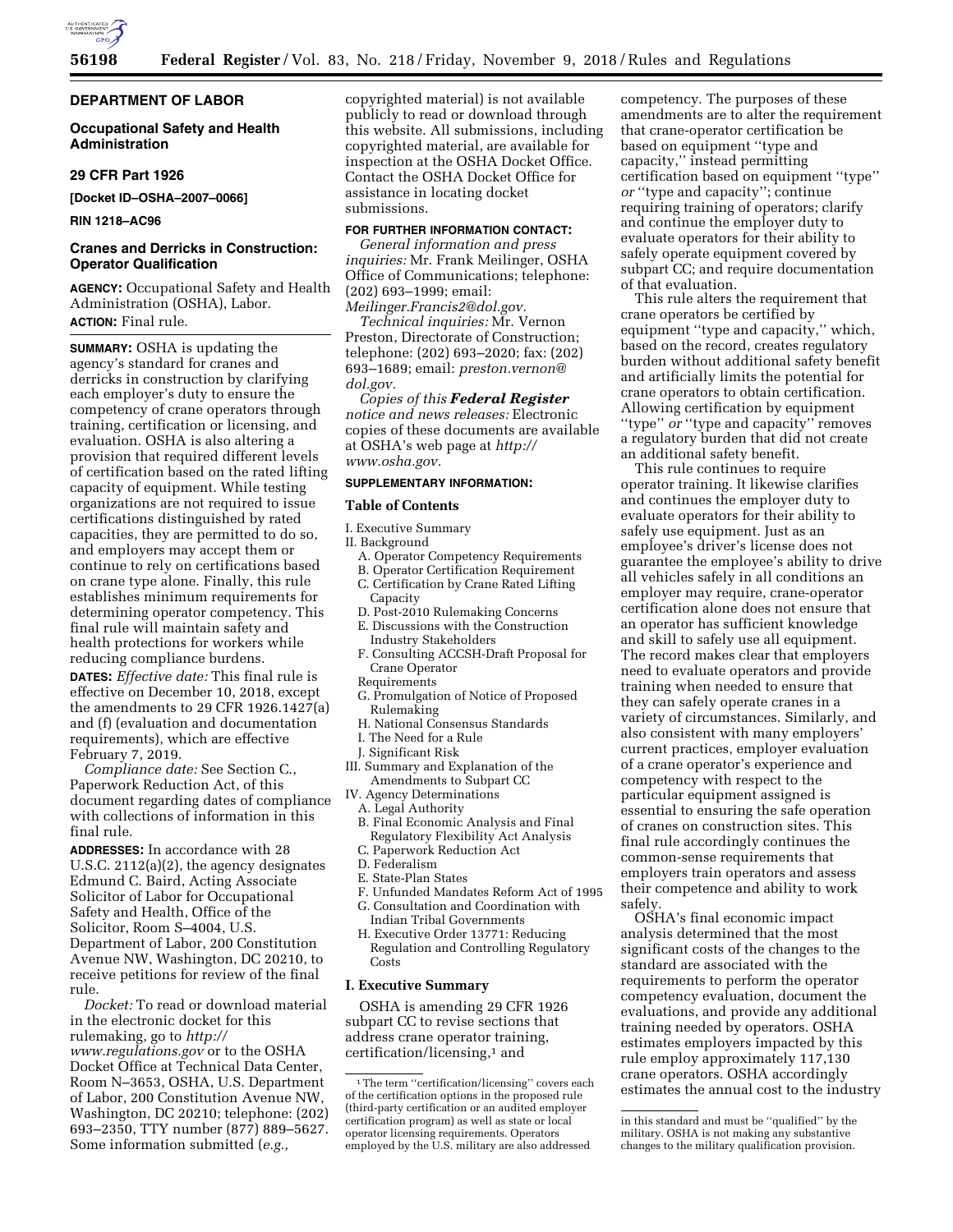will be \$1,481,000 for the performance of operator competency evaluations, \$62,000 for documenting those evaluations, and \$94,000 for any additional training needed for operators. OSHA's estimate of the total annual cost of compliance is \$1,637,000.

OSHA also expects some cost savings from the changes to the rule. In particular, OSHA estimates a large onetime cost savings of \$25,678,000 from dropping the requirement that crane operators be certified by capacity because that change eliminates the need for a very large number of operators to get an additional certification. OSHA also estimates that a small number of ongoing annual certifications due to an operator moving to a higher capacity crane would also no longer be needed, producing an additional annual cost savings of \$426,000. These various elements lead, at a 3 percent discount rate over 10 years, to net annual cost savings of \$1,752,000. At a discount rate of 7 percent there are annual cost savings of \$2,388,000.

The agency has concluded that, on average, the impact of costs on employers will be low because most employers are currently providing some degree of operator training and performing operator competency evaluations to comply with the previous 29 CFR 1926.1427(k), and were previously doing so to comply with §§ 1926.550, 1926.20(b)(4), and 1926.21(b)(2). Employers who currently provide insufficient training will incur new compliance costs. Although OSHA anticipates that a few employers might incur significant new costs, the agency has concluded that, for purposes of the Regulatory Flexibility Act, the changes to the standard will not have a significant economic impact on a substantial number of small entities.

The agency has also determined that the final rule is technologically feasible because many employers already comply with all the provisions of the revised rule and the revised rule would not require any new technology. In addition, because the vast majority of employers already invest the resources necessary to comply with the provisions of the revised standard, the agency concludes that the revised standard is economically feasible.

## **II. Background**

Explanation of record citations in this document.

References in parentheses in this preamble are to exhibits or transcripts in the docket for this rulemaking. Documents from the subpart CC— Cranes and Derricks in Construction rulemaking record are available under

Docket OSHA–2007–0066 on the Federal eRulemaking Portal at *[http://](http://www.regulations.gov) [www.regulations.gov](http://www.regulations.gov)* or in the OSHA Docket Office. The term ''ID'' refers to the column labeled ''ID'' under Docket No. OSHA–2007–0066 on *[http://](http://www.regulations.gov) [www.regulations.gov.](http://www.regulations.gov)* This column lists individual records in the docket. This notice will identify each of these records only by the last four digits of the record, such as ''ID–0032'' for OSHA– 2007–0066–0032. Identification of records from dockets other than records in OSHA–2007–0066 will be by their full ID number.

#### *A. Operator Competency Requirements*

OSHA promulgated a new standard for cranes and derricks in construction, referred to in the Background section as the ''2010 crane standard,'' on November 10, 2010 (75 FR 47905). It was based on a proposal drafted as the result of negotiated rulemaking and issued on October 9, 2008 (73 FR 59714). Under this cranes standard, except for employees of the U.S. military and the operation of some specified equipment, employers were required to allow only certified operators to operate equipment after November 10, 2014.2 In lieu of certification, the rule also allowed operators to operate cranes if licensed by state or local governments whose programs met certain minimum requirements.

This cranes standard included a fouryear, phased-in effective date for the certification requirements. That phasein period was intended to provide time for existing accredited testing organizations to develop programs that complied with the standard's requirements; for operators and employers to prepare for certification testing; and for more testing organizations to become accredited to make certifications available for the operation of the wide variety of cranes used in construction. During the phasein period, employers were required to continue complying with two broad provisions: to ensure that crane operators were competent to operate the equipment safely and, if necessary, to train and evaluate employees who did not have the required knowledge or ability to operate the equipment safely (§ 1926.1427(k)(2)(i) and (ii)) (''employer duties''). These employer duties are essentially the same as those required by § 1926.20(b)(4) and § 1926.21(b)(2), which are discussed in more detail in

the ''Operator Certification Requirement'' section that follows.

## *B. Operator Certification Requirement*

In 1979, OSHA published 29 CFR 1926.550, which specified requirements for crane and derrick operation that were adopted from existing consensus standards. Among these requirements was an employer's duty to comply with manufacturer specifications and limitations (§ 1926.550(a)(1)). In addition, employers were subject to general requirements elsewhere in the OSHA construction safety standards that required employers to permit only those employees ''qualified by training or experience'' to operate equipment  $(\S 1926.20(b)(4))$  and to "instruct each" employee in the recognition and avoidance of unsafe conditions'' (§ 1926.21(b)(2)). However, crane incidents continued to be a significant cause of injuries and fatalities in the construction industry over the next few decades. In response, industry stakeholders called on OSHA to update its existing construction crane standard, including addressing advances in equipment technology and industryrecognized work practices.

Between 1998 and 2003, OSHA's Advisory Committee for Construction Safety and Health (ACCSH) tasked a workgroup with studying crane issues and ultimately recommended that OSHA revise the construction crane standard through negotiated rulemaking. The ACCSH workgroup reviewed the requirements of the most recent American Society of Mechanical Engineers (ASME)/American National Standard Institute (ANSI) B30 series standards applicable to various types of cranes and recommended that OSHA include work practices and protections from the ASME/ANSI B30 series standards in the new crane standard to the extent possible. The workgroup's recommendations included a request that OSHA require training and qualification provisions specific to crane operators, such as those of the ANSI B30 series, to supplant and augment the general provisions under §§ 1926.21(b)(2) and 1926.20(b)(4) (see ACCSH transcript Docket ID OSHA– ACCSH2002–2–2006–0194; pp. 129– 135).

In 2003, OSHA commenced rulemaking by establishing a federal advisory committee, the *Cranes and Derricks Negotiated Rulemaking Advisory Committee* (C–DAC), to develop a proposal through consensus (see OSHA–S030–2006–0663–0639). The committee comprised industry stakeholders including employer users of cranes, crane manufacturers and

<sup>2</sup>The term ''equipment'' was used in the cranes standard's regulatory text because the rule covers cranes, derricks and other types of equipment. When OSHA uses ''cranes'' in this preamble, it is meant to apply to all covered equipment.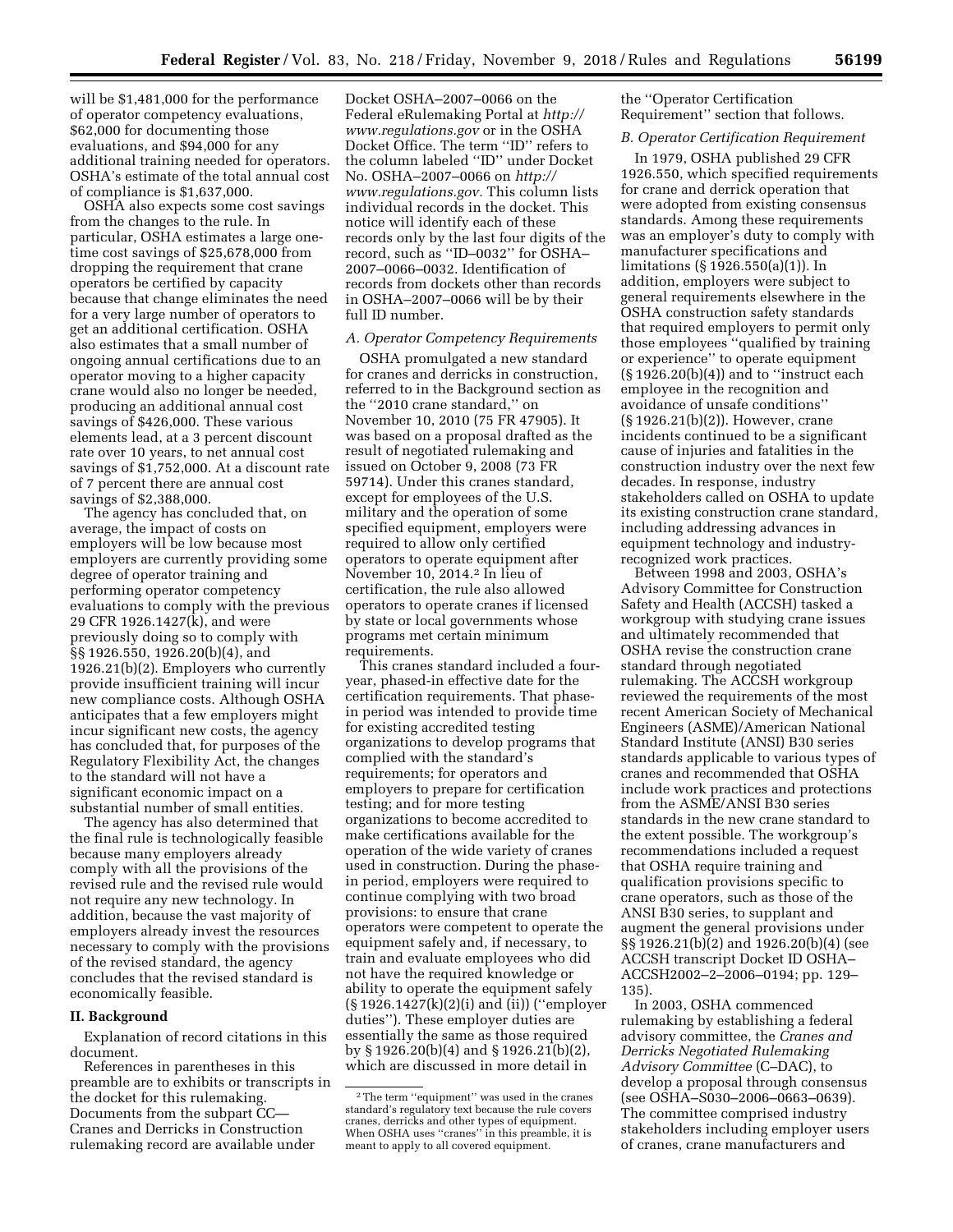suppliers, labor organizations, an operator training and testing organization, a crane maintenance and repair organization, and insurers. C– DAC met eleven times between July 30, 2003, and July 9, 2004, and produced a consensus document that OSHA proposed for comment. Like the ACCSH workgroup, C–DAC acknowledged that the qualification and training requirements of §§ 1926.20(b)(4) and 1926.21(b)(2) were ineffective, and it proposed that OSHA require written and practical testing of crane operators (73 FR 59810). C–DAC also concluded that significant advances in crane/ derrick safety would not be achieved without operator testing verified by accredited, third-party testing. Therefore, per C–DAC's recommendation, OSHA's proposal included a requirement for operator certification by ''type and capacity'' of the equipment in lieu of the previous general requirement that employers ensure their operators were competent to operate the machinery. However, OSHA proposed to retain the general employer duty during a four-year phasein period for the operator certification (see discussion of § 1926.1427(k) at 73 FR 59938).

On October 12, 2006, ACCSH supported the C–DAC consensus document and recommended that OSHA use it as the basis of a proposed rule (see Docket ID OSHA– ACCSH2006–1–2006–0198–003).

On October 17, 2006, the Small Business Advocacy Review Panel (SBAR) submitted its final report on OSHA's draft proposal (OSHA–S030A– 2006–0664–0019). The SBAR recommendations included a suggestion that OSHA solicit comment on whether ''equipment capacity and type'' needed clarification, which OSHA did (see 73 FR 59725). Regarding operator training, many Small Entity Representatives (SERs) thought the C–DAC's training requirements were too broad and should be focused on the equipment the operator will use and the operations to be performed. Two SERs recommended OSHA's powered industrial truck standard as a model for crane operator training requirements.

OSHA published its proposal on October 9, 2008 (73 FR 59714) and received over 350 public comments. The comments discussed a wide range of topics addressed by the crane standard. In response to requests from several public commenters, OSHA conducted a public hearing in March 2009. None of the commenters or hearing participants asked OSHA to remove the requirement that operators be certified by equipment capacity in addition to type. There were

a few stakeholders who expressed some concern about the proposal to phase-out the employer duty and replace it with the requirement for employers to ensure operator competence through thirdparty testing (see ID–0341–March 19, 2009, page 41 and ID–0445). However, most stakeholders overwhelmingly supported the certification requirements in the rule as proposed.

On November 8, 2010, the final rule for cranes and derricks in construction, including requirements for crane operator certification, became effective. The original date by which all operators must be certified was November 10, 2014, but OSHA subsequently extended that date to November 10, 2017 (79 FR 57785 (September 26, 2014)) and then further extended it to November 10, 2018 (82 FR 51986 (November 9, 2017)). Prior to the amendments to the standard contained in this current final rule, the separate employer duty to evaluate operators was to cease on the date when operator certification was required.

## *C. Certification by Crane Rated Lifting Capacity*

The 2010 crane standard required operators to become certified and permitted four options for doing so, one of which is certification by a third-party organization. A third-party certification is portable (a new employer can rely on it), but in relying upon a third-party certification as confirmation of an operator's knowledge and operating skills, employers need to know what kind of equipment the certification applies to when making determinations about which equipment an operator can operate at the worksite. Therefore, C– DAC recommended the requirement, which was included in the 2010 final rule, that third-party certification must indicate the equipment types and the rated capacities that an individual is certified to operate. The other certification options, which are not portable, do not require certification by capacity.

To address the concerns that testing organizations might offer certification for a variety of crane capacities but yet not offer a certification for the particular capacity of crane matching the equipment to which operators would be assigned, OSHA added subparagraph § 1926.1427(b)(2) to the 2010 crane standard. That paragraph clarified that the certification must list the type and rated lifting capacity of the crane in which the operator was tested, and for purposes of complying with the 2010 crane standard the operator would be ''deemed qualified'' to operate cranes of the same type that have equal or lower rated lifting capacity of the crane in

which they were tested. During the rulemaking process for the 2010 crane standard, none of the commenters asked OSHA to remove the requirement that operators be certified by equipment capacity in addition to type.

#### *D. Post-2010 Rulemaking Concerns*

In OSHA outreach sessions following the publication of the 2010 crane standard, two accredited testing organizations that offered certifications by type but not capacity, as well as other stakeholders, questioned the need for specifying rated lifting capacities of equipment on their certifications to comply with the new 2010 crane standard. They expressed concern that meeting the capacity requirement would require significant changes from their previous certification practices without resulting in any real safety benefit because they believed that certification by capacity is not a meaningful component of operator certification testing. They asserted that employers already take steps to ensure that even certified operators are capable of safely operating the cranes at their worksites, regardless of the rated lifting capacities of those cranes. Thus, these testing organizations expressed the view that the certification by capacity requirement is unnecessary.

Those two testing organizations and many other stakeholders also expressed surprise and concern that on November 10, 2014, when OSHA's operator certification requirements were to take effect, the temporary requirements of § 1926.1427(k)(2)—the employer duty to ensure that operators are competent would no longer be in effect and a similar requirement under 29 CFR 1926.20(b)(4), *qualification and experience,* would not apply. A number of stakeholders described this as a step backwards in safety.

OSHA also heard from many stakeholders that the employer should play a direct role in ensuring that their operators are competent because a standardized test cannot replicate all of the conditions that operators will need to safely navigate on the jobsite. They indicated that the employer typically has more information than a certifying organization to ensure that an operator has the skills, knowledge, and judgment required for safely completing a particular assignment on a particular crane. Many stakeholders likened operator certification to a learner's permit to drive a car. They cautioned that certification should be one of several factors to be weighed by an employer before allowing an employee to operate a crane.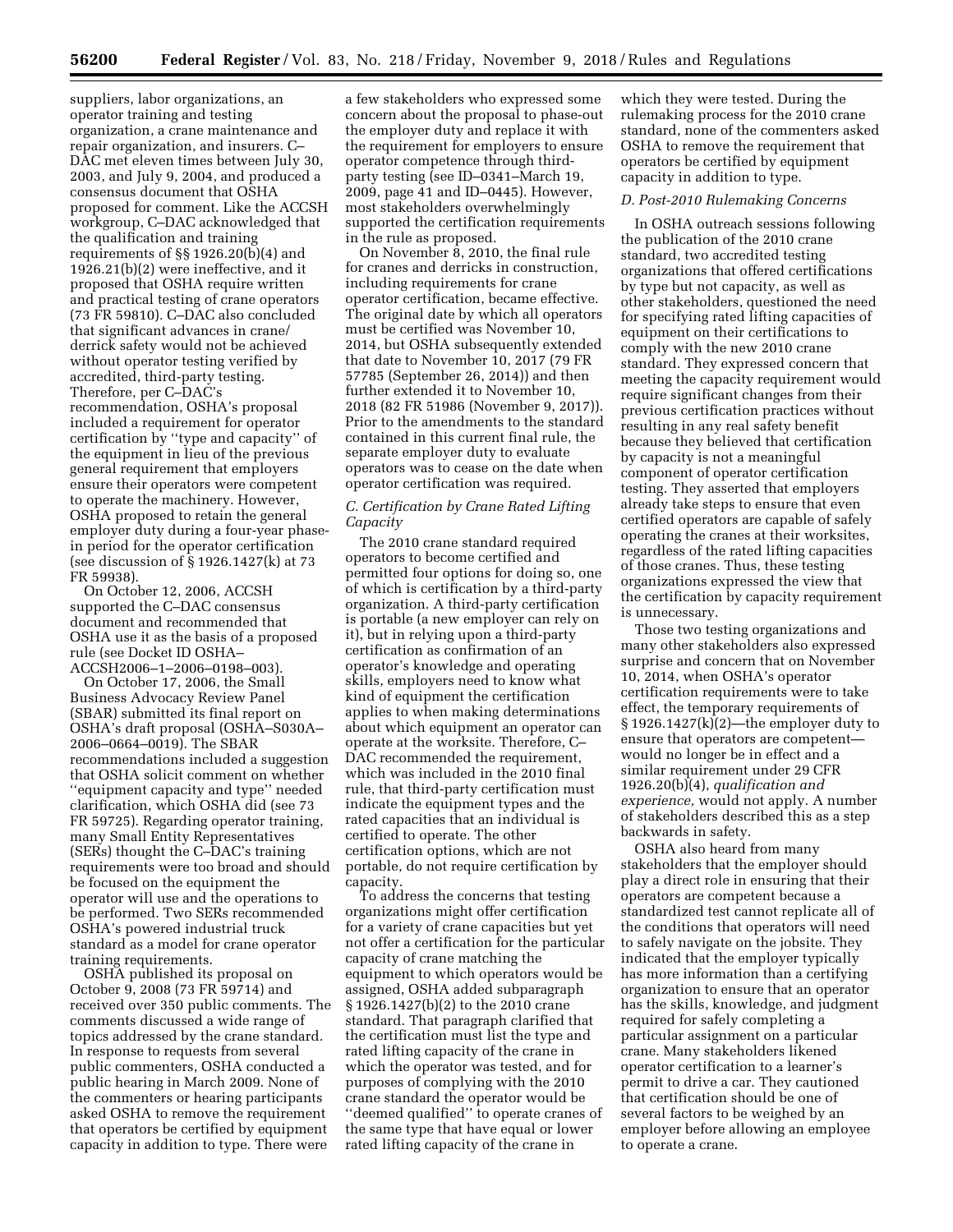## *E. Pre-NPRM Discussions With the Construction Industry Stakeholders*

Discussions With Companies, Unions, and Organizations That Train, Assess, and/or Contract Crane Operators

In order to gather factual information for this rulemaking, OSHA conducted more than 40 site visits, conference calls, and meetings with stakeholders between June 6, 2013, and March 27, 2015, regarding their experiences with training, evaluating, and ensuring the competency of crane operators. Among these stakeholders were:

• 3 crane rental companies [1 large (more than 100 cranes), 1 medium (more than 20 cranes), 1 small (fewer than 20 cranes)]

• 10 construction companies that own/operate cranes [homebuilders, tank builders, propane delivery, steel erector]

• 3 large construction/operator training companies

- 5 crane manufacturers
- 3 construction labor unions
- 2 safety consultants/trainers
- 4 state agencies

• British Columbia's qualification program

• 1 sole proprietor/owner operator homebuilding company

• 3 crane insurers

• 3 certification testing bodies and accrediting entities

During discussions with stakeholders, OSHA personnel took notes that were consolidated into draft reports, which were provided to the employer or organization for their corrections or comment before the reports were finalized. Twenty-eight of the discussions were drafted into written reports. The other conversations were not documented because they were either informal or the organization's representatives did not want their comments to be cited in the rulemaking record other than being referenced anecdotally. The twenty-eight reports, as well as a detailed summary of the reports, are in the docket for this rulemaking (ID–0673). Overall, the stakeholders described their business models for bringing cranes to construction sites, operator competency programs, methods for ensuring that cranes brought to the worksite are safely run by competent operators, and views on the use of operator certification in their operator competency programs.

## *F. Consulting ACCSH—Draft Proposal for Crane Operator Requirements*

OSHA presented draft revisions to the 2010 cranes standard to the Advisory Committee for Construction Safety and Health (ACCSH) at a special meeting conducted March 31 and April 1, 2015,

in Washington, DC. In response, ACCSH recommended that OSHA (OSHA– 2015–0002–0037):

• Move forward with the certification requirement and pursue employer qualification of crane operators.

• Clarify the requirement for certification so that certification can be by type, or by type and capacity.

• Reconsider the language in the draft revisions that appears to require the employer to observe the operator operate the crane in each and every configuration to determine whether the operator was competent.

• Use the text submitted by William Smith (OSHA–2015–0002–0051) as a substitute for the draft language on evaluation in the draft revisions.3

• Delete the annual re-evaluation provision in the draft revisions, and instead consider employer reevaluations that coincide with the recertification period.

• Consider adding a provision that if the operator operates the equipment in an unsafe manner, the operator must be re-evaluated by the employer.

## *G. Promulgation of Notice of Proposed Rulemaking*

OSHA published a proposed rule on May 21, 2018 (83 FR 23534), and subsequently extended the comment period by an additional 15 days (83 FR 28562). The agency received over 1,200 public comments before the comment period closed on July 5, 2018.

#### *H. National Consensus Standards*

In adopting a standard, section 6(b)(8) of the Occupational Safety and Health (OSH) Act (29 U.S.C. 651 *et seq.*) requires OSHA to consider national consensus standards, and where the agency decides to depart from the requirements of a national consensus standard, it must explain why the departure better effectuates the purposes of the Act. As OSHA explained when adopting the updated crane rule in 2010, the ASME B30 Standard is a series of voluntary consensus standards that apply to most of the types of equipment, including cranes and derricks, covered by subpart CC as a whole (75 FR 48129– 48130). The B30 standards each have chapters that address the operation of

the equipment, which typically include a section on crane operator qualification and crane operator responsibilities (ID– 0002, 0003, 0004, 0005, 0006, 0007, 0027, 0028). OSHA considered those provisions in drafting the proposed rule. Similarly, OSHA considered the general requirements of ANSI/American Society of Safety Professionals (ASSP) Z490.1,4 which generally addresses the requirements of occupational safety and health training.

An association of occupational safety and health professionals asked OSHA to revise the 2010 crane standard to incorporate by reference the Z490.1 standard and the ''soon to be published A10 Standard for Construction and Demolition training'' (ID–1824). The commenter specifically requested that OSHA require that ''any occupational safety and health training program recognized in the rule must meet the requirements in the ANSI/ASSP Z490.1 Standard and/or the soon to be published A10 Standard for Construction and Demolition Training'' (Id.). The commenter also requested that ''any training accreditation organization recognized in the proposed rule,'' and any training curricula, also meet the requirements of those consensus standards (Id.).

OSHA is not incorporating either standard by reference in this rulemaking. First, OSHA cannot legally incorporate by reference a standard that has not yet been published. Second, the training requirements of ANSI/ASSE Z490.1 outline a general training program that is not specific to cranes. After years of interactions with stakeholders, OSHA believes that its revised training requirements will be more relevant to employers of crane operators. Third, given the comprehensive nature of ANSI/ASSE Z490.1, it does not appear to provide the same level of flexibility as OSHA's standard. OSHA developed this final rule with enough flexibility so that employers in the crane industry could adapt existing practices to comply with the standard and ensure safety in a variety of contexts.

The final rule takes many of the underlying concepts regarding operator qualification that are consistent across the B30 standards and ANSI/ASSE Z490.1, and it places them in one standard. This allows employers and crane operators to look to one place for OSHA requirements for operator competence and safety, rather than throughout fourteen relevant B30

<sup>3</sup>William Smith, commenting as a private citizen, presented revisions to 29 CFR 1926.1427(a) by the Coalition for Crane Operator Safety (OSHA–2015– 0002–0051). The document recommended revising § 1926.1427(a) by adding provisions that an operator must meet OSHA's qualified person standard and mandating training if an operator cannot safely operate the equipment. In § 1926.1427(b), he recommended removing the language that an operator will be deemed qualified if he or she is certified. Throughout § 1926.1427, he recommended removing references to capacity.

<sup>4</sup>The American Society of Safety Engineers (ASSE) changed the name of the organization to the American Society of Safety Professionals (ASSP).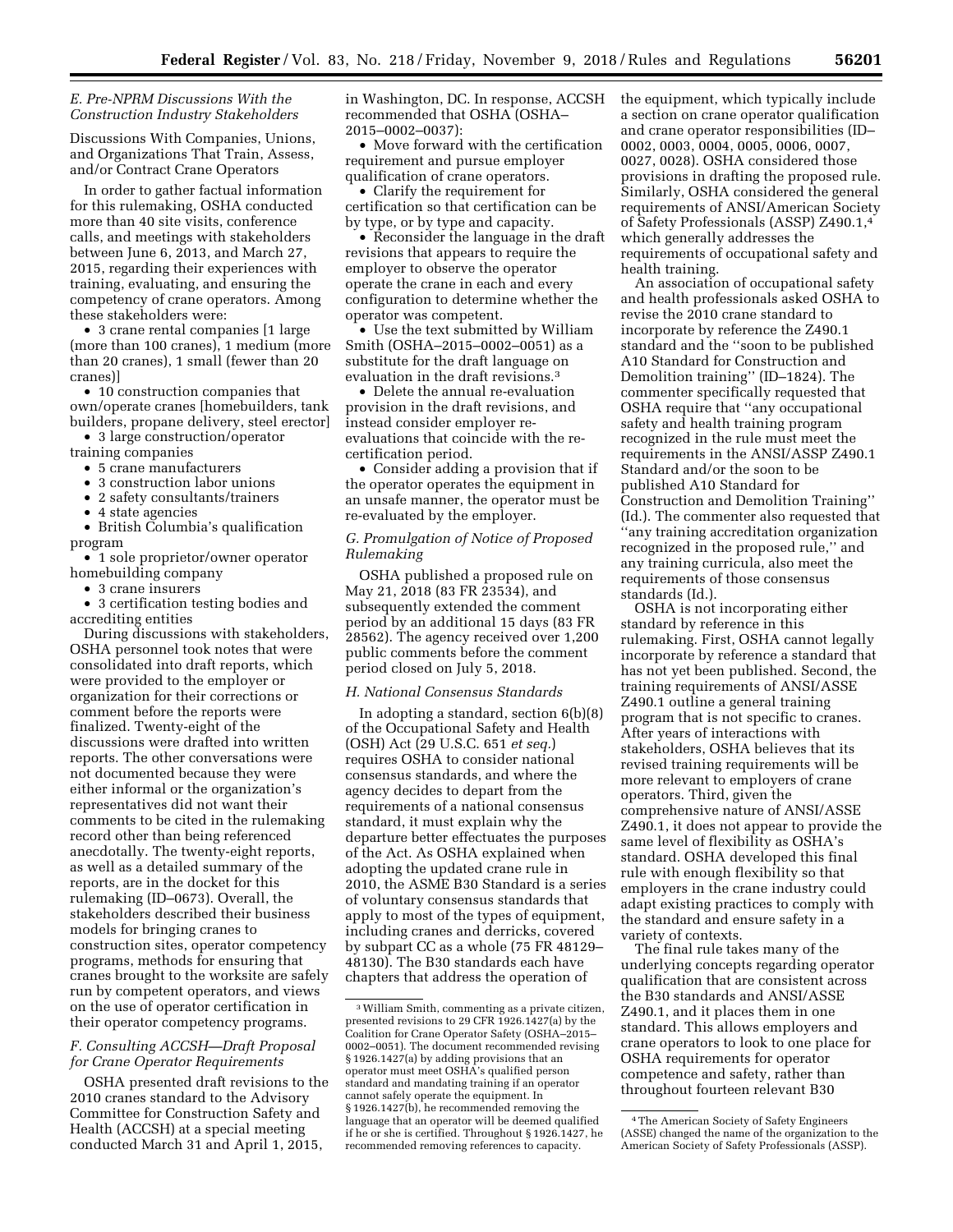standards. OSHA's standard re-frames the provisions of those standards as enforceable employer duties, as the OSH Act requires, rather than as employee responsibilities or non-mandatory suggestions.

OSHA believes the revisions in this final rule to the 2010 cranes standard will better effectuate the purposes of the OSH Act than any applicable national consensus standard because the revisions consolidate all crane operator qualification requirements for ease of reference and integrate the permanent operator evaluation and documentation requirements into the standard, along with the existing training requirements and certification requirement, in a manner that OSHA can enforce under the Act.

### **I. The Need for a Rule**

Based on the information collected from stakeholders and the recommendations of ACCSH, OSHA proposed to amend 29 CFR part 1926 subpart CC by revising sections that address crane operator training, certification/licensing, and competency. The purposes of the amendments are to clarify and continue training requirements for operators; to alter the requirement that crane-operator certification be based on equipment ''type and capacity,'' instead permitting certification based on equipment ''type'' *or* ''type and capacity''; to clarify and continue an employer's duty to evaluate operators and operators-in-training for their ability to safely operate assigned equipment covered by subpart CC; and to require that employers document the evaluation. OSHA is also reorganizing and clarifying the operator certification requirements in § 1926.1427.

Throughout this document OSHA refers to the ''previous'' or ''prior'' rule or standard as meaning 29 CFR part 1926 generally, § 1926.1427, or the paragraphs therein, as promulgated in 2010 and revised prior to this rulemaking. Discussion of the ''revised'' or ''amended'' standard refers to the amended standard as finalized through this rulemaking.

## *Employer's Duty To Evaluate Its Operators*

In the NPRM for this rulemaking, OSHA proposed a permanent employer duty to evaluate operators that would not expire on the date certification is required. For the reasons discussed below, this final rule revises the prior 2010 crane standard to add that permanent employer evaluation duty. The key difference between this revision and the previous version is that the revision permanently maintains the

employer's duty to evaluate its operators, and provides greater specificity as to what that duty entails in order to provide a clear and enforceable standard.

In the NPRM, OSHA requested comment on making the employer evaluation a permanent requirement in addition to certification. The agency received supportive comments for keeping the employer evaluation requirement in conjunction with certification (ID–0719, 1235, 1611, 1619, 1719, 1735, 1744, 1768). Generally, these comments supported making the employer duty permanent because certification alone is insufficient for an operator to competently operate the crane safely in a variety of workplace conditions, and the employer is in the best position to evaluate an operator's ability to use the specific crane for the specific tasks the employer assigns. As one of these commenters stated, ''[t]he intent should be to ensure that operators are fully qualified to be perform their tasks no matter what certifications they may hold and only the employer can ensure that," (ID–0719).

These comments are consistent with the feedback OSHA received from stakeholders prior to publication of the NPRM (ID–0673). In those discussions, most employers stated that they value third-party certification, but do not treat it as sufficient, by itself, to establish competency. Every employer with whom OSHA spoke stated that the employer's role in ensuring the competency of crane operators should be allowed to continue. All of the company representatives stated that they would not let an operator run any of their cranes based solely on his/her possession of an operator's certifications (see *e.g.* Report #1, 4, 6, 9, 11, 12, 16, 18, 20, 21, 22, 25 of ID–0673). Several industry representatives told OSHA that regardless of what OSHA's crane standard requires, construction and insurance industry influences would prevent many employers of crane operators from relying solely on certification to verify the competence of their crane operators (see *e.g.* Report #2, 3, 15, 19 of ID–0673). OSHA confirmed from these discussions that, regardless of whether an operator has a certification, all of the employers contacted evaluate their operators to ensure competency (see *e.g.* Reports #1, 2, 3, 6, 8, 9, 10, 11, 12, 14, 15, 16, 18, 19, 22, 23, 26, 27, 28 of ID–0673). All stakeholders said it is essential that the operator's employer determine whether the operator is competent to safely operate a crane for a particular construction activity (see *e.g.* Report #1, 3, 4, 6, 7, 10, 12, 18, 20, 21, 22, 25, 28).

OSHA received no comments on the proposed rule that opposed making the employer duty permanent through an evaluation requirement. The agency received comments recommending revisions to the evaluation requirement. Those comments are addressed below in the discussion of Paragraph (f)— Evaluation.

Under the 2010 crane standard, the employer duty to ensure operator competence (§ 1926.1427(k)(2)(i)) ends in November 2018, after which operator certification would be the only required way to assess operator safety qualification. There were no other requirements for operator safety qualifications beyond certification after that date. Under the revised standard, the employer's evaluation is established as a critical element to ensure safe equipment operations on construction worksites. Third-party certification is portable so that operators do not need to be re-certified just because they switch employers; employers can rely on previous training the operator has received from other employers (or labor organizations) because the revised standard requires that every employer evaluate an employee first as an operator-in-training before permitting him or her to operate equipment without oversight. The evaluation process is performance-oriented and discussed in more detail in the explanation for revised § 1926.1427(f).

During its testimony in support of retaining an employer duty to assess operators, the International Union of Operating Engineers (IUOE) stated that removal of that duty would endanger operators and workers in the vicinity of cranes, ''[c]rane operators would be in a far worse position than they were before issuance of the final rule in August 2010'' (ID–0486). William Smith of Nations Builders Insurance Services (NCCCO board member and C–DAC member) agreed, commenting that ''[l]eaving the rule as written [with certification but without a continued employer duty after the initial deadline of November, 2014] would take us back in time not forward in protecting lives'' (ID–0474). A U.S. crane manufacturer stated that the lack of employer evaluation of an operator would be a problem, and certification is a foundation, but should not be a substitute for an employer competency evaluation. (Report #4 of ID–0673).

An employer's evaluation assesses different operator skills than certification tests. The reports from stakeholders prior to publication of the proposed rule showed that most stakeholders viewed certification only as a verification of an operator's basic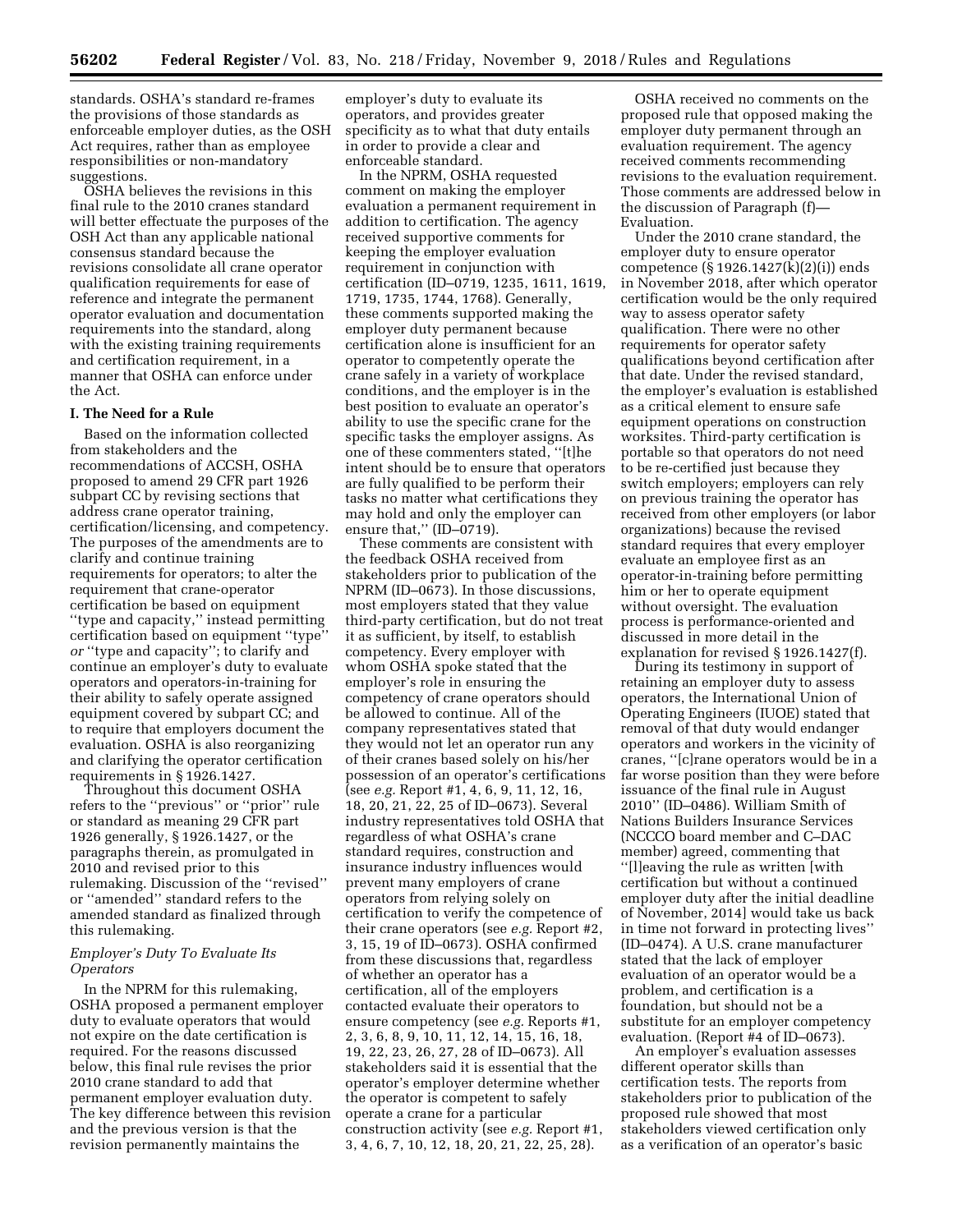operating skills and crane knowledge such as reading load charts, recognizing basic crane hazards, inspecting the equipment, knowledge of applicable regulations, and familiarity with basic crane functions to control the boom and load line (ID–0673). The rulemaking record includes a list of activities from the IUOE that require specific skills that are not evaluated during the certification practical exam, but can be covered during an employer evaluation. These activities include inspecting the equipment; assessing unstable loads; hoisting loads of irregular size; operation from a barge; personnel hoisting; rigging the load; leveling the crane; hoisting in tight spaces where there is greater opportunity for damaging parts of the crane other than the load line; making judgments about wind speed and other environmental factors that can impact the performance of the equipment; performing multiple crane lifts; traveling with or without a load; operating near power lines; hoisting light loads; and hoisting blind picks where the operator cannot see the load (*see, e.g.,* Docket ID–0527, p. 3). IUOE has also noted that different skills are required to operate equipment with different attachments and identified in particular the unique skills required to operate with clam bucket or drag line attachments (Id.). By way of contrast, the IUOE stated that the operator certification practical test covers only basic operation functions (hoisting and lowering a load and guiding it through a course), and ''does not test on the breadth of activities that are involved in the operation of cranes'' (Id.). Local 49 of the IUOE added: ''It is understood in the industry that it is not economically feasible to simulate on a training site all scenarios that arise on a construction site and that training and evaluations of training must occur on an ongoing basis'' (ID–1719). Without the employer duty to evaluate operators on the equipment to which they are assigned, an employer could permit a certified operator to operate tower cranes and other large equipment in any configuration with any number of attachments without determining if the operator possesses the requisite knowledge and skills necessary to ensure safety and address the issues identified by IUOE and others.

Some employers described certification as a ''learner's permit'' (ID– 0539, Reports #15, 26 of ID–0673), and a number of employers with whom OSHA spoke stated that they would not allow a certified operator to use their equipment without first also evaluating the operator to verify competence

(Reports #1, 6, 18, 20, 22 of ID–0673). The Executive Director of the IUOE's certification program stated that he does ''not know any contractors . . . at least the union contractors that we're associated with, who fail to make sure that their people are qualified'' (OSHA– 2015–0002–0036). A trade association commented that ''[t]he record makes clear . . . that the fact that an employee has been certified as competent to operate a crane does not mean that the employee is qualified to operate the employer's particular equipment'' (ID– 1768). A training company representative stated that operators with very little experience can acquire a sufficient basis of knowledge of the crane to pass a certification exam without being truly qualified to operate independently and safely on a construction worksite (Report #21 of ID– 0673). Two stakeholders expressed concern that relying solely on certification could be dangerous because it would create a false sense of qualification, leading some contractors to be less vigilant in evaluating the competence of operators to safely operate equipment for all of their tasks (Reports #9, 11 of ID–0673).

In addition to the commenters identified earlier as supporting an evaluation requirement, OSHA had already heard from many stakeholders that the employer should play a direct role in ensuring that their operators are competent (ID–0539, Reports #1, 2, 3, 4, 6, 9, 10, 11, 12, 14, 15, 16, 18, 19, 20, 21, 22, 25, 26 of ID–0673). A commenter asserted that extending the employer duty is ''logical'' because the employer should ''have the ability to make an evaluation of an operator's ability to operate equipment in a safe and responsible manner'' (ID–1779). One commenter stated many of its members believe ''certification itself is not sufficient to establishing crane operator competency, and believe that employers must initially evaluate and continue to re-evaluate their crane operators to determine their ability to safely operate a crane'' (ID–1735). Because a standardized test cannot replicate all of the conditions that operators must safely navigate on the jobsite, the employer is typically in a better position than a certifying organization to fully evaluate an operator to ensure that he or she has the skills, knowledge, and ability to recognize and avert risks required for a particular assignment on a particular crane. Just as an employee's driver's license would not guarantee the employee's ability to drive all vehicles safely in all conditions an employer may require, crane operator certification

alone does not ensure that an operator has sufficient knowledge and skill to safely use equipment.

Many stakeholders indicated that in their experience operator competency needed to be crane-specific (Reports #1, 2, 3, 4, 6, 16, 19, 21 of ID–0673). A comment to the proposed rule supporting a permanent employer duty stated ''employers have a duty to evaluate all crane operators to ensure that they are qualified to perform the assigned work on the type and model used'' (ID–1719). Similarly, a certification body believes that ''[i]t's always been the employer's duty to qualify an operator for the specific crane and task'' (ID–1235). Some of the stakeholders raised concerns about the importance of these different crane characteristics in discussing whether OSHA should require certification to be by type and capacity or just by type. For example, one employer told OSHA that certification could be by type alone, provided the employer was responsible for evaluating operator competency on assigned equipment (Report #1 of ID– 0673). A crane operator training company that OSHA interviewed noted that no one certification test could ever capture all of the types, configurations, and capacities of cranes and the activities they may be used to perform at the jobsite. Therefore, it is important that the employer typically verify the operator's skill level through an experienced assessor (Report #20 of ID– 0673).

As OSHA noted in the NPRM, an extensive analysis of crane accidents published by HAAG Engineering in 2014 concluded that crane incidents are more likely to be reduced if a company ensures that an operator possesses equipment-specific skills and knowledge in addition to certification:

The certification process ensures that an operator has demonstrated a core knowledge set of the principles of cranes and crane operations, OSHA regulations, and ASME standards requirements . . . has successfully demonstrated both knowledge and the physical skill set to operate a type of crane.

. . .

Comparing responsibility failure trends between crane types gives strong evidence that crane model-specific training is an overwhelmingly good idea. . . . In order for the industry to theoretically provide a quality certification for each model crane, the process would take decades just to develop certifications for existing model cranes, and with new models coming out every year, that development process would also be neverending. Each time a new model crane was released, its use would be prohibited until a qualified certification process was developed if model-specific certification was required. Model specific qualification is an issue that cannot and should not be done by the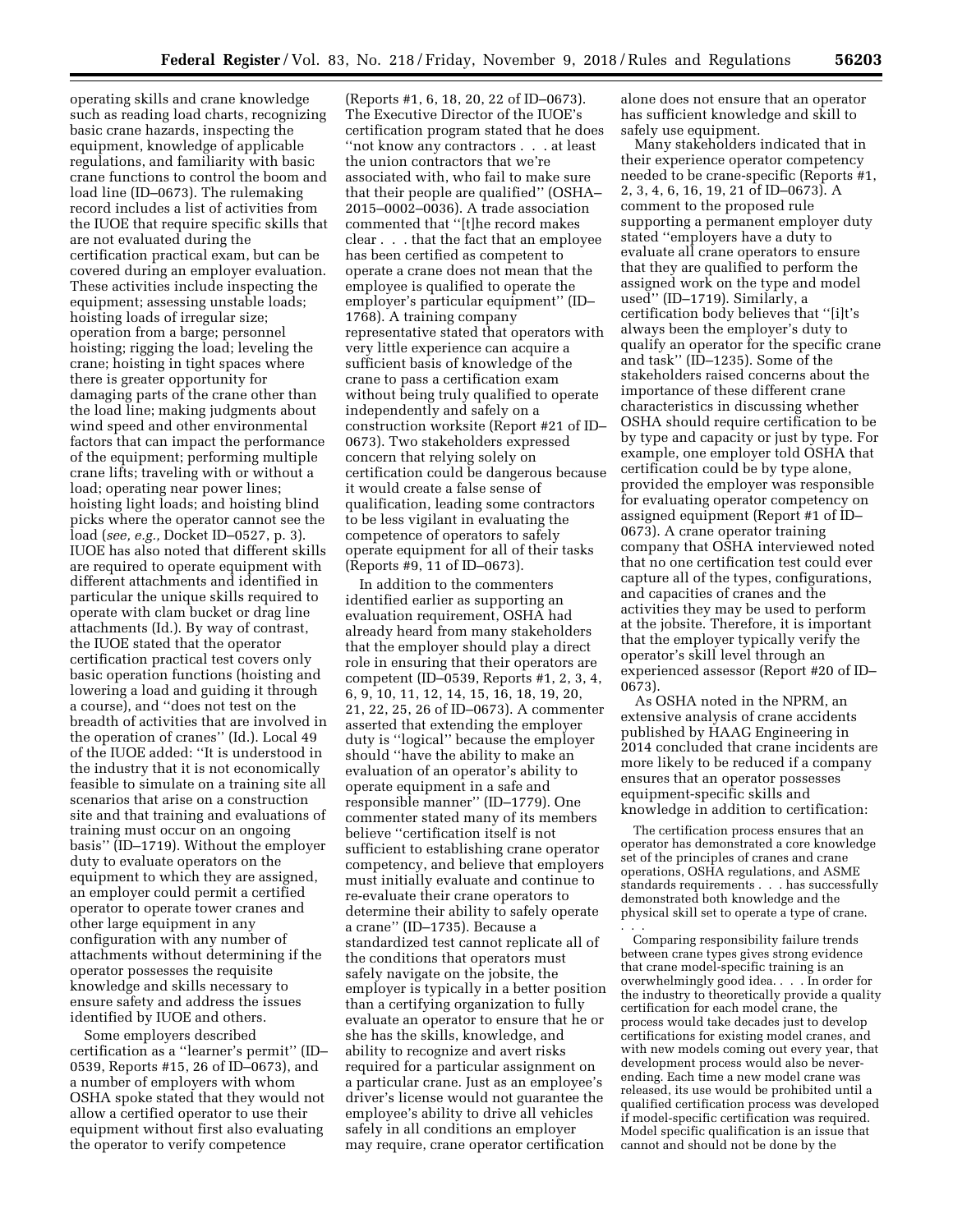certification process, but should be done through training and examination by the individual company and corresponding operator in addition to earning type-specific certifications which ensure the knowledge and skill sets discussed above.

Understanding of crane principles, general crane characteristics, individual responsibilities, and national standard guidelines is the basis for certification; however, an operator's familiarity with the particular unit is invaluable in the goal to reduce operator associated incidents.5

(83 FR 23541). No commenters challenged this assessment of the significance of equipment-specific evaluations.

The evaluation requirement is a mechanism to help ensure that operators possess the skill to account for and safely use the variations within even a single type of crane; without the evaluation requirement there would be no distinction between the competency required to operate the same type that has differing controls. It is OSHA's intent with the revised standard, including the evaluation, to avoid accidents such as the *Deep South*  collapse, in which an operator was assigned to a crane of a type for which he was certified, but the controls and operations were significantly different from those with which he was familiar. Operator error factored into the collapse of the crane, killing four people. The reviewing court upheld the Occupational Safety and Health Review Commission's finding that the operator was not qualified to operate that crane. The Commission noted that the crane that collapsed was ''significantly different'' from the cranes that the operator had previously operated and that the operator had not had previous experience with the crane in a similar configuration (see *Deep S. Crane & Rigging Co.,* 23 BNA OSHC 2099 (No. 09–0240, 2012), *aff'd Deep S. Crane & Rigging Co.* v. *Harris,* 535 F. App'x 386, 390 (5th Cir. 2013)).

The evaluation requirement is also necessary to ensure safety as the crane industry moves away from traditional training models. A crane insurance representative stated that the industry is moving away from assigning two employees to work on a crane, where the less experienced employee is mentored by the other, to where only one person is assigned to work on a crane, and expressed concern that this shift may impact the availability of sufficiently qualified operators and the safety of the industry (Report #25 of ID–

0673). Such an approach increases the importance of an employer evaluation requirement because informal monitoring would be less frequent. Requiring certification by crane type or type and capacity, and retaining the employer duty to evaluate operators should help to ensure that crane operators have sufficient training to maintain safety when two employees are no longer assigned to work on a crane. The previous certification requirement ensures baseline knowledge and skills to operate a crane, while retaining the employer duty to evaluate operators provides some assurance that the operator can safely handle the specifics of operating particular equipment and performing more challenging tasks in a variety of contexts.

The only concerns that commenters on the proposed rule expressed about the evaluation requirement focused on the specifics of the requirement, not the proposition that an employer should have a duty to ensure operator competency. OSHA discusses the specific requirements of the evaluation more fully in the preamble explanation of revised § 1926.1427(f). It is also important to note that OSHA is not creating a totally new duty. All employers were required to assess their operators prior to the 2010 crane rulemaking, continued to have such a duty under the previous § 1926.1427(k), and none of the commenters raised any hardships caused by an employer duty to assess operators. To promote consistency and effectiveness and ensure safety, this rulemaking simply clarifies what that evaluation involves and makes the duty permanent.

OSHA requested comment on whether there are more effective ways of ensuring that operators are fully qualified to use cranes for the specific activities that they will be required to complete. Specifically, OSHA asked whether ''independent third-party evaluations'' should be required (83 FR 23542). One commenter responded, opposing such a requirement on the grounds that third-party evaluators might not be commercially available and, even if available, would not be more effective than evaluations conducted by the operator's employer  $(ID-1615).$ 

A different commenter suggested that OSHA should implement an ''operator training program such as an oiler was in the past'' so that ''the training is complemented with knowledge of the machine he will be operating . . . seat time will give knowledge of the load charts to understand the difference between structural, tipping capacity's

[sic] from a trained operator'' (ID–698). OSHA envisions the revised rule functioning in a flexible manner that will lead to the results the commenter describes: A combination of training and experiential learning that ensures that the operator can safely operate the equipment to which he or she is assigned.

OSHA considered several alternative approaches to the provisions in paragraph (f) adopted through this rulemaking, but concluded that those alternatives would not be as effective as the adopted measures in ensuring crane operator competency and safety. The first approach was to remove the phaseout of the employer duty without providing further guidance or criteria. As discussed later in the preamble section for paragraph (f), OSHA believes that evaluations of operator competency are critical to safe crane operations and that proposing a general requirement for this purpose, without providing additional criteria, would be inadequate.

The second approach considered was adopting the ACCSH recommendation to use the Coalition for Crane Operator Safety's language requiring employers to ensure that operators ''meet the definition of a qualified person'' before operating the equipment. As explained later in the preamble discussion of paragraph (f), OSHA is adopting a compromise version of this regulatory text as proposed by a commenter. OSHA is concerned that the ACCSH recommendation, like the general duty under § 1926.21(b)(4), fails to provide sufficient specifics to ensure operator competence. Moreover, the ability to ''resolve problems,'' which is a key component in the definition of a ''qualified person,'' only captures one aspect of what safe crane operation entails. And by relying on the definition of a ''qualified person,'' which can be met in some cases solely through ''possession of a . . . certificate,'' the whole point of having some additional assurance of operator competency beyond operator certification would be lost: An operator could still conceivably become both certified *and* a qualified person through the completion of a single certification test. For these reasons, OSHA believes that this final rule better establishes the employer's obligation to ensure crane operator competency.

In the third approach, OSHA explored the practicality of modeling a crane operator evaluation process on one implemented in the provinces of Canada. In those provinces, a quasigovernmental agency tracks the base level of certification and operating

<sup>5</sup>Wiethron, Jim D., *Crane Accidents: A Study of Causes & Trends to Create a Safer Work Environment,* 1983–2013, pp. 105–106 (HAAG Engineering, 2014)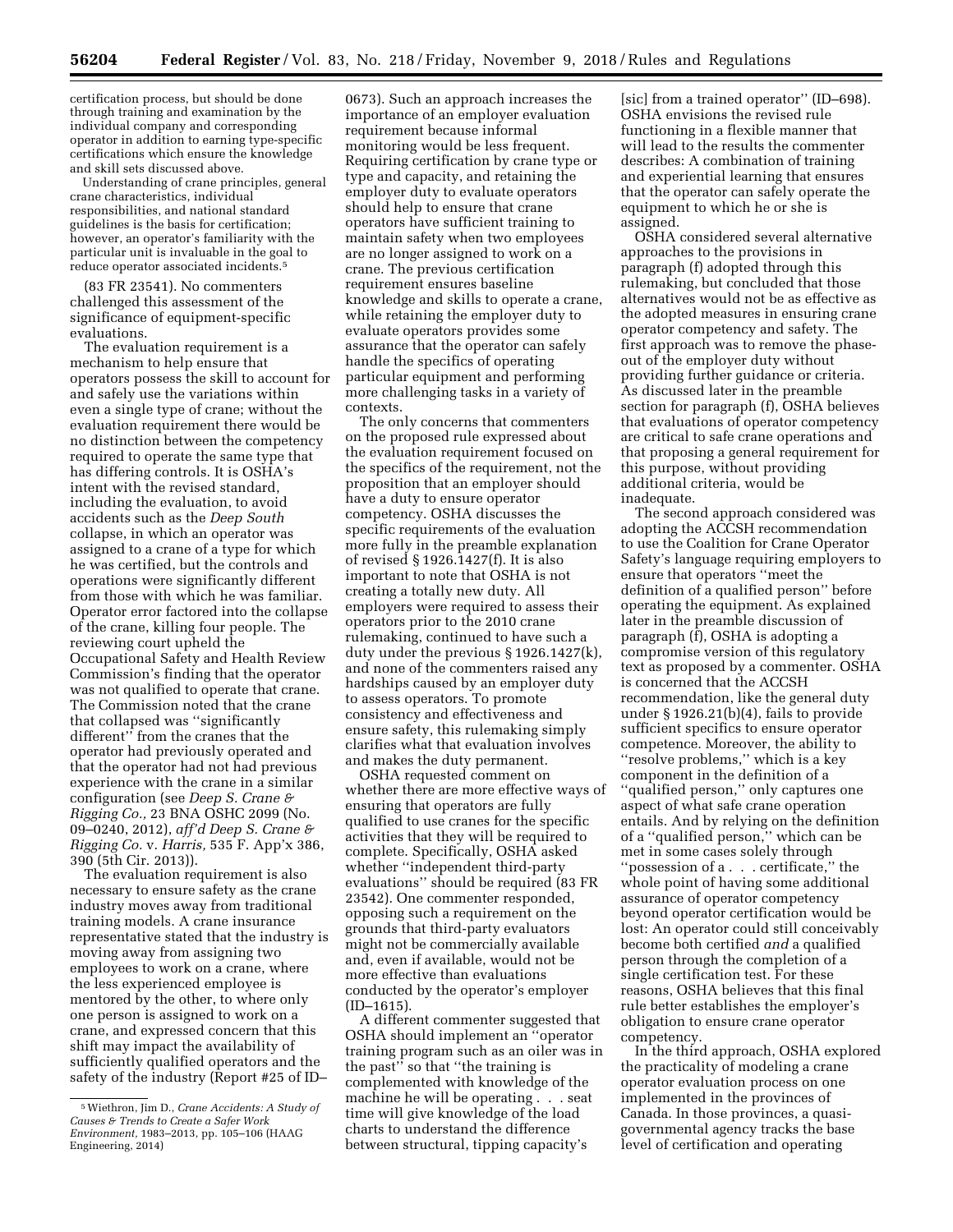experiences of the operators in an internet database. For example, the British Columbia system has at least three different levels of ''qualification,'' and employers are responsible for observing, evaluating, and ensuring the operators are competent to perform the work required at each level (ID–0672). OSHA concluded, however, that this level of oversight would be impractical on a national scale in the United States. The expertise needed to develop and maintain a system that works for the entire regulated community across the United States, and to verify the information in such a system, would be substantial. Moreover, even after providing certification for its operators, employers in Canada still have the obligation to ensure the competency of operators to safely perform assigned work, which is similar to the operator evaluation requirements of this final rule.

Based on all of the reasons in the foregoing discussion, OSHA concludes that it will improve crane safety to continue and make permanent the requirement for employers to evaluate their operators and operators-in-training in addition to ensuring that they are properly certified. Employer evaluation increases safety by focusing on specific knowledge and skills that operators need for the safe use of particular equipment for particular tasks in a variety of contexts. The specific evaluation requirements are set out in paragraph § 1926.1427(f) and are explained later in this document in the preamble discussion of that paragraph.

Elimination of the Requirement To Certify Based on Capacity of Crane

As discussed above, OSHA proposed altering the requirement for different certifications based on different lifting capacities of equipment after receiving feedback that the capacity requirement does not provide a significant safety benefit because the lifting capacity of the equipment is not a meaningful component of operator certification testing. In its request for comments on this issue, the agency specifically asked for information that demonstrated the safety benefits of certification by capacity.

OSHA received one comment claiming that ''[r]etaining capacity will require more stringent testing resulting in an increase in crane safety, thus fewer accidents,'' (ID–1235), but this commenter did not provide any evidence of how certification by capacity increases safety or reduces accidents. OSHA received a comment from an association stating that its members were split on this issue, but

the association did not share why some of its members opposed the removal of capacity (ID–1824). Another association commented that it ''concurs with the proposed rule'' and suggested that it would be ''better than the current rule,'' but the rest of its comment on this point was not clear (ID–1632). Without further explanation, that commenter added that it supported certification organizations having a choice and ''believes it would be best for the safety of crane operations to certify by type and capacity" (Id.). However, the commenter did not offer any information about the safety benefits of certification by capacity.

While testing organizations differed over whether a certification by capacity provided any useful information to an employer, most commenters agreed that capacity is just one factor to be considered in the employer's overall evaluation of the operator's ability. The majority of commenters that responded to this issue support removing the certification by capacity requirement (ID–0690, 0703, 0719, 1611, 1616, 1619, 1628, 1632, 1719, 1735, 1744, 1755, 1764, 1768, 1801, 1816, 1826, 1828). A certification body commented that ''virtually unanimity exists in the industry that certification by 'capacity' should be eliminated from the regulatory requirement'' (ID–1816). Another certification body echoed that point, stating that ''The industry has been clear in its comments that, whereas equipment ''type'' is critical when delineating knowledge and skill, equipment ''capacity'' is just one of many other factors (like configuration) to be considered in the employer's overall evaluation of an operator's ability'' (ID–1755).

The majority of comments responding to this request did not know of any safety benefits related to certification by capacity (ID–1615, 1628, 1755, 1768). One comment claimed that capacity ''did very little to advance the safe operation of cranes at construction jobsites'' (ID–1619). Two certification bodies that offer certification by capacity did not offer any safety evidence to the agency in public hearings or stakeholder meetings (ID– 1719). Referring to consensus standards and industry best practices, one commenter noted that ASME B30.5 ''does not describe testing or examination by capacity,'' and the organization ''is not aware of any state or local regulatory body . . . that requires certification or licensing by both type and capacity'' (ID–1816).

In addition to many commenters stating that certification by capacity has no demonstrable safety benefit, many also consider the requirement to be

burdensome (ID–0616, 0690, 0703, 0719, 1619). One of these commenters stated that they paid for their operator to be certified, but the operator only passed the test for cranes up to a capacity of 21 tons and was forced to also take an entirely different exam for cranes up to 75 tons in order to operate a crane of 23 tons, just over the capacity limit of the lower test (ID–0616). A different commenter concluded that some of their members find the capacity requirement ''unwieldy and exceptionally burdensome'' (ID–1824). One commenter explained that if the OSHA capacity requirement went into effect, ''approximately 83% of those possessing certification'' would not be compliant with the 2010 cranes standard (ID–1801).

One commenter believes ''[t]he industry has been clear . . . ''capacity'' is just one of many other factors (like configuration) to be considered in the employer's overall evaluation of an operator's ability'' (ID–1755). One commenter agreed with OSHA that the employer evaluation was the appropriate time to consider the crane's capacity among other factors (see discussion of § 1926.1427(f)(1) later in this document) (ID–1735).

Based on this record and the continued employer duty to evaluate operators, which provides an additional means for ensuring that the operator can safely use equipment for the range of tasks assigned, OSHA has determined that employee certification by capacity of crane should no longer be required; rather, it may be an option for those employers who wish to use it. Employers can comply with the thirdparty certification requirements of OSHA's crane standard by ensuring that their operators are certified by an accredited organization by type of crane or, alternatively, by both type of crane and by capacity.

#### J. Significant Risk

Section 3(8) of the OSH Act requires that OSHA standards be ''reasonably necessary or appropriate to provide safe or healthful employment'' (29 U.S.C. 652(8)), which the Supreme Court has interpreted as requiring OSHA to show that ''significant risks are present and can be eliminated or lessened by a change in practices'' (*Indus. Union Dep't, AFL–CIO* v. *Am. Petroleum Inst.,*  448 U.S. 607, 642 (1980) (plurality opinion) (''*Benzene*'')). The Court clarified that OSHA has considerable latitude in defining significant risk and in determining the significance of any particular risk, noting that ''[i]t is the Agency's responsibility to determine, in the first instance, what it considers to be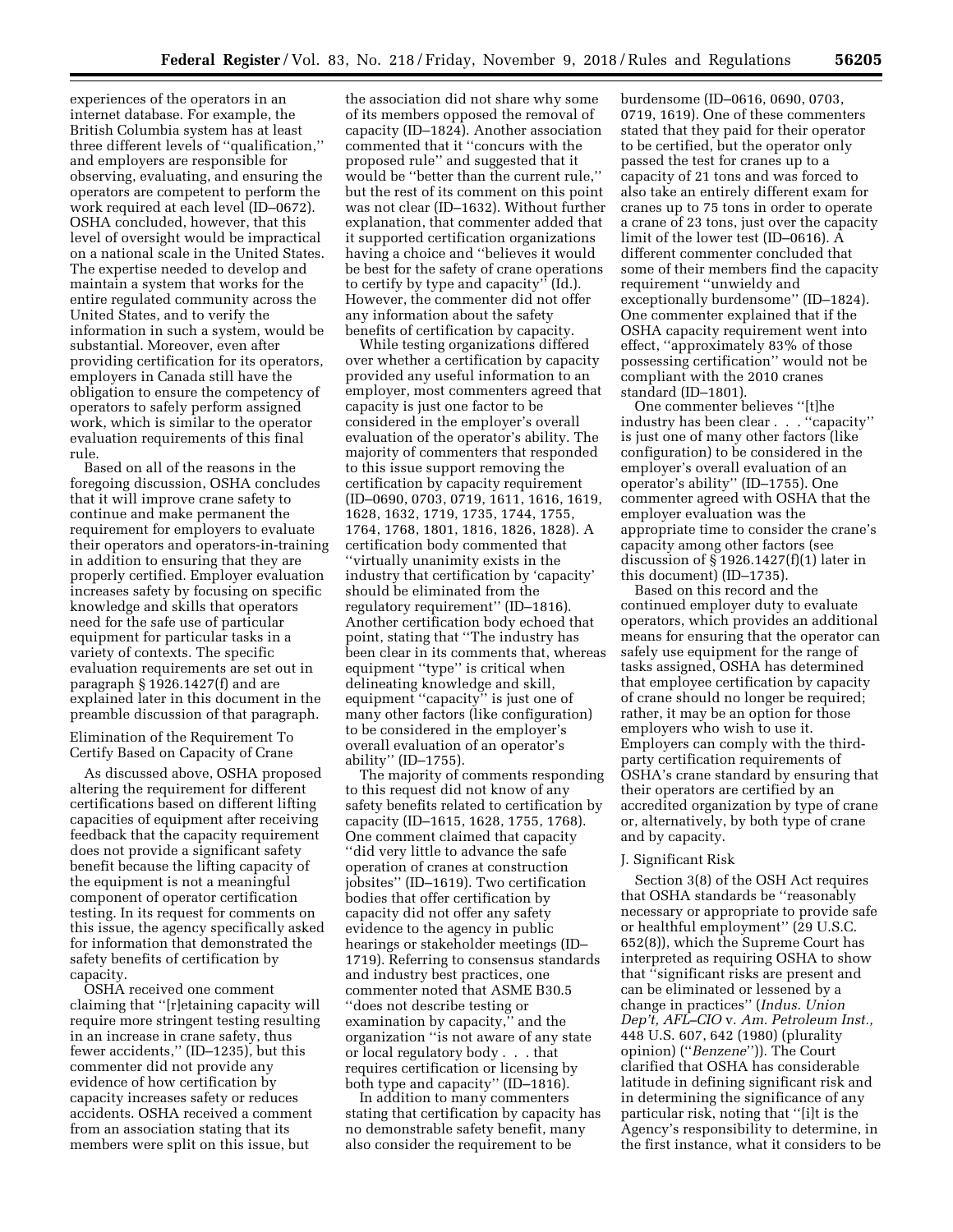a 'significant' risk'' (*Benzene,* 448 U.S. at 655).

Although OSHA makes significant risk findings for both health and safety standards, the methodology used to evaluate risk in safety rulemakings is more straightforward. Unlike the risks related to health hazards, which ''may not be evident until a worker has been exposed for long periods of time to particular substances,'' the risks associated with safety hazards such as crane tipovers, electrocution, and striking or crushing workers with a hoisted load, ''are generally immediate and obvious.'' *Benzene,* 448 U.S. at 649, n.54. The final rule for OSHA's 2010 cranes standard contained an extensive analysis in which the agency examined fatality and injury data available in 2008 and concluded that employees working in or around cranes and derricks face a significant risk of death or serious injury (see 75 FR 48093).

When, as here, OSHA has previously determined that its standard substantially reduces a significant risk, it is unnecessary for the agency to make additional findings on risk for every provision of that standard (see, *e.g.*, *Public Citizen Health Research Group* v. *Tyson,* 796 F.2d 1479, 1502 n.16 (DC Cir. 1986) (rejecting the argument that OSHA must ''find that each and every aspect of its standard eliminates a significant risk''). Rather, once OSHA makes a general significant risk finding in support of a standard, the next question is whether a particular requirement is reasonably related to the purpose of the standard as a whole. (*Asbestos Information Ass'n/N. Am.* v. *Reich,* 117 F.3d 891, 894 (5th Cir. 1997); *Forging Indus. Ass'n* v. *Secretary of Labor,* 773 F.2d 1436, 1447 (4th Cir. 1985); *United Steelworkers of Am., AFL–CIO–CLC* v. *Marshall,* 647 F.2d 1189, 1237–38 (DC Cir. 1980)).

As explained elsewhere in this preamble, this final rule meets this test. OSHA previously concluded that the 2010 crane standard would substantially reduce risk through a combination of mandatory operator certification and other requirements, but OSHA did not claim that the standard would eliminate the significant risk entirely. The employer evaluation is reasonably related to the reduction of significant risk because it reduces employee exposure to the previously identified hazards. It reflects current industry best practices and helps to ensure the employee has the skills and knowledge to operate the crane safely during the lifts to which he or she is assigned.<sup>6</sup>

The agency notes that there is ample evidence in the record that workers could continue to be exposed to the hazards that OSHA sought to reduce through the 2010 cranes standard. OSHA relied on fatality data available in 2008 when it promulgated the crane standard, but unfortunately cranerelated fatalities have continued to occur. According to the Census of Fatal Occupational Injuries, 47 crane operators were killed between 2011 and 2014 (this does not include accidents with non-fatal injuries or crane incidents causing fatalities or injuries to workers other than the crane operator).7

Another useful data source is a report by an engineering forensics firm, HAAG Engineering, of a large dataset of crane accidents that it has investigated over a period of 30 years (Wiethorn, 2014, the ''HAAG Report'') (ID–0674). The final dataset has 507 incidents, covering all types of cranes and accidents. This dataset is likely biased towards larger accidents since these are more likely to warrant significant investigation for insurance and litigation issues. But while it is not a representative sample of all crane accidents, it is a large sample and may be suggestive of more general trends. The HAAG report states that of 141 employee fatalities among its reported crane incidents, 28 were operators, meaning there were approximately 4 times more nonoperator employees killed than operators from crane accidents in this sample ((141–28)/28=4.03).8 Similarly for injuries, out of 267 employee injuries, 29 were to operators, so that there were 8.2 non-operator injuries for every operator injury ((267–29)/ 29=8.2).9 These two categories are not mutually exclusive (there are often injuries when there is a fatality).

As noted in more detail in the ''Benefits'' section of the Final Economic Analysis for this rule, three recent fatalities in particular illustrate the dangers from improper equipment operation that could be prevented by the evaluations included in this amendment to the standard. In one instance, the crane operator was not familiar with the controls of the equipment. In another incident, an operator hoisting pipes longer than he had previously hoisted used an improper boom angle, indicating that he did not possess

7Bureau of Labor Statistics, *Census of Fatal Occupational Injuries (2011 forward),* Fatalities to Crane and Tower Operators, series ID FWU50X53702X8PN00, available at *[http://](http://www.bls.gov/iif/data.htm) [www.bls.gov/iif/data.htm.](http://www.bls.gov/iif/data.htm)* 

adequate knowledge and skills to address the additional challenges of the task he was required to perform. In the third incident, a fatality occurred when an employee operated a new, unfamiliar machine with controls in different locations than the machines with which the operator was accustomed. While the employee's use of that equipment arose from unexpected circumstances, the result nonetheless demonstrates the risk inherent with operating a crane without a method to ensure the operator knows how to operate new equipment where there are differences in control locations and functions.

None of the commenters disagreed that OSHA does not need to make a separate determination of significant risk, nor did anyone challenge the relevance of any of the fatalities noted by OSHA. As explained in the ''Background'' and ''Need for Rulemaking'' sections of the preamble, commenters have raised serious concerns that the current level of risk would increase if OSHA did not continue the employer duty to ensure operator competency on the actual equipment they operate. The nearly unanimous message to OSHA is that crane operator certification is designed to ensure a basic level of general operating competency, but is not by itself sufficient to ensure that operators have the necessary skills and knowledge to operate all assigned equipment or to perform all assigned tasks safely in all workplace conditions.

## **III. Summary and Explanation of the Amendments to Subpart CC**

## *Discussion of the Final Rule's Organization and General Terms Used in Its Summary and Explanation*

The following discussion summarizes and explains each new or revised provision in this final rule and the substantive differences between the revised and previous versions of OSHA's crane operator requirements in subpart CC of 29 CFR part 1926. As a general matter, OSHA has reorganized this section of the rule to improve comprehension of the requirements. In the ''Background'' section of this notice, OSHA summarizes the rationale for making permanent the employer duty to evaluate operators and removing the requirement for certification by equipment capacity.

## *Paragraph (a)—Duty To Train, Certify or License, and Evaluate Operators*

Paragraph (a) sets out the employer's responsibility to ensure that each operator completes three steps before the employer permits the operator to

<sup>&</sup>lt;sup>6</sup>The removal of the requirement for certification by crane lifting capacity is not implicated in this

significant risk discussion because it removes a requirement and does not impose any new duties.

<sup>8</sup>The HAAG report, p. 31.

<sup>9</sup> Id.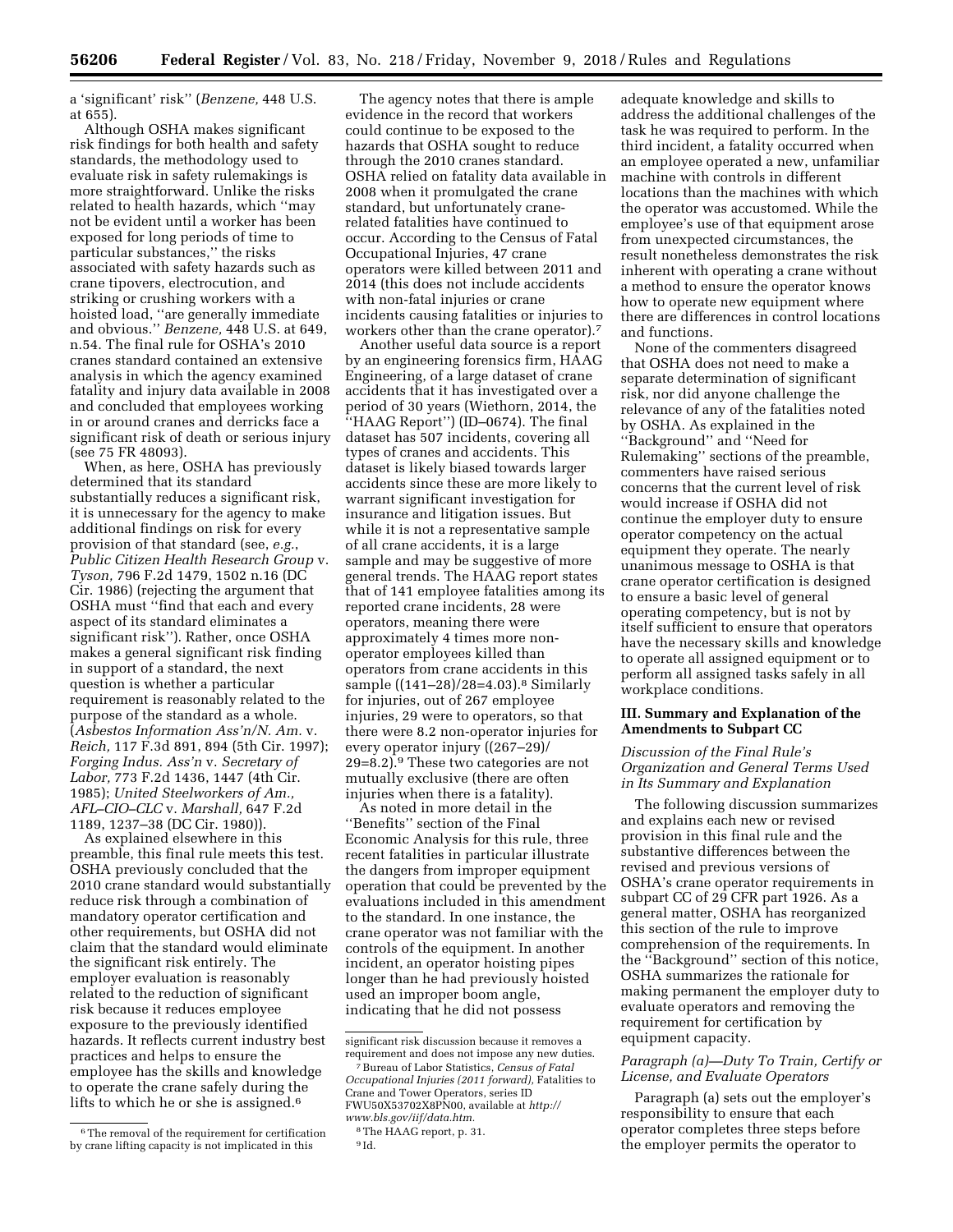operate equipment covered by subpart CC without continuous supervision. In the regulatory text, OSHA refers to this entire three-step process as ''qualification.'' Each operator must be trained to do the crane activities that will be performed, be certified/licensed in accordance with subpart CC, and be evaluated on his or her competence to safely operate the equipment that will be used. In addition, paragraph (a) sets out exceptions to these requirements for certain equipment, as well as continuing to note that qualifications issued by the U.S. Military to its non-uniformed employees satisfy OSHA's crane standard (OSHA continues to apply the term ''qualification'' within the final rule for operators working for the U.S. military, as it did in the previous version of the rule). The new approach provides a clearer structure than the previous format of the standard, which was not designed to accommodate both certification and evaluation.

In addition, the final rule makes clear that post-certification training is required. OSHA adopted this change because the previous version of the standard focused on pre-certification training. The final rule outlines the ongoing training necessary for certified operators to learn to operate new equipment or perform new tasks. The new final rule contemplates operators still needing additional training after they are certified, such as training to operate a new type of crane, perform new tasks, or handle new controls in a crane that differ from previous models they have operated. The employer is obligated to train employees, as necessary, even after they are certified, until the employer has evaluated them in accordance with paragraph (f). The training components are otherwise nearly the same under both the previous and revised versions of the standard.

As under the previous version of the standard, (see prior § 1926.1430(g)(2)), refresher training would also be required when indicated by deficiencies in the employee's demonstrations of crane knowledge or equipment operation.

The current certification/licensing requirement, which is the centerpiece of the previous operator requirements, remains largely unchanged under the revised standard, with the exception that different certifications for different capacities of cranes would no longer be required. The reference to ''certified/ licensed'' is intended to encompass each of the certification options in the standard (third-party certification or an audited employer certification program) as well as state or local operator licensing requirements.

Several commenters requested that OSHA remove the existing requirement for operator certification from the standard (see, *e.g.,* ID–1605, 1615, 1821, 1826). These commenters faulted OSHA for failing to re-justify the requirement for operator certification or did not think it should be applied to their specific industry.

However, operator certification was central to the 2010 final rule, which was based on the industry stakeholder recommendations through a negotiated rulemaking. Comment was requested on the proposal in that rulemaking, and OSHA held several days of hearings on the proposal. OSHA published the rationale and justification for the inclusion of the certification requirement in the standard in the 2010 preamble, and so there was no need to re-explain the agency's lengthy analysis in this new rulemaking. In the NPRM for this rulemaking OSHA did not signal that it was considering removing certification: To the contrary, one of the main purposes of the rulemaking was to implement a change to the certification requirement (removing capacity) in recognition of the limited safety benefits of that requirement. This would reduce needless regulatory burden and ensure that the employers of a majority of operators would be able to comply with the certification requirement. OSHA also proposed to clarify and make permanent other employer evaluation duties, but those were proposed *in addition to* the operator certification requirements and the proposal reorganized the standard to encompass both.

With certification already a requirement of the standard, the main issue in this rulemaking besides the content of the certificate was the additional employer evaluation requirement. One commenter claimed that OSHA's ''policy shift'' to include additional employer evaluation duties in the current rulemaking ''demonstrates that even it does not believe that certification is necessary to verify basic crane operating skills and knowledge needed to safely operate the equipment'' (ID–1605, p. 2). OSHA disagrees. OSHA accepted the construction industry stakeholders' recommendation for a third-party certification requirement in 2010 after OSHA's previous construction cranes standard, which included a generic duty for employers to assess operators but no independent certification of the operator's knowledge or abilities, appeared ineffective in reducing fatalities and injuries caused by crane operator errors. OSHA proposed the employer evaluation in this current

rulemaking as an *addition to*  certification, not as an *alternative to*  certification, because those provisions are intended to work in tandem as explained in more detail elsewhere in this preamble. The certification provides an independent assessment of general baseline knowledge and skill and the employer evaluation focuses on specific knowledge and skills needed for the safe operation of particular equipment for particular tasks.

OSHA also disagrees with the claim that adoption of a permanent requirement for employer evaluation of operators undercuts the need for certification (see also ID–1821). Many of the industry stakeholders who participated on the negotiated rulemaking committee (C–DAC) who recommended independent operator certification saw a need to verify baseline crane operating knowledge and skills, and OSHA incorporated that recommended requirement into its standard after public comment and extensive analysis, as explained at length in its 2010 final rule and accompanying preamble (75 FR 47905). But following that rulemaking, industry stakeholders noted a distinction between the basic operating knowledge and skill needed to pass a certification examination, on the one hand, and on the other the knowledge and skill needed to safely operate specific equipment to complete a specific task on a construction site. Employers had traditionally addressed this distinction when complying with OSHA's general construction requirement in § 1926.20(b)(4) (''The employer shall permit only those employees qualified by training or experience to operate equipment and machinery''). But the inclusion of specific operator training and certification requirements in the 2010 standard supplanted that general requirement, apparently to the surprise of some former C–DAC members, who then began advocating for a replacement (see *e.g.* ID–0539). With additional information from industry, the agency has taken action through this rulemaking to prevent individuals from performing construction work using even the types of machinery for which they are certified until employers confirm that they are sufficiently familiar with the particular machines they will operate and the specific tasks they will perform in order to ensure safety.<sup>10</sup>

<sup>10</sup>The employer evaluation requirements should also allay stakeholder concerns about the removal of the requirement for certification by different crane capacities, which OSHA had previously incorporated as a means of addressing significant Continued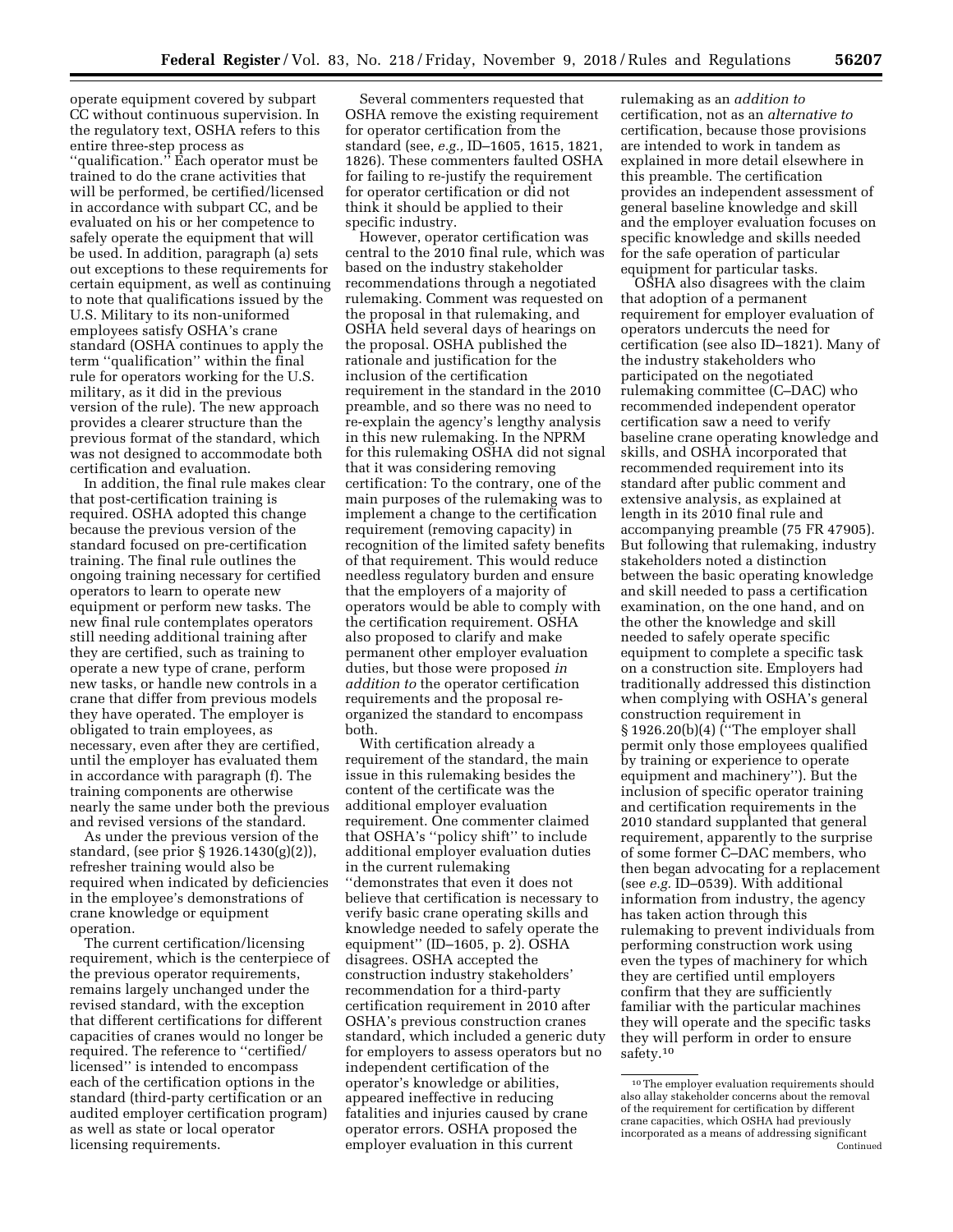OSHA also disagrees with the assertion that OSHA had previously stated that certification would, by itself, eliminate unqualified operators, and that OSHA further stated that the ''intent of certification . . . was clear all along: The test would demonstrate the operator's technical knowledge specific to the equipment—meaning certification equated to qualification'' (ID–1605). In support of the claim, the commenter selectively quoted language in the regulatory text in previous § 1926.1427(b)(2) that operators would be ''deemed qualified'' to operate equipment once certified. However, OSHA used ''deemed'' in the description ''deemed qualified'' in the previous § 1926.1427(b)(2), as well as separate references to certification and qualification as alternatives, to avoid the impression that certification resulted in a fully qualified operator.11 As OSHA previously explained in the NPRM, OSHA only used the term ''deemed qualified'' to recognize under a single rubric the full spectrum of options for complying with OSHA's standard: Certification, military authorization, state-licensing, and ''qualification by an audited employer program.'' (See 83 FR 23549, n. 10.)

Many commenters requested exemptions from the operator certification requirements or the entire rule. These comments, which included several mass mailings of identical or nearly identical comments, focused on exemptions for the use of cranes in three industries: Delivery and installation of propane tanks; using equipment attached to scaffolding to hoist loads up to the scaffolding; and using equipment to install signs (see, *e.g.,* ID–1184, 1631, 1830).12 OSHA noted in the proposed

12One commenter from the pre-cast concrete industry requested an exemption from the certification requirements for operators of knuckleboom cranes, noting that these cranes ''are present in a large number of precast concrete plants'' (ID–1047). The commenter continued that ''[a]dding a national certification requirement for knuckle-boom cranes would not likely have an impact on improving safety within the plant . . . This assessment is backed by data from the Bureau of Labor and Statistics, which identifies general industry, of which the precast concrete industry is a part, as accounting for a significantly lower rate

rule that broad requests for exemptions from existing requirements were beyond the scope of this rulemaking, but requested comment on whether there should be exemptions from the revised *employer evaluation* requirements (83 FR 23544). Thus, exemptions from the revised employer evaluation requirements were the only exemptions OSHA proposed in the NPRM.

To the extent that commenters from these industries addressed employer evaluations of operators, they suggested that they were already performing the types of evaluations that would be required by the revised standard.13

A different commenter, without identifying his industry, asked for an exemption for ''small truck mounted booms'' under the theory that employers, rather than pay for operators to be certified, would simply ''eliminate these valuable tools that will ultimately lead to more back injuries because proper tools are not available to the employee'' (ID– 1373). OSHA notes that its standard already exempts from the certification requirement operators of ''equipment with a maximum manufacturer-rated hoisting/lifting capacity of 2,000 pounds or less'' (revised 29 CFR 1926.1427(a)(2).

A third commenter noted his opposition to operator certification because ''I believe that there are only three entities that are recognized for this outside of the Operating Engineers for union shops. OSHA . . . must provide a clear process for employers to seek accreditation that is independent of the currently accredited entities'' (ID–0704). OSHA's standard does not restrict the number of third-party certifying entities or their accrediting bodies. OSHA's standard also allows individual employers to comply with the certification requirement by certifying their own employees through a program audited by a third-party (see revised 29 CFR 1926.1427(e)).

13For example, a representative of the propane industry explained that ''experienced propane field technicians provide hands-on training to new employees in coordination with or subsequent to review of written training materials'' (ID–1631). Their industry also ''utilizes competency training materials that provide training on the use of cranes to deliver and retrieve a propane container,'' and ''utilizes the crane training materials along with

Indeed, despite the fact that employers in these industries have been required to perform some sort of operator assessment for the last eight years under § 1926.1427(k), they provided no examples of hardship or obstacles that have arisen during these assessments that would indicate that the new evaluation requirements would also pose an undue burden. OSHA is therefore not persuaded that employers in these industries should be exempt from the requirement to evaluate operators. Other than for operators of sideboom cranes, derricks, or equipment with a lifting capacity of less than two tons, the evaluation requirements in the new standard apply to all operators.14

The third element in the introductory text of revised paragraph (a) refers to the employer's duty to assess the operator to ensure that an operator has the skills, knowledge, and ability to recognize and avert risks to operate equipment safely. The updated duty to evaluate operators is similar to the duty in the prior version of the standard at § 1926.1427(k)(2)(i), which specified that employers must ensure that operators are able to operate equipment safely. That employer duty in the 2010 crane standard was scheduled to be phased out once the operator certification requirements become effective on November 10, 2018. In the final rule, OSHA is permanently retaining an employer assessment duty but has re-located it to paragraph (a) to increase comprehension of the standard's requirements. The revised standard also includes requirements for the individual who performs the evaluation and requirements for

14One of the same group of commenters also suggested, if removal of certification is not an option, that OSHA consider allowing ''one certification based on function,'' such as a single certification for operators of propane delivery cranes (as opposed to a certification for each type of crane) (ID–1631). A different commenter requested that OSHA remove the existing exemption from the certification requirements for cranes with a lifting capacity lower than 2,000 pounds (§ 1926.1427(a)(3)), asserting that these smaller cranes can also pose safety hazards (ID– 1475). Neither of these requests address any of the changes proposed in the NPRM and are therefore outside the scope of the rulemaking.

differences between machinery within a single type of crane.

<sup>&</sup>lt;sup>11</sup> In providing an overview of the function of the requirements of section 1427, OSHA used the terms ''certification'' and ''qualification'' separately in describing the process for compliance: ''In the final rule, paragraph (a) of this section specifies that the employer must ensure that the operator . . . is either qualified or certified to operate the equipment in accordance with the provisions of this section. . . .'' Also, in describing the alternative permitted under 1427(b), OSHA stated in the 2010 final rule: ''As noted above, the proposed rule provided four options for a crane operator to be qualified or certified.'' 75 FR 48017.

of workplace accidents involving cranes than the private construction industry.'' The commenter described the burden on ''these small manufacturers'' and also stated: ''While some precast concrete plants have crane operators who would need to be certified on other classes of cranes, there are likely thousands of plant personnel who operate only a knuckle-boom style of crane.'' Taken together, the references to the employers as manufacturers engaged in general industry work, the use of the cranes in ''the plant,'' and their presence in a ''large number of . . . plants,'' the commenter seems to misinterpret OSHA's construction crane rule as applicable to that industry's general industry activities. The operator certification requirement only applies when equipment is used for construction work, not for the manufacture of pre-cast concrete in a manufacturing plant. A different commenter (ID– 1190) also requested an exemption for ''pre-cast concrete manufacturers'' and referred to ''drivers'' requiring certification. OSHA has previously clarified that manufacturers who simply deliver their products to the ground on a construction site are not considered to have engaged in construction activity, so the drivers in that scenario would not require certification under OSHA's construction cranes standard.

other industry-developed training materials to provide new training before an employee is assigned a new responsibility as well as at regular intervals to serve as refresher training'' (ID–1631). A representative of the precast concrete industry explained that their organization's ''engineers have visited hundreds of plants and have observed . . . owners ensuring operators competency'' (ID–1047). The rationale for the employer evaluation seems equally applicable to these industries and the commenters do not provide any persuasive evidence disputing that it is important that employers evaluate operators to assess whether they have the knowledge and skills to safely operate the equipment which they are assigned to use to perform construction tasks.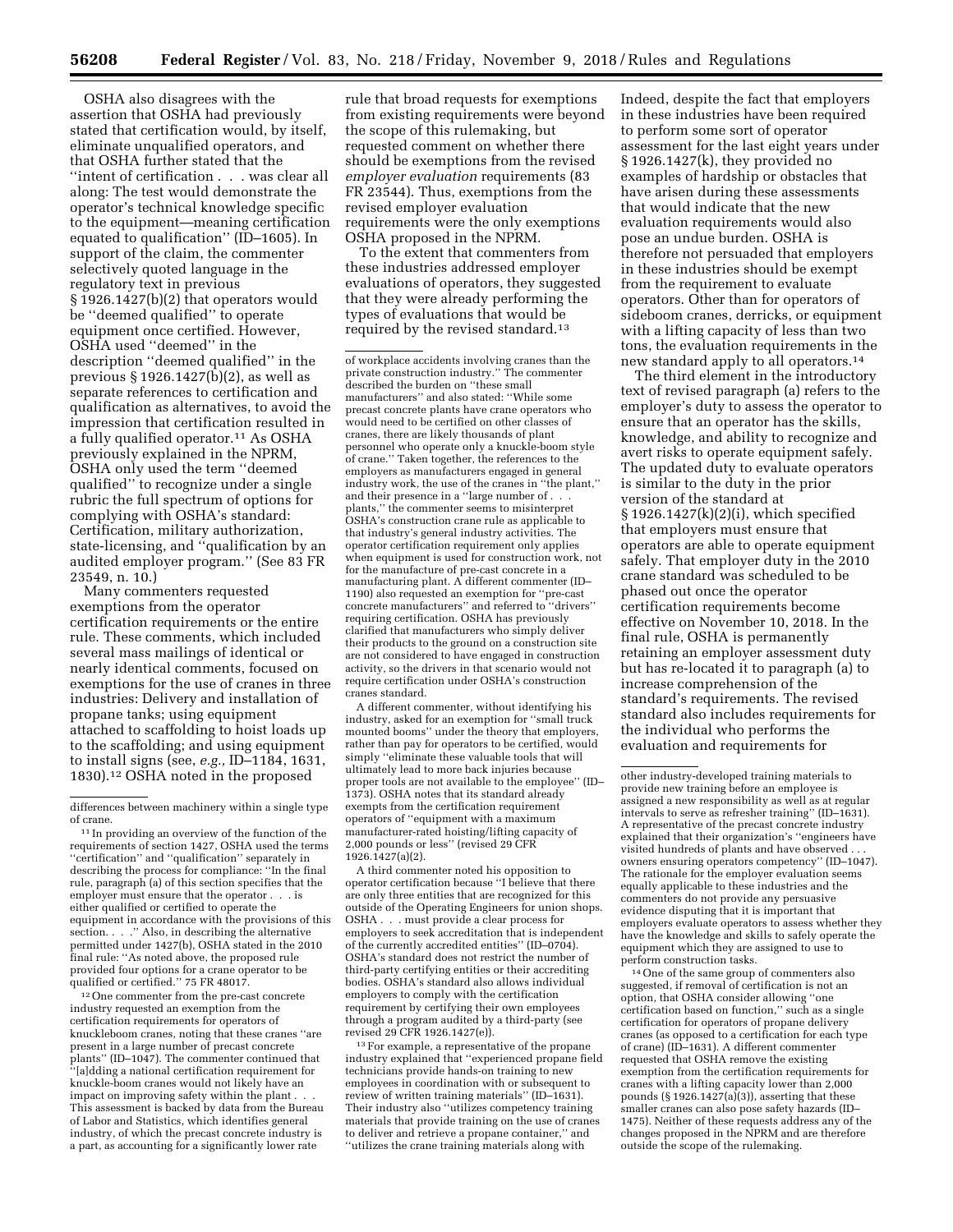documenting the evaluation. It retains the previous duty for employers to reevaluate operators when necessary (see previous § 1926.1430(g)(2)), but moves the requirement to the evaluation section to improve comprehension of the requirements (see full discussion of revised paragraph (f)—*Evaluation*  below.)

Paragraphs (a)(1) to (3) provide limited exceptions to the general requirement in paragraph (a) that operators must be trained, certified, and evaluated before operating equipment.

Paragraph (a)(1) permits an employee to operate equipment as an ''operator-intraining'' prior to being certified and evaluated, provided that he or she is supervised and operates the equipment in accordance with the training requirements in paragraph (b). This is the only means by which an individual may operate equipment prior to being trained, certified, and evaluated as competent to do so. This exception is substantively similar to the provision in the previous crane standard at § 1926.1427(a), which permitted uncertified operators to operate equipment only when the employer complied with the requirements specified under previous § 1926.1427(f)—*Pre-qualification/ certification training period.* The revised standard also permits certified/licensed operators to operate equipment as operators-in-training before successfully completing an evaluation. For example, this provision allows experienced and certified operators to become accustomed to performing new crane operations or operating somewhat different equipment while being evaluated by the employer for that purpose. It also allows a newly hired operator to run the equipment while a new employer gauges the operator's crane knowledge, operating skills, and training needs. In addition, experienced operators who are not certified may operate the equipment when all operator-in-training requirements are met.

The standard recognizes that on-thejob training is an important component of gaining the practical operating experience necessary to safely operate a crane and to pass a competency evaluation. Other employers agreed that, depending on a number of factors, determining the competency of a new, inexperienced operator to become an independent, safe, and efficient operator is a process that can vary in time depending in part on having a crane available and demand for the crane services (*e.g.,* Reports # 2, 11 of ID– 0673). This competency process is often informal and integrated in day-to-day

work, with operators-in-training working closely with experienced operators in on-the-job training who mentor them and show them how to use equipment (Reports # 1, 2, 3, 6, 11, 15, 16, 18, 19, 23 of ID–0673). Operators receive experience not only in the cab, but also in many tasks or operations related to hoisting, such as rigging, assembly/disassembly or set-up, or inspections. Moreover, many employers who train new operators require them to complete operator certification at the beginning, or in the middle of, their training program, while employer evaluation of competency is generally a later step in the process and may occur many times over an operator's career. Therefore, OSHA believes that permitting an operator-in-training to operate equipment under the conditions specified in paragraph (b) is appropriate and necessary to ensure the safety of operators-in-training while they train for competency evaluations by employers.

In addition, revised paragraph (a)(1) expressly states that an operator-intraining may only operate equipment *under supervision* to ensure that employers understand that supervision is a mandatory component of operating in accordance with revised paragraph (b), and therefore also required under this exception. Because the previous crane standard also required operatorsin-training to be supervised, adding that requirement to paragraph (a) is a nonsubstantive, clarifying amendment (see paragraph (b) for a more thorough discussion of on-the-job and general training requirements).

OSHA did not propose any substantive changes to the existing exemptions for derricks, sideboom cranes, and equipment with a maximum manufacturer-rated hoisting/lifting capacity of 2,000 pounds or less from the training and supervision requirements in revised paragraph (b) and the certification/licensing requirements in revised paragraphs (c) and (d).

OSHA did propose a change to the regulatory text in § 1926.1427(a)(2). While the prior regulatory text in § 1926.1427(a) had excepted operators of this group of equipment from only the ''Operator qualification or certification'' requirements of section § 1926.1427, corresponding scope provisions in § 1926.1436(q) (derricks), § 1926.1440(a) (sideboom cranes), and § 1926.1441(a) (cranes with capacity of a ton or less) each specify that *none* of the requirements of § 1926.1427 apply to operators of those types of equipment. Therefore, OSHA proposed in the NPRM to better align § 1926.1427 with §§ 1926.1436, 1926.1440, and

1926.1441. However OSHA proposed to apply the new employer evaluation requirement to operators of these types of equipment, so the proposed language of § 1926.1427(a)(2) included an exception from only the certification ''and training'' requirements of § 1926.1427 (see also the discussion of the proposed amendments to §§ 1926.1436, 1926.1440, and 1926.1441). In light of OSHA's decision not to apply the new evaluation and documentation requirements to operators of this group of equipment (see discussion of revised paragraph § 1926.1427(f) later in this preamble) OSHA has revised the paragraph to preserve the previous categorical exclusion for this group of equipment from all of the requirements in § 1926.1427.

In the NPRM, OSHA also proposed a new note to § 1926.1427(a)(2) to specify that operators of sideboom cranes must comply with § 1926.1430, which contains the general training requirements in the cranes standard. Sideboom cranes were not previously exempted from the training requirements in § 1926.1430, but training is not expressly addressed in the section of the standard dedicated to these cranes, § 1926.1440. OSHA, therefore, proposed this note to clarify the training requirements that operators of this equipment had to meet. OSHA is retaining the note in the final rule. OSHA did not receive any comments on the note in proposed paragraph (a)(2).

Paragraph (a)(3) preserves a previous provision that states that non-uniformed personnel employed and qualified as operators by the U.S. military meet the licensing/certification requirements of § 1926.1427. OSHA moved this provision from the other certification/ qualifications options because it operates as an exception: It specifies that no certification/licensing or training obligation for construction employers is needed beyond verifying that the employee is employed by, and qualified by, the military. For the purpose of confirming that a military operator has the basic crane knowledge and operating skills required through licensing and certification, OSHA defers to the operator qualification process of the U.S. military as the employer. All of the provisions of the crane standard apply when an operator operates equipment for an employer other than the U.S. military.

OSHA requested comment on whether the relocation of this provision was appropriate and whether it is clear that this is an exclusion from all qualification and training requirements of this standard, not just certification.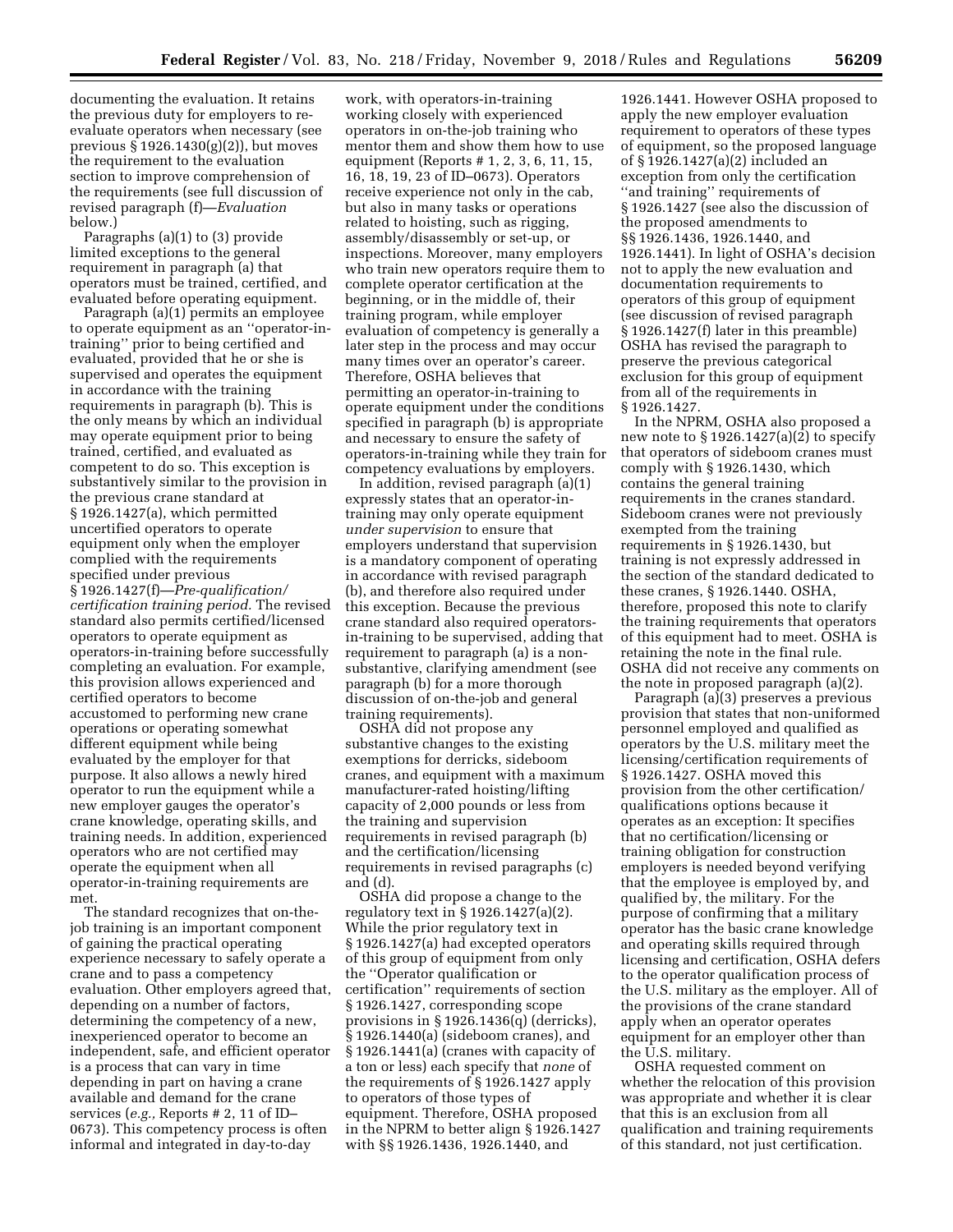OSHA did not receive any comments on the introductory text or restructuring of paragraph (a) (other than the requests for additional exceptions, as addressed earlier). OSHA is therefore adopting the changes as proposed.

#### *Paragraph (b) Operator Training.*

The requirement for employers to train and evaluate operators before permitting them to operate equipment is contained in paragraph (a). Paragraph (b) now sets forth minimum requirements for training, specifies requirements for trainers, and establishes limitations on the scope of activities for operators-in-training. This paragraph specifies the conditions under which an individual may operate a crane prior to acquiring certification or successfully completing an employer evaluation. These training provisions are intended to provide a safe avenue for employees to gain experience operating cranes in a variety of circumstances.

The training requirements of revised paragraph (b) are largely the same as the previous rule but also clarify that employers must continue to address operator training needs after the operator has been certified and demonstrated competency through employer evaluation on specific equipment. Paragraph (b) further clarifies that the employer's training duty is both equipment-specific and task-specific, and extends until the employer has satisfactorily evaluated the operator-in-training in accordance with paragraph (f)—*Evaluation,* or if any retraining or subsequent training is required to perform the assigned tasks. The revised standard recognizes that even a certified and evaluated operator may need additional training to safely operate new equipment or perform significantly different types of lifts. Therefore, the employer's duty to train remains an ongoing responsibility that must be met as the operator's experiences expand. The prior version of the standard was not as clear (except with respect to when an individual's deficient operating performance or crane knowledge triggers retraining) that the employer's duty to train extends beyond when the individual is certified and evaluated. This updated paragraph clarifies that the employer's duty to train is aimed at ensuring that the employee can safely use the equipment that will be operated.

Under the previous standard, OSHA divided the training requirements between two sections. First, previous § 1926.1427(f)—*Pre-qualification/ certification training period,* set forth the limited conditions under which an operator-in-training could safely operate equipment before being certified. Secondly, previous § 1926.1430— *Training Requirements,* brought together the triggers for operator training requirements, including those for retraining. As discussed in the explanation for this section, OSHA has removed the substantive operator training requirements from § 1926.1430 and replaced them with a crossreference to new § 1926.1427(b) so that the substance of the training requirements for operators, as well as all operator-in-training requirements, are under one section. Relocating the requirements of previous § 1926.1427(f) to revised § 1926.1427(b) also ensures that the organization of the crane operator requirements corresponds with the order of a typical operator competency program—*i.e.,* initial training generally precedes certification and an operator being determined competent by employer evaluation.

The introductory language to paragraph (b) in the NPRM required the employer to ''provide each operator-intraining with sufficient training, through a combination of formal and practical instruction, to ensure that the operatorin-training develops the skills, knowledge, and judgment necessary to operate the equipment safely for assigned work.'' (83 FR 23567). OSHA is retaining this language in the final rule except for one change. For reasons discussed later in response to comments to paragraph (f), OSHA decided to remove the term ''judgment'' from that section and replace it with ''the ability to recognize and avert risk.'' OSHA is making the same change in the training section. OSHA proposed corresponding language in the training and evaluation sections because an operator-in-training should be trained and evaluated to the same standard. In addition, this revised requirement specifies that training must include a combination of formal and practical instruction.

OSHA notes that this paragraph (b) does not mean that employers must provide novice-level or redundant training when they hire an experienced operator as a new employee. An employee who is an experienced operator may need far less training than a less experienced employee. Employers must determine what level of practical and formal training an operator-intraining would need under paragraph (b) to ensure that they develop the skills, knowledge and ability to recognize and avoid risks necessary for safe crane operation in a variety of conditions. Ultimately, the training methods chosen by the employer must

be effective and responsive to each operator's training needs.

One commenter, while urging OSHA to remove the requirement for operator certification, also urged OSHA to ''limit the operator training requirements to employer-based programs that can best be customized to train operators on the specific equipment used at each individual company'' (ID–1826). OSHA is not altering the training requirements in paragraph (b), which require training on the subjects listed in § 1926.1427(j)(1) and (2). OSHA believes these requirements provide enough flexibility to allow an employer to efficiently customize its training programs. For example, the standard continues to require the operator to have knowledge of ''the information necessary for safe operation *of the specific type of equipment* the individual will operate'' (§ 1926.1427(j)(1)) (emphasis added). There are some general requirements not tied to the operation of particular machines, such as the requirement for training on ''Procedures for preventing and responding to power line contact,'' that address serious hazards that vary by location, not equipment. The mandated training criteria are longstanding requirements that were adopted by OSHA on the recommendation of its negotiated rulemaking committee because most were included in OSHA's pre-2010 cranes standard (§ 1926.550) or were in industry consensus standards.

A different commenter suggested that OSHA incorporate requirements from the Powered Industrial Truck standard into the crane operator training requirements. This recommendation included more prescriptive language in the regulatory text language specific to training on the controls and instrumentation of the equipment, the operator's manual, and when further training is required (ID–1719). Although the commenter acknowledges that ''the proposed rule offers clear guidance on the subject matters that initial training must cover,'' it believes its recommended revision is necessary to ''provide sufficient guidance on the triggers for supplemental training and re-training/remedial training'' (ID– 1719).

OSHA is not convinced that more prescriptive language for operator training requirements is required. OSHA believes that the incorporation of the paragraph (j), and subsequently Appendix C, provides employers with thorough lists of subjects on which operators must be trained, including elements such as the equipment's controls. OSHA concludes that the more flexible, less prescriptive language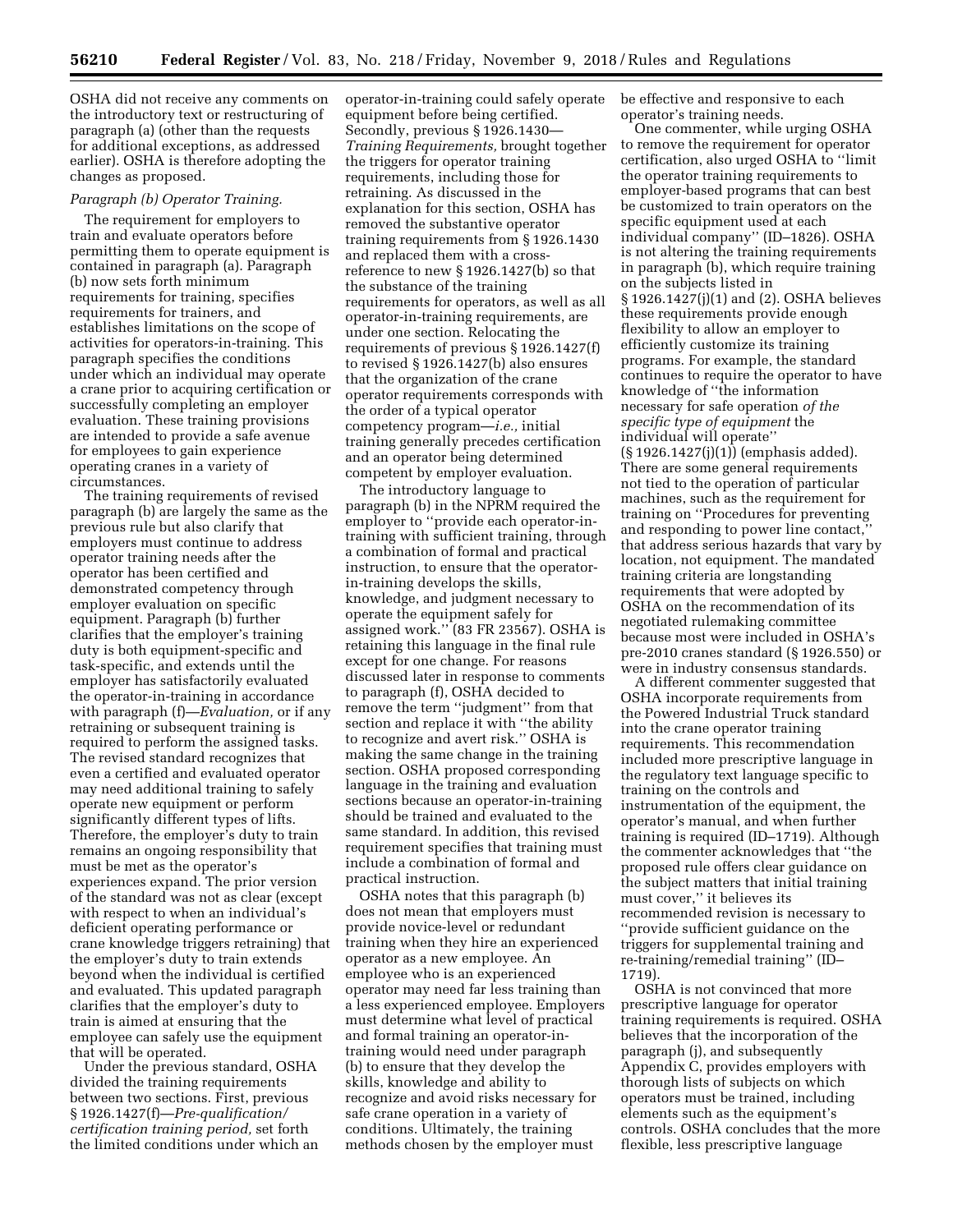proposed for the training requirements is more appropriate for crane operator training than the prescriptive list of elements offered by the commenter.

OSHA has not retained the introductory text in previous paragraph (f), which required that a non-certified employee could only operate as an operator-in-training within the limitations of paragraph (f). That introductory text has now been supplanted by the language in revised paragraphs § 1926.1427(a)(1) and (b), without substantive change other than the addition of the evaluation requirement.

Most of the specific training requirements in paragraph (b) are identical or similar to the previous training requirements. Paragraph (b)(1) requires the employer to provide the operator-in-training with instruction on the subjects in paragraph (j). This requirement is identical to the requirement in previous § 1926.1430(c)(1)—*Operators-in-Training for equipment where certification or qualification is required by this subpart.* However, under the revised standard, even after the operator-in-training is determined competent by employer evaluation, the employer's training duty can continue when the operator operates new equipment or performs tasks that require new skills or knowledge. An individual may be a fully certified and evaluated operator with respect to one piece of equipment such that he or she is allowed to operate that equipment independently, but simultaneously be an operator-in-training (and thus subject to the operating restrictions in the standard) with respect to different equipment or tasks that require significantly different skills or knowledge to ensure safety.

Section 1926.1427(j)—*Certification criteria,* which remains unchanged, specifies the mandatory subject matter for third-party licensing and certification, as recommended by C– DAC. It requires a written and a practical test. Paragraph (j)(1)(i) specifies areas of information that must be covered by the written certification test for the type of crane that an individual will operate, such as controls, operational/performance characteristics, load calculations, and ground conditions. This paragraph also references a more comprehensive list of areas of technical knowledge in Appendix C—*Operator Certification: Written Examination: Technical Knowledge Criteria.* Paragraph (j)(2) identifies the operating skill areas that must be covered by the practical certification test.

OSHA concludes that operators-intraining must continue to receive training in the subject matter identified in this section as recommended by C– DAC. However, as proposed, OSHA relocated the training requirement in § 1926.1430(c)(1) to revised § 1926.1427(b) so that the requirements for operators-in-training may all be found in one place. New language in revised § 1926.1430—*Training,*  discussed separately below in this preamble, references § 1926.1427(a) and (b) rather than repeat the same requirement.

Paragraph (b)(2) requires the employer to ensure that a trainer continuously monitors operators-in-training during all crane operations. This requirement is identical to the previous requirement for continuous monitoring under previous paragraph (f)(3).

Paragraph (b)(3) requires the employer to assign the operator-in-training only tasks that are within his or her ability. This requirement is substantively identical to the requirement under previous paragraph (f)(2). OSHA made minor changes to the language of this requirement to clarify that it is the employer's duty to assign tasks to the operator-in-training.

OSHA also relocated the requirements of previous paragraph (f)(1). The previous paragraph (f)(1) required the employer to provide each operator-intraining with training sufficient to operate safely under the limitations of previous paragraph (f). Its requirements are retained in revised paragraphs (b)(1) and (3), which state that the operator-intraining must be trained on the subject matter specified in paragraph (j) of this section and may only perform tasks that are within his or her abilities.

Paragraph (b)(3) retains a revised version of the limitations specified in previous paragraph (f)(5), which precluded operators-in-training from operating equipment next to energized power lines; from hoisting personnel; or from performing multiple-equipment lifts, multi-lift rigging operations, or lifts over shafts, cofferdams or in a tank farm. OSHA previously determined in the 2010 final rule that these equipment operations and worksite conditions are too complex, or present such heightened risks, that it would be unreasonably dangerous if an operator-in-training were to operate the equipment in these circumstances (75 FR 48024). However, in the NPRM OSHA announced that it would consider revising these limitations because they may have the effect of preventing operators from gaining the experience necessary to conduct these lifts.

OSHA received comments supportive of removing these limitations on operators-in-training. A labor union commented that these tasks ''should not be prohibited'' because ''an operator must be trained in how to safely perform them'' (ID–1615). Another commenter, in urging OSHA to remove operation in tank farms from the list, argued that ''[t]he continuous monitoring requirement specified in the Rule along with other safe work practices (*e.g.,* work permits, joint jobsite visits, etc.) are sufficient to identify and mitigate hazards that an operator-in-training may encounter in a tank farm'' (ID–1647). OSHA did not receive additional comments on this issue.

In response to these comments, OSHA revised the language of the regulatory text to provide a measured expansion of the prior rule that removes the prohibition as requested by the commenters. Operators-in-training will now be allowed to perform these lifts, but only if they have been certified in accordance with § 1926.1427(c). The 2010 crane standard only allowed an operator to perform these lifts after becoming certified, so OSHA is preserving the status quo in that respect. OSHA continues to agree with C–DAC that these lifts are too complex and potentially dangerous to be attempted by an operator candidate who may lack the basic knowledge and skills required for general crane operation. But the prior regulatory text left no way forward for even a certified operator to gain the experience necessary to perform those functions safely, and did not leave room for an employer to have an operator evaluated on these tasks in accordance with revised § 1926.1427(f). This language change therefore respects C– DAC's intent to prevent operators who have not acquired the baseline knowledge of crane operation provided by certification from performing these complex lifts, while allowing operatorsin-training the opportunity to train performing these lifts under the direction of a trainer prior to being evaluated to perform these lifts as an operator. Note that the employer must still train the operator on these specialized lifts before allowing the operator to attempt them, even under supervision, because paragraph (b)(3) only permits the employer to assign tasks to an operator-in-training that are ''within the operator-in-training's ability.''

Paragraph (b)(4) prescribes minimum requirements for monitored training of operators-in-training and trainers who monitor operators-in-training. Revised (b)(4)(i) specifies requirements for the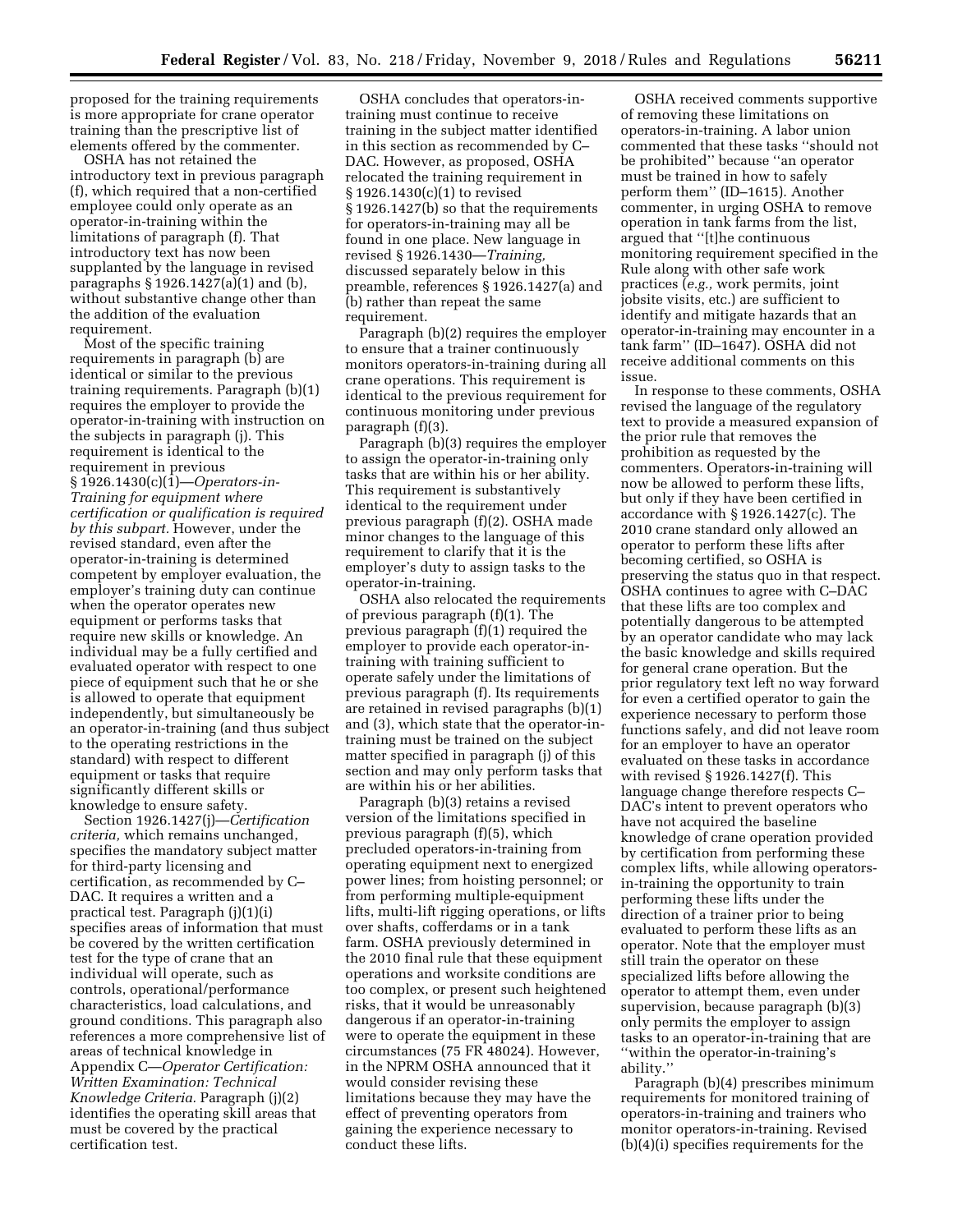required trainer which are similar to requirements in paragraph (f)(3) of the 2010 crane standard. Paragraph  $(b)(4)(i)(A)$ , which requires that the trainer must be an employee or agent of the operator-in-training's employer, is identical to paragraph (f)(3)(i) of the 2010 crane standard.

Paragraph (b)(4)(i)(B) requires that the trainer must ''have the knowledge, training, and experience necessary to direct the operator-in-training on the equipment in use.'' This requirement is the same as the proposal but is different from the requirements of paragraph § 1926.1427(f)(3) of the 2010 crane standard, which required that a trainer either be a certified operator or have passed the written part of a certification test, and have familiarity with the equipment's controls. This revision recognizes that some uncertified trainers may have the knowledge and experience to be competent to teach or monitor the equipment operations of an operator-intraining.

In the NPRM, OSHA explained that it proposed this change for three reasons. First, merely requiring that the trainer must have passed the written part of a certification test is insufficient to confirm a trainer's ability to train other operators. Paragraph (f)(3) of the 2010 crane rule presumed that all certified operators or individuals who passed only written certification tests have the skills to monitor an operator-in-training, but as explained above, certification alone is insufficient to ensure that operators are competent to safely operate a crane. Under the final rule, even after the basic crane knowledge and operating skills of operators have been confirmed through certification testing, employers must still determine through evaluation if operator training already provided is sufficient or if more is necessary, based on the complexity of equipment that will be used and activity that will be performed. Thus, requiring an individual to pass a written certification exam appears to be likewise insufficient as the sole criterion for confirming a trainer's ability to monitor and train an operator-intraining.

Second, using certification as a required criterion for the trainer could exclude individuals from the role who have extensive operating experience and familiarity with the controls of the relevant equipment but do not possess a certification. Under the trainer requirements of the 2010 crane rule, an experienced but uncertified operator may have been required to be monitored by a less experienced but certified individual. In stark contrast, an uncertified person who has significant

experience operating the particular equipment used during the training may have more insight into the function of its controls and the nuances of its operation than someone who is certified for that type of equipment but has never operated that particular equipment. Allowing only certified operators in these training roles is also inconsistent with the industry practice of pairing inexperienced operators with experienced trainers who monitor the safety and professional development of the inexperienced operator.

Third, passing a written certification test is not a definitive indicator of safe training practices in the industry and requiring certification of all trainers could significantly alter many previous work practices in the industry. Stakeholder feedback suggests that many different employees or agents of an employer successfully fulfill the role of a trainer but may not be certified. Some formal training might be administered by an individual who is not certified but has extensive knowledge of a particular make and model of crane. For example, some crane manufacturers offer technical training to their customers regarding the operation, maintenance, and troubleshooting of cranes they sell (see Reports # 4, 5, 13 of ID–0673). On-thejob training is often conducted by a seasoned crane operator with years of experience (see Reports # 1, 2, 19, 23, 28 of ID–0673) or in some cases by a retired operator (see Report # 26 of ID– 0673). These operators may no longer be certified. In addition, an employer might employ various non-certified employees, such as an experienced safety manager, foreman, or site manager, to monitor some work training activities, or an experienced small business owner might fill the role of trainer in some cases (see Reports # 1, 2, 15, 26 of ID–0673). And OSHA spoke with three companies that offer other employers private training from experienced operators who are not certified (see Reports # 20, 21, 22 of ID– 0673). In sum, stakeholders reported that some individuals who have the necessary knowledge, training, and experience but do not possess a certification or have not passed the written certification exam can, nevertheless, be successful trainers.

In the proposed revision of this provision, OSHA proposed language similar to the requirement in ASME B30.5 (2014) at 5–3.1.2(e) that training must be performed by a ''designated person who, by experience and training, fulfills the requirements of a qualified person.'' The language is also similar to the ''qualified person'' definition that is

familiar to the construction industry. Under this language, employers have some flexibility in determining the level of knowledge and experience that the trainer must possess based on the skill level of the operator-in-training and the nature of the activity performed.15

OSHA received comments supporting the proposed changes to the trainer criteria. A trade association agreed with the proposed language because it provides employers with ''flexibility in determining the level of knowledge and experience that the trainer must possess based on the skill level of the operatorin-training and the nature of the activity performed . . . even when the individual has not passed the written certification exam, possesses an operator certification, or has prior experience operating a crane'' (ID– 1801). One commenter agreed with OSHA that certification or passing the written part of the certification test is not determinative of whether an individual can train an operator-intraining, stating that it ''fails as a measure of a trainer's competencies and capabilities'' (ID–1821). Similarly, a comment supporting the proposed language asserted that ''[t]he current requirement that trainers obtain certification or at least pass the written portion of the certification requirement does not necessarily correlate with the individual's ability to provide practical instruction or impart valuable knowledge to other employees'' (ID– 1631).

A different commenter supported the ''requirement that the trainer should be a 'qualified person,''' as defined in the cranes standard, without other requirements (ID–1828). OSHA believes that the proposed new language, which the commenter did not directly oppose, comes close to that approach while still providing the additional focus on the training.

Several other commenters opposed the proposed change and preferred that the trainers at least pass the written portion of the certification exam. One commenter responded that trainers possessing certification have been ''a long established standard and best practice among the industry,'' and interprets ASME B30.5's term ''qualified operator'' to mean ''one who possesses a certification for the type of equipment for which he/she is instructing an operator-in-training'' (ID–1816). OSHA disagrees with that interpretation of

<sup>15</sup>OSHA expects that in many cases, the trainer will possess a certification. However, this final rule allows the possibility that the trainer's experience with the task and equipment used could be sufficient for providing training even without the trainer possessing a certification.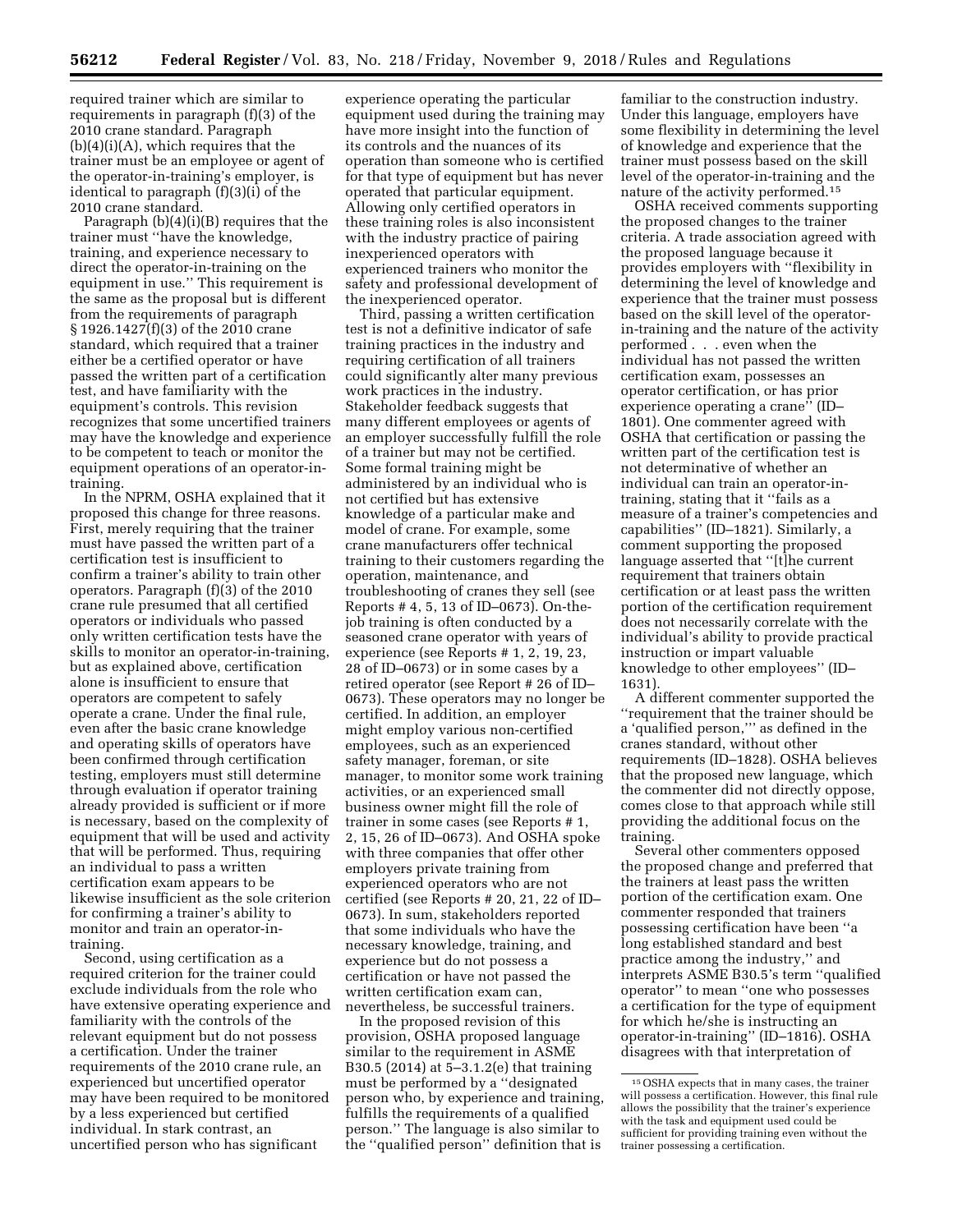ASME B30.5 because that definition, like the definition of ''qualified person'' in OSHA's cranes standard, clearly states that certification is only one of two paths to become a qualified person.16

That commenter also compared operator certification to a driver's license and stated that ''one would not want a driving instructor who herself does not possess a driver's license,'' (id.), but there may be many reasons why an experienced crane operator may no longer possess a valid certification. Many seasoned crane operators who have safely operated cranes for decades have the knowledge, operating experience, and ability to effectively train and direct an inexperienced operator even though they never had a need to acquire a certification during the course of their operating careers or let their certifications expire after transitioning into new roles. Contrary to the commenter's assertion, the seasoned operator may be preferred as a trainer because of the greater experience, particularly if that experience is with the particular equipment that will be operated. OSHA concludes that the emphasis of the trainer qualifications should be on a person's ability to train and direct an operator-in-training, rather than whether the trainer possesses a certification.

Another commenter stated that it is ''infeasible to consider how a trainer or evaluator can determine an operators qualifications if they have never operated a crane . . . OSHA should consider going to the original definition they are using for the trainer'' (ID–1623). That comment incorrectly assumes that trainers without a current certification, or those who have not passed the written portion of a certification exam, have not previously operated a crane. In some cases, the trainers may be retired or semi-retired operators who are fully capable of training other operators but who have not elected to take an operator certification examination because they no longer operate cranes. The record of the 2010 rulemaking and this rulemaking also contains a number of statements indicating that some employers have very experienced operators who have difficulty with written exams (see, *e.g.,* 73 FR 59816– 59817). In some cases, the language or literacy barriers that impede an experienced operator from passing a written exam may have no relevance to that person's ability to instruct an

operator-in-training. OSHA does not agree that such a trainer should be disqualified from training an operator so long as there is effective communication between the operator-in-training and the trainer.<sup>17</sup>

One certification organization conceded that ''certification may not be an appropriate 'sole' criterion or a sufficient indication of competence as a trainer,'' but contended that it is an ''appropriately necessary condition of establishing such competence and ensuring a 'baseline' of knowledge and skills'' (ID–1755). That commenter suggested that OSHA go further than the previous rule and require that trainers be both certified *and* possess the requisite knowledge, training, and experience.

OSHA does not agree that it is necessary to go as far as the commenter suggests in order to ensure that appropriate trainers are instructing operators-in-training. As stated earlier, OSHA anticipates that many trainers will be certified operators. As one commenter noticed, the proposed language ''does not preclude employers from following the existing trainer requirements if they so choose'' (ID– 1801). Moreover, a certification could provide partial evidence of the knowledge, training, and experience necessary to train an operator-intraining, but is not sufficient for verifying competency and safe crane operation. The requirement for even a partially certified trainer would come at the price of excluding the experienced trainers currently relied on by the earlier commenter (ID–1826). The final rule will preserve greater flexibility for the employer seeking to ensure safety through available resources, and is also more closely aligned with the existing industry guidance in ASME B30.5.

One of the certification organizations asserted that ''[r]equiring that a trainer have a baseline of knowledge and skills as an operator is likely, not only to improve the quality of training, but also to increase safety during training in the event the operator-in-training engages in an unsafe act and the trainer is forced to intervene'' (ID–1755). The agency

agrees that it is important for the trainer to be able to direct an operator-intraining should their operation potentially result in an incident or near miss and has included that requirement in the standard (''Have the knowledge, training, and experience necessary *to direct* the operator-in-training on the equipment in use''). But requiring that a trainer must have passed the written part of the certification test does not indicate that a trainer would be able to do more. OSHA's standard, both as revised and prior to this revision, does not permit anyone other than a certified operator to be at the controls absent supervision, so a trainer who has only passed the written exam would not be permitted to operate the crane without another person serving as a trainer to that person. It does not follow that a person who has passed the written portion of the certification exam, but not necessarily demonstrated any practical skill at operating a crane, would be inherently better prepared to correct an operator than a person who has the knowledge, training, and experience necessary *to direct* the operator-intraining on the equipment in use.

It is true that a trainer who is a certified operator (and properly evaluated under the new standard) would be permitted to sit in the cab and take over the controls in the event of perceived unsafe action, but there is no record that this is a common occurrence or has been shown to be effective. In the absence of a clearer record on this point, OSHA is hesitant to disturb C–DAC's judgment that requiring all trainers to be fully certified operators was unnecessarily restrictive (see 75 FR 48024). In its 2008 NPRM explanation of the trainer requirements, which were included without change in the final rule, OSHA acknowledged that full certification was unnecessary and explained that the trainer's knowledge of the particular equipment being operated was paramount to certification:

The Committee determined that a supervisor who had passed the written portion of a certification test would not need to be sufficiently proficient to pass the practical portion in order to effectively supervise a trainee/apprentice. However, both in the instance where the supervisor is certified and in the instance where he/she is not certified but has passed the written portion of the certification test, the Committee believed that it is necessary that he/she be familiar with the proper use of the equipment's controls, since such knowledge is essential to being able to effectively supervise a trainee/apprentice.

(73 FR 59815 (Oct. 9, 2008)). OSHA does not find any of the comments persuasive enough to further restrict

<sup>16</sup>See definition of ''qualified person'' in ASME B30.5 (2004) (''by possession of a recognized degree in an applicable field or certificate of professional standing, *or* who, by extensive knowledge, framing, and experience . . .'') (emphasis added).

<sup>17</sup>A different membership organization agreed with OSHA's proposal and drew on its members' experience in using experienced but un-certified instructors. The commenter considered OSHA's revised language ''appropriate'' because members of their organization often assign as trainers experienced operators who may not have passed the written certification exam, but have more experience with the equipment than some certified operators. (See ID–1826). Not moving forward with the proposed language, this commenter warned, ''would prevent certain operators who are highly qualified, experienced and knowledgeable on certain equipment from serving as trainers'' (ID– 1826).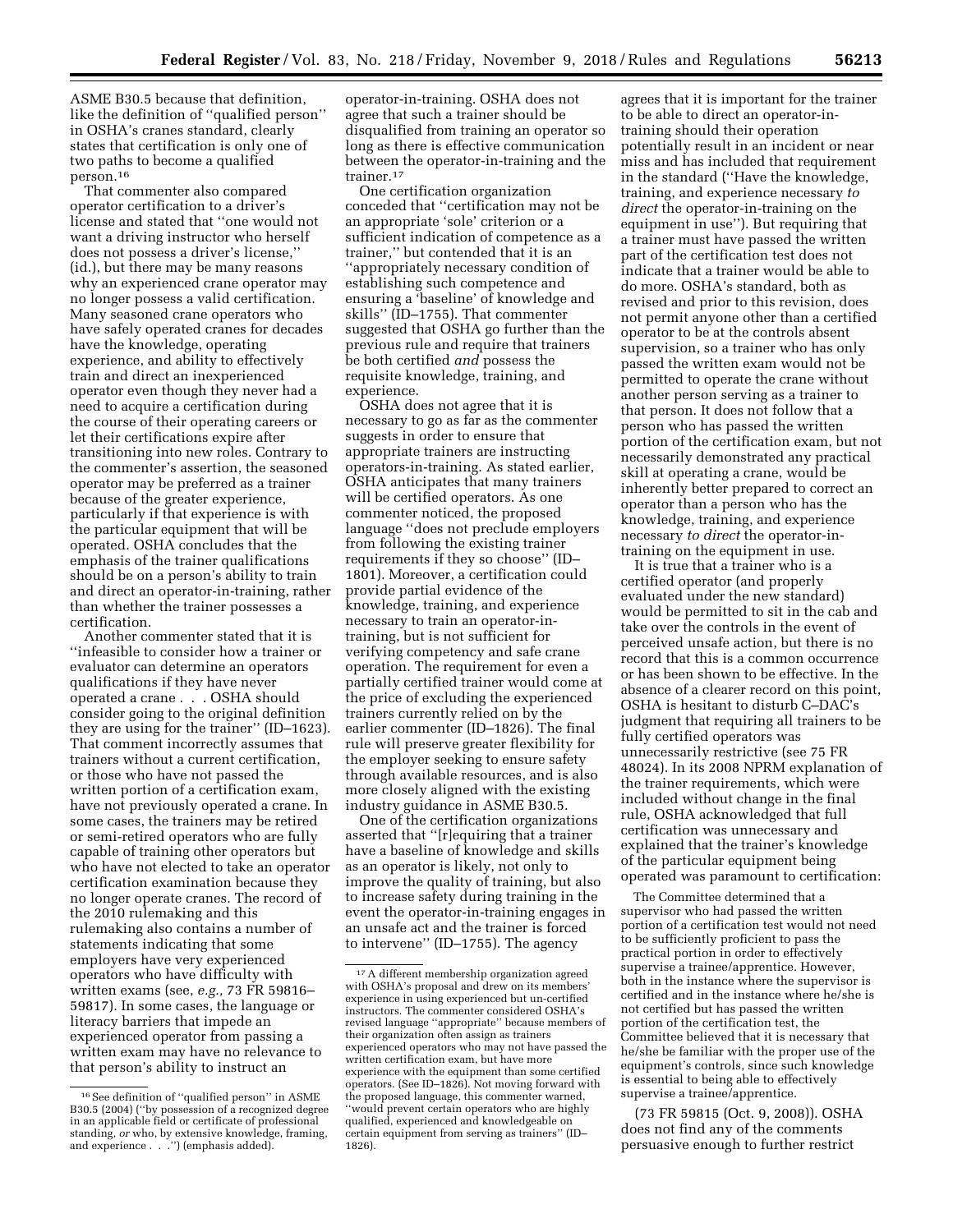employer options or to shift the focus away from the trainer's knowledge of the equipment to be used by the operator-in-training.

As stated previously, OSHA proposed language for its similarity to language from ASME B30.5 and OSHA's qualified person standard, and the flexibility it offers employers in choosing trainers for their crane operators. OSHA considered simply requiring a trainer to be a ''qualified person,'' but relying solely on the definition of qualified person as criteria for trainers presents a problem. In § 1926.1401, OSHA defines a qualified person as one ''who, by possession of a recognized degree, certificate, or professional standing, or who by extensive knowledge, training and experience, successfully demonstrated the ability to solve/ resolve problems relating to the subject matter, the work, or the project.'' However, even under the previous standard OSHA did not intend for the possession of a certificate to be enough for an individual to be a trainer—the previous standard also required knowledge of the equipment's controls. Relying on the definition of ''qualified person'' in the crane standard as the lone criteria for trainers would mean that anyone possessing a certificate would automatically be a ''qualified person,'' regardless of their knowledge of any of the controls or other aspects of the equipment to be operated. OSHA will retain its proposed language.

The remainder of paragraph (b)(4) does not contain any substantive changes from the previous rule, did not receive any comments, and is promulgated as proposed. Paragraph (b)(4)(ii) prohibits the trainer from performing any task that detracts from his or her ability to monitor the operator-in-training. It is identical to previous paragraph (f)(3)(iii).

Paragraph (b)(4)(iii) requires the operator's trainer and the operator-intraining to be in each other's direct line of sight, and that they communicate verbally or with hand signals. This requirement is substantively the same as previous paragraph (f)(3)(iv), with minor simplifying changes. The revised standard relocates this provision to an independent subparagraph to clarify that the employer has the ultimate responsibility for ensuring compliance with this requirement. This revised paragraph also retains an exception for tower cranes so that the trainer and operator-in-training must be in direct communication with each other, but are not required to maintain a direct line of sight because the height of the operator's station may make it infeasible. (See also, the discussion of

previous paragraph (f)(3)(iv) in the preamble to the 2010 final crane rule at 75 FR 48024.) This exclusion in this final rule is also substantively the same as paragraph (f)(3)(iv) of the 2010 crane rule, with minor simplifying language changes.

Paragraph (b)(4)(iv) requires that an operator-in-training be monitored while operating the equipment at all times except for short breaks and retains the conditions specifying monitoring under paragraph (f)(4) of the 2010 crane rule. Paragraph  $(b)(4)(iv)(A)$  requires that a trainer's break while the operator-intraining runs the crane can last no longer than 15 minutes and can occur no more than once per hour. Paragraph (b)(4)(iv)(B) requires the employer to ensure that the trainer and operator-intraining communicate about the tasks, if any, that can and cannot be performed in the trainer's absence while on break. Paragraph  $(b)(4)(iv)(C)$  limits tasks performed during the trainer's break to only those that are within the abilities of the operator-in-training.

Paragraph (b)(5) requires the employer to provide retraining when, based on the performance of the operator or an assessment of the operator's knowledge, there is an indication that retraining is necessary. This language is identical to the requirement in previous § 1926.1430(g)(2) but is included in paragraph (b) to consolidate all substantive training requirements to the extent practical for operators covered under § 1926.1427. Because the requirements of § 1926.1430(g) apply more broadly to all employees covered by this standard, however, OSHA is not deleting that requirement from § 1926.1430(g). Thus, identical language will appear in two different paragraphs of the final standard. This retraining requirement is consistent with the retraining described as already implemented by employers who spoke with OSHA during interviews and site visits (see Reports # 1, 2, 3, 15, 18, 19, 22, 26 of ID–0673). Note that the need for retraining under paragraph (b)(5) would also trigger the requirement for re-evaluation under paragraph (f)(7) (see also preamble discussion below of paragraph (f)—*Evaluation*).

OSHA received one substantive comment proposing revisions to the retraining requirements. The commenter recommends incorporating language from the Powered Industrial Trucks standard that states when retraining is necessary, including unsafe operation, an accident or near-miss, a failed evaluation, or insufficiency of training (ID–1719). OSHA does not believe this is necessary because the revised retraining requirements allow the

employer to determine whether an operator needs additional training based on their performance and their knowledge. This final rule not only requires that retraining be triggered based on an operator's performance, but it also requires an employer to conduct retraining if the operator indicates it is necessary (see revised § 1926.1427(b)(5)). OSHA concludes that this approach gives employers more flexibility in determining when retraining is needed to ensure safety.

One commenter also noted that OSHA uses the words ''retraining'' and ''refresher training'' interchangeably in proposed paragraph (b)(5) without defining either term, and requested clarification (ID–1719). Another commenter agreed that additional clarification would be helpful.18 In response to such comments, OSHA will replace the term ''refresher training'' with "retraining".

## *Paragraph (c) Operator Certification and Licensing.*

At the ACCSH meeting on March 31– April 1, 2015, ACCSH members unanimously recommended that OSHA move forward with a rulemaking that retains certification and permanently extends the employer's duty to ensure the competency of operators (OSHA– 2015–0002–0037). Paragraph (c) retains the certification and licensing structure of the 2010 crane standard with only a few minor modifications intended to improve comprehension of certification/ licensing requirements.

First, OSHA moved the military qualification provisions of previous § 1926.1427(e)(4) to the exception in paragraph (a), as noted earlier.

Second, OSHA removed the reference to an ''option'' with respect to mandatory compliance with previous state and local licensing requirements.

<sup>18</sup> ''OSHA discusses in detail an employer's obligation to provide ongoing training as necessary when an operator's experience expands or is assigned to operate new equipment or perform new tasks. However, this concept is not explicitly stated anywhere in the proposed regulatory text. Only refresher training, required when indicated by deficiencies in the employee's demonstrations of crane knowledge and equipment operation, is present in proposed paragraphs (b)(5) and (f)(5), which do not apply to new equipment or an expansion of experience. If OSHA's intent is to clarify an employer's obligation to provide ongoing training, we believe the proposed regulatory text fails to make this clear.'' (ID–1801). In response to the comment that OSHA does not explicitly include ongoing training provisions in the regulatory text, the agency disagrees. This requirement extends from the duty in paragraph (b)(1) that employers must train operators to ensure they have the knowledge, skills, and ability to recognize and avert risk necessary to operate the equipment safely for assigned work. This ongoing training requirement need not be restated elsewhere in the regulatory text.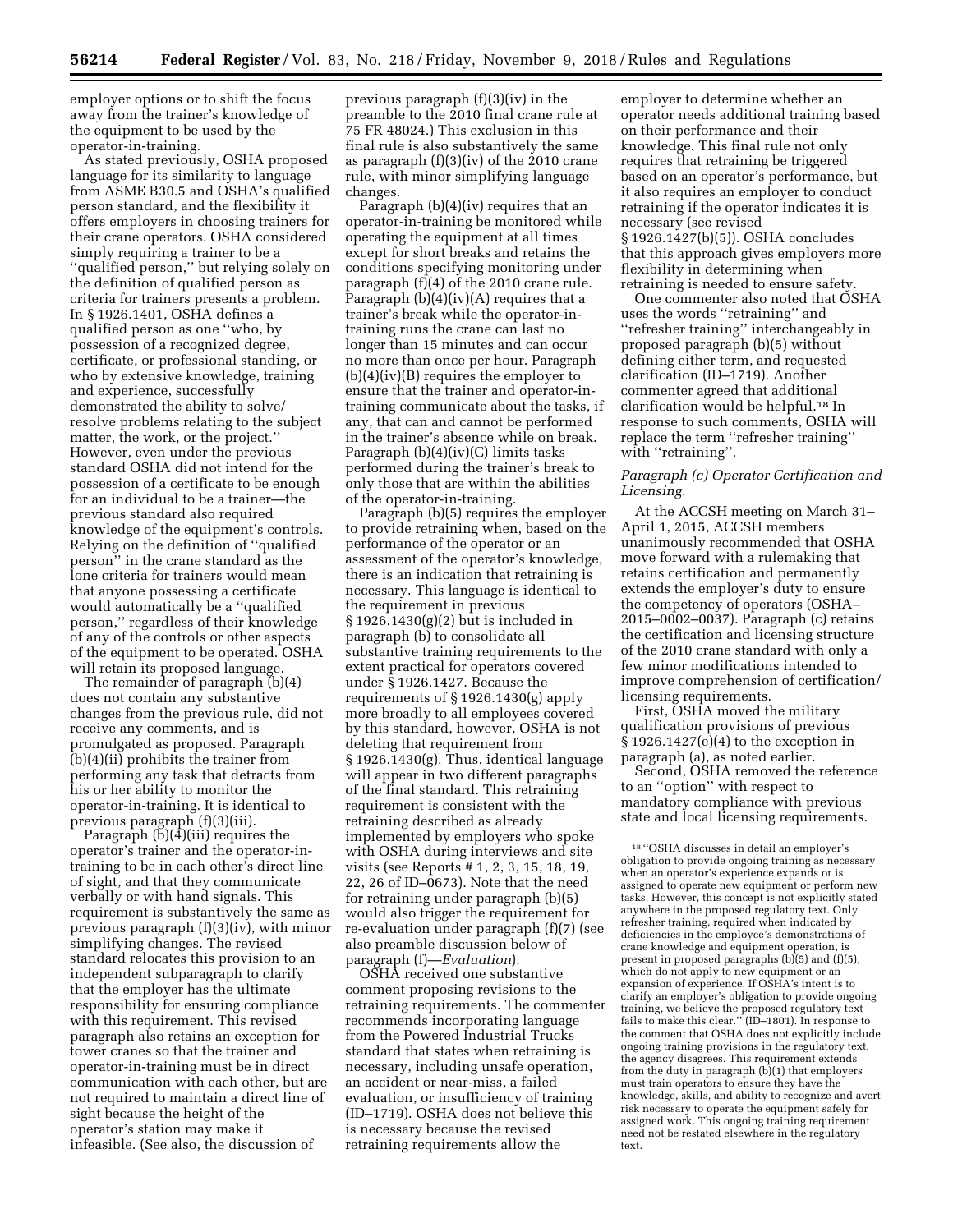When a state or local government issues operator licenses for equipment covered under subpart CC, and that government licensing program meets the requirements specified in the standard, then employers must ensure that equipment operators are properly licensed when working in the state or local jurisdiction, even if the operator is also certified by a nationally accredited certification organization. However, the state or local license would satisfy OSHA's certification requirement: OSHA will not *require* an operator who obtains such a state or local license to also obtain a separate certification from a nationally accredited certification organization or an employer-audited program.

The content of revised paragraph (c)(1) is virtually identical to provisions in § 1926.1427(e)(2) of the 2010 crane rule, with one exception: Revised  $(c)(1)(v)$ . For a more detailed explanation of the other provisions in this paragraph, see the preamble discussion of § 1926.1427(e)(2) in the 2010 crane rule at 75 FR 48021–23 (August 9, 2010).

As in the 2010 crane standard, this final rule includes minimum ''federal floor'' criteria for state and local crane operator licensing. If a license does not meet the minimum ''federal floor'' criteria specified in OSHA's crane standard (see revised § 1427(c)(1) and (j)), then the state or locality could still enforce its own licensing requirements, but employers operating cranes for construction within that jurisdiction could not rely on that license to satisfy OSHA's operator certification requirement. The employer must then comply with one of the other options for certification/qualification specified by this final rule. In the NPRM, OSHA proposed amending  $\S 1926.1427(c)(1)(v)$ to add a new requirement to the ''federal floor'': The license must specify the ''type, or type and capacity'' of equipment for which the license is applicable. The purpose of this proposed change was to make it easier to determine whether the licensing procedure required the operator to have knowledge about the ''type'' of crane to be operated, as required by OSHA's standard in § 1926.1427(j)(1).

OSHA received three comments (ID– 1611, 1779, 1824) warning that inserting any additional requirements into the ''federal floor'' for state or local licenses could make it more likely that some states or localities would not meet that ''federal floor.'' For employers in jurisdictions where the state or local licensing program did not comply with the federal floor, they would need to ensure that their operators were not

only licensed as required by the state or locality but also certified through a third-party program or audited employer program in order to comply with OSHA's standard. One commenter expressed concern that OSHA's proposed change would result in ''duplicative or multiple layers of identical certification requirements'' for employers, and that a change designed primarily to facilitate compliance (rather than to add a substantive safety requirement) would not warrant the potential impact for employers (ID– 1779). ''Provided that the state or local licensing requirement is in fact equivalent or more stringent than the OSHA expectation of determining competency,'' the commenter stated, ''then duplicative certification is unduly burdensome, especially for small businesses'' (Id.).

OSHA is sensitive to concerns raised about unnecessary regulatory duplication, particularly when the purpose of the change is to facilitate compliance rather than adding a new safety measure. To avoid needless burden, OSHA has decided not to implement the proposed change. Proposed paragraph (c)(1)(v) has been removed and proposed paragraph (c)(1)(vi) is designated  $(c)(1)(v)$ .

The remainder of the requirements of paragraph (c)(1) are substantively the same as those in § 1926.1427(a)(1), (a)(2), and (e) of the previous rule, except that OSHA combined the requirements of those three paragraphs into one paragraph and clarified some of the language to facilitate better comprehension of state or local government entity requirements. Paragraph (c) restates more clearly the requirement in previous paragraph (a)(1) that the employer must ensure operators are certified and licensed. Paragraph (c)(1) substantially incorporates the requirements of previous paragraph (a)(1)(i) and combines it with the licensing criteria in previous paragraph  $(e)(2)(i)$ –(iv). Paragraph  $(c)(1)(v)$  is substantially the same as previous paragraph (e)(3)(ii).

Paragraph (c)(2) specifies the certification requirements for two remaining situations: The construction occurs in a state or local jurisdiction that does not require licensing of equipment operators, or the construction occurs in a state or local jurisdiction where the licensing program does not meet the ''federal floor'' of requirements established in this standard. In each of those situations, the operator would have to be certified in accordance with paragraph (d) (third-party certification) or (e) (audited employer program) of

this section. Paragraph (c)(2) is identical to previous § 1926.1427(a)(2), except that it references only the paragraphs containing criteria for certification by an accredited testing organization and an audited employer program—and not the option for qualification by the U.S. military which is addressed as a scope exclusion in Paragraph (a)(3). Revised paragraphs (d) and (e), discussed later, correspond to previous paragraphs § 1926.1427 (b) and (c), respectively.

Paragraph (c)(3) requires employers to provide at no cost to employees the certification or licensing required by § 1926.1427. This revised requirement is almost identical to that of § 1926.1427(a)(4) of the previous rule, except that it has been revised to clarify that it applies to all operators certified or licensed after the effective date of the new standard, not just those operators who were ''employed by the employer on November 8, 2010,'' as previous  $§ 1926.1427(a)(4)$  stated.<sup>19</sup> This revision is in line with, and will be enforced similarly to, other OSHA provisions that require employers to provide personal protective equipment, medical examinations, or other functions at no cost to the employees. The requirement would also be consistent with the way in which OSHA assessed costs in the 2010 economic analysis. In the final economic analysis of subpart CC, OSHA modeled all of the costs for compliance with the previous certification requirements as if all employers always paid for the certifications/licenses they provide for operators. Note, however, that this provision does not mandate an employer to maintain its employment of an employee/operator who cannot pass certification testing or who is not a good operator candidate. Furthermore, an employee who does not possess a certification may still be allowed by the employer to operate a crane, but only as an operator-in-training and through the employer's compliance with all requirements of paragraph (b) of this section.

Paragraph (c)(4) retains, without change, the content of previous § 1926.1427(g), which states that a testing entity is permitted to provide training as well as testing services as long as the criteria of the applicable accrediting agency (in the option selected) for an organization providing both services are met.

<sup>19</sup>As in previous § 1926.1427(a)(4), revised paragraph (c)(3) does not require employers to cover the costs to employees of licensing that does not conform to the requirements of § 1926.1427.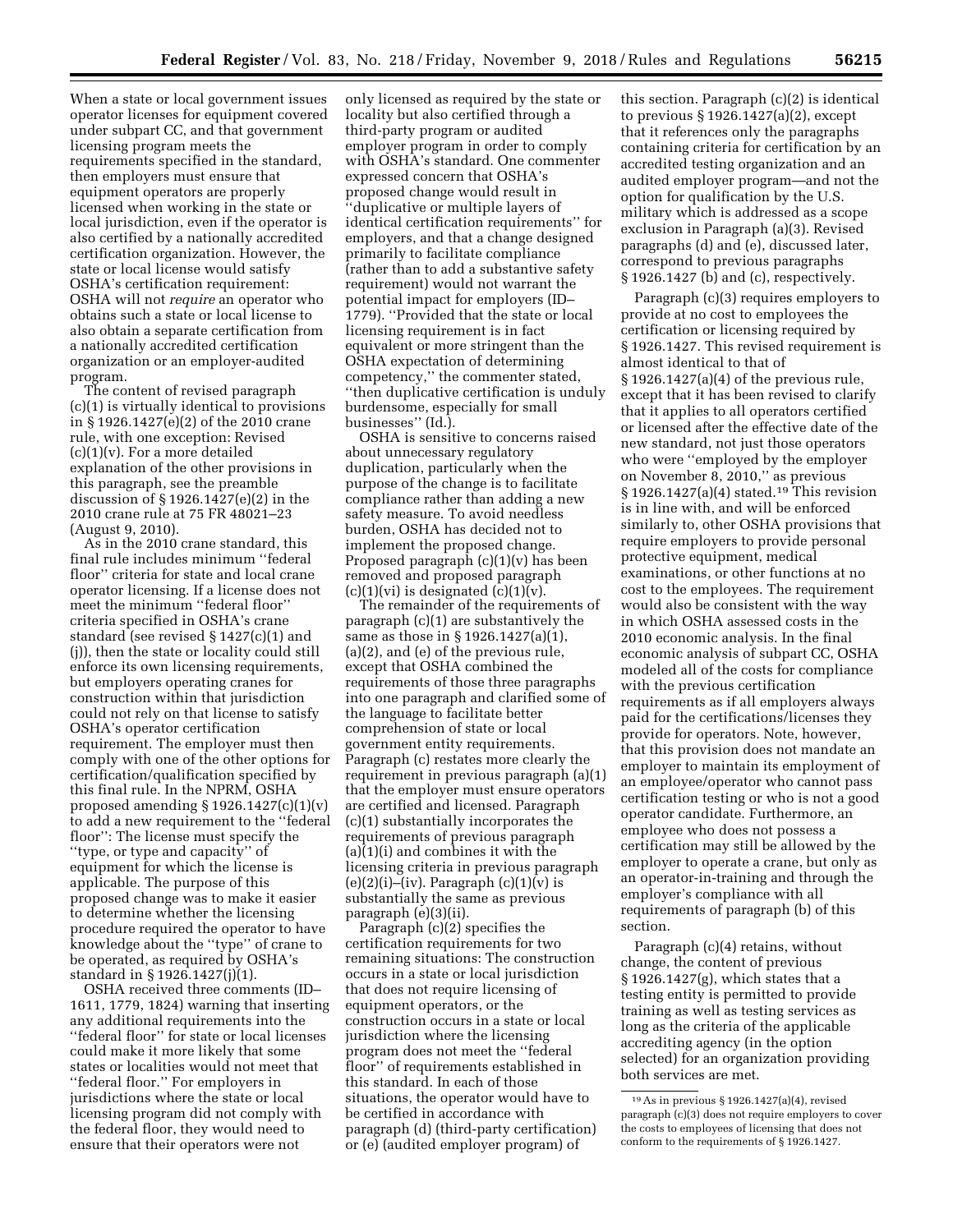## *Paragraph (d)—Certification by an Accredited Crane Operator Testing Organization.*

As noted above, paragraph (c)(2) provides two options for certification: Compliance with paragraph (d) (thirdparty certification) or paragraph (e) (audited employer program). Compliance with the requirements of paragraph (d) is the option that OSHA expects the vast majority of employers to use. Paragraph (d) retains, with some non-substantive language clarification and two exceptions discussed below, the requirements of previous paragraph § 1926.1427(b) and is unchanged from the proposal.

First, the most significant change is that paragraph (d)(1)(ii)(B) replaces the references to certification by "type and capacity'' that appeared in previous paragraph (b)(1)(ii)(B) with ''type, or type and capacity,'' as recommended by ACCSH (see OSHA–2015–0002–0037 pg. 71). OSHA has therefore also reworded previous paragraph § 1926.1427(b)(1)(ii)(B) to remove the requirement that an operator's certificate list a lifting capacity for which the operator was certified. The need for these changes is explained in the ''Need for a Rule'' section of this preamble. These revisions remove the requirement to obtain a certification for a designated crane capacity, but also clarify in the regulatory text that OSHA considers testing organizations whose programs provide certifications that specify ''type and capacity'' equally acceptable.

The ''type, or type and capacity'' language was requested by Crane Institute Certification and recommended by ACCSH. Several other commenters also made this request (OSHA–2015– 0002–0036). The language has been included in the final rule to make clear that while all certifying bodies must certify by type of crane for their certifications to meet OSHA's requirements, testing organizations may also choose to specify for their certifications different levels of rated lifting capacity of cranes.

As explained in the section *Elimination of the Requirement to Certify Based on Capacity of Crane* of this final rule, almost all the comments received relating to the proposed removal of the requirement to certify by capacity were in favor of its removal. The commenters were split, however, on whether OSHA should keep the ''type, or type and capacity'' language in the regulatory text. One of those commenters specifically requested OSHA to keep the proposed language because many of its members ''currently

require certification by type and capacity, and have expressed that they find both types of certification to be beneficial to establishing a baseline operator competency,'' and added that this language ''will help alleviate confusion about the changes to the requirement and allow employers to maintain their current certification requirements as they see fit'' (ID–1735). The one commenter who opposed OSHA's decision to remove the requirement for certification by capacity concluded that if OSHA did remove that requirement, then ACCSH's recommended language of ''type, or type and capacity'' should stay in the rule (ID–1235).

The agency also received comments requesting that OSHA not include the language ''or type and capacity'' in the standard. Two of these comments were submitted by certification bodies that currently provide certification by type only. Both believe removing this language will add clarity and reduce confusions among the regulated community (ID–1755 and 1816). One of them is concerned that keeping the language will inaccurately convey that ''the only options for certification are either (a) by type, or (b) by type and capacity,'' whereas ''testing organizations may in fact seek to consider factors other than 'type' '' or capacity when developing operator certification programs (ID–1755). A different commenter believes removing the reference to capacity ''does not restrict crane certifying bodies from certifying according to capacity should they so choose'' (ID–1611). Another commenter suggested OSHA revise the proposed language to require certification ''by type and/or type and capacity'' (ID–1828).

OSHA has decided to retain the proposed ''type, or type and capacity'' language for paragraph (d)(1)(ii)(B) because it makes it clear that the agency will accept certifications that are otherwise compliant with the standard from any of the four accredited certification bodies of which OSHA is aware. OSHA does not believe that including this language will lead to confusion in the industry because, currently, certifications are offered by type or type and capacity. None of the comments recommending the removal of certification expressed any confusion about including this language.20

Second, the revision does not include the reference in previous § 1926.1427(b)(2) to an employee being

''deemed qualified'' to operate equipment under certain conditions if no accredited testing organization offers certification examinations for a specific type of equipment. A credentialing organization suggested that OSHA ''remove misconceptions regarding what it means to be 'certified' '' by replacing ''deemed certified'' with ''deemed to have complied with the certification requirements of this section'' because it is ''more precise while remaining entirely consistent with the language currently proposed by OSHA'' (ID– 1668). OSHA agrees with the commenter and is revising the regulatory text to adopt their suggested language. This change is intended to avoid the misconception that an operator could be considered competent to safely operate equipment without also being evaluated and determined competent by the operator's employer.21

All other provisions in paragraph (d) are unchanged from previous paragraph (b), and discussion and justification of these provisions can be found in the preamble to the 2010 final cranes rule (75 FR 48017).

A labor union commented that paragraph (d)(2) should be revised to establish a benchmark for the types of cranes for which a separate certification is required. They argue that without a benchmark, OSHA will be ''effectively delegating to an accredited testing organizations responsibility for determining the number of types of cranes for which a separate certification is required . . . .'' This concerns the organization because ''for-profit testing organizations, which benefit financially from an increased number of mandatory certifications, have an incentive to develop testing for additional types of crane, regardless of whether extra testing will improve safety'' (ID–1719). They propose that operators of

21OSHA had included the ''deemed qualified'' language simply as a means of clarifying that an operator would be considered qualified to operate a crane of the same capacity or less than the one on which the operator was tested. The use of "qualified" instead of "certified" at that time was meant to reflect the varying paths to compliance with the standard: Certification through a third party or employer-audited program, or other qualification through a state or licensing program or meeting the requirements specified by the U.S. military. In this final rule, OSHA has clarified the language by replacing ''deemed qualified'' with ''deemed to have complied with the certification requirements of this section.''

<sup>20</sup>The requested revision that the language read ''by type and/or type and capacity'' creates confusion because it could be read as requiring an employer to have either a certification by ''type'' or ''type and capacity'' or to have two certifications one by ''type'' and another by ''type and capacity.'' OSHA's revised language makes clear that, for a

certification to be compliant with OSHA standards, the certification must, at the very least, include the type of crane on which the operator was certified. Furthermore, retaining this language is responsive to the recommendation from ACCSH.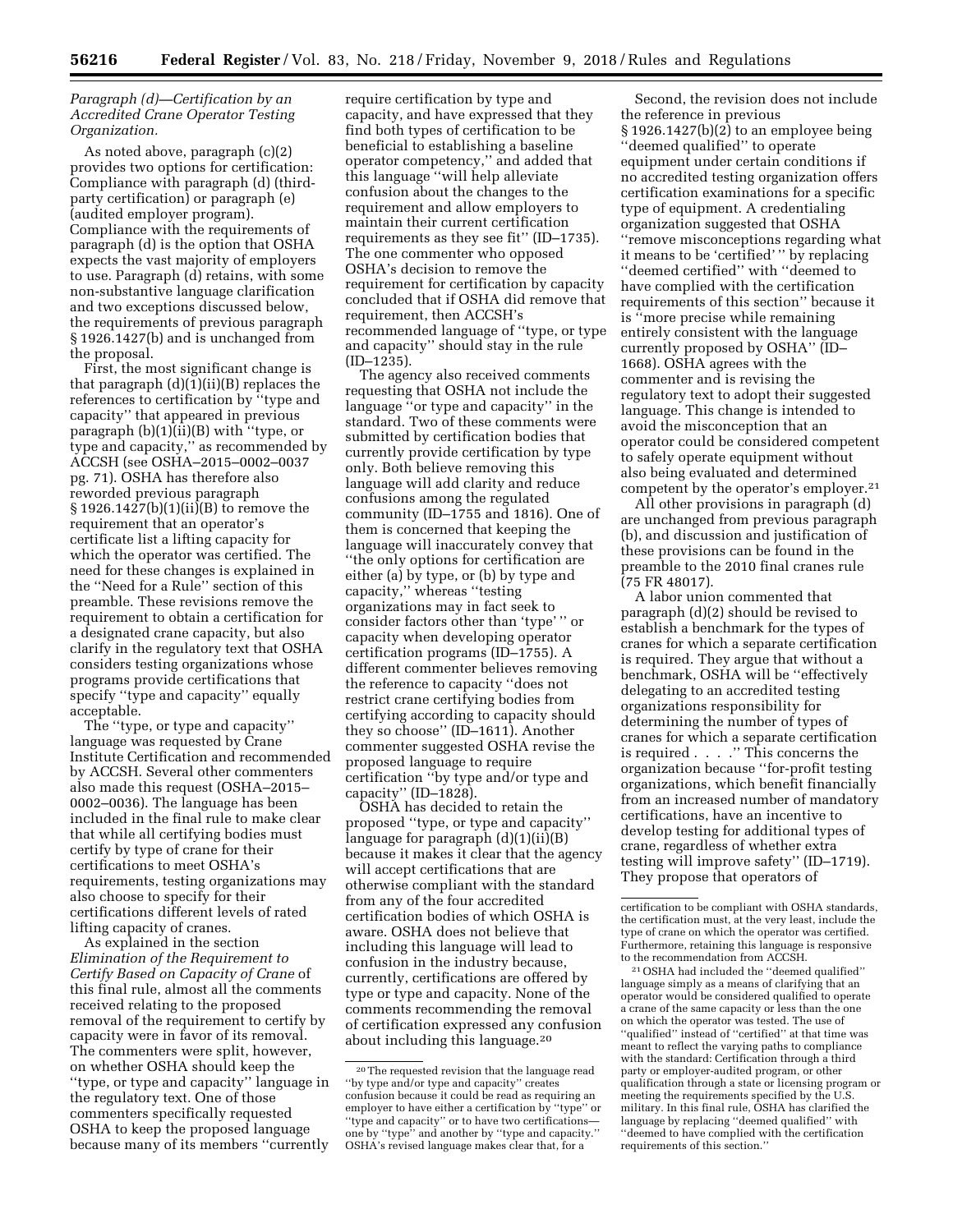equipment for which there is no certification must still be certified on the equipment most similar to the equipment they will operate, but only if a national consensus standard does not recommend a separate certification for the equipment. In explaining their reliance on national consensus standards for making this determination, they point to the National Commission for the Certification of Crane Operator's (NCCCO) Crane Type Advisory Group, a group that has yet to publish a standard but is considering ''the skill sets required to operate various types of cranes for which separate certifications are not offered and a comparison of those skill sets to determine if they are already encompassed in existing testing (ID–1719).

OSHA explained its rationale in the preamble of the 2010 cranes rule for including similar language in previous § 1926.1427(b)(2). When OSHA was informed that there were not certification tests for a number of cranes, it decided to add ''flexibility in the certification requirement to deal with specialized types of cranes or newly developed equipment for which certification examinations might not be available.'' (75 FR 48018). To do this, OSHA applied C–DAC's proposed requirement for dedicated pile drivers that operators be certified on the equipment most similar to the equipment they operated if there was no available certification test for the equipment they operated. OSHA has not adopted the recommendation of the labor union (ID–1719) because the agency does not believe it is in the best position to determine the various types of cranes for which certifications should be necessary. It would be unwise for OSHA to consider a major change to the standard before the NCCCO Crane Type Advisory Group concludes its work, which could include a consensus standard that identifies crane types that require a similar skillset and knowledge to operate.

OSHA requested comment on whether it should delete the requirement for operator recertification every five years, which was proposed as § 1926.1427(d)(4). OSHA mostly received comments in support of retaining the recertification requirement. One certification organization was not convinced that retraining and re-evaluation are sufficient substitutes for recertification. The commenter contrasted the retraining and re-evaluation requirements with recertification, asserting that:

Recertification procedures of an accredited certification program are, by their nature, subject to standardized psychometric rigor and impartiality. By incorporating the rigorous test development and administration standards required by accrediting bodies, recertification requirements provide substantial benefits that are likely to enhance public confidence and improve safety at the worksite.

## (ID–1755). Similarly, a different commenter warned:

Remanding the recertification process to the discretion of employers will result in inconsistencies in how operators are assessed on their continuing knowledge and skills as well as an increased risk of endangering the public. As operators move between employers, there will be confusion in the marketplace about skill levels, the potential need for costly retraining, and increased safety concerns.

(ID–1668). A consultant added that ''[r]ecertifying by 3rd party is completely unbiased,'' and focuses on new information that may not be conveyed during an evaluation (ID– 1764). Another commenter expressed concern about relying on retraining in lieu of recertification, arguing that ''a training program does not indicate skill mastery or competency as measured against a defensible set of standards set through an industry-wide process'' (ID– 1150).

Many commenters agreed that recertification was necessary to continue establishing a baseline knowledge of crane operation (ID–1150, 1719, 1744, 1755, 1768, 1816, 1828). For example, one commenter stated certification is an ongoing process and recertification is necessary for an operator to maintain the knowledge and skills necessary for safe crane operation because ''unused skills atrophy and there are ever-evolving technological changes in newly-manufactured cranes and periodic regulatory changes'' (ID– 1719). To this point, a certification body submitted comments that at least 3,755 certified operators have failed their recertification exams, operators that ''[i]f OSHA were to delete the requirement for operator recertification every five years . . . would be legally able to continue operating cranes—even though an independent, third-party assessment would have determined them to lack the baseline competence to do so'' (ID– 1755).

Additionally, many of the comments supportive of keeping the recertification requirement pointed out accreditation organizations ANSI and NCCA require recertification as part of an accredited certification program (ID–1150, 1668, 1719, 1744, 1755, 1794, 1816, 1828). An affiliate of one of these organizations

commented that ISO 17024, a consensus standard ''recognized by several federal agencies as a requirement for credentialing organizations that offer certification,'' requires recertification (ID–1150). Another comment noted that many states and localities also require recertification of crane operators (ID– 1719).

Some supporters of the recertification requirement recommended that OSHA also require a set number of hours an operator must spend gaining experience with the crane prior to recertifying. One of these commenters explained that each certification body requires an operator to document 1,000 hours of ''crane-related experience'' in the five years prior to recertification and, accordingly, recommended that OSHA require operators attempting to recertify to meet this standard (ID–1816). During its 2010 rulemaking, OSHA considered and rejected a nearly identical request for seat-hour-requirements (75 FR 48019).

The record amply demonstrates the sufficiency of the accreditation process that must be passed for a testing organization to become accredited. That process is designed to ensure that accredited testing organizations use a sufficiently reliable process for certifying operators. The record also shows that such a mechanism is an effective one for determining operator competence . . . . There is insufficient information in the record to include an additional requirement for 1,000 hours of ''crane related experience . . . .'' The commenter does not specify what should be included in ''crane related experience,'' or why 1,000 hours would be the appropriate amount of such experience for this purpose.'' (75 FR 48019). The commenter has not presented any new evidence to persuade OSHA to change its position. If all accrediting bodies did require the certification bodies they accredit to include a minimum amount of time for ''crane related experience,'' then the commenter would not need to ask OSHA to mandate that requirement. Even after nearly a decade following OSHA's consideration of that point in the 2010 rulemaking, the prominent accrediting bodies that accredit the four major crane certification organizations have not imposed this approach. OSHA continues to rely on the accreditation process to determine whether, based on analytics and careful scientific study of the issue, recertification requires a prescribed number of hours gaining experience with the equipment. If the accrediting bodies determine it is necessary, then they will presumably require the certification organizations to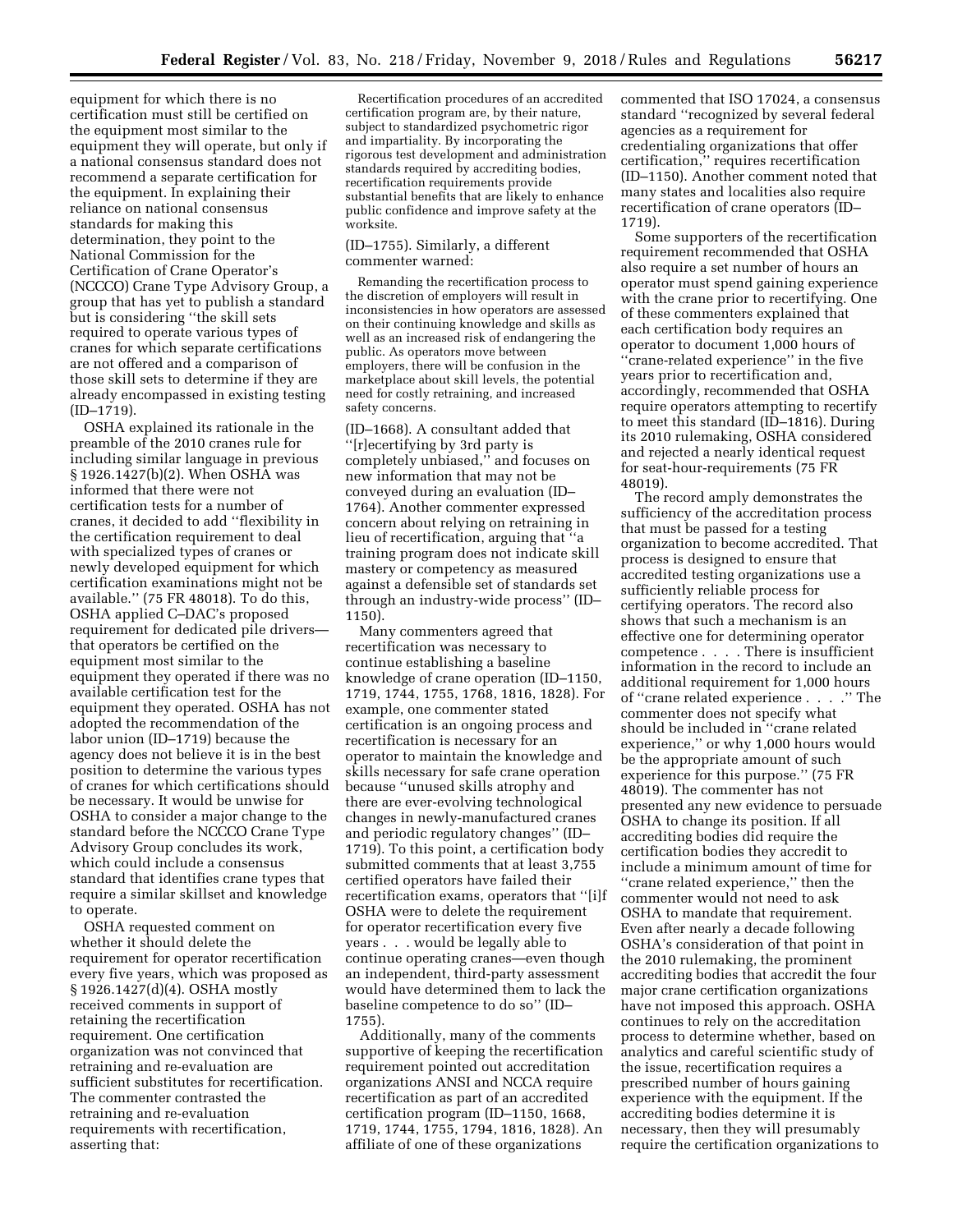include it as part of their testing criteria. The agency believes there is insufficient evidence in the record to support such a new requirement, especially one that may be very onerous on crane operators who may not have the opportunity to gain 1,000 hours experience with the equipment.

Another commenter recommended language that would allow a minimum number of hours of crane experience to *substitute* for the practical recertification test, also citing the 1,000 hours of ''industry experience'' as a threshold accredited testing organizations accept in place of retaking the practical test (ID–1719). The commenter also cites state laws that require recertification, but those requirements vary vastly. For example, while California requires operators to recertify every five years and have 1,000 hours operating experience on the crane for which recertification is sought, Washington only requires that a certification be renewed to ensure operators maintain qualified operator status (ID–1719). Similarly, a different commenter opposed a recertification requirement because ''if an operator has been operating safely for five years, there is no need to recertify'' (ID–1615). The commenter continued, stating ''most employers provide their operators with updates on new equipment and changes to government regulations''  $(ID-1615).$ 

OSHA is not persuaded that merely gaining ''industry experience'' for a certain number of hours, without any true measure of the safety of operation during that period, or operating ''safely'' for five years, should replace a thirdparty validation of the operator's knowledge, skills, and abilities. Besides the vagaries of ''crane experience'' and ''industry experience'' already noted in response to the prior commenter, as well as the subjective nature of ''operating safely,'' OSHA notes the previously discussed comments from the certification organization about the importance of staying abreast of ''everevolving technological changes in newly-manufactured cranes and periodic regulatory changes,'' as well as the 3,755 certified operators who failed their recertification exams but would otherwise have been legally able to continue operating cranes (ID–1755). Even if ''most'' employers do actually provide their operators with updates on equipment and changes in regulations, it is not clear that the operators comprehend those changes, and it does not take into account the operators who are not fortunate enough to work for employers that provide these updates. The fact that an operator has logged

1,000 hours or five years in the cab of a crane, even without injury, does not mean that the operator is aware of technological and regulatory changes that have occurred during that period, that the operator has operated without near misses or other issues, or that the next hazard the operator faces will not result in injury.

Another commenter urged removal of the recertification requirement, stating that recertification is unnecessary because it is duplicative of the refresher training provided to crane operators at regular intervals in their industry (ID– 1631). As OSHA explained in the 2010 rulemaking, ''the rulemaking record shows that a training requirement alone is insufficient to ensure that crane operators have the requisite level of competence,'' and cannot substitute for third-party validation of the operator's comprehension of that training (75 FR 48013).

OSHA agrees with the comments submitted in support of retaining the recertification requirement. As the agency has previously concluded, certification is a necessary component for safe crane operation. Recertification establishes a standardized, baseline knowledge of equipment operation for operators and indicates to an employer that a certified operator has at least a certain knowledge of how to operate a crane. Recertification helps to ensure that an operator does not lose this baseline knowledge over time. It also helps to ensure continuing education for certified operators so they are aware of any regulatory changes that impact their work. The agency believes there are some employers that would find it difficult to make sure their operators are up to date on changes to equipment and updates to regulations that affect their operation unless they had the ability to have their operators recertified. Therefore, OSHA is retaining the requirement for recertification as proposed.

#### *Paragraph (e) Audited Employer Program*

The substantive content of paragraph (e) is the same as previous § 1926.1427(c), and it is promulgated as proposed. It sets out the parameters for a nonportable certification program administered by the employer and audited by a third party. The changes to the regulatory text for the audited employer program are the removal of the word ''qualification'' and the replacement of three cross references with updated references to their new locations in the revised standard.

OSHA has removed reference to ''qualification'' from the heading of the

paragraph. It has been removed to avoid the misconception by some that the term signaled full competency, rather than its intended meaning as an equivalent to certification. The employer-audited program will continue to be an alternative to certification by an independent third party.

Three cross references have also been changed. First, the reference in previous § 1926.1427(c)(1)(i) to ''paragraph (b)'' was revised to ''paragraph (d)'' in the updated rule. Second, the reference in previous § 1926.1427(c)(1)(ii)(A) to 'paragraph (b)" was revised to ''paragraph (d).'' Finally, the reference in previous § 1926.1427(c)(4) to ''paragraphs (c)(1) and (2)'' was revised to ''paragraphs (e)(1) and (2).'' OSHA did not receive any comments to the proposed changes to this paragraph.22

Finally, in § 1926.1427(e)(5), OSHA explains what an employer must do in the event an auditor discovers a significant deficiency in an employer's operator qualification program. OSHA considers a significant deficiency anything that would result in an employer-audited program being noncompliant. For example, failure to meet requirements listed in § 1926.1427(e)(1)–(4) would result in a

In the NPRM, OSHA explained that it was proposing only minimal changes to the auditedemployer program provisions—the removal of ''qualification'' and the updating of crossreferences—and requested commented on the ''proposed variations from the existing § 1926.1427(c)." The comment discussed above is not responsive to that request because its suggestion is outside the scope of the proposed variations from existing § 1926.1427(c). Furthermore, OSHA proposed and finalized this requirement in the 2010 cranes standard based largely on C–DAC's recommendation ''that independent, third-party involvement was needed to ensure the reliability and integrity of any testing program.'' (75 FR 48020). Relying on the written and practical tests developed by an accredited crane operating testing organization or an auditor's approval that these tests meet industry recognized criteria ensures that operators certified under this section have the baseline knowledge of safe crane operation.

<sup>22</sup>OSHA received one comment asking the agency to make the audited employer program ''more feasible,'' by ''expand[ing] its definition of 'auditor' so that more accredited auditing organizations are available as resources to meet the requirements of this option,'' even asking OSHA to designate staff to audit employer programs (ID– 1647). The commenter asserted that OSHA's standard requires an audited employer program to use tests developed by an accredited crane operator testing organization and to obtain approval from an auditor certified by an accredited crane operator testing organization to evaluate these tests. The commenter stated that this creates ''a conflict of interest for the crane operator testing organization to the detriment of the audited employer program option. As long as all auditing must go through one of these three organizations, there is little incentive for them to approve or audit an employer program since such auditing would remove certification candidates from their own programs'' (ID–1647).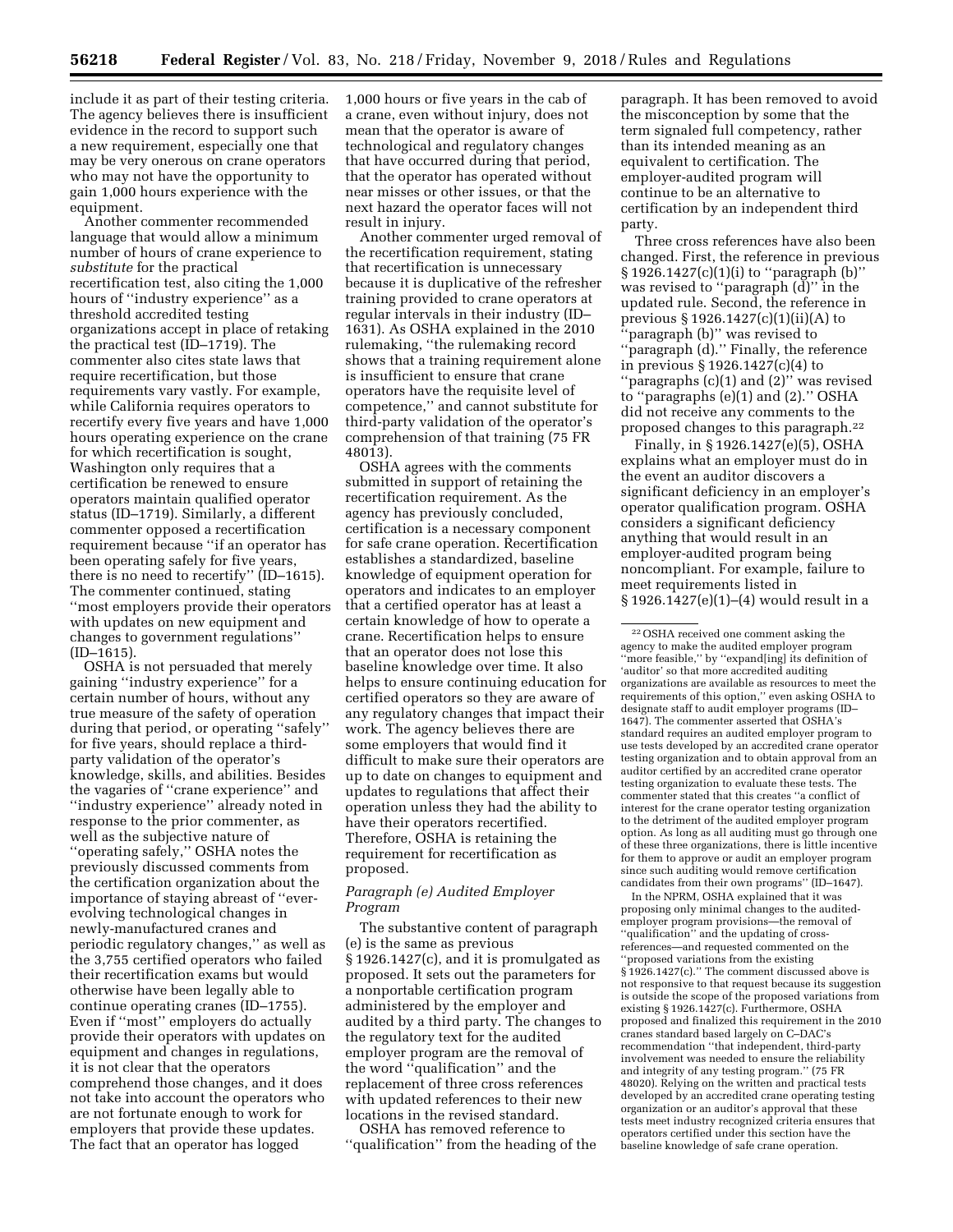significant deficiency that would trigger the requirements in  $\S 1926.1427(e)(5)$ .

## *Paragraph (f) Evaluation*

Paragraph (f) sets out specific requirements that employers must follow to conduct an operator evaluation, including evaluation criteria, minimum qualifications for the person conducting the evaluation, documentation, and re-evaluation requirements.

The rationale for the evaluation requirement is explained earlier in the ''Need for a Rule'' section of this preamble; the discussion here focuses on OSHA's rationale for when and how the evaluations will be conducted. OSHA's goal in paragraph (f) is to give employers flexibility to conduct evaluations in the course of normal business, but at the same time to provide enough specificity to ensure that an evaluation satisfies the minimum criteria necessary for the safe operation of cranes by operators.

Paragraph (f)(1) requires employers to evaluate their operators and specifies the two goals of the evaluation: Ensure that the operator has (1) the ability to safely perform the assigned work, and (2) the necessary skills, knowledge, and ability to recognize and avert risks in order to safely operate the actual equipment that will be used. These performance-based evaluations are intended to be more directly focused on the operator's ability to perform assigned work than the general knowledge and skills tested during the certification process. In paragraph (f)(1)(i), OSHA provides a list of performance-based criteria to ensure that the evaluation encompasses various aspects of the equipment, such as safety devices, operational aids, software, and the size and configuration of the equipment. Paragraph (f)(1)(ii) focuses on the importance of the operator's ability to perform specific tasks, such as blind lifts, personnel hoisting, and multi-crane lifts.

In developing the performance-based evaluation criteria, OSHA considered the training requirements in the powered industrial truck operator training standard at subpart O—Motor Vehicles, Mechanized Equipment, and Marine Operations, § 1926.602(d), which incorporates the requirements of § 1910.178(l). That standard requires the employer to evaluate a powered industrial truck operator's performance as it relates to several topics at least once every three years. Powered industrial trucks share many of the same operating hazards as cranes, such as those related to ground conditions, load limits, and hazards in the area

surrounding the equipment. But powered industrial trucks are generally far less complex, smaller, and less hazardous pieces of equipment in terms of the extent to which they expose other employees to their risks.

Almost all employers who spoke with OSHA said that, when they observe operators handling loads at construction worksites, they can tell whether the operators appear competent (Reports #1, 2, 3, 6, 8, 9, 10, 11, 12, 14, 15, 16, 18, 19, 22, 23, 26, 27, 28 of ID–0673). These employers are accustomed to assessing operator skills because having competent operators that can safely and productively handle loads quickly, smoothly, and without corrections, eliminates injuries and reduces costs.

A number of commenters provided suggestions about the language of the evaluation requirement in § 1926.1427(f). Commenters expressed support for providing flexibility for employers, as opposed to trying to specify a definitive list of evaluation criteria in the regulatory text. As OSHA explained in the NPRM, it would be very difficult, if not impossible, to specify in regulatory text a definitive list of minimum equipment characteristics that an operator competency evaluation must cover to ensure operators are competent to safely operate equipment in all of its possible configurations. However, there was significant disagreement among commenters about the extent of the flexibility and guidance that OSHA should provide.

Three industry associations supported the language proposed by OSHA. One of these commenters found the proposed language ''sufficiently flexible'' because it contains phrases such as ''includes but is not limited to'' and ''including, if applicable'' (ID–1611). A different commenter praised OSHA's proposed text and urged the agency to ''maintain this flexibility in the final rule so that employers have the ability to continue their existing programs or craft new programs that meet the needs of their company's workplace'' (ID–1735). Another of those commenters appreciated the fact that the language is "general and not exhaustive" because ''[a]ny attempt to develop an exhaustive list of factors runs the risk of including factors that are not relevant, leaving out factors that are important, and 'freezing' the list in time requiring a rulemaking process to update the list as technology develops and industry practice changes . . . the employer should have the discretion to develop its own list of factors affecting an operator's ability to safely operate equipment'' (ID–1779).

AGC of Texas (ID–1615), expressed concern that OSHA's proposed language would require too many evaluations:

As written this requirement is infeasible. Cranes have multiple configurations (counterweight, attachments, boom configurations etc.) as well as capacities based on these and the radius of any given lift. It is not possible to evaluate an operator on each potential configuration that could be encountered throughout the day. Set up/ configuration will vary dependent on the work involved and will be job specific so this will vary from job to job. Rarely if ever would the required components for every possible configuration of any given crane be available on a job . . . . The (f) Evaluation section of the rule as written makes it nearly impossible for an employer to evaluate operators on each machine and it's [sic] many different capacities and configurations prior to any given lift in a timely and efficient manner.

OSHA understands the concern about an excessive number of evaluations, but the agency disagrees that its revised standard would require the frequency of evaluation suggested by the commenter. For example, the standard does not require operators to be evaluated on ''every possible configuration of any given crane.'' Later in this preamble section OSHA provides additional guidance about when evaluations are required, and when they are not.

Associated General Contractors (AGC, ID 1801) expressed its preference for retaining the existing language in § 1926.1427(k). The Specialized Carriers & Rigging Association (SC&RA) agreed, asserting that ''[t]here is no supporting evidence indicating employers are not fulfilling their obligations to train and evaluate their operators for the cranes to which they are assigned. As such, there is no need for further clarification, requirements or language'' (ID–1828). SC&RA went on to advocate for slightly different language (see the discussion of the ACCSH proposal in the next paragraphs).

As OSHA explained in the NPRM, the agency does not agree that the employer duty under prior § 1926.1427(k) provided sufficient direction to employers. That language was intended originally only as a temporary measure to preserve the pre-2010 status quo pending the application of the certification requirement and was drawn from the language in § 1926.20(b)(4) (''The employer shall permit only those employees qualified by training or experience to operate equipment and machinery''). Part of the genesis for the 2010 final rule was that OSHA had concerns about relying primarily on the general guidance in § 1926.20(b)(4) rather than more clearly defined measures specific to crane operators, noting that C–DAC had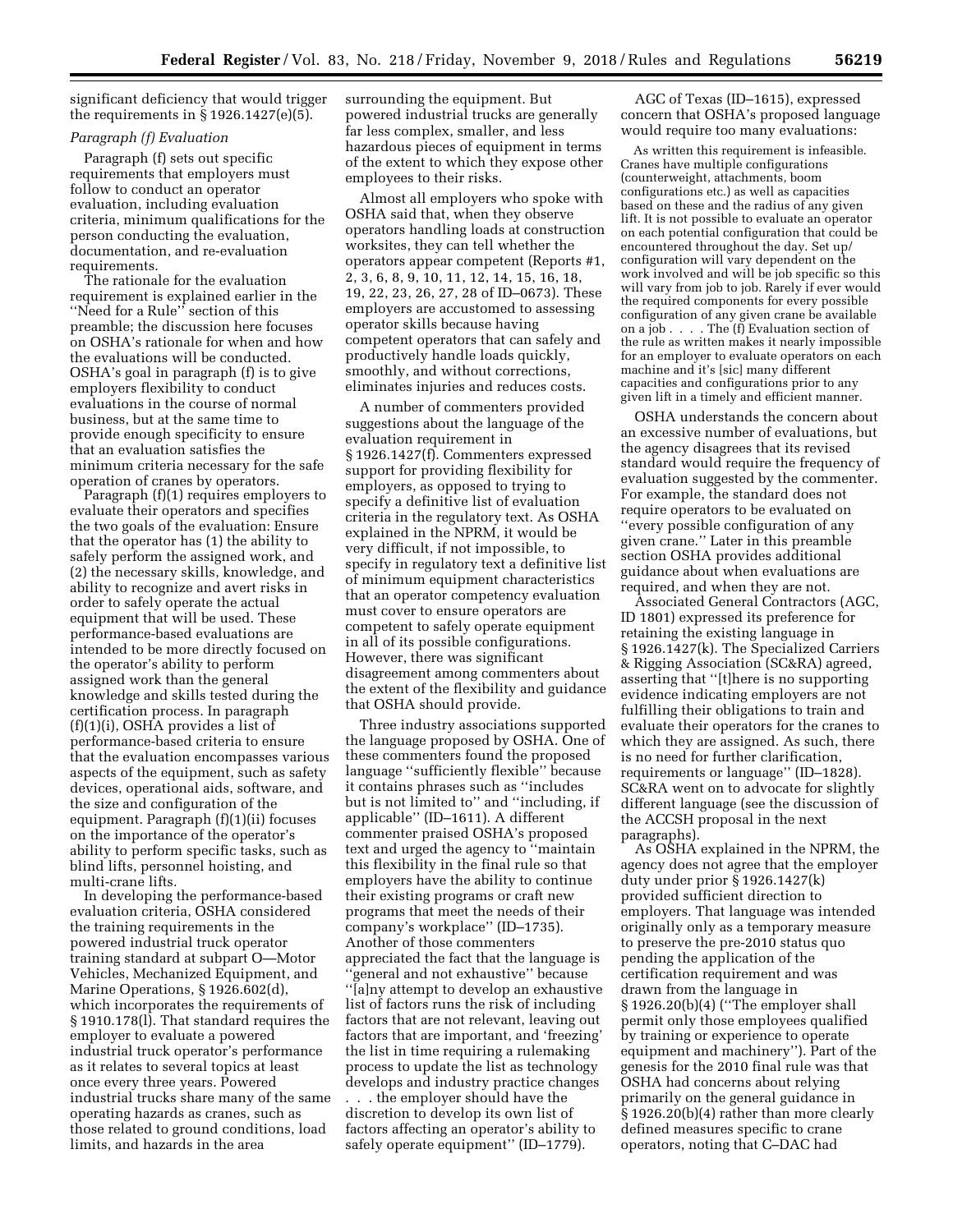implicitly deemed it insufficient for operator safety by recommending a new standard.

The Coalition for Crane Operator Safety (ID–1744), a group of national labor, construction management, equipment manufacturers and distributors, insurance underwriters and accredited certification organizations, and two of its members writing separately (Specialized Carriers & Rigging Association, ID 1828 and William Smith, ID 1623), as well as the North America's Building Trades Union (ID–1768), advocated for OSHA to adopt ACCSH-recommended language. ACCSH recommended that OSHA replace the entire evaluation requirement with an employer duty to ''ensure that operators of equipment covered by this standard meet the definition of a qualified person in § 1926.1401 to operate the equipment safely.'' These commenters did not respond, however, to OSHA's explanation in the NPRM (83 FR 23556) that this approach would fail to accomplish the purpose of additional evaluation beyond certification. Relying on the definition of a ''qualified person,'' which can be met in some cases solely through ''possession of a . . . certificate,'' would return the standard to the inadequate ''certification only'' approach that prompted the same commenters to urge OSHA to propose the permanent employer evaluation duty in the first place (ID–0670). Under this approach, an operator would become both certified and a ''qualified person'' through the completion of a certification test. Nor did the commenters respond to OSHA's explanation that the ACCSH language fails to provide employers with ''sufficient specifics to ensure operator competence,'' including the ''specific step[s]'' that an employer must take to "qualify" operators.

Mr. Smith also expressed concern that the evaluation OSHA proposed ''is flawed because there are no standards for the industry to follow in the evaluation therefore each evaluator will do it differently. The results will be ambiguous at best because there is no baseline to consider for qualifications'' (ID–1623). OSHA recognizes that employer evaluations may not be uniform. That is the tradeoff for allowing the flexibility that OSHA has allowed employers in the standard. However, OSHA expects that the criteria it has included in the regulatory text, as well as the examples it provides in this preamble, will provide meaningful markers for effective evaluations to ensure safety. OSHA also notes that this commenter's concern about insufficient

specification of criteria in the regulatory text supports, rather than contradicts, OSHA's decision not to adopt the more simplified regulatory text proposed by ACCSH that he recommends.

AGC (ID–1801) offered alternative regulatory text that modified and combined paragraphs (f)(1)(i) and (ii) into a single paragraph (f)(1) stating, ''Through an evaluation, the employer must ensure that each operator demonstrates the skills, knowledge, and ability necessary to operate the equipment safely for the assigned work or task.''

While OSHA views this approach as more workable than relying on the definition of a ''qualified person'' because it retains the goals of the evaluation, the agency is concerned that this alternative still lacks the level of specificity necessary to provide effective guidance to employers.

One local chapter of a member of the Crane Safety Coalition, the International Union of Operating Engineers (IUOE Local 49) (ID–1719), provided a separate comment that included a different alternative that OSHA believes would be a better bridge between the ACCSH proposal and OSHA's proposed text. In its comment, IUOE acknowledged OSHA's prior rationale for rejecting the ''qualified person'' approach and responded with a combination of the ACCSH recommendation and OSHA's proposed text:

• Evaluation. Through an evaluation, the employer must ensure that each operator is<br>qualified by a demonstration of: \* \* \* The qualified by a demonstration of: \* skills, knowledge, and the ability to recognize and avert risk necessary to operate the equipment safely, including . . . . The ability to perform the hoisting activities required for assigned work, including . . . .]

This alternative is similar to the ACCSH recommendation because it still contains the requirement that the operator be qualified, but avoids OSHA's concern about relying on the term ''qualified person'' with a requirement to ensure that ''each operator is qualified by a demonstration of . . . .'' OSHA is adopting this compromise language in the final rule because it incorporates part of the language recommended by ACCSH while still preserving the criteria that provides guidance to employers. OSHA notes that while ''qualified'' is not defined in the cranes standard, there is a definition of that term in § 1926.32 that applies generally to construction and that definition also equates the possession of a certificate with being 'qualified." OSHA is therefore adding a new paragraph § 1926.1427(f)(3) to clarify that the definition of ''qualified'' in § 1926.32 does not apply to

§ 1926.1427(f). Unlike the ACCSH recommendation that relied on the definition of ''qualified person'' in § 1401 for its substance, the use of ''qualified by a demonstration of'' does not necessitate a separate definition of ''qualified'' because the remainder of paragraph (f)(1) provides a functional definition.

IUOE's alternative also eliminates the requirement to evaluate the operator's ''judgment'' and as a result helps to address the following objection raised by AGC concerning the term (ID–1801):

First, the term is not used in any other OSHA standard or requirement that we are aware of. \* \* \* Second, an operator's proper judgement is almost impossible to discern during the evaluation process and there are a variety of factors that could impair an individual's judgement which are unrelated to their assigned work and operational ability. Lastly, this could be a catch-all in the event of an incident as an operator's judgement could always be cited as a factor.

The American Public Power Association shared similar concerns:

As a practical matter, employers will be evaluating operator judgement when the evaluation is taking place. However, we are concerned that the term ''judgment'' if contained in the Final Rule will lead to unintended consequences, especially in an enforcement context.

(ID–1779). The Associated General Contractors of Texas (AGC of Texas), commenting separately, suggested that OSHA replace judgment with ''competence,'' which would include the ''authorization to take prompt corrective measures'' (ID–1615).

In the earlier quotation of the IUOE text, ''judgment'' was replaced with ''ability to recognize and avert risk.'' OSHA has adopted this change in the final rule. This approach focuses on one part of the definition of judgment previously identified by OSHA. In the NPRM, OSHA explained that ''judgment'' referred to not only an operator's ability to apply the knowledge and skill that he or she possess, but also ''an operator's ability to recognize risky or unusual conditions that call for additional action such as reevaluating a lift plan, stopping work, or asking for the help of another competent and/or qualified person'' (83 FR 23550). OSHA had also explained that the term ''judgment'' connotes the ''successfully demonstrated ability'' of a ''qualified person,'' as defined by OSHA's standards in § 1926.1401, ''to solve/ resolve problems relating to the subject matter, the work, or the project'' and the capability of a ''competent person'' to identify ''previous and predictable hazards'' (Id.). OSHA is implementing this language instead of referring to a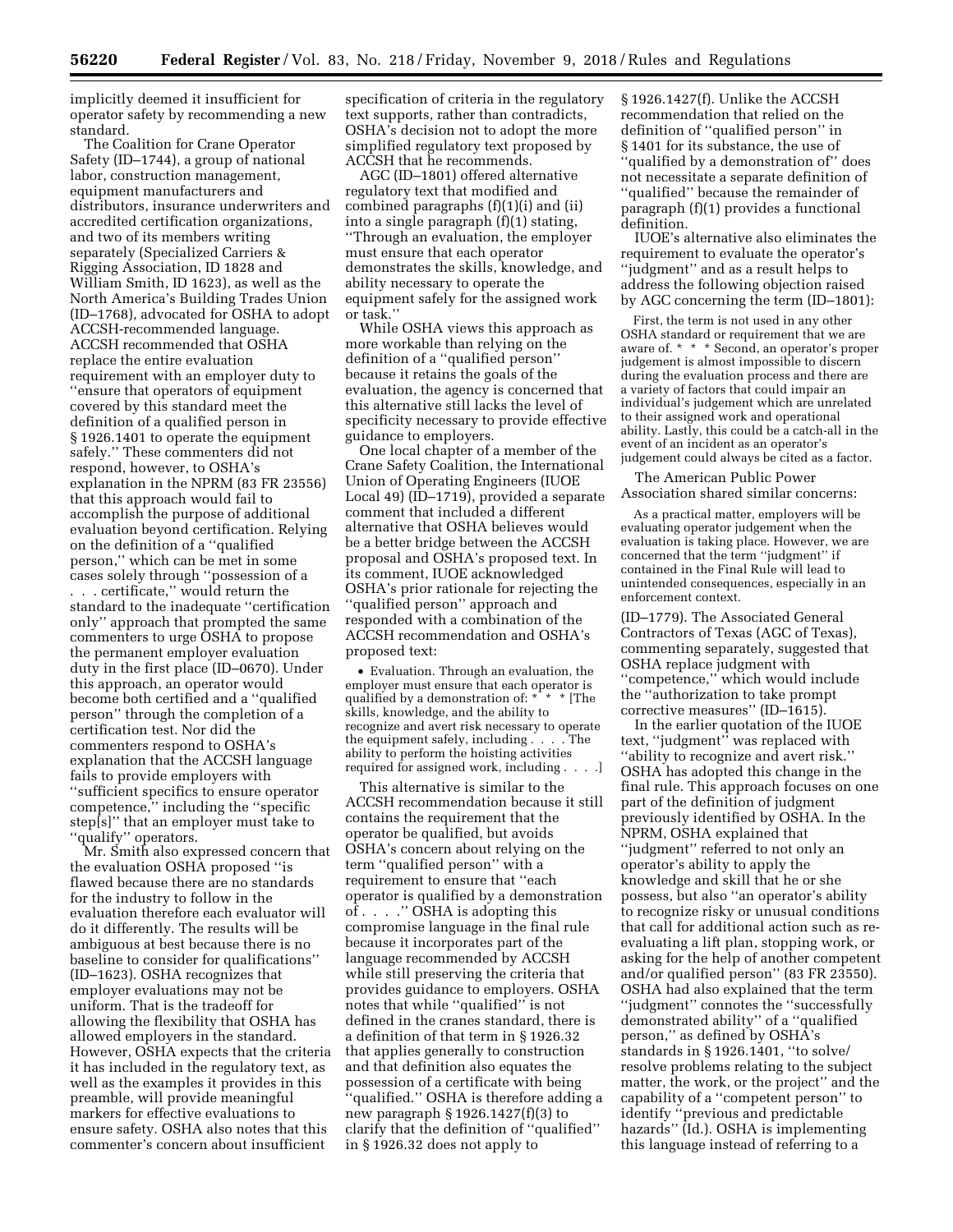''competent person'' because that term is used elsewhere in the standard and for this purpose OSHA prefers the emphasis on the ability of an operator to identify and avert risk rather than focusing on his or her authority.

Adopting IUOE's more focused version of this component of the evaluation also addresses AGC's point that employers may have difficulty examining an operator's judgment on a wide variety of subjects during the evaluation process. During an evaluation, the operator must demonstrate his or her ability to recognize and avert risks.

For example when operating a floating crane, an experienced operator should recognize that a change in tidal ranges could affect the boom angles at which work must be performed, potentially affecting the safety of hoisting operations during particular times of day. Another example is when an operator appropriately recognizes that a different crane will be needed because the ground conditions at a particular jobsite prevent him or her from setting up the current crane at the only locations where picks with that crane would be safe. A knowledgeable operator would also know that even though the current crane can boom out sufficiently from an alternate set-up position, the weight of the loads will easily exceed that permitted by the load chart at that boom length and radius. Another crane will be needed for that job if the alternate set-up area must be used. Another example of an operator's ability to recognize and avert risk would be when an operator knows to consider the wind speed and direction when determining where on the jobsite air turbulence is likely and may torque broad loads, making them more unstable. An experienced operator can also demonstrate the ability to recognize and avert risk by engaging site authorities, such as the project manager, site supervisor, or project engineer, during the planning of the project's progression. It is then that the operator can recommend plans for utilizing the crane more efficiently and making safer picks, such as those that are in plain view, not adjacent to power lines, and not over people or other structures.

One commenter requested that OSHA replace the employer's duty to ''ensure'' that the operator possesses the requisite skills, knowledge, and ability to recognize and avert risk with a simpler duty ''to take reasonable measures to evaluate operators' ability to operate equipment in a safe manner'' (ID–1779). OSHA is not adopting this change for two reasons. First, OSHA views this reduced duty as an unnecessary and

significant departure from OSHA's common practice of requiring employers ''to ensure'' compliance with performance standards. OSHA notes, for example, that 29 CFR 1926.1400(f) includes a similar mandate in the scope of the cranes standard, requiring employers to establish, communicate, and enforce work rules ''to ensure compliance with such provisions.'' Similarly in § 1926.1402(c)(1), OSHA requires controlling entities to ''ensure that ground preparations necessary to meet the requirements'' of the standard are met. For crane assembly and disassembly near power lines, OSHA provides one compliance option in which employers must ''ensure'' that no part of the equipment, load line or load gets closer than 20 feet to a power line (§ 1926.1407(a)(2)).

Second, OSHA is concerned that the suggested language would be so vague as to potentially render the entire duty ineffective and unenforceable. Employers might, for example, perceive a requirement to ''take reasonable measures to evaluate'' operators as requiring no more than appointing an evaluator. Because OSHA has framed the evaluation requirement as a flexible performance measure as requested by stakeholders and commenters, it is particularly important that the employer have a duty to satisfy the performance requirement, not just take steps towards doing so.

For the reasons identified in the previous discussion, the revised rule retains the performance-based character of the previous evaluation requirements in § 1926.1427(k)(2)(i), but makes clear that the operator must possess the necessary skills and knowledge to operate ''the equipment'' safely, as well as the ability to recognize and avert risk in order to operate the equipment safely. Those skills, knowledge, and abilities must be relevant to the actual equipment that will be operated. While the specifications and characteristics of equipment and operations can be learned in a classroom setting, the application of equipment operation and hoisting techniques can only be fully learned from hands-on experience at worksites. For example, the operator must not only know what each control does and where it is located, but also be able to demonstrate how and when to use particular controls or operational aids.

Much of the subject matter on which the operators must be evaluated is specified in the testing criteria listed in paragraph (j), but it is critical to ensuring safety that the employer evaluation is equipment- and taskspecific. For example, an experienced

and certified operator may have previously demonstrated the ability to lift a crate of materials onto a roof using one crane. However, if the company gets a new crane that has different controls, the employer would need to evaluate the operator's knowledge and skill at using the new controls in the new crane (note that the employer would not need to re-evaluate the operator's general knowledge about crane operations). The employer's evaluation could focus exclusively on the operator's familiarity with the controls in their different locations. As another example, if an inexperienced operator has already been evaluated for operation of a new model of crane, but has only used that equipment to hoist packaged materials, the employer would likely need to evaluate the operator's ability to control a wrecking ball attachment before allowing that operator to use the wrecking ball in a demolition project (note that the employer would not need to re-evaluate that operator's knowledge of the controls or general operation of the crane).

A commenter from the insurance industry expressed concern about the impact of the rule on employers that work in the Petro Chemical and Refinery industries who use Union halls to ''ramp up when 30 to 75 crane operators are needed for a shut/down turnaround on a 30 day period.'' These employers would, the commenter asserted, ''have to evaluate and set up every crane to be used in the refinery and evaluate each newly hired operator prior to the job and before letting them work in the plant'' (ID–1623). OSHA disagrees. An operator could be evaluated on a single crane and then allowed to operate other equipment that do not require substantially different skills, knowledge, or abilities to identify and avert risk. OSHA also notes that the American Fuel & Petrochemical Manufacturers, which describes itself as ''a national trade association comprising virtually all U.S. refining and petrochemical manufacturing capacity,'' also submitted comments on the rule but did not raise similar concerns about the evaluation requirements (ID–1628). Neither comment explained how the use of cranes at refineries and petrochemical plants would constitute construction work.

Stakeholders who spoke with OSHA said that most employers are already able to determine the subject matter and crane knowledge that their operators need to safely perform hoisting activities with their cranes (Reports #2, 3, 4, 9, 11, 15, 18, 21, 26, 28 of ID–0673). However, not all employers do so. OSHA's requirements should encourage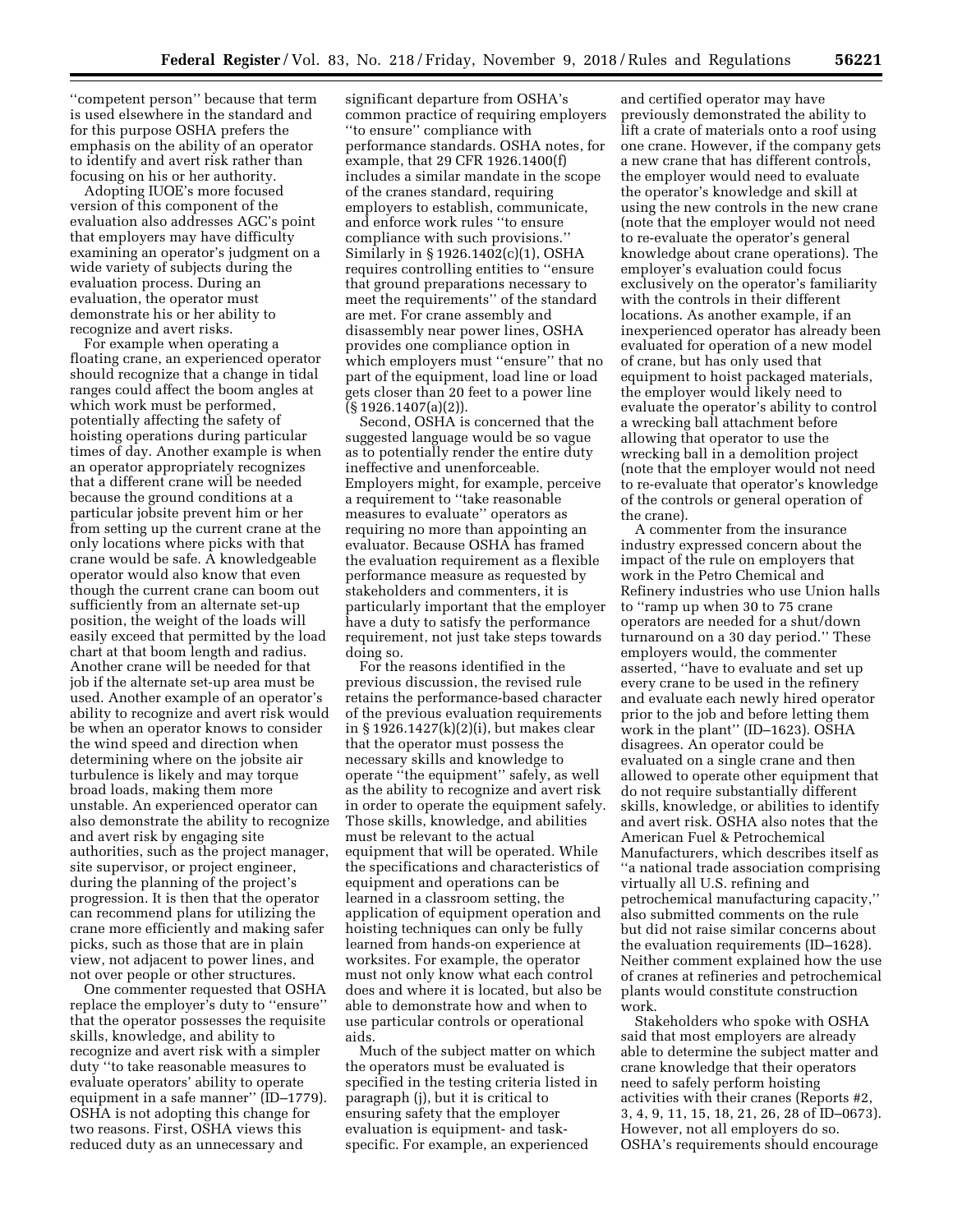consistency throughout the industry in confirming the basic knowledge, operating skills, and abilities of all operators in construction work, as well as ensure that all operator evaluations cover subject matter that is specific to the equipment used and the construction activities performed.

Paragraph (f)(1)(i) also specifies that the operator's knowledge, skills, and ability to identify and avert risk must be ''specific to the safety devices, operational aids, software, and the size and configuration of the equipment.'' This list of equipment characteristics, which stakeholders identified as critical for safe operation (Reports #1, 4, 5, 6, 10, 11, 18, 19, 20, 21, and 25 of ID– 0673), is not comprehensive, but provides employers with some basic characteristics of equipment that might require different levels of knowledge and operating skills. For example, the employer must verify that the operator knows enough about how the safety devices, operational aides, and software work on a particular crane. The operator must be able to apply that knowledge to recognize when the particular characteristics of the equipment may contribute to potentially unsafe conditions or operations and to determine how to proceed safely. Such a determination might include using particular operating skills to safely land or maintain a suspended load if an operational aid malfunctions during use, or simply refusing to hoist the load until a safety issue is addressed.

OSHA is including equipment software in this list because many stakeholders noted that operators must have the skills to use a computerized operating system if the crane has one (Reports #2, 4, 18, 21 of ID–0673) and that specific operating systems (Reports #4, 9, 13, 18, 19, 21, 22, 24 of ID–0673) or cranes by different manufacturers (Reports #4, 6, 13, 16, 18, 21, 24 of ID– 0673) can require different skills or knowledge. Indeed, newer cranes often have integrated computer systems to protect workers and the crane. Operators must understand how these systems prevent damage to the crane that could impair safe operation of the crane, especially if the crane can be operated with the system turned off. That is not the only issue with newer cranes that may require evaluation. One construction company that also provides crane operator training noted that the materials used to make some new cranes can be more ''brittle,'' meaning that they have reduced safety factors and allow for less room for error (Report #21 of ID–0673). Exceeding these operating tolerances can lead to structural equipment failure such as a

crane collapse or tipover, so evaluating operators is critical to ensure that they understand how to avoid exceeding specified tolerances.

OSHA is including boom length in the list of characteristics because longer booms may require specialized depth perception skills or may be harder to control (Reports #2, 3, 22 of ID–0673). OSHA notes that at least one certification testing organization uses different boom lengths as a proxy for changing the capacity of the crane because the boom length can have a significant impact on the performance of the crane (see OSHA–2007–0066–0521, p. 268–69).

The stakeholders OSHA interviewed also identified crane configurations (Reports #4, 6, 11, 18, 19, 20, 21, 22, 25 of ID–0673); the use of attachments (Reports #6, 18, 19, 20 of ID–0673); and the use specific safety devices and operational aids such as those listed in § 1926.1416 *Operational aids* (Report #21 of ID–0673) as important crane characteristics that can require unique skills, knowledge, or the ability to recognize and avert risks.

In proposed paragraph § 1926.1427(f)(1)(i) (83 FR 23568), OSHA specified that the ''size and configuration'' of cranes, including lifting capacity, as well as boom length, attachments, use of a luffing jib, and counterweight set up, are important considerations in the safe operation of cranes. AGC of Texas specifically objected to the inclusion of ''lifting capacity'' in the listed evaluation criteria, noting that the capacity of a crane changes nearly every time an operator makes a lift because there are so many factors that affect the determination of what the capacity of the crane will include: The configurations of the crane (counterweight, attachments, boom configurations, etc.), radius, boom length, and boom angle. AGC of Texas wrote:

It is not possible to evaluate an operator on each potential configuration that could be encountered throughout the day. Set up/ configuration will vary dependent on the work involved and will be job specific so this will vary from job to job. Rarely if ever would the required components for every possible configuration of any given crane be available on a job. E.G >500-ton lattice boom crane that has a max boom length of 200′ may be configured for 100 feet of boom and enough counterweight to have 375 tons of capacity as that is all that is required for the scope or scopes of work involved. The components (boom and additional counterweight etc.) necessary to configure the crane for a 500-ton capacity and 200 feet of boom would not be available \* \* \* Capacity is a function of many factors and not actual operation of the

crane. Its effect on safe operation is taken into account with proper lift planning.

(ID–1615). That commenter suggested that if removal of ''lifting capacity'' was not possible, then OSHA should substitute: ''The ability to determine capacity based on the configuration of the crane, the load, and deductions as required by the manufacturer.'' William Smith appeared to disagree, stating: ''The capacity issue is mute [sic] since there is no requirement for a load to be placed on the crane'' (ID–1623).

OSHA has retained the language that lifting capacity is a component of ''size and configuration'' to be assessed during an evaluation. In response to removing the capacity from the certification requirement, some stakeholders explained that capacity as it relates to crane operation is better assessed by the employer (Report #20 of ID–0673, ID–1735, 1755). The revised rule does not require employers to evaluate their operators in every possible configuration of equipment or combination of configuration and boom length, etc., that would factor into a crane's capacity. Additional evaluations are only required when the operator's existing skills, knowledge, or ability to identify and avert risk are not sufficient for that operator to operate the equipment in a new model, configuration, etc.

OSHA requested comment on items listed in paragraph (f)(1)(i). Besides the objection to the inclusion of ''lifting capacity,'' one commenter suggested a different approach:

A performance-based assessment of an operator's ability to inspect (operational not detailed mechanical) and set up the crane for operation (to include the LMI); to utilize the manuals/load charts for determining capacities and to operate/handle a load, as well as a "seat test" to determine safe operating capabilities is all that is needed to evaluate an operator.

(ID–1615). While OSHA had previously rejected requests that the agency include minimum seat hours in the standard, OSHA expects that some ''seat test'' time is implicit in the items already listed in paragraph (f)(1). Similarly, the ability to utilize the manual and load chart is required for certification, and the use of a particular manual or chart is inherent in possessing the skills and knowledge to operate a particular piece of equipment safely. As discussed in the NPRM, OSHA is not including specific references to assembly and disassembly or inspections because those are already addressed in other sections of subpart CC. Operators may not be assigned to perform these activities unless they are trained to safely perform activities in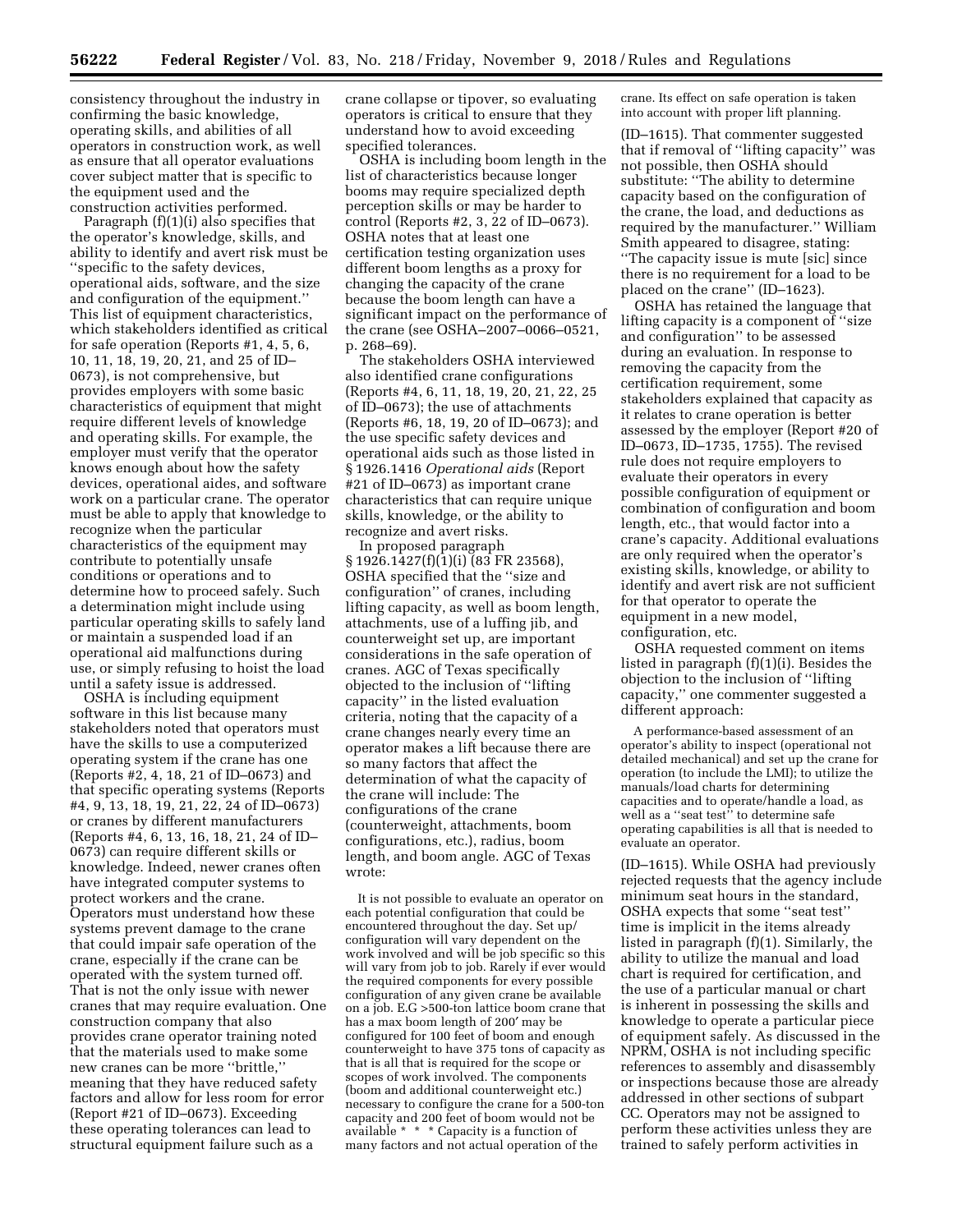accordance with the applicable sections of subpart CC.

The lists in paragraphs (f)(1)(i) and (ii) are not exhaustive, so in addition to the items listed there, employers must consider still other differences that may be important to the safe operation of the equipment. For example, an operator who previously demonstrated competence in operating a small crane to hoist materials to and off of buildings being demolished does not necessarily have the knowledge and operating skills needed to safely swing a wrecking ball to demolish the same building. The physics of swinging a wrecking ball into a building, which can lead to equipment failure due to side loading or shock loading the boom, are different from smoothly controlling a load, which does not present these hazards. Similarly, an operator who has operated a crane in support of pile driving work, using pile driving attachments, does not necessarily have the skills necessary to smoothly control and place steel members suspended by multi-lift rigging or to safely control a suspended personnel platform.

Paragraph (f)(1)(ii) requires the employer to evaluate the operator's ability to perform hoisting activities required for assigned work, including, if applicable, special skills needed for activities like blind lifts, personnel hoisting, or lifts involving more than one crane. This list of activities is not exclusive, but rather provides examples of lifts for which an employer must evaluate the operator's ability. The words ''if applicable'' are used to indicate that employers must evaluate operators only for the types of lifts they will perform and not all possible variants of hoisting procedures.

As noted earlier, OSHA considered the training requirements of the powered industrial truck standard (§ 1910.178(l)) as a model when developing the evaluation requirements in the proposed standard. The powered industrial truck standard requires that employers evaluate an operator's ability to perform job-specific tasks that include ''workplace-related topics,'' and refresher training when there are changes in a workplace condition that could affect safe operation of the truck (§ 1910.178(l)). Paragraph (f)(1)(ii) similarly requires the evaluation of an operator to cover the workplace aspects of the operator's job, including the specific hoisting activities that he or she will perform.

Stakeholders who spoke with OSHA asserted that the performance of different types of work sometimes requires different skill sets. Many employers currently evaluate their

operators based not only on their knowledge and skills regarding specific characteristics of the equipment, but also on their operators' ability to perform specific tasks with the equipment (Reports #1, 2, 3, 4, 6, 9, 10, 13, 15, 16, 18, 19, 20, 21, 22, 23, 26 of ID–0673). Several of those stakeholders noted specific examples of operational challenges that may require additional operator skills to ensure safe operations. One crane rental company stated that if an operator who spends a year on a large project with repetitive work is then moved to a different job that involves different lifts and set-ups every day, that individual may not be competent to do some of that kind of work (Report #6 of ID–0673). A residential construction employer stated that residential jobs can be especially challenging to crane operators because lifts may have to be performed on previously disturbed soil, which can cause the cranes to lose stability and may necessitate special preparations and operations under some worksite conditions. However, this employer also said that residential construction crane operators might not gain necessary experience performing blind lifts or lifting heavy/unstable loads that may be typical to operating a crane on commercial projects (Report #16 of ID– 0673). A larger construction employer stated that it includes job-specific components in its evaluation of operators to ensure that operators have the ability to work on/around underground utilities and power lines (Report #18 of ID–0673). Finally, a crane operator training company noted that operators may require significant practice to develop the ability to control a dragline or perform operations with a clamshell or bucket attachment (Report #20 of ID–0673).

OSHA requested comment on all aspects of proposed paragraph (f)(1)(ii). One commenter requested clarification on the requirement to evaluate the ''ability to perform hoisting activities required for assigned work:''

The terms task-specific and assigned tasks, in our opinion, can potentially be interpreted to mean jobsite-specific training. If this is the intent, compliance with this proposed provision would be very onerous as operators may encounter jobsite conditions that are similar but not identical to the conditions for which they have been previously trained. In addition to the jobsite conditions being different, the loads which may be required to be hoisted may also be different. For example, a tower crane operator on a building project may lift materials and loads ranging from bundles of steel to bundles of plywood. \* \* \* operators can be required to hoist a variety of materials and perform various lifts for the project such as hoisting

concrete buckets or formwork, conducting blind picks, or picks below grade.

(ID–1801). As discussed earlier, the standard does not require separate evaluations for every conceivable difference in equipment or task. OSHA's intent is that the employer identify the substantive differences that require *new*  skills, knowledge, or abilities that the operator has not already demonstrated during a previous evaluation. The standard does not require a new evaluation of the same tasks at a different jobsite unless the new jobsite requires the operator to have new skills, knowledge, or abilities. Absent special circumstances (very long pieces that would change the dynamics of a lift, significantly different bundling methods, etc.), OSHA expects that a certified tower crane operator who has been evaluated lifting a bundle of steel would also be qualified to lift a bundle of plywood. The employer would not need to re-evaluate the operator because lifting a bundle of lumber does not require any significant new skill, knowledge, or ability that the operator had not already demonstrated by lifting a bundle of steel.

OSHA did not receive any other comments specifically addressing paragraph (f)(1)(ii) (other than the requests for broad revisions of (f)(1) discussed earlier) and is promulgating that paragraph as proposed.

OSHA is adding a new paragraph (f)(2), which was not in the proposal, in response to several commenters raising concerns about the process of evaluating experienced operators during the transition period as the new evaluation and documentation requirements in the final rule take effect. Several commenters (ID–1623 and ID–1828) suggested ''grandfathering'' (exempting) currently certified operators from the evaluation requirements. One of these commenters explained:

The challenge for the industry is that operators working for the same or several employers that have 15, 20, 25, even 30 years in the business and every crane that they have operated has not been documented. This is the impracticable and infeasible part of the rule where a Grandfather Clause may be required for all currently certified operators and any new operator entering the industry after the date of enforcement goes through a documentation process to move forward and make sense of the rule.

(ID–1828). While the comment focuses on the documentation aspect of the new rule (see later discussion of § 1926.1427(f)(6)), the comment also raises the question whether employers will need to re-evaluate every operator. Under the new language in § 1926.1427(f)(2), the answer is ''no.''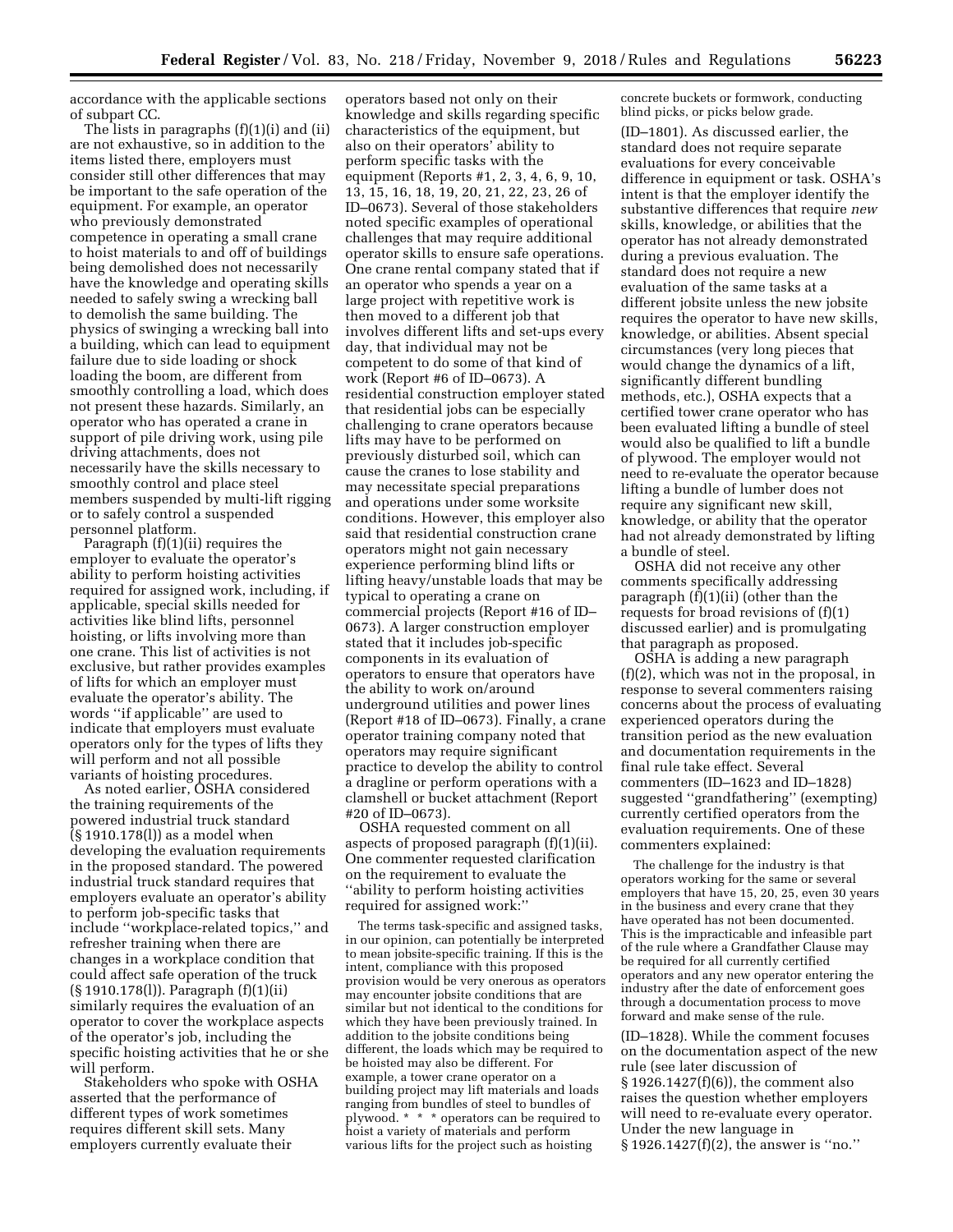For operators already employed by an employer, paragraph (f)(2) allows that employer to rely on its ''previous assessments of the operator in lieu of conducting a new evaluation'' of that operator. OSHA's final rule does not require employers to make each existing operator re-sit for formal re-evaluations on all applicable equipment and perform different tasks when the employer has already previously assessed that operator prior to the effective date of the rule and determined that he or she is qualified to safely operate such equipment for certain tasks.

Several terms may require additional explanation. For the purposes of § 1926.1427(f)(2), an ''operator'' encompasses anyone who has been operating equipment covered by this subpart, including operators in training, such that the employer has had an opportunity to assess the operator's performance on the relevant equipment and tasks and has determined the operator can safely perform on those equipment and tasks. The reference to ''its previous assessments'' is intended to ensure that the operator was previously assessed, even if that assessment was not previously documented in accordance with new  $§ 1926.1427(f)(6)$ , and that the operator's employer (or its agent) conducted the assessment. The employer cannot rely on recommendations or evaluations from a previous employer. It is important that the employer have its own factual basis for its determination that the operator has the skills, knowledge, and ability to identify and avert risk necessary to operate particular equipment safely for particular tasks. But that factual basis does not require a previous formal evaluation by the employer's current evaluator. For example, the current evaluator might not have observed an operator's previous 25 years of work. In such a case, the employer would satisfy the requirements of paragraph (f)(2) if it noted that the operator had operated specified equipment safely for that employer. OSHA has provided a corresponding exception in the documentation requirements of § 1926.1427(f)(6), which is discussed later in this preamble.

OSHA prefers this approach to any ''grandfather'' approach that would completely exempt existing operators from all evaluation. Such an exemption would not accomplish the purpose of providing a baseline of operator qualification against which an employer could compare future equipment and assignments to determine if they require new skills, knowledge, or the ability to

identify and avert risks. Furthermore, completely exempting existing operators from all evaluation would not achieve a primary objective of the rulemaking: With respect to future assignments, there would be no employer duty to ensure that these operators have the skills, knowledge, and ability to safely operate assigned equipment for assigned tasks in a variety of contexts. Such an exemption would be a step backwards from the prior temporary employer duty in § 1926.1427(k), which did not provide any exemption for previously employed operators.

Paragraph (f)(4) establishes minimum criteria for the person who performs the required evaluation of an operator-intraining. The evaluation must be conducted by an individual who possesses the knowledge, training, and experience necessary to assess operators. This standard affords some flexibility to employers as they seek to ensure operator safety. An evaluator could be, for example, a current or former operator who is also trained to assess equipment operators. The key, however, much like the criteria for the person performing training and evaluation of operators under the powered industrial truck operator training standard (§ 1910.178(1)(2)(iii)), is that the evaluator possess the requisite knowledge, training, and experience for assessing an operator's knowledge, skill, and ability to recognize and avert risk. Such knowledge, training, and experience is not necessarily the same as the knowledge, training, and experience to perform the particular construction operations or processes oneself.

Stakeholders spoke with OSHA at site visits and meetings about how they comply with the employer duty described in § 1926.1427(k)(2)(i) in the prior standard. Several of those companies specifically employ individuals to assess operators (Reports #18, 22 of ID–0673). A large construction company with a very robust and formal evaluation process has ''Authorized Examiners'' who perform evaluations of operator applicants for the company. These are personnel with significant experience and training, including completion of crane operator certification and rigger courses (Report #18 of ID–0673). In many other cases, the evaluations are performed by other personnel such as experienced riggers, maintenance personnel, signal personnel, or tradesmen who have demonstrated the necessary experience or training to conduct this assessment (Reports #1, 2, 3, 6, 15, 16, 20, 23 of ID–0673). Day-today assessment of an operator's

performance may be conducted by a qualified person who is often a manager or foreman at the job site. (Reports #1, 3, 6, 18 of ID–0673). A seasoned operator who has been designated by the employer to mentor an operator-intraining may also make determinations about when an operator-in-training is ready to perform certain tasks, and may weigh in on the evaluation or confirm that an individual is ready to operate without monitoring (see, *e.g.,* Report #2 of ID–0673).

Stakeholders who spoke with OSHA offered competing recommendations about whether OSHA should require that evaluators be certified as operators. Several employers who spoke with OSHA stated that an individual may have the ability to evaluate an operator without being a certified operator (Reports #1, 6, 18, 20, 26 of ID–0673). They indicated that evaluators may be safety managers or other senior employees with significant experience working around cranes, but who might not currently be certified (see, *e.g.,*  Reports #1, 6, 18, 26 of ID–0673). Others may be specifically trained to evaluate operators. But at the May 2015 ACCSH meeting, several representatives from the crane industry asserted that evaluators should be certified (OSHA– 2015–0002–0036).

Based on information obtained from the stakeholders, OSHA opted in the proposal to maintain employer flexibility in choosing who may perform the required evaluation as long as those evaluators have, or develop, the requisite assessment knowledge and experience. OSHA noted that the national consensus standard for cranes (ASME B30.5–2014 Mobile and Locomotive Cranes, Chapter 5–3) does not require or recommend that evaluators of operators must be certified by third-party testing entities; a ''designated'' person who qualifies operators must be a qualified person by experience and training but need not be certified (B30.5, section 5–3.1.2(e)). Similarly, previous § 1926.1427(f)(3)(ii) required that the trainer of an operatorin-training must have passed at least the written part of a certification test, but did not require that the trainer must be an operator or certified. Additionally, employers who spoke with OSHA and publicly commented at the March 2015 ACCSH meeting expressed the view that passing the written portion of a certification test alone does not mean an individual has the ability to effectively evaluate the competency of an operator (OSHA–2015–0002–0036). But along with other crane-related experiences, OSHA believes that, if a person has passed the written portion of the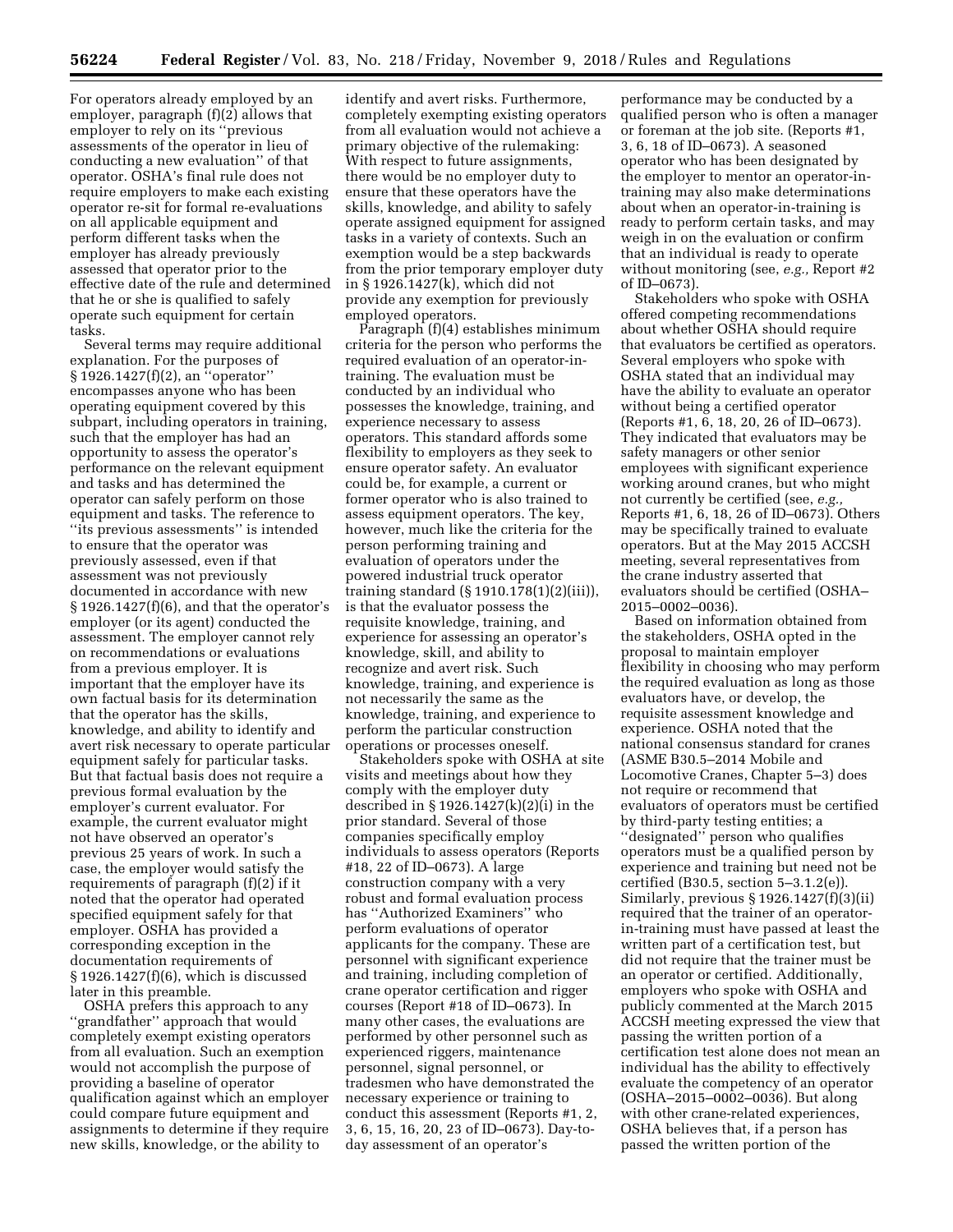certification test, it should be taken into account when deciding if that person has the knowledge and abilities necessary to evaluate crane operators.

OSHA requested public comments on the proposed criteria, including whether OSHA should require that the evaluator be an operator, have been an operator, or at least have passed the written portion of certification testing. There was disagreement among the commenters on this issue. An insurance company representative expressed the view that evaluators must be both former operators and a trainer in accordance with § 1926.1427(b) (ID– 1623). NCCCO proposed certification for operators, or alternatively that evaluators should be required at least to have passed the written part of a certification test and have familiarity with the equipment's controls, consistent with the requirements previously required for trainers under the prior standard (ID–1755). Certification, that commenter explained, ''should be regarded as an appropriately necessary condition of establishing such competence and ensuring a 'baseline' of knowledge and skills:''

Requiring that an evaluator have a baseline of knowledge and skills as an operator is likely, not only to improve the quality of evaluations, but also to increase safety during any evaluation in the event the operator-intraining engages in an unsafe act and the evaluator must intervene. Since November 10, 2010, when the crane Rule became effective, no fewer than 685 candidates have been prohibited from continuing with their practical exams after engaging in unsafe acts as recorded by NCCCO Practical Examiners during practical exams. Had the Examiners not also been certified operators, with the training and experience to recognize hazardous and potentially dangerous crane operations, these unsafe acts that might have been allowed to continue, with consequent property damage, personal injury, or worse. (Id.).

Two other commenters disagreed. One commenter urged OSHA to ''grant employer flexibility in choosing who may perform the required evaluation'' and to ''leave the decision as to who may evaluate, and the qualifications of the evaluator, to the employer'' because the employer is in a better position to ensure that an operator is competent to complete an assignment safely (ID– 1779). Another commenter agreed that the evaluator need not be certified, nor a former operator: ''With a clearly defined evaluation process, an individual who is qualified, or competent in crane safety and operation would be able to assess an operator''  $(ID-1615).$ 

OSHA is not requiring that evaluators must be certified or have previous

experience as an operator. While experience as an operator and certification might be helpful, C–DAC did not recommend either for trainers and OSHA is not requiring it in the final rule because it does not think it is necessary to hold evaluators to a higher standard than C–DAC recommended for trainers. As stated in the NPRM, OSHA heard from stakeholders who have successfully involved a variety of personnel in the evaluation of operators, including riggers, maintenance personnel, signal personnel, tradesmen, managers, and foremen who have demonstrated the necessary experience to conduct this assessment. These personnel are typically not certified to operate cranes (See Reports #1, 2, 3, 6, 15, 16, 18, 20, 23 of ID–0673). Based on the record, OSHA does not wish to prevent these kinds of personnel from performing effective evaluations.

OSHA acknowledges the certification organization's concern about safety during the evaluation (ID–1755), but the agency believes the standard already addresses that concern. An operator-intraining must remain under the supervision of a person who meets the definition of a ''trainer,'' which includes ''the knowledge, training, and experience necessary *to direct* the operator-in-training on the equipment in use'' (§ 1926.1427(b)(4)(i)(B) (emphasis added)). Because the operator-intraining cannot move out of that status until the completion of an evaluation, a trainer is required at the evaluation if the evaluator does not also meet the definition of a trainer (see later discussion about trainer also serving as evaluator).

As OSHA explained in the NPRM, paragraph (f)(4) will allow employers the flexibility to contract with a thirdparty agent to conduct evaluations if the employer does not maintain the expertise on staff, or to identify existing staff who may not have operator experience but are capable of conducting an evaluation. OSHA wants to allow employers to continue using effective and safe solutions that they have already identified and are currently in use. For example, OSHA spoke with an employer that took steps to qualify its first operator without having an experienced mentor-operator on staff. This was accomplished by enrolling the operator-in-training in several outside classes, including a crane manufacturer's training and training with the local union, and then arranging for an experienced union operator to mentor the operator-intraining. Later, when the employer hired additional operators-in-training, the first operator, now experienced, was able to

serve as the trainer and evaluator (Report #16 of ID–0673).

A sole proprietor OSHA spoke with followed a similar path when he first started operating cranes for a former employer by seeking out the mentorship of an experienced operator before beginning to operate independently. When the company later hired other operators, this individual trained new operators and supervised them for at least a month before evaluating them (Report #23 of ID–0673).

One commenter suggested that OSHA clarify that it is the employer of the operator who ultimately bears the responsibility for ensuring that the operator is evaluated. The commenter stated ''if a crane operator has been made available through a third party and the third party also owns the crane, then [the operator] effectively works for the third party and thus, the third party should be responsible for the evaluation'' (ID–1615). A different commenter requested that OSHA add language to paragraph (f)(5) to clarify that an ''employer may not relinquish its duties under these paragraphs [by] delegating them to a third-party:''

The evaluator must be an employee or agent of the employer. Employers that assign evaluations to an agent retain the duty to ensure that the requirements in paragraph (f) are satisfied.

(ID–1719). While this addition is arguably unnecessary because § 1926.1427(f)(1) includes the introductory text ''the employer must ensure,'' OSHA is adding the commenter's suggested text for clarification and consistency with the requirements for a trainer in § 1926.1427(b)(4)(i)(A). OSHA requires operator trainers to be an ''employee or agent of the operator-in-training's employer" (Id.).

Several commenters requested additional guidance regarding evaluators. One commenter asked for clarification about whether a trainer can also serve as the evaluator, expressing support for the idea because the ''process of properly training an operator-in-training should not be drastically different from successfully evaluating that same operator'' (ID– 1801). Another commenter expressed support for trainers to also potentially serve as evaluators, stating that ''the employer should use its best judgment in identifying the suitable criteria for evaluator qualifications for the particular task, jobsite, and equipment at use for that employer'' (ID–1779). A different commenter opposed allowing a single person to serve in both roles, noting that national accrediting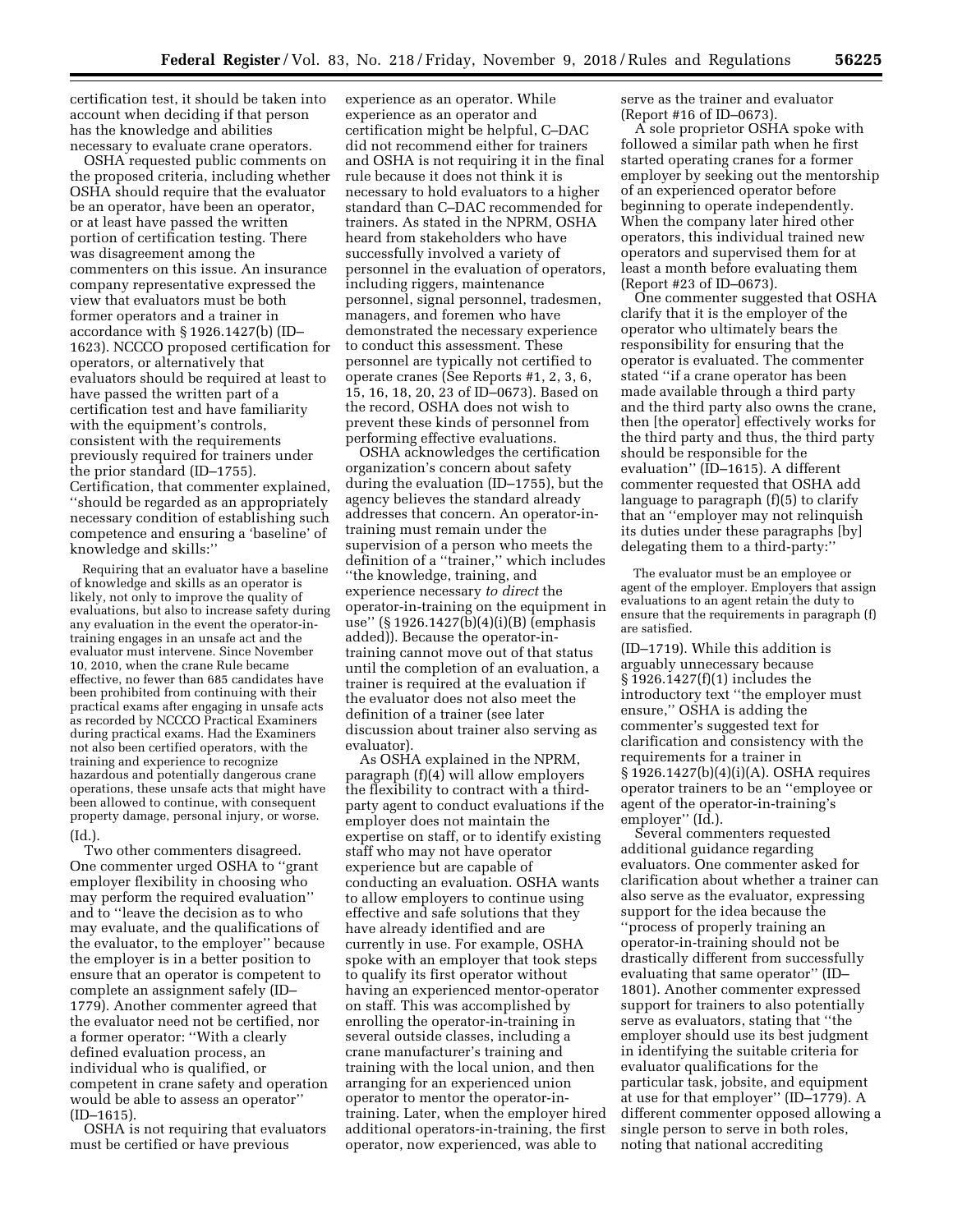standards bar the same person from performing both a training role and an evaluation role out of concern that an evaluator may not effectively evaluate of an operator the evaluator had trained:

NCCCO proposes that trainers should be precluded from acting as evaluators within the framework of the Rule. Alternatively, NCCCO proposes that trainers should be precluded from acting as evaluators with respect to any operator whom the evaluator has previously trained. NCCCO submits that individuals responsible for training operators are less likely to be in a position effectively to evaluate operators for whom they provide training services. The evaluation contemplated by the proposed Rule should provide an independent assessment of the 'skills, knowledge, and judgment'' necessary to operate the equipment safely. If the training and evaluation functions are combined and not separated, and if the evaluator is called upon to exercise substantial judgment in evaluating the subject or potential subject of training, then the validity of the evaluation tool is likely to be compromised because an evaluator may lack the requisite objectivity when conducting assessments of operators who are former or potential trainees. \* \* \* By separating the training and evaluation functions, the proposed Rule is more likely to result in outcomes that ensure the quality of evaluations and improve worksite safety.  $(ID-1755)$ 

## OSHA understands the arguments against allowing trainers to act as evaluators for operators that they trained, but declines to prohibit this practice. It has not traditionally prohibited this type of practice, where employers conduct trainings for employees and also ensure that they comprehend that training. In this context, moreover, the certification and evaluation requirements are intended to work in tandem, and the certification requirement ensures that the operator has demonstrated basic skills, knowledge, and abilities through an objective, third-party examination process. OSHA also seeks to maintain a flexible standard that will allow employers to continue current practices where possible and minimize any additional cost or burden, such as hiring additional staff, on employers and small firms. If OSHA prohibited trainers from also serving as evaluators, employers would be bound to a process in which a formal evaluation would take place only after the completion of training. While that model is acceptable under the standard, OSHA also intends to allow employers to maintain more flexible models in which operators may be allowed to try new equipment, configurations, or tasks under the guidance of a trainer as the opportunities present themselves at the worksite. If the trainer also meets the

requirements of an evaluator, that person would be able to determine when the trainee has demonstrated sufficient skill, knowledge, and ability for particular equipment or tasks. The trainer/evaluator could evaluate and document the trainee's success and move on to other areas of training. This model may be particularly useful in scenarios where an operator is expected to operate many different pieces of equipment for many different tasks, using different configurations or attachments, when there are significant differences that would require additional skills, knowledge, or ability. A trainer also serving as an evaluator would be able to evaluate the operator as the operator gains experience with those different tasks, configurations, and equipment differences; it could save significant time and effort that would otherwise be required to replicate all of those scenarios later in front of a different evaluator. Finally, by allowing a trainer to also evaluate the operator in actual work settings engaged in tasks that the operator will be expected to perform, the evaluations might actually provide a more realistic gauge of the operator's skills, knowledge, and ability than in a more sterile evaluation setting. For all of those reasons, OSHA is not prohibiting an operator's trainer from also serving as that operator's evaluator.

One commenter asked how a small contractor could comply with the evaluation requirement when ''hiring a crane'' for a single lift, implying that the contractor does not have someone on staff who would qualify as an evaluator (ID–1476). There are at least two methods of compliance in that scenario. First, that contractor could select a firm that offers the crane along with a qualified operator who has been certified and evaluated by that firm. In that scenario the crane firm would be operator's employer and have the responsibility to ensure that the operator is certified and evaluated. Second, the contractor could hire a certified operator and contract with an outside party to evaluate the operator.23

A ''bare rental'' company that rents cranes without an operator asked for clarification about its duties under OSHA's standard:

Who will be responsible for signing off on the operator's document of evaluation? As

the owner of the crane that we rent it to a company, we do not know who they will select to operate the crane, and from a legal stand point we do not want to sign off on somebody we do not know.

(ID–1495). In that scenario, the crane rental company is not the employer of the operator and will not be on site or otherwise be controlling the operator. OSHA's standard does not require that crane rental company to ensure that the operator of its crane is certified or evaluated. That would be the responsibility of the employer of the operator.

Paragraph (f)(5) permits the employer to allow an operator to operate equipment other than the specific equipment on which the operator was evaluated, as long as the employer can demonstrate that the new equipment does not require substantially different skills, knowledge, or abilities to operate. An additional evaluation would be required before an operator would be allowed to operate equipment that requires substantially different skills, knowledge, or abilities to operate.

OSHA believes this approach addresses the concerns of some stakeholders about unnecessary competency evaluations while ensuring appropriate evaluations of operators. Many stakeholders warned that unnecessary competency evaluations could be very time consuming and burdensome without providing any real safety benefit. Many employers who spoke with OSHA during meetings and site visits explained, for example, that they assign operators to run the same crane every day, or to operate a crane from a specific group of the company's cranes that are all very similar (Reports #1, 2, 3, 6, 13, 16, 19 of ID–0673). Others said that they permit their operators to run similar cranes interchangeably (see Report #15 of ID–0673). But other stakeholders indicated that they already follow practices that may exceed what OSHA is requiring. One large construction company, for example, requires its operators to go through a formal evaluation for any different equipment that the operators are assigned to run, even if the operators have already demonstrated competency, through an evaluation, to operate other similar equipment (Report #11 of ID– 0673). Another large national construction firm provides supplemental testing for different crane configurations (Report #18 of ID–0673). And one stakeholder at the March 2015 ACCSH meeting explained that it requires a ''seat check,'' an evaluation that may take a day or two, ''every time that operator goes to a new machine . . . [w]e want to do the walk around

<sup>23</sup>The same commenter (ID–1476) asked about the role of Construction Manager in this requirement under multi-employer projects. OSHA notes that the commenter did not include enough information to allow for a response because, for example, the construction manager might or might not be an employee of the operator's employer and may or may not have the required qualifications to serve as an evaluator.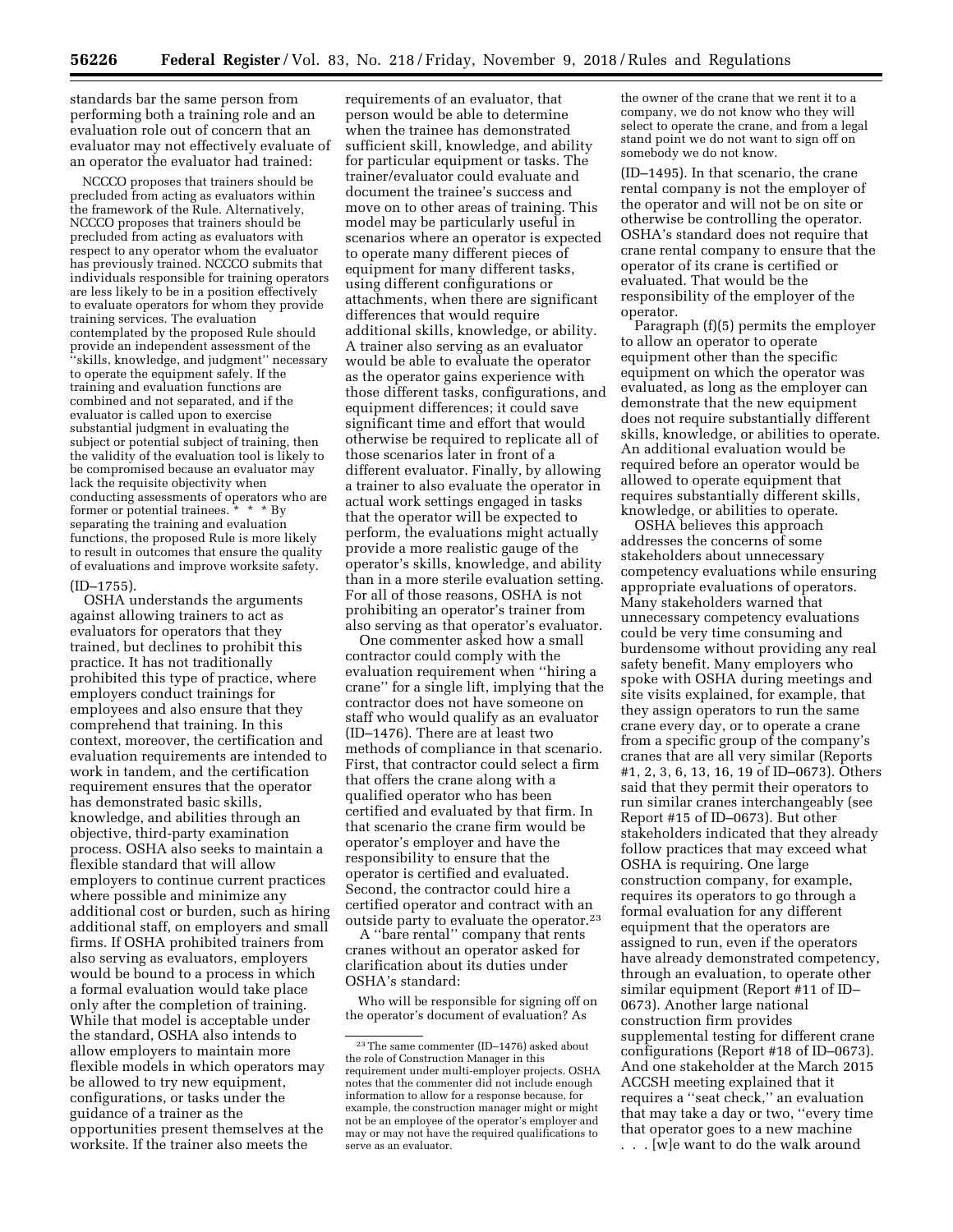inspection. We want to test him on what he's absorbed when we walked around . . . includ[ing] safety checks, prestart and post-start'' (see OSHA–2015–0002– 0036, pg. 232–239).

As previously explained, OSHA does not intend to require the additional evaluation of operators when it is not necessary, such as when there are minor differences between equipment models of the same type that do not necessitate substantially different skills, knowledge, or abilities to operate the crane safely. As discussed earlier in reference to the general requirements in § 1926.1427(f)(1), OSHA's evaluation requirements will provide employers some flexibility when determining whether an additional evaluation is required.

This flexibility is necessarily cabined, however, by the employer's duty to ensure that its operator's skills, knowledge, and ability to recognize and avert risk are sufficient for safe operation at the jobsite. Some employers explained to OSHA that they often need operators to operate very different sizes and configurations of the type of equipment (or equipment of a different type) on which they evaluated the operator, to perform various tasks (see Reports #2, 4, 6, and 22 of ID–0673). Even an experienced operator, when assigned to operate a different crane, may need time operating the equipment under supervision to become familiar with how to safely operate it. One owner/operator stated that when he used different cranes in the past, even if they were all boom trucks built by the same manufacturer, he needed a substantial amount of time to familiarize himself with the significant differences between the cranes before he had the skills, knowledge, and ability to recognize and avoid risks necessary to safely operate them (Report #23 of ID– 0673). OSHA concludes that it is reasonable that the employer may need to conduct an additional evaluation of the operator before determining that the operator is competent to safely run a different piece of equipment alone (Reports #3, 6, 16, 22 of ID–0673).

One commenter (ID–1615) requested clarification of the meaning of ''that the employer can demonstrate" in § 1926.1427(f)(5), which relieves the employer of the need for additional evaluation for other equipment that the ''employer can demonstrate does not require substantially different skills, knowledge, or ability to recognize and avert risk to operate.'' Specifically, the commenter asked whether an additional evaluation would be necessary for operation of two specific crane models: A 50-ton rough terrain hydraulic crane

and a 60-ton rough terrain hydraulic crane, which the commenter stated are ''identical in operation, but different in capacity.''

In requiring that employers demonstrate that the different equipment does not require substantially different skills, knowledge, or ability to identify and avert risk, OSHA intends that the employer will be able to justify the basis for its determination. An example of this justification could include an employer consulting an operator who has experience safely operating both pieces of equipment and could provide feedback about the differences in operation, or the employer could cite discussions with equipment manufacturers about the differences between models as justification for the basis of its determination. In response to the commenter, it is not likely that this change in capacity would require the employer to conduct an additional evaluation as long as the cranes are operated in similar configurations and other aspects of the crane (such as the computer operating systems, spatial arrangement of controls, control functions, safety devices, operational aides, mode of travel, and function of the equipment) are similar. However, changes in the configuration such as the use of different attachments (*e.g.,*  wrecking ball versus a clamshell), significant changes in boom length, or the addition of counterweights are a few examples of differences that may require an additional evaluation. Similarly, design differences like the location and function of the controls (*e.g.,* the boom hoist control is located where the line hoist control was located on the other equipment) may also require the operator to become familiarized with these changes and some other limited evaluation of the operator's grasp of these changes. An evaluator meeting the requirements of  $\S 1926.1427(f)(5)$  must be able to make these determinations, but can consult other appropriate individuals like the crane manufacturer or additional operators experienced with the equipment. Ultimately, if the difference in the controls and functions of the equipment is significant enough that the operator's unfamiliarity with the equipment may create a hazardous condition, then the employer must conduct an additional evaluation.

One of the certification entities, NCCCO, requested that OSHA ''clarify the proposed § 1926.1427(f)(3) to indicate that the employer is only determining whether additional evaluation is necessary for different equipment, and that the employer's approval to operate ''other equipment''

may be given only if the operator is also certified or deemed to have complied with the certification requirements for type of the other equipment at issue'' (ID–1755). OSHA agrees that § 1926.1427(f)(5) has no impact on the requirements for operator certification. Regardless of the employer's determinations in the evaluations required under § 1926.1427(f), the employer must ensure that the operator is certified or working as an operator-intraining.

OSHA does not expect that the evaluation requirement will be overly burdensome for employers, particularly with the flexibility provided in paragraphs (f)(2) and (5). Although OSHA heard concerns from several commenters that OSHA would require that an operator be evaluated on every crane that their companies might use, or in every possible configuration, OSHA has explained that its revised rule does not require that. Furthermore, these commenters appear to have mistakenly assumed that OSHA would require each evaluation to be in the form of a timeconsuming formal test rather than a much simpler observation of the operator performing construction operations using the crane. The required supplemental re-evaluation of a previously evaluated operator can focus on the operator's abilities to handle the differences between the new equipment and the one previously assigned; it would not require a complete evaluation of all of the operator's skills, knowledge, and abilities.

In general, the determination whether a new evaluation is needed turns on whether the safe operation of the new crane requires additional skills, knowledge, or ability to recognize and avert risk. For example, an employer may evaluate an operator and determine that he or she has demonstrated the ability to safely operate a large crane in a relatively complex configuration. If the employer determines that the operator has the skills, knowledge, and ability to identify and avert risk necessary to safely operate a smaller crane of the same type and operating system, in a simpler configuration with a shorter boom, then the operator would not need to be re-evaluated (assuming that the tasks are similar). Similarly, a new evaluation may not be necessary for an operator to operate a larger crane for the same task. Where the two cranes are configured similarly, and they have similar controls (including computer operating systems, spatial arrangement of controls, and control functions), safety devices, operational aides, mode of travel, and overall function, such that significant new skills, knowledge, and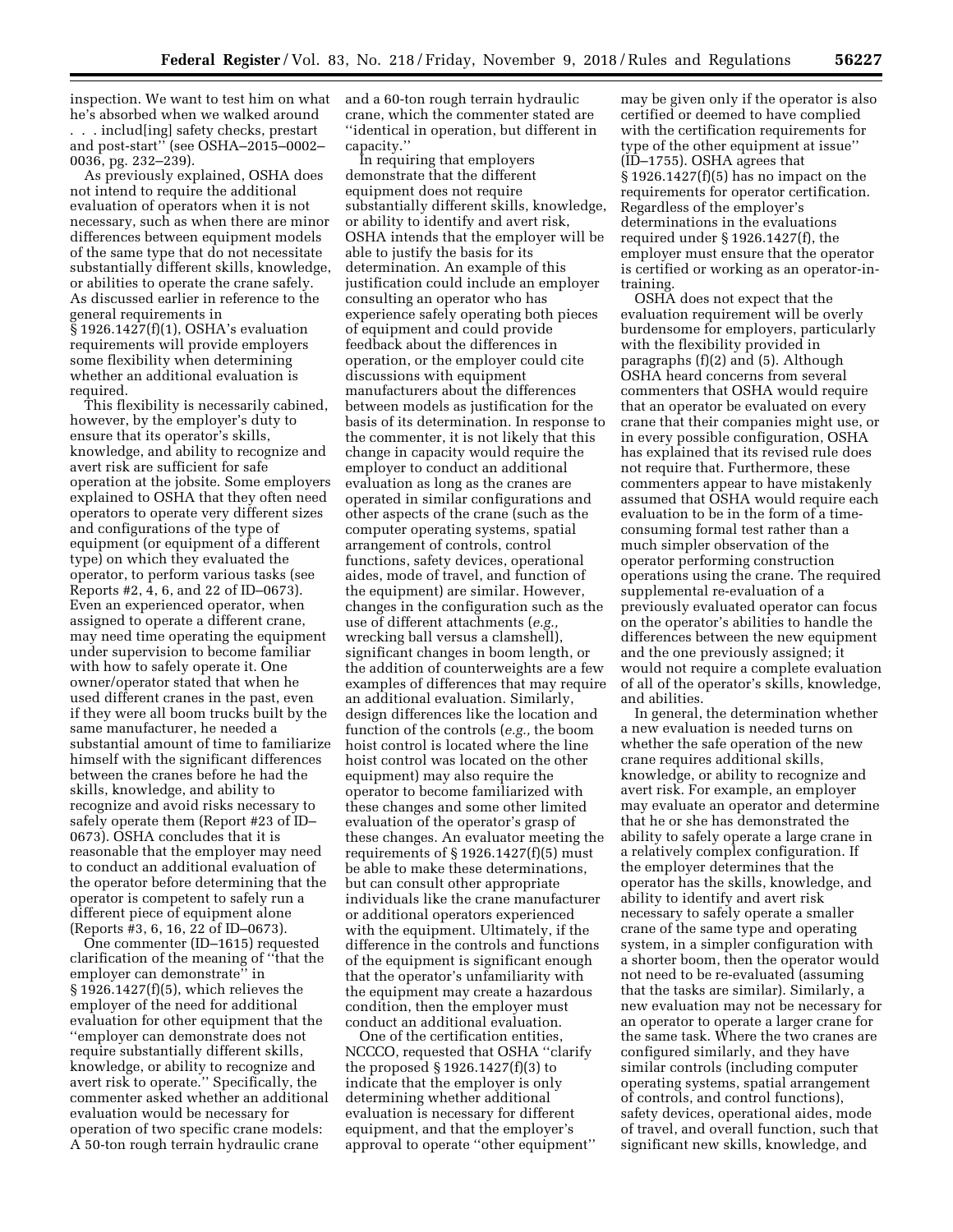ability to identify and avert risk are not necessary to operate the cane safely, then a new evaluation would not be required.

A commenter asked whether additional evaluations would be required if a crane and operator move to multiple locations (ID–1476). They would not, assuming that the operator remains employed by the same employer, the crane remains in the same configuration, and the operator would not be performing different tasks that require significantly different skills, knowledge, or ability to identify and avert risk. Evaluations are specific to the operators, equipment, and tasks, but are not dependent on location. However, if assigned work at multiple locations requires an operator to have substantially different skills, knowledge, or ability to recognize and avert risk, then an employer must perform an evaluation of the operator to ensure he or she can perform the assigned work.

Paragraph (f)(6) requires the employer to document the evaluation of each operator and to ensure that the documentation is available at the worksite. OSHA, by requiring this documentation to be available at the worksite in the NPRM, implied that the documentation must be maintained by the employer for the duration of the operator's employment. OSHA is adding language to this final rule that states explicitly the documentation must be maintained while the operator is employed by the employer. This language is similar to language in § 1926.1428(a)(3) requiring employers to maintain documentation of a signal person's evaluation while the signal person is employed by the employer.

This documentation requirement is also similar to documentation requirements in other OSHA standards that require competency evaluations, such as OSHA's powered industrial truck operator training requirements (§ 1910.178). The documentation under § 1926.1427(f)(6) must include: The operator's name, the evaluator's name, the date of the evaluation, and the make, model, and configuration of the equipment on which the operator was evaluated. But the documentation would not need to be in any particular format. Rather, employers would have the flexibility to capture this information using their own existing systems or create documentation that best meets the needs of their workplace. For example, employers could issue operator cards that include this information, keep records electronically in a database accessible at the worksite, develop logs for each piece of equipment, or use any other method

that memorializes the mandatory information.

The documentation requirement will ensure accountability and direct the employer's attention to the critical aspects of operating the assigned equipment that must be considered during the evaluation. The documentation of the evaluation will record key baseline information that an employer can use to help make subsequent determinations about whether the operator is competent to operate particular equipment on future projects. It will also provide a quick reference for site supervisors, lift directors, and any employee, such as a hoist crew member, whose safety is affected by crane operations. This information can help prevent any misunderstandings about, or mischaracterization of, an individual operator's established competency as determined by the employer, as in the *Deep South* fatal incident. There, an operator was assigned to operate a crane of a type for which he was certified, but the controls and operations were substantially different from those with which he was familiar. Had the employer conducted an evaluation and documented it rather than relying only on information specified on the operator's certification, this incident could have been prevented.

The agency's discussions with stakeholders indicated that information about operators is typically collected but not necessarily for regulatory compliance purposes. Many employers who spoke with OSHA during meetings and site visits explained that they maintain for their own purposes a log or record to track operator experiences, certifications, and performance evaluations. For example, at least two employers reported that they issue cards to evaluated and competent operators with information about those operators' qualifications. (Reports #11, 18 of ID– 0673). Others use written records to track operators' performance, training, or other criteria. (Reports #1, 2, 3, 4 of ID–0673). And employers who own cranes and have long-term operators must provide lengthy and detailed operator information to their insurance providers.

Many subcontractors, too, are becoming accustomed to maintaining a written record of their operators' experience and evaluations. Some employers explained that, on multiemployer construction sites, subcontractors are often asked by general contractors, insurers, or other employers on the site to provide documented information about their operators, such as certifications and

verifications of training and ''qualification'' for the cranes operated. One crane rental company noted that it keeps records for each operator, and that this kind of information is often requested or required by customers. (Report #6 of ID–0673). Another company told OSHA that it frequently provides written information about its operators to contractors, even when not requested. (Report #26 of ID–0673). A contractor that sometimes works with subcontractors' operators noted that it maintains an in-house database of those operators, site supervisors, and directors that it has encountered on projects, with evaluations and notes about their performance. (Report #22 of ID–0673). Another company that employs operators as subcontractors keeps records of near misses involving its subcontractors, as well as documentation of operators that the company feels may not be qualified to operate equipment. (Report #14 of ID– 0673). Finally, OSHA notes that it is a common practice within the construction industry for operators to carry certification cards provided by the testing entities as proof of certification. The documentation requirement of this paragraph will be even more useful in communicating operator competency for employers who must consider crane safety on multi-employer worksites.

As previously discussed, paragraph (f) permits the employer to evaluate the operator on one crane and then make a determination that the operator is also competent to safely run other equipment that requires the same level of operating skills, crane knowledge, and ability to recognize and avert risk. This provision allows employers to document these determinations collectively. For example, if an employer with five cranes, possibly configured in slightly different ways, determines that an operator's evaluation on Crane #2 also demonstrates the operator's competency with respect to the other four cranes, the employer could use a single document to record the operator's competence to operate all five cranes. In fact, the documentation for the original evaluation could simply be amended to state that it is also applicable to identified equipment that does not require substantially different skills, knowledge, or abilities. However, when the operation of a crane requires a level of operating skills, knowledge, or abilities that is significantly different from the crane on which the operator was evaluated, a new evaluation must be carried out and documented. Varying the facts in the earlier example, if two of that employer's cranes include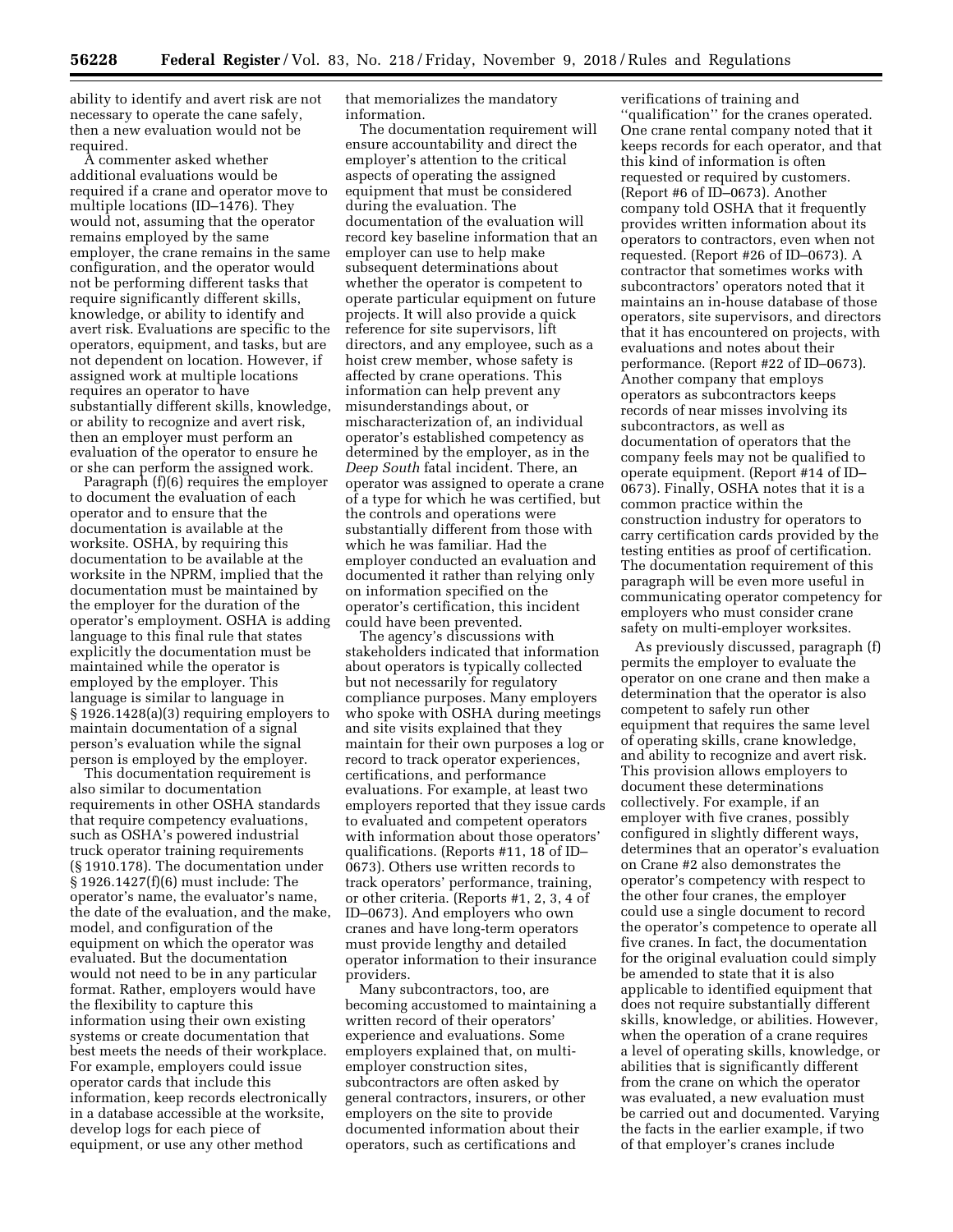computer software to control safety devices and the three other cranes do not have such software but are otherwise similar, then an operator already evaluated on a crane without the software would need to be evaluated separately on the use of that software, with that evaluation also documented. However, the evaluation can be limited to only making determinations about the operator's ability to safely use the cranes that rely on computer systems.

Several commenters expressed concern that the documentation would take too much time and effort, particularly if employers are required to take time to separately evaluate and document each operator on each potential piece of equipment, safety device, operational aid, software, and the size and configuration of the equipment (see IDs 1611, 1615, 1623, 1801). One of these commenters asked OSHA not to require employers to document the make, model, and configuration of the equipment on which the operator was evaluated to ''further reinforce'' that operators are not required to be evaluated on every crane that their companies might use, or every possible configuration'' (ID–1801).

These concerns are misplaced because, as OSHA explained earlier, the rule does not include any requirement that an operator must sit in the cab of each crane the company owns to be evaluated and documented as competent to run every make, model, or configuration of the employer's equipment. Moreover, when evaluations are required, the process of recording the specific information about the crane(s) in which the operator was evaluated (including the make, model, and configuration of the equipment) helps to *avoid* additional evaluations. The required documentation provides the baseline against which the employer can determine whether particular equipment used on future projects can be safely operated by that operator because it would not require substantially new skills, knowledge, or abilities. The make and model of the equipment provides a fixed reference point for the configuration and system of controls that are in particular machines as well as particular designs of safety devices and operational aids, etc. This information can be used in comparisons with other equipment that the operator may be assigned to operate on future projects. If employers do not preserve this information, it makes it more difficult for them to determine whether an operator requires a new evaluation to operate other equipment.

Another commenter acknowledged some uncertainty about the impact of

the documentation on its members and acknowledged documentation as ''good corporate practice'' followed by its members, but nevertheless asked OSHA to remove the documentation requirement:

Our view is that record keeping for evaluations is a good organizational practice, but should be not be a driver in a safety standard as it may divert resources away from activities that improve safety. Documentation and record keeping should be reserved as good corporate practice and should not be a requirement of the rule.

\* \* \* If documentation and record keeping are to remain a part of this rule, OSHA should ensure than small businesses, as qualified by SBREFA, are exempt in order to reduce undue burden on business operations or detract from safe work practices.

(ID–1779). A different commenter stated that it would ''make sense for an employer to track evaluations on operators, so they would know what cranes an employee has been evaluated to operate and to provide protection from liability,'' but then claimed that OSHA's documentation requirement is ''purely punitive in nature'' and ''only benefits OSHA.'' That commenter, however, offered no alternative means of tracking other than documentation (ID–1615).

These comments support OSHA's observation in the NPRM that many responsible employers already have systems in place to evaluate their operators and document that process; OSHA disagrees that the documentation is merely a ''good corporate practice'' that diverts resources from safety or a ''punitive'' measure that provides no benefit to the employer. First, as discussed above, the documentation is a critical means of tracking an operator's baseline qualifications in order to avoid future evaluations. This documentation must be available at the worksite in the event there is some uncertainty about the operator's qualifications. OSHA notes that ''available at the worksite'' includes accessing this information at the worksite via a computer or other electronic means. Second, because not all employers follow this ''good corporate practice,'' the documentation requirement will help to ensure compliance with the standard. OSHA notes that ''available at the worksite'' includes accessing this information at the worksite via a computer or other electronic means.

Several commenters supported the documentation requirement. One commenter described OSHA's proposed documentation requirements as workable and providing sufficient flexibility to preserve existing employer practices:

ABC appreciates that this proposal does not create a new system of documentation, and instead leaves employers the flexibility to capture this information in a way that makes sense for their workplace. \* \* \* \* ABC members already have advanced operator competency programs in place, which include their own system of documentation, and therefore, any requirement from OSHA to document this information in a standardized form would be duplicative and unnecessary.

(ID–1735). The National Roofing Contractors Association expressed support for the proposed rule, which included the documentation requirement, as ''provid[ing] the necessary components to ensure the safety of NRCA members' workers and others while not altering significantly current compliance burdens members are obligated to meet'' (ID–1619). The American Fuel & Petrochemical Manufacturers too supported the rule, stating that OSHA's approach was "aligned with" their previous requests for documentation of the evaluations and making that documentation available at the worksite (ID–1628).

OSHA is retaining the documentation requirement for the reasons discussed above. The agency views the documentation as critical to identifying the baseline for future evaluations of operators, similar to how documentation of monthly or annual inspections required under § 1926.1412 is used by a competent person or qualified person during subsequent inspections as the basis for tracking potential issues with the equipment and making determinations about whether that equipment is suitable for planned tasks. OSHA has also concluded that the documentation requirement includes enough flexibility to address the concerns raised by commenters.

In addition, OSHA is modifying the text of paragraph (f)(6) to provide a corollary to the new provision in paragraph (f)(2)) that allows employers to provide initial documentation for operators that they are employing on the effective date of the rule, based on prior evaluations of those operators by the employers—another evaluation of those operators is not required for initial compliance with paragraph (f)(2). Because paragraph (f)(6) requires the documentation of the ''completion of the evaluation,'' thereby implying that some evaluation has occurred, OSHA is adding language to that paragraph to clarify how employers following the new alternative approach in (f)(2) may satisfy the documentation requirement. In such cases, employers need only ensure that the documentation reflects the date of the employer's determination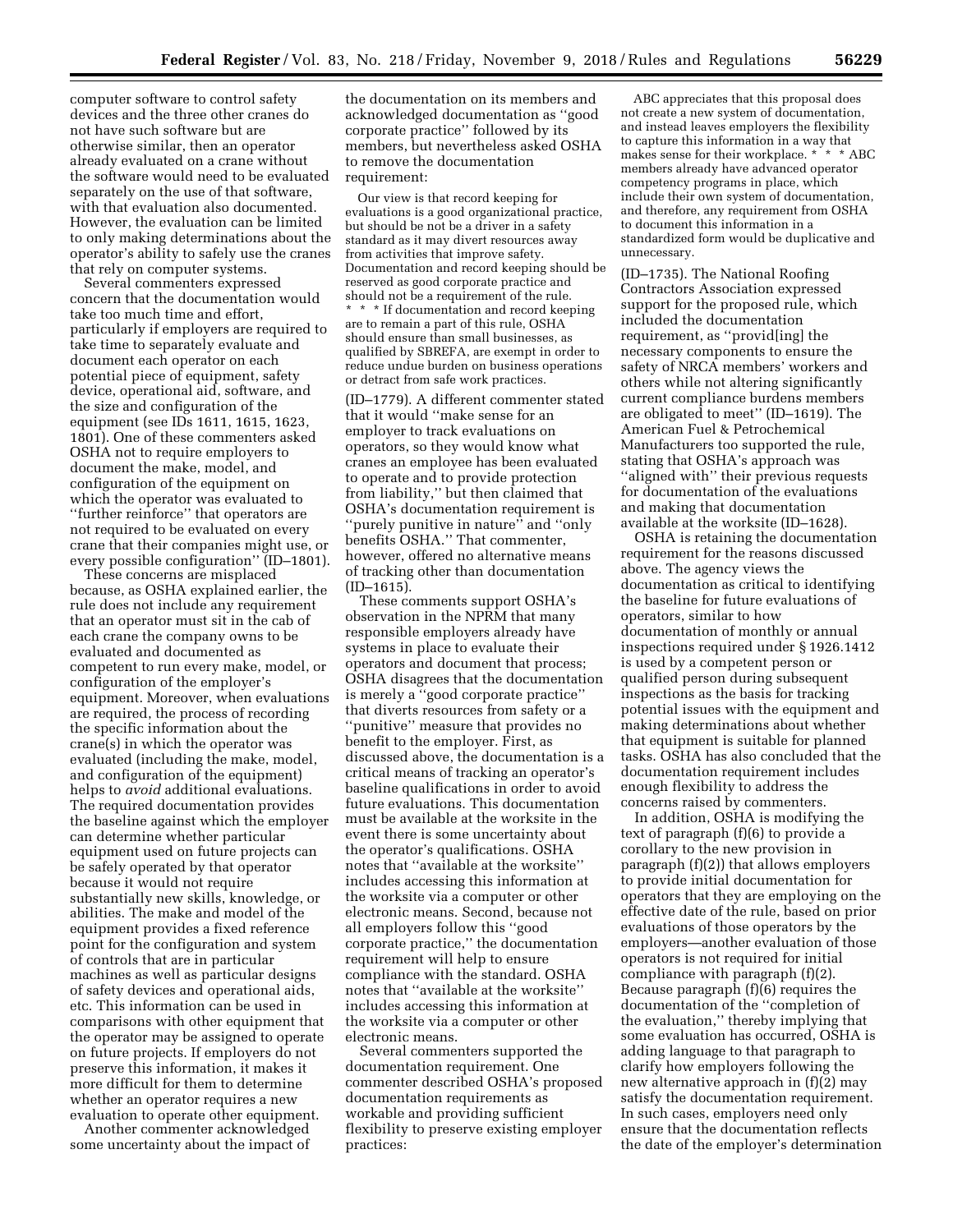of the operator's ability to safely operate the ''make, model and configuration of equipment on which the operator has previously demonstrated competency.'' This documentation preserves the baseline measure for these operators against which their future crane operations can be measured. Again, the employer is only required to document the make, model, and configuration of the equipment on which the employer has previously assessed that operator. Employers are free to, but not required to, list all of the makes, models, and configurations of all of the equipment that the operator is permitted to operate. For example, the employer may document that the operator has previously demonstrated that he or she is qualified to operate Crane A, and then also record that, based on that qualification to operate Crane A, the operator is also qualified to perform the same tasks using the Cranes B, C, and D. In that example, the employer does not have to record the make and model of Cranes B, C, and D in order for the operator to operate them as long as it is clear which cranes are referenced.

Paragraph (f)(7) requires the employer to re-evaluate an operator whenever the employer is required to retrain the operator under § 1926.1427(b)(5). Section 1926.1427(b)(5) requires retraining if the operator's performance or an evaluation of the operator's knowledge indicate that retraining is necessary. OSHA intends this requirement to ensure that when an employer becomes aware that an operator is not competent in a necessary aspect of safe crane operation, the employer provides additional training to the operator and re-evaluates the operator. Re-evaluation is needed to ensure that the operator is competent in the area of the observed deficiency.

As discussed in the explanation for paragraph (b)(5), triggers for retraining under paragraph (b)(5) and re-evaluation under paragraph (f)(7) might include a wide variety of feedback, such as (but not limited to) information from an onsite supervisor or safety manager, contractor, or other person that the operator was operating equipment unsafely, OSHA citations, a crane near miss, or other incidents that indicate unsafe operation of the crane.24 The reevaluation must target the deficiency in skills, knowledge, or ability to recognize and avert risk that triggered the retraining, but need not include a reevaluation of other previously evaluated skills, knowledge, or ability. Reevaluations would need to be conducted by a person who meets the requirements of paragraph (f)(4).

OSHA does not view this reevaluation as a significant departure from typical practices in the industry. As discussed previously, many stakeholders who spoke with OSHA at meetings and site visits emphasized that observation and re-evaluation take place on an ongoing, daily basis (see the *Background* and *Need for a rule*  sections). For example, several stakeholders told OSHA that they would re-evaluate an operator if there was a crane near-miss or other incident indicating unsafe operation of the crane, or if they received negative feedback about that operator's performance from the controlling contractor or another party on a jobsite. (Reports #1, 2, 3, 18, 19, 22, 26 of ID–0673). Some employers conduct random worksite audits. (Reports #2, 3, 15, 18, 19 of ID–0673). One large construction company stated that it conducts over 100 safety audits of job sites each year to ensure operators are properly qualified. (Report #15 of ID–0673). Four companies that hire crane rental companies (crane rental with operators) noted that they raise any observed issues with the employer of the crane operator or the union from which the operator was selected. (Reports #12, 14, 15, 16 of ID–0673).

OSHA requested comment on the reevaluation requirement, noting in the NPRM that the requirements for reevaluation are also in line with the powered industrial truck operator training standard, in which OSHA requires re-evaluation if there is reason to believe that the operator is operating unsafely, if there is a near-miss or other incident, if the nature of the work to be performed changes, or if other factors indicate a deficiency (§ 1910.178(l)(4)) (see 83 FR 23554). One commenter generally agreed with this approach, but requested that OSHA not include a fixed time period for renewals such as the 3 year period required in the powered industrial truck standard. ''As a practical matter,'' the commenter stated, ''reevaluation of [powered industrial truck] operators employed in the construction industry occur far more frequently than triennially'' and ''contractors evaluate crane operators daily, mandatory reevaluations of crane operators at arbitrarily-selected intervals are unnecessary and will not advance crane safety'' (ID–1719). Another commenter suggested that re-evaluation of an operator should be required ''if there is a demonstrated need, or the technology or operations controls or expectations change'' (ID–1615). A

different commenter, however, asserted that, in addition to requiring reevaluations following observations of unsafe operation, OSHA should specify a fixed time period for re-evaluations ''at least on the same cycle as recertification (that is, at least every 5 years)'' because ''certification procedure does not ensure competency for the particular equipment the operator is assigned'' (ID–1768).

OSHA agrees with the commenters opposing fixed evaluations times that the record does not indicate a compelling need for re-evaluations at fixed intervals. While the one commenter requesting fixed reevaluations is correct that the recertifications required every five years do not serve the same function as reevaluation on particular equipment, recertification would at least ensure that the operator is familiar with significant changes in the industry. In general, operators should not require the same type of refresher for specific equipment that is not changing, particularly equipment that they are operating regularly. If there are significant changes to the equipment on which an operator was previously evaluated, such as the retrofitting of a new computer system or significant safety device onto that equipment, the employer would need to retrain the operator on that equipment and re-evaluate the operator's ability to operate the retrofitted equipment if an evaluation of the operator's knowledge indicates that retraining is necessary for the operator (this evaluation is required under paragraph (f)(1) because the employer must ensure that the operator demonstrates the skills and knowledge to operate the equipment safely, ''including those specific to the safety devices, operational aids, software'').

Thus, the regulatory text addresses the commenter's concern about changes in technology (ID–1615). Near misses and other unsafe operation are examples of when the ''performance of the operator . . . [provides] an indication that retraining is necessary'' under paragraph (b)(5). OSHA is not clear about the intent of the same commenter's suggestion of re-evaluation when "expectations change" (ID-1615), but regulatory text would require evaluations when there is a change in the tasks to which the operator is assigned that would require new knowledge, skill, or ability to identify and avert risk.

#### *Paragraph (g)—[Reserved]*

This paragraph is reserved because the text at previous § 1926.1427(g) was moved to revised paragraph § 1926.1427(c)(4). The provision was

<sup>24</sup> In proposed § 1926.1427(f)(5), OSHA inadvertently referred to compliance with retraining requirements under a non-existent paragraph (b)(6) instead of the correct reference to paragraph (b)(5). OSHA has corrected this error in the final rule.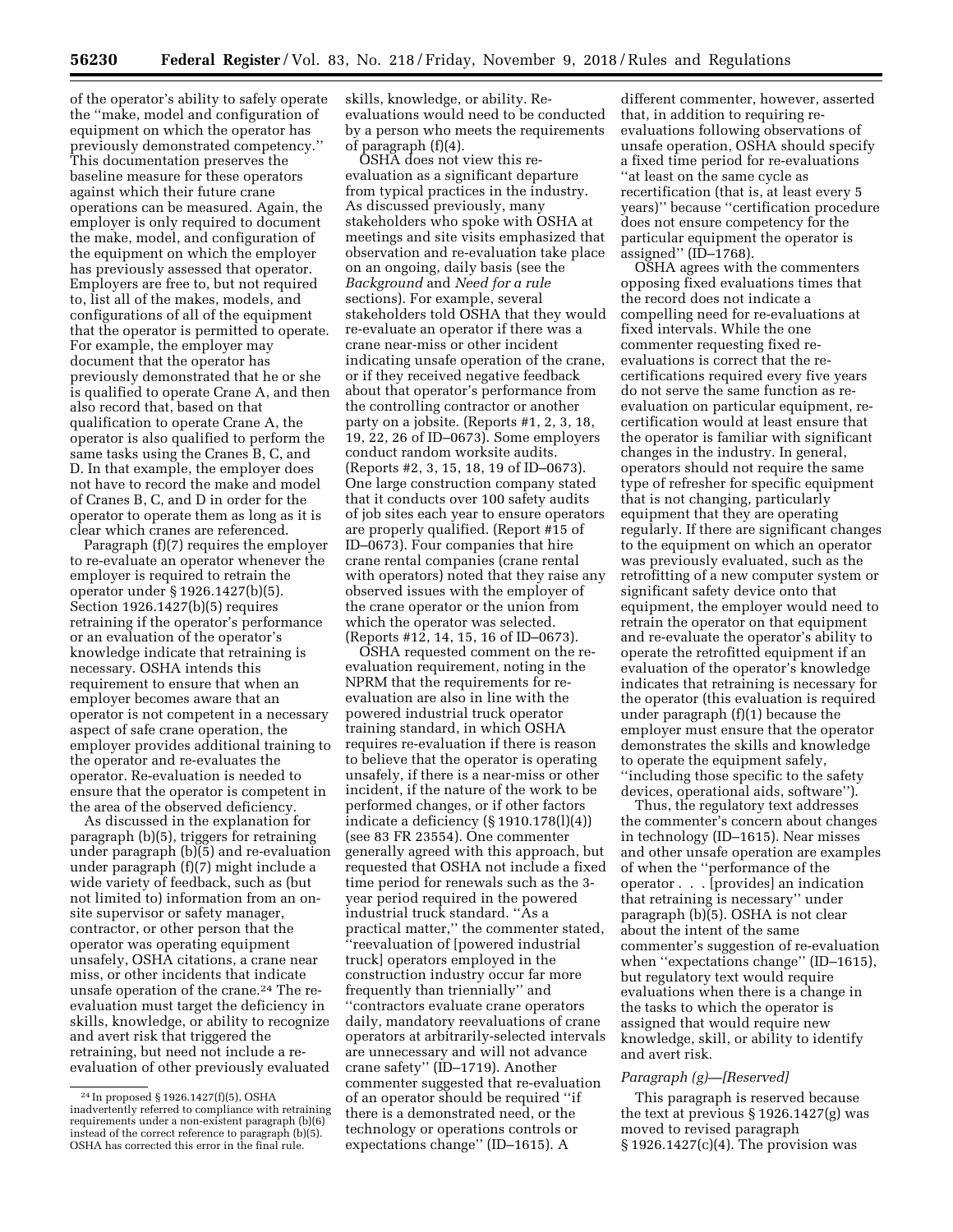moved to improve clarity of certification *Paragraph (k)—Effective Date*  program requirements.

## *Paragraph (h)—Language and Literacy Requirements*

Previous paragraph § 1926.1427(h) allowed operators to be certified in a language other than English, provided that the operator understands that language. Revised paragraph (h) is nearly identical to previous paragraph (h) with one exception. The last sentence of paragraph (h)(2) has been reworded to clarify that an operator is permitted to operate equipment only when he or she is furnished materials that are necessary for safe operation of the equipment and required by subpart CC, such as operations manuals and load charts, in the language of the operator's certification. The reference to previous paragraph (b)(2) was not maintained in proposed (h)(2) because it is no longer needed.

Paragraph (h) continues to allow ''tests'' in languages understood by the operator. In revised paragraph (h), ''tests'' encompasses both the certification test and the employer's evaluation of the operator. Either or both may be in any language understood by the operator. The language of the operator's manual or other furnished materials required by the standard would only need to match the language of the certification.

# *Paragraph (i)—[Reserved] Paragraph (j)—Certification Criteria*

Paragraph (j) specifies criteria that must be met by an accredited testing organization under revised paragraph (d) and an audited employer program under revised paragraph (e). The criteria specified by revised paragraph (j) of this section are the same as those specified under previous § 1926.1427(j). However, the introductory regulatory text in the previous version of § 1926.1427(j) states that ''qualification and certifications'' must be based, at a minimum, on several criteria for the written and practical tests found in § 1926.1427(j)(1) and (2). Revised paragraph (j) deletes the words ''qualification and'' because they are no longer necessary: Under the revised rule, a certification issued by an audited employer program is intended to be equivalent to that of an accredited testing program for purposes of complying with OSHA's rule. In the NPRM, OSHA neglected to replace the word ''qualification'' with ''certification'' in paragraph (e)(6)(i), so it is making that revision in this final rule. The other references to ''qualification'' have been removed from paragraph (e) in the final rule.

Almost all of Subpart CC has already been in effect since 2010, the certification requirements were scheduled to go into effect on November 10, 2018 per OSHA's extension rule published last year (see 82 FR 51986 (November 9, 2017)). The effective date of this final rule applies to the certification requirements and all but one of the amendments. As explained below and as an exception, OSHA has decided to allow 90 days after the publication of the final rule for employers to conform their practices for evaluating their operators, including documenting the evaluations, to the requirements of OSHA's standard.

OSHA anticipates that most employers will require only minimal adjustment to their current practices, if any, such as documenting evaluations if they have not previously followed that practice. Employer assessment of operators has been a key part of the entire scheme of § 1926.1427 in effect through § 1926.1427(k) for eight years, so employers should already have a system in place that could be adapted as necessary to the new requirements.

Nevertheless, several commenters requested additional time to adjust to the new evaluation requirements. Three commenters requested that OSHA extend the November 10, 2018, deadline for one year (ID–1605, 1779, and 1801). One of these commenters stated that the extension was needed to provide ''an adequate amount of lead-time for instituting any new requirements for crane operator qualification'' and ''allow OSHA enough time and the opportunity to finalize the proposed rule'' (ID–1605). The second of these stated that the additional time would ''permit entities subject to certification requirements additional time to plan for and implement compliance'' and ''help alleviate any burden felt by small business affected by the rule'' (ID–1779). The third of this group of commenters suggested that the additional time was necessary to ''provide employers who have not currently certified their operators with sufficient time to do so,'' and encouraged OSHA to ''align the effective date for successful evaluations of new or existing operators with that of the requested operator certification extension,'' but did not provide any additional rationale for their recommendation (ID–1801).

Three commenters requested a sixmonth extension for OSHA to finalize the rulemaking and allow time for employers to adjust (IDs 1611, 1735, and 1826). Another requested an indefinite extension of the operator certification

requirement while OSHA reconsidered exemptions from the standard (ID– 1707).

OSHA agrees that some phase-in period is appropriate for the evaluation and documentation requirements, but disagrees that it is appropriate for the certification requirements. Employers have had ample notice since 2010 that certification requirements were going to go into effect.

A trade association for the lumber industry (ID–1821) requested a year to develop training and evaluation programs that would comply with § 1926.1427(b) and (f) because ''the training requirements in proposed § 1926.1427(b) significantly differ from the current training requirements, and

. . . would impose new measureable standards that will take time to incorporate in current training and evaluation programs'' (footnotes omitted). OSHA does not recognize any substantive difference between the revised training requirements in § 1926.1427(b) and the previous requirements in § 1926.1427(f) except that the revised training requirements are clearer regarding the duty for continued training even after obtaining certification. The commenter's footnote 34, however, indicates that the commenter is comparing the revised training requirements to the phase-in operator competency requirements in § 1926.1427(k), which are separate and different from the main training requirements in prior §§ 1926.1427(f) and 1926.1430. Those operator training requirements have been in effect since 2010.

A labor organization (ID–1816) urged OSHA not to delay the effective date of the certification requirement or the amendments to the standard:

Given the health of the construction economy there are, unfortunately, crane operators running types of equipment for which they are not fully qualified. In this way, the tight labor market places particular urgency on OSHA to implement the crane certification requirement thereby reducing the safety risks to workers as soon as possible. \* \* \* we do not believe that a 6 month ''phase-in'' period is necessary given the certainty that now exists for workers, employers, and other stakeholders in craneoperator certification.

With respect to the evaluation requirements, there are more specific substantive differences between the revised standard and the previous standard, so it is understandable that employers may need some period of adjustment. The time periods suggested by the commenters appear excessive because the adjustment from the type of assessment required to comply with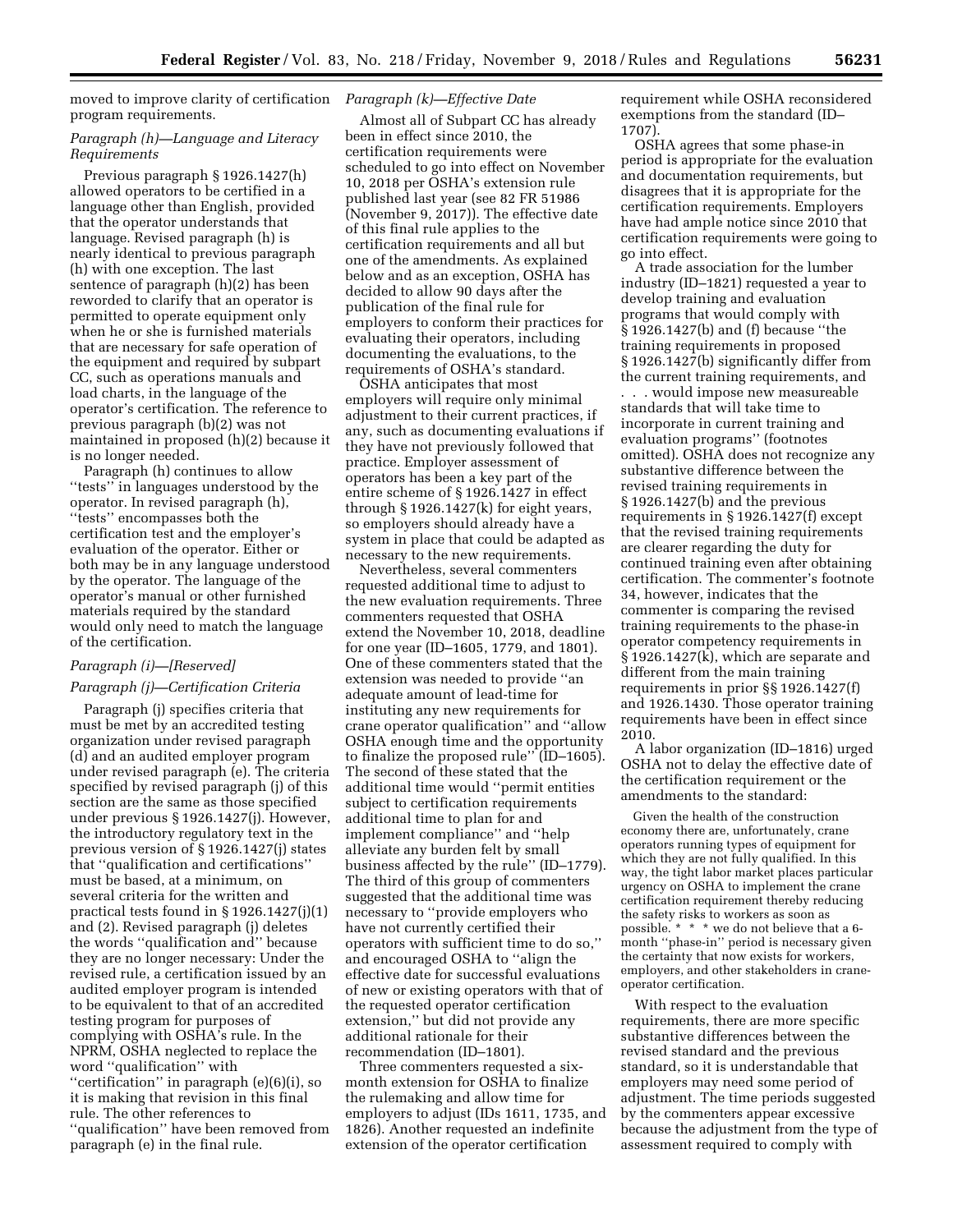prior § 1926.1427(k) compared to the revised provisions should not be that significant. OSHA believes that the 90 day extension strikes a more appropriate balance to address the urgency expressed by the labor organization and the need for some transition period as outlined by other commenters.

## Section 1926.1430(c)—Conforming Changes to Operator Training

As noted earlier in this preamble, OSHA has amended only paragraph (c) of the training requirements in § 1926.1430 by replacing the substantive operator training requirements with a reference to § 1926.1427(a) and (b). The primary purpose of this revision is to centralize the training requirements that are specific to operators in revised paragraph § 1926.1427(b). However, OSHA has retained in § 1926.1430 the training requirements that are more broadly applicable. OSHA requested comments on the proposed change, but received none. The paragraph is therefore revised as proposed.

Paragraph  $\S 1926.1430(c)(1)$  requires that the employer train operators of equipment covered by subpart CC in accordance with § 1926.1427(a) and (b), which contain all of the requirements for training under the final rule. Operators of equipment that remains exempted from the training requirements of § 1926.1427—derricks, sideboom cranes, and cranes with a rated hoisting/lifting capacity of 2000 pounds or less—are addressed by paragraph § 1926.1430(c)(2). Revised paragraph (c)(2), which is substantively the same as paragraph (c)(3) of the 2010 crane rule, provides a general requirement to train operators on the safe operation of the equipment. Paragraphs (c)(1) and (2) of this section work together to specify training requirements and clarify that all operators must be trained, regardless of whether an operator must be licensed/ certified by any entity (including the U.S. military) to operate equipment.

Section 1926.1430(c)(2) of the 2010 crane rule, *Transitional Period,* is no longer needed because employees need to train all operators under this final rule. The requirements of previous § 1926.1427(c)(4) have been moved to paragraph (c)(3) of this section.

Sections 1926.1436(q)—Derricks, 1926.1440(a)—Sideboom Cranes, and 1926.1441(a) Equipment With a Rated Hoisting/Lifting Capacity of 2,000 Pounds or Less

As noted in the explanation for revised § 1926.1427(a)(2), OSHA had proposed to apply the employer evaluation requirements to the

following group of equipment otherwise exempt from the requirements of § 1926.1427: Derricks, sideboom cranes, and equipment with a rated hoisting/ lifting capacity of 2,000 pounds or less. To accomplish the application of the evaluation requirements, OSHA had proposed revising § 1926.1436(q) (Derricks), § 1926.1440(a) (Sideboom Cranes), and § 1926.1441(a) (Equipment with a Rated Hoisting/Lifting Capacity of 2,000 Pounds or Less) to require employers to evaluate operators according to the requirements in revised § 1926.1427(f).

One commenter (ID–1611) opposed any new evaluation requirements for derricks absent substantial evidence that this additional measure, which includes a requirement to document the evaluations, is warranted. In the 2010 final rule, OSHA relied on C–DAC's recommendation to exclude digger derricks, sideboom cranes, and lowcapacity cranes (hoisting capacity at or below one ton) from the certification requirements of the standard and also went further in excluding this group of equipment from all of the requirements of § 1926.1427, including the phase-in requirement for employer assessment of operators in § 1926.1427(k). Instead, OSHA required employers to ''train each operator . . . on the safe operation of equipment the individual will operate'' (derricks and low-capacity cranes; see §§ 1926.1436(q) and 1926.1441(e)) or comply with the operator qualification provisions of ASME B30.14–2004 (sideboom cranes, see § 1926.1440(c)(10)). In the NPRM of this rule, OSHA also clarified that sideboom cranes would need to comply with the training requirements in § 1926.1430 (*see* proposed § 1926.1427(a)(2)).

In light of the concern about an unwarranted burden on employers raised by the commenter and the fact that OSHA had not previously explained its exclusion of this group of equipment from the phase-in assessment requirements in § 1926.1427(k), OSHA has decided not to change the status quo that has existed for the last eight years with respect to this group of equipment. OSHA still requires employers to train operators of this equipment in accordance with the requirements of this standard. The agency therefore is not requiring employers to comply with the evaluation or documentation requirements in § 1926.1427(f) when their operators use derricks, sideboom cranes, or low-capacity cranes. As a result, operators of this group of equipment do not have to comply with any of the provisions of § 1926.1427, so

it is not necessary to revise § 1926.1436(q), § 1926.1440(a), or § 1926.1441(a) as proposed because those paragraphs already state that compliance with § 1926.1427 is not required.25

#### **IV. Agency Determinations**

#### *A. Legal Authority*

The purpose of the OSH Act, 29 U.S.C. 651 *et seq.,* is ''to assure so far as possible every working man and woman in the Nation safe and healthful working conditions and to preserve our human resources.'' 29 U.S.C. 651(b). To achieve this goal, Congress authorized the Secretary of Labor to promulgate and enforce occupational safety and health standards. 29 U.S.C. 654, 655(b), and 658. A safety or health standard ''requires conditions, or the adoption or use of one or more practices, means, methods, operations, or processes, reasonably necessary or appropriate to provide safe or healthful employment and places of employment.'' 29 U.S.C. 652(8). A safety standard is reasonably necessary or appropriate within the meaning of 29 U.S.C. 652(8) if:

• It substantially reduces a significant risk of material harm in the workplace;

• It is technologically and economically feasible;

• It uses the most cost-effective protective measures;

• It is consistent with, or is a justified departure from, prior agency action;

• It is supported by substantial evidence; and

• It is better able to effectuate the purposes of the OSH Act than any relevant national consensus standard. (See *United Auto Workers* v. *OSHA,* 37 F.3d 665, 668 (D.C. Cir. 1994) (*Lockout/ Tagout II*).) In addition, safety standards must be highly protective. *See id.* at 669.

A standard is technologically feasible if the protective measures it requires already exist, available technology can bring these measures into existence, or there is a reasonable expectation for developing the technology that can produce these measures. (*See, e.g.,* 

<sup>25</sup>Another commenter was concerned that OSHA was changing the scope of the existing exemption for ''digger derricks,'' which is a group of equipment used primarily for electric utility and telecommunications construction (ID–1779). This limited exemption, which is in § 1926.1400(c)(4), removes digger derricks from the entire cranes standard, but only to the extent that employers are using this equipment for work covered by OSHA's electric utility standard for construction (Subpart V of 29 CFR part 1926) or telecommunications construction (29 CFR 1910.268). OSHA did not propose to change this exemption for digger derricks and is not altering the exemption in this final rule, so the new evaluation requirements in this final rule do not apply to operators of digger derricks exempted from the scope of the standard by  $$1926.1400(c)(4)$ .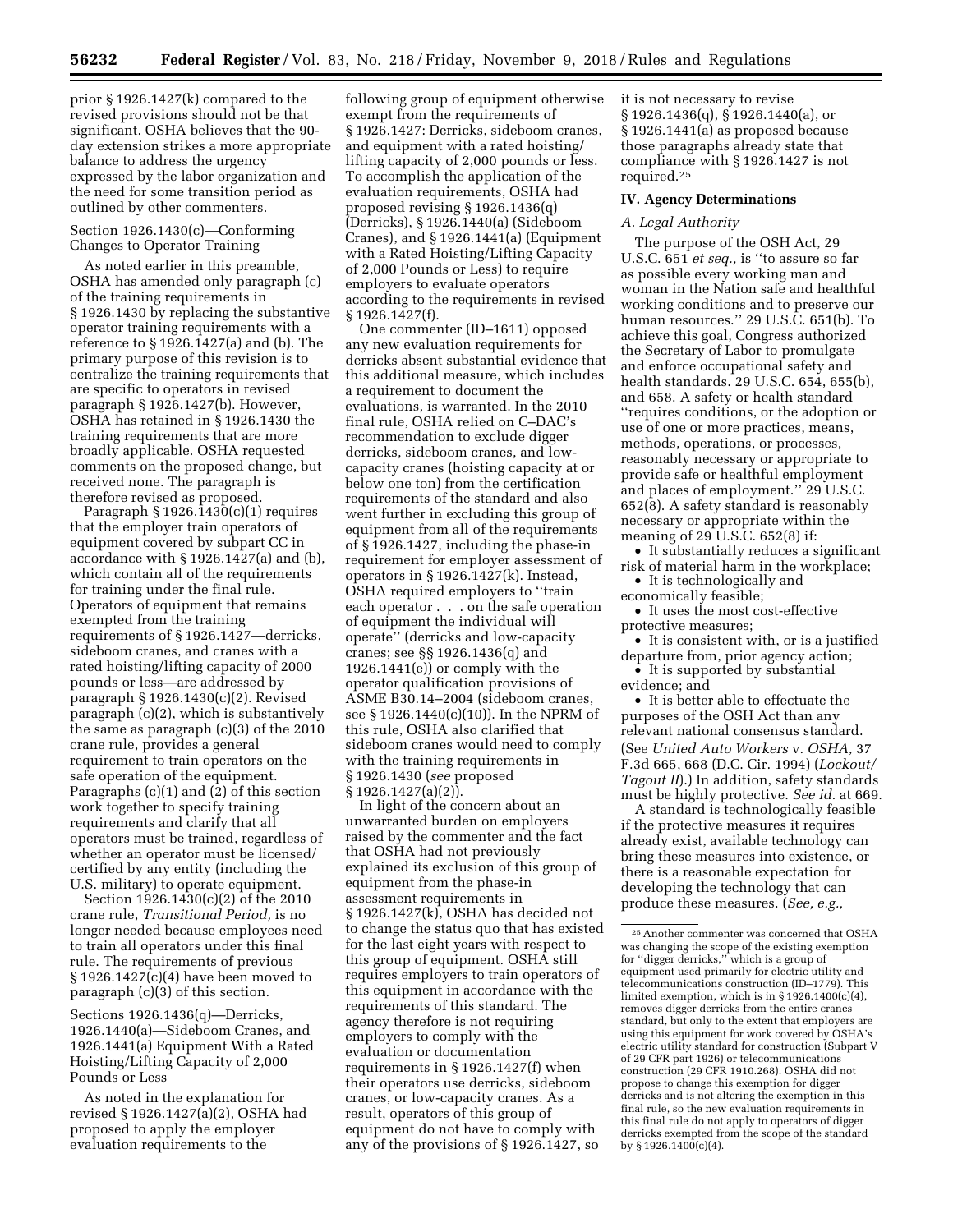*American Iron and Steel Inst.* v. *OSHA*  (*Lead II*), 939 F.2d 975, 980 (D.C. Cir. 1991) (per curiam).) A standard is economically feasible when industry can absorb or pass on the costs of compliance without threatening an industry's long-term profitability or competitive structure. (*See American Textile Mfrs. Inst.* v. *Donovan,* 452 U.S. 490, 530 n. 55 (1981); *Lead II,* 939 F.2d at 980.) A standard is cost effective if the protective measures it requires are the least costly of the available alternatives that achieve the same level of protection. (*See, e.g., Lockout/Tagout II,* 37 F.3d at 668.)

Section 6(b)(7) of the OSH Act authorizes OSHA to include among a standard's requirements labeling, monitoring, medical testing, and other information-gathering and information transmittal provisions. 29 U.S.C. 655(b)(7). Finally, the OSH Act requires that when promulgating a rule that differs substantially from a national consensus standard, OSHA must explain why the promulgated rule is a better method for effectuating the purposes of the Act. 29 U.S.C. 655(b)(8). OSHA explains deviations from relevant consensus standards elsewhere in this preamble.

## *B. Final Economic Analysis and Regulatory Flexibility Certification*

#### Introduction

When it issued the final crane rule in 2010, OSHA prepared a final economic analysis (2010 FEA) as required by the OSH Act (29 U.S.C. 651 *et seq.*) and Executive Order 12866 (58 FR 51735 (Sept. 30, 1993)). OSHA also published a Final Regulatory Flexibility Analysis as required by the Regulatory Flexibility Act (5 U.S.C. 601–612). Both the 2010 FEA and Regulatory Flexibility Analysis are in Docket ID 422. On September 26, 2014, the agency included a separate FEA when it published a final rule extending until November 10, 2017, both the deadline for all crane operators to become certified, and the employer duty to ensure operator competency (79 FR 57785). In November 2017, OSHA published another extension for an additional year, until November 10, 2018 (82 FR 51986), which closely tracks the 2014 FEA analysis. For each rulemaking, OSHA published a preliminary economic analysis (PEA) and received public comment on the analysis before publishing the final analysis.

In the NPRM for the current rulemaking, OSHA included a PEA that relied on some of those earlier estimates, extensive agency interviews with industry stakeholders, crane

incident data, and other documents in the rulemaking record. For example, the 2017 FEA for the deadline extension rule included a cost analysis of the employer evaluation to ensure operator competency. As a result, the cost estimates in the PEA in the current rulemaking were based on that analysis, which in turn is drawn from the 2014 FEA. Following the approach taken in the PEA, this Final Economic Analysis estimates new costs only for elements that have not previously been accounted for in either the 2010 final rule or in the deadline extensions. These are:

• Additional evaluations to ensure operator competency when there are changes not just in the type of crane (accounted for in the 2017 FEA) but also changes that would require new skills, knowledge, or ability to recognize and avert risk necessary to operate the equipment safely, including those specific to the use of equipment or its safety devices, operational aids, software, or the size or configuration of the equipment.

• The permanent status of the employer duty to assess competency. While the cost of employer's duty to assess operator competency was estimated in the 2017 rule, the duty to assess was assumed to phase out after the deadline had passed. This final rule makes this duty permanent, so these costs are included in this FEA.

• Documentation by employers. This rule now requires employers to document the successful completion of operator evaluations.

• Additional training required beyond the training necessary for certification.

Certain unit costs, such as the initial cost of operator certification and recertification every five years, are not re-analyzed in the FEA because they are unchanged by this rulemaking. The rule makes no changes that would impact the costs of certification by type of crane; OSHA simply allowed the existing operator certification deadline to be instituted as planned. The employer evaluation, which under the 2010 final crane rule (and the 2014 and 2017 extensions) was set to be phased out when certification took effect, remains in effect and is therefore a cost of the final rule. The unit costs of the employer evaluations were analyzed in the final rule of the deadline extension FEAs, and the agency relied on that analysis in calculating the ongoing evaluation costs in this FEA. In this FEA the agency has also updated wage rates to reflect the latest 2017 estimates that are from the same source as used in the PEA: Occupational Employment Statistics (OES), prepared by the U.S. Bureau of Labor Statistics. The PEA

relied on 2016 wages because the 2017 data was not yet available in time for the preparation of the PEA.

The rule's cost savings are associated with withdrawing the requirement that crane operator certification be both for type and capacity of crane in favor of new regulatory text that certification be *required* only for type of crane.

For the PEA, OSHA included an overhead rate when estimating the marginal cost of labor in its primary cost calculations. Overhead costs are indirect expenses that cannot be tied to producing a specific product or service. Common examples include rent, utilities, and office equipment. Unfortunately, there is no general consensus on the cost elements that fit this definition, and the lack of a common definition has led to a wide range of overhead estimates. Consequently, the treatment of overhead costs needs to be case-specific. OSHA adopted an overhead rate of 17 percent of base wages.26 This is consistent with the overhead rate used for sensitivity analyses in the FEA in the 2017 final rule on Improved Tracking (81 FR 29624) and the FEA in support of the 2016 final rule on Occupational Exposure to Respirable Crystalline Silica (81 FR 16286). For example, to calculate the total labor cost for a crane and tower operator (SOC: 53–7021), three components are added together: Base wage  $(\$26.78) + fringe$  benefits (\$11.92, slightly more than 44% of \$26.78) + applicable overhead costs (\$4.55, 17% of \$26.78).27 This increases the labor cost of the fully-loaded wage for a crane operator to \$43.25. OSHA received no comments on this approach to estimating overhead costs and, as a result, has used the same approach in this FEA.

One change in costs for this FEA beyond updating economic data was

27Throughout this chapter, OSHA presents cost formulas in the text, usually in parentheses, to help explain the derivation of cost estimates for individual provisions. Because the values used in the formulas shown in the text are shown only to the second decimal place, while the actual spreadsheet formulas used to create final costs are not limited to two decimal places, the calculation using the presented formula will sometimes differ slightly from the presented total in the text, which is the actual and mathematically correct total.

<sup>26</sup>The methodology was modeled after an approach used by the Environmental Protection Agency. More information on this approach can be found at: Cody Rice, U.S. Environmental Protection Agency, ''Wage Rates for Economic Analyses of the Toxics Release Inventory Program,'' June 10, 2002 (ID–2025). This analysis itself was based on a survey of several large chemical manufacturing plants: Heiden Associates, Final Report: A Study of Industry Compliance Costs Under the Final Comprehensive Assessment Information Rule, Prepared for the Chemical Manufacturers Association, December 14, 1989.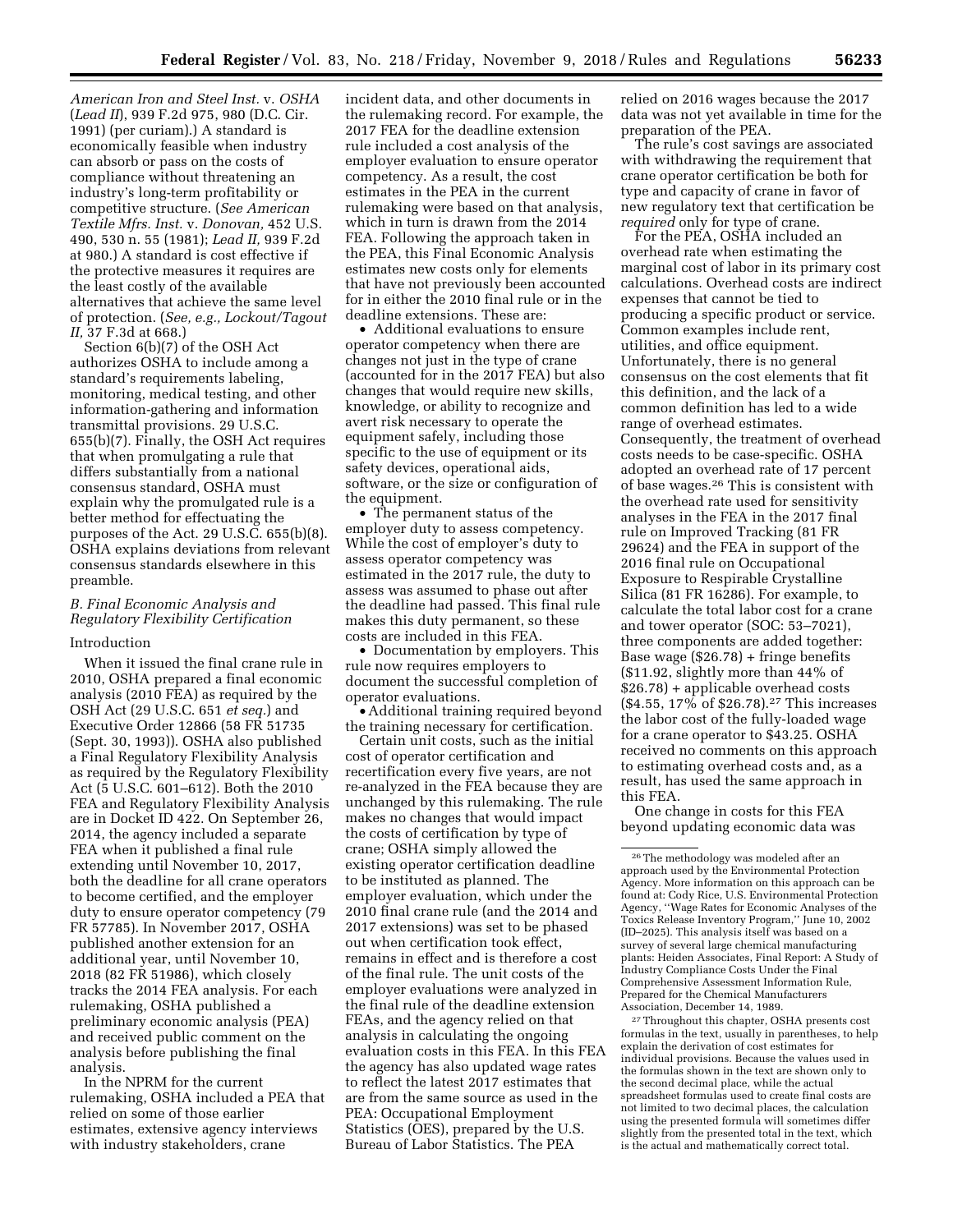that the 2017 OES does not include the same occupation category for crane inspector (SOC 5353–1031 First-Line Supervisors of Transportation and Material-Moving Machine and Vehicle Operators) that was in the 2016 OES and that was used in the PEA. The agency instead proxies the 2017 mean hourly wage for this SOC category by adjusting the 2017 OES crane operator hourly wage by the percentage markup of the 2016 crane inspector hourly wage over the 2016 crane operator hourly wage (8%, 28.75/26.58). The resulting estimated crane inspector hourly wage is \$28.97 (26.78  $\times$  1.08). Including a benefit markup of 1.45 (but not including overhead), the full hourly wages of a crane operator and crane inspector are \$38.70 and \$41.86, respectively.

As noted earlier in the preamble, OSHA received a comment from the National Propane Gas Association (NPGA, ID—1631), echoed by many others, questioning whether OSHA had accurately estimated the number of operators in the propane gas industry affected by the standard as follows:

OSHA states that there are approximately 117,130 crane operators subject to the proposal and an annual cost to the proposal of \$1,425,133. There is no indication that these estimates include the propane industry, which has about 40,000 propane field technicians who perform delivery and retrieval functions and, thus, would be subject to the third-party certification required by the proposal. \* \* \* [T]he industry uses two types of cranes interchangeably to deliver or retrieve propane containers . . . [so] propane field technicians would require two certifications; one for each type of crane.

#### (ID–1631).

OSHA has previously accounted for the propane gas industry. In its 2010 FEA, OSHA estimated that ''each of the retail establishments has, on average, a truck-mounted crane that would be engaged occasionally in construction activity covered under the rule'' (see 75 FR 48087). OSHA also estimated in 2010 that there were a total of 5,567 establishments in the propane industry (NAICS 454312, Liquefied Petroleum Gas Dealers). Therefore, with an average of one crane per establishment affected by the standard, there were 5,567 cranes affected by the standard (Id.). OSHA continued to rely on these numbers in the economic analyses accompanying the two extension rulemakings in 2014 and 2017, treating the number of establishments as a proxy for the number of propane crane operators

requiring certification under the standard.28

To support its claim that OSHA has underestimated the rule's cost to the propane industry, NPGA pointed OSHA to a recent study of the consumer propane industry in 2015 prepared by the Propane Education & Research Council (PERC) (see ID 1631, Part 2). NPGA relies on that study in asserting that OSHA underestimated the number of establishments, and therefore operators, in the PEA for this rulemaking. Specifically, NPGA claims that a new 4-Digit NAICS code for ''Fuel Dealers'' (45431) encompasses relevant propane establishments that are covered by the cranes standard but were not accounted for in OSHA's previous analysis of NAICS 454312, Liquefied Petroleum Gas Dealers (Id.).

Based on NPGA's comment, OSHA believes that it may have previously underestimated the number of covered establishments and has decided to increase its estimate in this analysis. Because the PERC study does not identify which establishments in the ''Fuel Dealers'' NAICS code are actually propane delivery firms that might occasionally engage in construction activity, OSHA has conservatively revised the industry profile to include all 8,341 of the establishments in that more general NAICS code. However, OSHA believes that many of these 8,341 establishments may not be propane delivery firms that engage in construction activity. This revision adds 2,774 additional establishments to OSHA's previous estimate of 5,567 establishments in the PEA. Continuing OSHA's methodology of estimating one certified crane operator per establishment, OSHA is estimating that there are 8,341 crane operators in this industry that occasionally use a crane for construction activity.

The NPGA's analysis takes a different approach, disregarding OSHA's approach of estimating the number of operators engaged in construction work per establishment. Instead, as quoted earlier, NPGA asserts that every operator possible—''about 40,000 propane field technicians who perform delivery and retrieval functions''—will use two different types of cranes, with each technician evidently requiring two different certifications under the theory that *each* technician uses *both types* of cranes for work covered by OSHA's

construction standard (ID–1631). Thus, NPGA asks OSHA to assume that every propane field technician in the industry operates two different cranes and does so in situations involving construction activity, and that propane gas employers are ignoring standard measures of economic efficiency by having all employees engage in all tasks.

OSHA disagrees with this approach. Propane field technician operators would fall under the crane rule in only one very specific and limited scenario: Installation of new tanks (not replacement of existing tanks in kind) at a construction site. As the NPGA acknowledges, delivery occurs at a construction site ''a far lower percentage of the time'' than at non-construction sites and that OSHA's cranes standard applies to only ''a small percentage'' of propane delivery work (ID–1631). Indeed, another stakeholder from the propane industry estimated that only ''around 10 percent of new construction jobs (such as new homes in rural areas) annually will require propane delivery'' (Report #19 of ID–0673, p. 76). NPGA has not indicated that conversion of existing homes to propane from other sources (thus requiring the delivery of a brand new tank) constitutes any significant percentage of their deliveries. OSHA therefore concludes that propane deliveries covered by OSHA's construction standard constitute ten percent or less of propane employer activities.

OSHA notes that its conclusion is confirmed by a review of additional data. Using New Construction starts data from the US Census (at *[https://](https://www.census.gov/construction/nrc/pdf/quarterly_starts_completions.pdf) [www.census.gov/construction/nrc/pdf/](https://www.census.gov/construction/nrc/pdf/quarterly_starts_completions.pdf) quarterly*\_*starts*\_*[completions.pdf](https://www.census.gov/construction/nrc/pdf/quarterly_starts_completions.pdf)*) the average number of construction starts (both single family and multi-unit) per year for the years 2015–2017 was 1,163,000. If 10% of the new construction starts involve the installation of propane, then 116,300 deliveries subject to OSHA's standard would be required. The same research group that created the 2015 propane report that NPGA relied on in its comments also provided an estimate that ''about 30,000 fuel oil households per year have converted to propane.'' 29 Adding this to the new construction estimate above gives a total of 146,300 deliveries of new tanks per year, which, based on NPGA's estimate of 40,000 operators in the propane industry, results in an average of 3.66 jobs per

<sup>28</sup>The NPGA did not dispute OSHA's estimates of the number of crane operators when it commented on the 2014 extension (ID–0487). In response to the 2017 extension, the NPGA only encouraged OSHA to ''consider more recent cost estimates'' but did not specify any new numbers (ID–0648).

<sup>29</sup>Sloan, Michael, *2016 Propane Market Outlook,*  ICF International for the Propane Education and Research Council), p. 20, available at *[https://](https://www.afdc.energy.gov/uploads/publication/2016_propane_market_outlook.pdf) [www.afdc.energy.gov/uploads/publication/](https://www.afdc.energy.gov/uploads/publication/2016_propane_market_outlook.pdf)  2016*\_*propane*\_*market*\_*[outlook.pdf](https://www.afdc.energy.gov/uploads/publication/2016_propane_market_outlook.pdf)* (visited 10/1/ 18).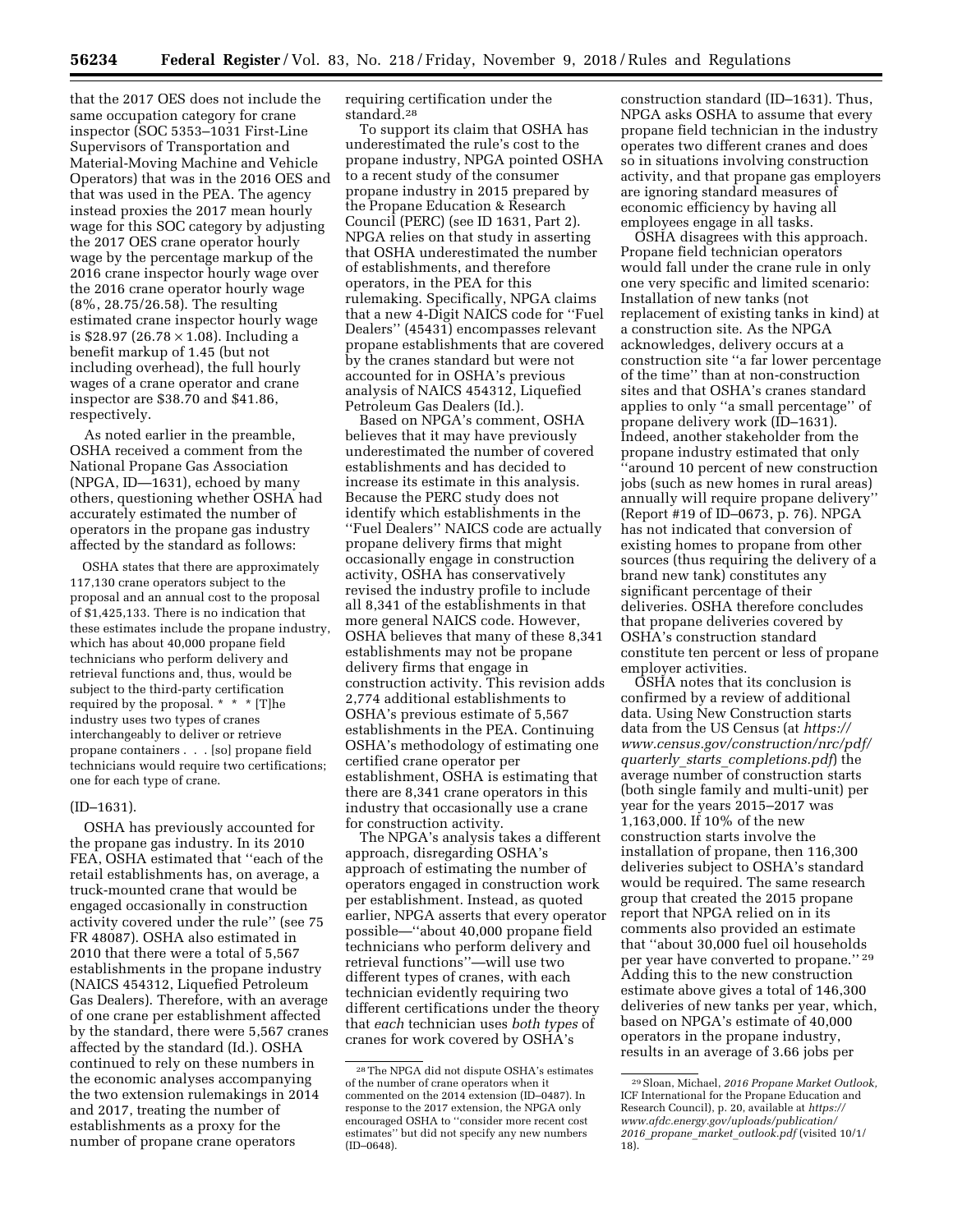propane operator per year (146,300/ 40,000).

Given that only operators engaged in construction activity must be certified under OSHA's standard, and that only a very small percentage of overall delivery activity constitutes construction activity covered by OSHA's standard, OSHA disagrees that all operators in this industry will require certification. While it is technically possible that every operator would go on two different jobs with two different cranes such that all would need two certifications, such an approach would ignore economic convention. As with specialized work in general, an economically rational employer will, in most cases, be able to assign a consistent operator to handle this small percentage of specialized activity rather than assuming the cost to have all of its employees prepared to engage in a small percentage of the employer's overall activity. OSHA therefore continues to estimate that each establishment on average will require one certified operator to handle the occasional delivery of tanks that would be covered by OSHA's construction rule.

OSHA's estimate is consistent with the information OSHA obtained during its interview with a propane distribution company that told OSHA it operates approximately 50 delivery centers in 11 states and maintains a fleet of 49 truck cranes (Id.), which is an average of almost one crane per delivery center. It is possible that a few establishments may require more than one certified operator due to special circumstances, but OSHA expects that number to be offset by the number of smaller establishments that would not be covered by OSHA's construction standard because they use equipment that is outside the scope of the standard (rated lifting capacity of less than 2,000 pounds). Such establishments would only engage in re-fueling existing tanks or replacing existing tanks in kind, or they only deliver new tanks to the ground at a construction site (see OSHA's June 27, 2016, response to Mr. Robert F. Helminiak, former Director of Regulatory Affairs for the National Propane Gas Association, that simply transferring propane tanks from the equipment directly to the ground is considered ''delivery'' and covered by applicable requirements of general industry standards, not construction standards. Included in NPGA's comments, ID–1631, Appendix b–3). Furthermore, OSHA believes that its adoption of the highest end of the potential number of establishments provides an adequate margin to account

for differences between the oneoperator-per-establishment estimate and the actual number of operators at each establishment who would be engaged in construction activity.

Due to these factors, the agency is not persuaded by the NPGA's economic analysis for either the number of operators or the cost of certification. OSHA has increased the number of affected establishments (and thus affected operators) in this FEA for this industry, but not to the extent proposed by NPGA.

The remainder of the FEA first discusses the estimates for each type of cost and cost savings and then summarizes the net cost savings. Subsequent sections discuss economic and technological feasibility, regulatory flexibility certification, and finally potential benefits of this final rule. For this FEA, OSHA reviews any comments about its estimates at the end of the relevant sections.

Given the updating of economic data, and the changes from the proposal to the final rule, the revisions to the standard will result in a cost savings of \$1,752,000, at a 3 percent discount rate (versus the PEA estimated cost savings of \$1,828,000), and \$2,388,000 at the discount rate of 7 percent (versus the PEA estimated cost savings of \$2,469,000k).

#### Evaluation Costs

This section evaluates two kinds of evaluation costs: (1) The addition of evaluations when operators change equipment, configurations, or tasks that require new evaluations; and (2) the addition of evaluation requirements for all new employees. OSHA also increased its estimates of how many operators would require evaluations as a result of the addition of more propane delivery operators, as discussed above.

As noted in the preamble explanation of this final rule, OSHA received feedback during stakeholder meetings, site visits, and interviews that, for a small percentage of employers, the proposed rule's requirements for additional evaluations for specific situations may have increased the number of operator evaluations they would conduct. The increase from previous estimates would result if employers need to conduct additional equipment-specific or task-specific evaluations.

To estimate the costs for the new evaluations required by this rule (evaluations of operator knowledge and skills required to operate different equipment or perform new tasks), the agency had taken the following steps in the PEA, and the agency followed the

same methodology for the FEA. First, it estimated the number of new evaluations required by the proposed rule. Then it estimated the unit costs for each evaluation. Finally, the agency multiplied the number of evaluations times the unit cost to identify the total costs of the proposed rule due to new evaluations.

OSHA began its preliminary estimate of the number of evaluations by looking to its former rulemakings. In the 2017 deadline extension economic analysis, OSHA estimated employers' evaluations due to turnover of crane operators between employers, changes in the type of equipment operated for the same employer, and evaluations of operators new to the occupation. OSHA used the same estimate of total number of evaluations in the original 2010 crane rule.

In the 2017 deadline extension economic analysis, OSHA estimated the total number of new evaluations needed each year to be 30,981 evaluations (26,940 successful initial evaluations as well as 4,041 (15 percent of 26,940) for operators who have to be re-assessed (82 FR 51993)). The added propane field technician operators, with the standard 23% turnover and 15% re-assessment, contribute another 733 evaluations  $(23\% * (1 + 15\%) * 2,774)$  for a total of 31,715 evaluations each year.

However, after conducting extensive interviews with crane industry stakeholders for this rule, OSHA preliminarily determined in the PEA for this rulemaking that the agency had previously overestimated the number of new evaluations that the rule would require to be performed because OSHA had assumed that, in the absence of the rule, no employer would conduct evaluations. In fact, stakeholders reported that almost all employers conduct evaluations of new employees. As a result, the agency modified its estimates to estimate that 50 percent of employers (rather than 100 percent) would need to conduct such evaluations and, as a result, 15,490 annual evaluations would be attributable to this rule (83 FR 23559). The addition of the propane field technician operators, discussed earlier, adds another 367 evaluations (50% of the 733 total propane evaluations, as identified earlier) for a total of 15,857 evaluations each year that will occur as a result of this rule. The agency believes that even this estimate likely overestimates costs given that most employers conduct such evaluations and that assessments have been required for at least the last eight years under § 1926.1427(k). None of the commenters questioned OSHA's estimate that at least 50 percent of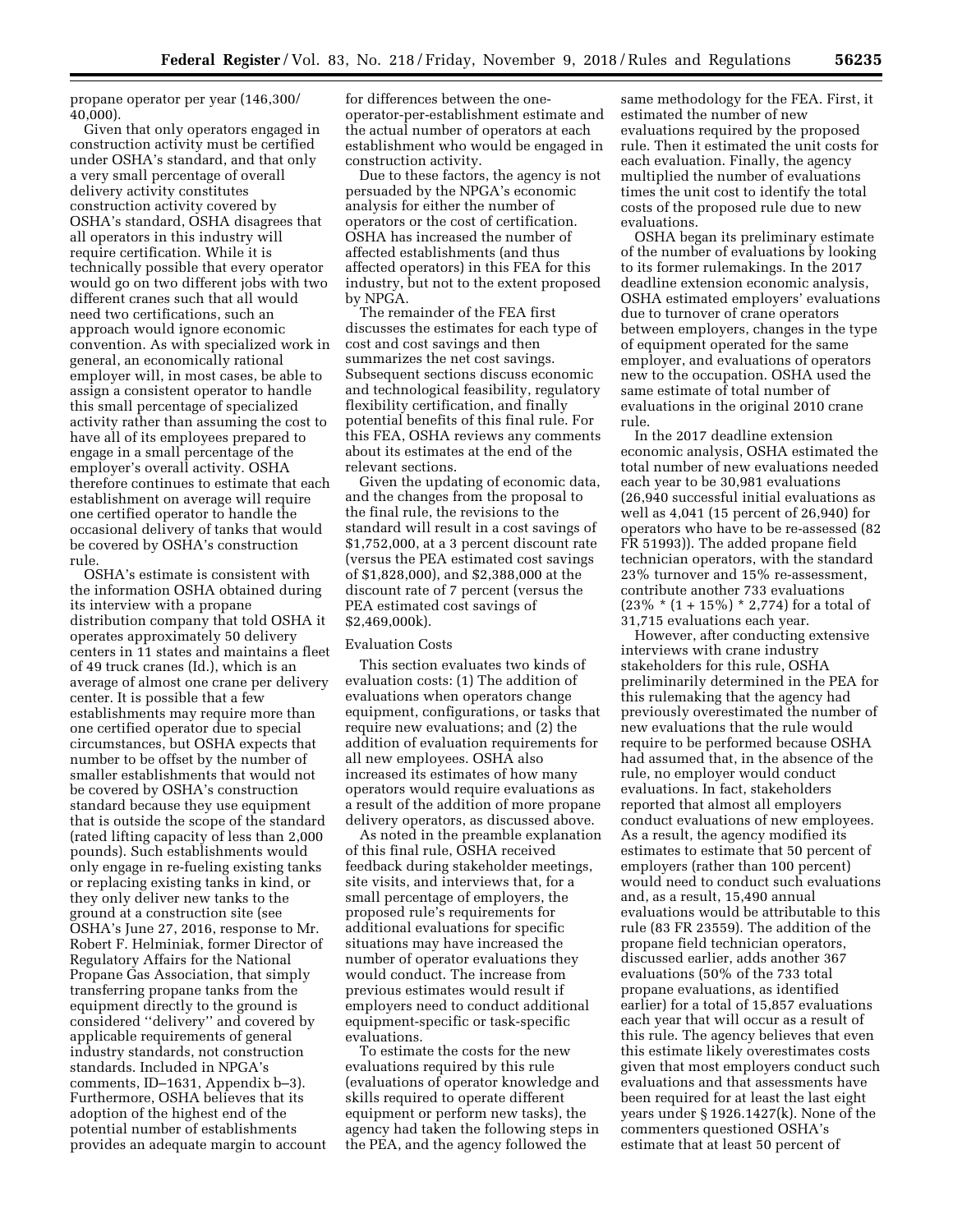establishments already provided the appropriate evaluations, and thus OSHA has not changed this estimate for this FEA.

In the PEA, OSHA also estimated a small increase in evaluation costs from those in the 2017 deadline extension analysis because of the additional specificity in this rule about when evaluations are required and what an employer must evaluate. Specifically, proposed § 1926.1427(f) required evaluation as necessary to ensure that the operator maintains the ''skills, knowledge, and judgment necessary to operate the equipment safely'' and to perform assigned tasks, including specialty lifts such as blind lifts or multi-crane lifts. A similar version of this requirement is included in this final rule (with the replacement of ''judgment'' with ''ability to recognize and avert risk'') and therefore OSHA retains this estimated increase in evaluation costs for this FEA.

In the PEA, OSHA preliminarily estimated that the proposed rule's specificity would lead to an additional 15 percent of evaluations, on top of the 15,490 evaluations conducted to comply with the less specific prior rule (83 FR 23559), or 2,324 ''new evaluations.'' OSHA explained that the stakeholder meetings and extensive OSHA interviews indicated that this new language would not require many employers to change their existing operator evaluation practices. Even before its 2010 rulemaking, OSHA required employers engaged in construction to ensure that their operators were capable of operating their equipment safely (§§ 1926.550 and 1926.20(b)(4) prior to promulgation of the crane standard on November 10, 2010). So for most employers, this final rule will simply be a requirement to continue their existing evaluation practices. OSHA further noted in the proposal that none of the stakeholders OSHA met with expressed any concerns about their ability to comply with these requirements (83 FR 23559). None of the commenters contested OSHA's estimate of a 15 percent increase in evaluations or disputed the agency's assessment of existing practices.

In this FEA the agency again estimates that this rule will add 15 percent more evaluations, but that 15% is calculated from a higher total number of operator evaluations that includes the additional 367 propane operators. Thus, in this FEA OSHA estimates that there will be an additional 2,379 (15% × 15,857) ''new evaluations'' as a small percentage of employers increase their evaluations of operators who are switching equipment or performing more difficult

tasks. This represents a very small percentage of the total costs of evaluations.

The second element needed in order to estimate the total cost of evaluations is the unit costs for these evaluations. OSHA's unit cost estimates for evaluations, which are unchanged from the PEA except for increases in wage rates, took into account the time needed for the evaluation, along with the wages of both the operator and the specialized operator evaluator who will perform the evaluation. In its 2017 FEA, OSHA estimated that an initial evaluation of an experienced operator with a compliant certification would take, on average, one hour (82 FR 51992). The new evaluations generated by the specificity of the rule would all be for previously evaluated, experienced operators who are adding a new skill or new knowledge to an existing skill set, not an initial evaluation for a brand new operator or an experienced employee new to the firm. Thus, in many cases any evaluation time will be minimal.

Due to the specificity of the evaluation requirement in this rule, OSHA included the ongoing cost for the initial evaluations, which it had estimated previously in the 2017 FEA. These evaluations will continue to be necessary because of turnover of crane operators between employers, changes in the type of equipment operated for the same employer, and evaluations of operators new to the occupation. The total cost for these evaluations in this FEA is lower than the total evaluation cost estimated in the 2017 FEA. This is partly because the evaluations cost in the 2017 FEA was for an operator population that was a mix of operators with a compliant certification (certified by both the type and capacity of crane), non-compliant certification (by type but not capacity), and no certification. The time for evaluation, and hence its cost, was linked to operator certification status and varied for these three types with the least time (one hour) for an evaluation of an operator with a compliant certification. The new final rule removes the existing requirement for certification by capacity, meaning there would be no operators in the previously estimated ''non-compliant certification'' group. This means that all operators would receive evaluations for operators with a compliant certification and hence will have the same unit cost for a one-hour evaluation. The hourly wage of the evaluator was estimated to be the same as the hourly wage of occupation First-Line Supervisors of Transportation and Material-Moving Machine and Vehicle Operators (SOC: 53–1031 from the BLS 2016 OES dataset

updated to 2017) of \$46.78 in 2017 dollars including a markup for fringe benefits and overhead.30 The operator's time is valued at the wage plus fringe benefits of occupation Crane and Tower Operators (SOC: 53–7021) plus overhead, at \$43.25. Hence, the combined hourly cost for an evaluation or a training episode is \$90.04 (\$43.25 + \$46.78).

Multiplying that unit cost by the 15,857 initial evaluations estimated in this FEA, the total annual cost for these ongoing initial evaluations is \$1,428,000  $($90.04 \times 15,857).$ <sup>31</sup>

The total cost for the 2,379 new evaluations, which are for experienced operators who are adding a new skill or new knowledge to an existing skill set, is therefore the product of multiplying that unit cost by the total number of evaluations:  $$22.51 \times 2,379$  new  $evaluations = $54.000$ .

The total annual cost for evaluations is therefore \$1,481,000, which is the sum of the \$1,428,000 in initial evaluations and the \$54,000 for new evaluations.32

No commenter raised specific objections to the estimates used in the PEA for the costs of evaluation. Some comments suggested generally that OSHA's preliminary estimate of the number of evaluations was low, based on an apparent misunderstanding of the standard (see, *e.g.,* ID 1623, 1801). For example, one commenter (ID–1801) was concerned that OSHA's requirement to document the make and model of crane on which an operator was evaluated meant that OSHA would require a separate evaluation for every single make and model of crane that a crane operator might use. This is not the case. While the employer must list the make and model of the crane that the operator was evaluated on, the employer can then rely on that evaluation as a baseline and allow the operator to use other cranes that do not require significant new skills, knowledge, or ability to identify and avert risk in order for the operator to operate the equipment safely. Another commenter (ID–1623) states that ''One crane company alone testified [at an ACCSH meeting] that the cost to document all of his employees on every crane he owns, with each capacity, configuration and new additional requirements would cost him more than ONE MILLION dollars.'' The commenter did not provide any explanation or basis for that

<sup>30</sup>The fringe markup is 1.45, derived from the BLS Employer Costs for Employee Compensation, Private Industry Total Benefits for Construction Industries March 2018.

<sup>31</sup>Totals may not add up due to rounding.

<sup>32</sup>Totals may not add up due to rounding.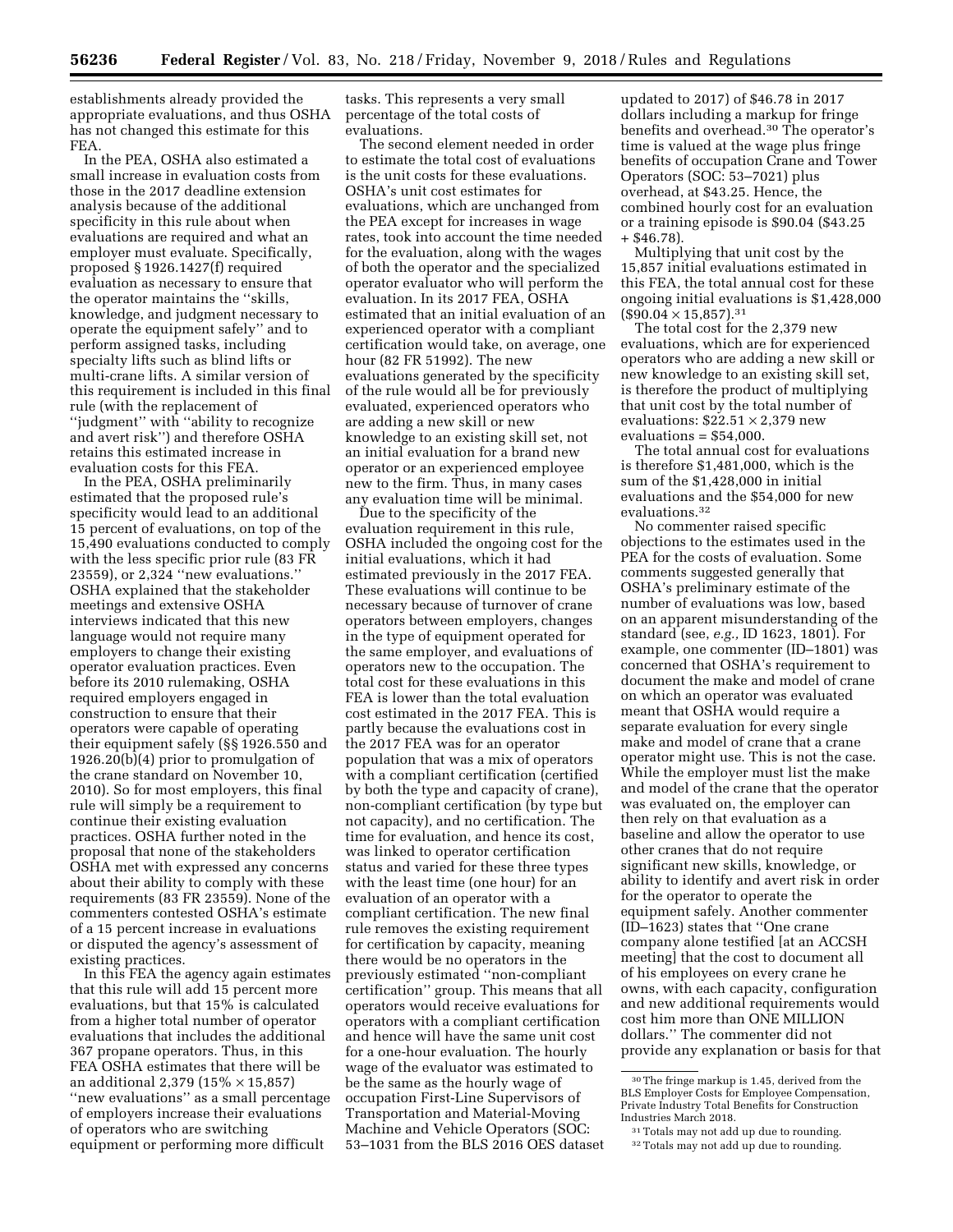amount, and the agency does not find this plausible and suggests it is a misreading of the rule. OSHA's single evaluation cost is \$90.04, so to reach one million dollars in cost for a single employer, that employer would have to do 11,106 evaluations each year (1,000,000/90.04).

Other commenters expressed some confusion about who had to conduct the evaluation. Some asked if an employer renting a crane with an operator(s) had to conduct its own evaluation (see ID– 1495, ID–1615). This is not required. The crane rental company is the employer of the operator in that scenario and carries the duty to evaluate its operator. Thus, there is no expense for an additional evaluation for operators who are provided with rented cranes. Some small businesses were concerned that they might not have an employee with the expertise to evaluate a crane operator (see ID–1495.) The employer is responsible for assuring that an operator has been evaluated, but need not conduct that evaluation itself. The employer can, for example, arrange for an evaluator from another organization, such as a labor organization or crane operator training company, to serve as its agent and evaluate a crane operator from a union hiring hall.

## Employer Evaluation Documentation Costs

The rule adds a new documentation requirement for a successful evaluation. In both the PEA and the FEA, OSHA estimated the annual evaluation documentation costs using the following three steps: It estimated unit costs of meeting this requirement; estimated the total number of cases of documentation that employers will need to perform in any given year; and multiplied unit costs of documentation by the number of cases to determine the annual costs.

This final rule requires that employers document information about the equipment that the operators is evaluated on (make, model, and configuration) and include the evaluator's signature. Because of this, the agency determined that the evaluator will complete all recordkeeping related to this documentation. OSHA's unit cost estimates for evaluation documentation take into account the time needed and the wage of the employee who completed the documentation. The time needed for creating and filing the needed information is estimated to be 5 minutes of the evaluator's time. As above, the hourly wage of the evaluator is estimated to be \$46.78. Hence, the

cost of documenting a successful evaluation is \$3.90  $((5/60) \times $46.78)$ .

The revised standard does not require employers to re-evaluate operators who have already previously demonstrated that they have the skills, knowledge, and abilities to operate the employer's equipment safely. The employer may rely on previous assessments of these operators, but must still document their qualifications (see preamble discussion of § 1926.1427(f)(1)(iii) and (f)(4)). In the PEA, the agency preliminarily determined that employers would have documented most evaluations in the past, but estimated the number of past evaluations still needing documentation at 15 percent of the number of operators, or 17,570 (15% × 117,130) (see 83 FR 23560). This approach assumed that each employer would need to document employees evaluated within the year prior to effective data of the rule, but not all existing employees. To account for the one time need to document the evaluations for all existing employees, and not just those hired in the last year, OSHA is assuming all employees not hired in the last year (85 percent derived as 100 percent minus the 15 percent new in that year) would need to be documented. The FEA is thus raising the number of evaluations needing documentation to 85 percent of the number of operators, or 99,561 (85%  $\times$ 117,130), thus taking account of the need to document past or ongoing evaluations of all employees.

With the addition of 2,774 propane field technician operators, the total number of evaluations needing documentation is estimated to be 102,335 (99,561 + 2,774) in this FEA. This estimate is based on the final rule's clarification that all evaluations of existing employees must be documented, but existing operators at the time the rule becomes effective do not need to be re-evaluated from scratch. This estimate assumes that all existing employees not subject to turnover or changes in equipment will need new documentation. This almost certainly overestimates the need for documentation because it ignores existing documentation practices, which OSHA's interviews with stakeholders indicate exist. This total extra first year cost is \$399,000 (\$3.90 × 102,335). Annualized over 10 years at a 3 percent discount rate gives an annualized cost of \$47,000. At a discount rate of 7 percent, this annualized cost is \$57,000.

Employers are only required to document successful evaluations, and OSHA estimates that 15% of the operators will fail their evaluations. As noted above, OSHA estimates 15,857 initial evaluations and 2,379 new

evaluations, for a total of 18,236 evaluations. With this 15% failure rate, only 15,857 evaluations would require documentation (18,236/1.15). OSHA calculated that the total annual documentation cost, absent the first year extra documentation costs for existing, previously evaluated operators, is \$62,000 (\$3.90 per evaluation × 15,857 evaluations).

In the PEA, OSHA requested comment on its estimates of the documentation costs. While none of the commenters dispute any of the individual components of OSHA's documentation cost estimates, most of the same comments that expressed concern about costs because of an apparent confusion about the number of evaluations that would be required also raised the same concern about the number of documentations and resulting costs (ID–1623, 1801).

## Employer Costs for Operator Training

The final rule clarified the operator training requirements as proposed, and OSHA retained the same methodology in its analysis of the training costs. As explained in the 2010, 2014, and 2017 rulemakings, employers were already required to train their operators prior to the 2010 rule, and OSHA did not estimate additional training costs other than costs of optional certification preparation training classes in its recent rulemakings (see, *e.g.,* 75 FR 48097). The revised rule clarifies that the training already required under the previous rule continues to be required even after an operator is certified, including training necessary when an operator requires new knowledge or skills because of a change in equipment or tasks. Although OSHA's site visits and interviews indicated that most firms are already providing the required training, including the additional training necessary to ensure that certified operators have the skills and knowledge to operate new equipment or perform new tasks, OSHA calculated costs for additional trainings that may occur as a result of this clarification.

OSHA's calculation of the cost of these additional trainings required several steps. First, OSHA estimated the average annual number of equipmentspecific or task-specific trainings as a percentage of the new evaluations required by the rule, as estimated earlier. OSHA expected the number of trainings to be a subset of the number of evaluations because in many cases the operator will already possess the required skills necessary for a new piece of equipment or a new task and be able to demonstrate competency after only a cursory explanation of the differences.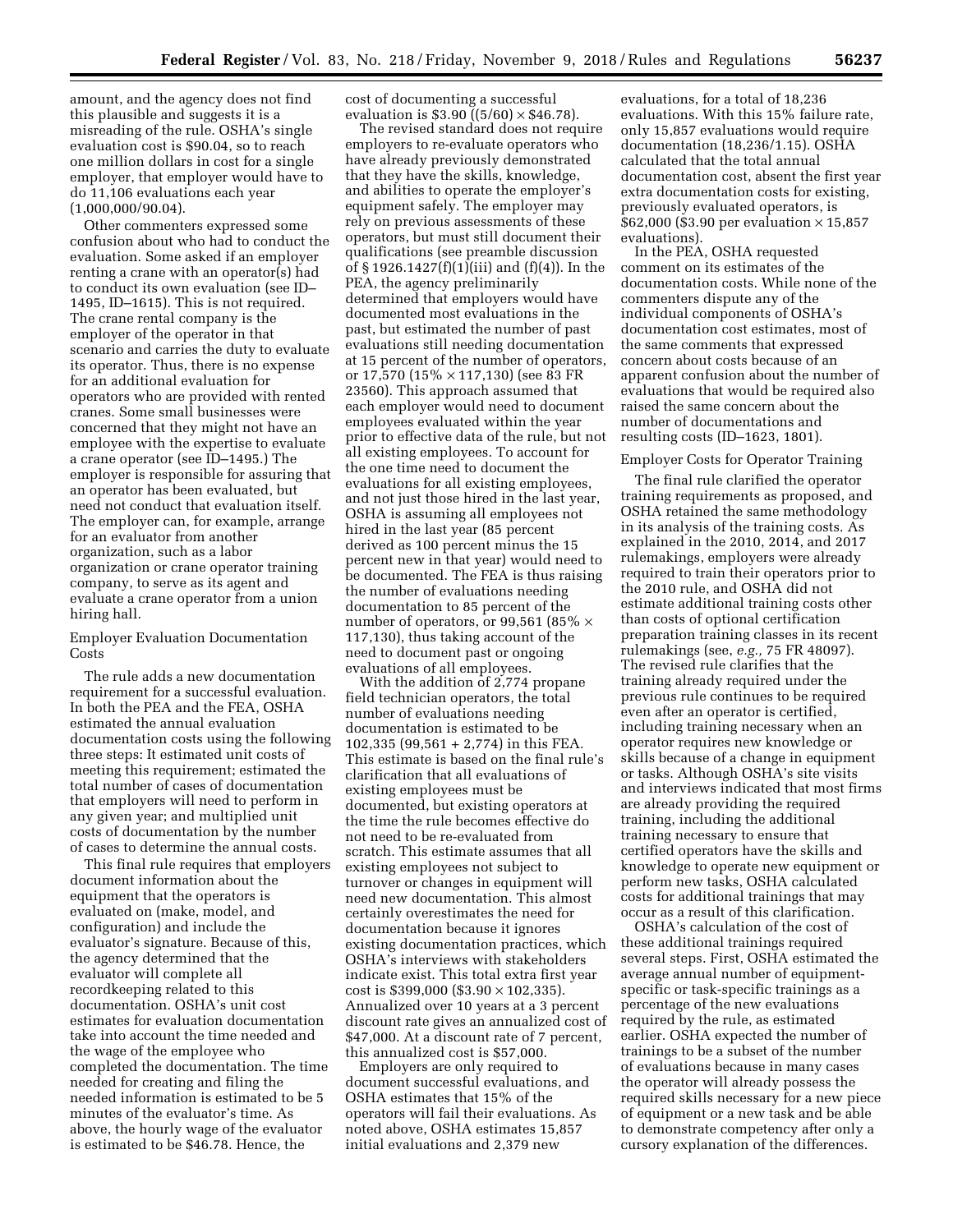For example, an experienced operator conducting a blind lift for the first time may have sufficient mastery of the equipment such that she could pass an evaluation after only a very brief discussion of the signals to be used. In the PEA, the agency judged that 50 percent of the new evaluations, or 1,162 evaluations (50%  $\times$  2,324), would also require trainings (83 FR 23560–23561). OSHA did not receive any comment on this estimate. Using the same estimates for the newly included propane field technician operators adds 28 additional evaluations (15% of 366 evaluations is 55, and 50% of 55 is 28) that will require additional training for a total of 1,189 (1,162 + 28) instances where additional training will be needed.

The second step is to identify an average amount of time that each training will take. Some trainings are likely to require detailed instructions about operating particular equipment and discussions of protocol prior to a lift. Other trainings might involve a very short period of instruction, such as to familiarize an experienced operator with the setup of standard controls in a different crane of the same type with which the operator already has experience. While OSHA lacked data about the frequency of these different types of trainings, it estimated in the PEA that the average time for each training is one hour (83 FR 23561). For context, this is the same amount of time that OSHA previously estimated that it would take for an inexperienced operator to take the practical portion of the standard crane operator test. OSHA solicited comment on this one-hour estimate, but received none. OSHA has therefore relied on the same estimate in this FEA.

OSHA expects two employees to be occupied during this hour of training: The equipment operator and the trainer. Using the same wage estimates as above, the hourly wage for the operator would be \$43.25 and a supervisor's hourly wage of \$46.78 for the trainer. However, not all of the training time will result in a loss of productivity to the employer. OSHA's site visits and interviews indicate that it is common for operators to spend at least some of the training time operating the crane under the instruction of the trainer, performing tasks that actually are useful for the employer. While all of the trainer's time is an opportunity cost for the employer, at least part of the operator's time results in productivity for the employer. OSHA estimated in the PEA that, on average, 75 percent of the operator's training time (45 minutes of the hour) would consist of pure instruction or other activities that would not be

productive for the employer (Id.). OSHA requested comment on this estimate but received none and is therefore relying on that estimate in the FEA. Based on the estimated one hour for each training, the unit cost for each training is therefore the supervisor's wage for one hour (\$46.78) plus \$31.95 in operator's wages for the 45 minutes of nonproductive time (Three quarters of the operator's hourly wage of \$43.25), or \$79.22 per training. Thus, the total cost of the training industry-wide is \$94,000  $($79.22 \times 1,189)$ .

## Cost Savings of Avoiding Additional Certifications

Absent this final rule, all crane operators who are currently certified only by crane type would have needed to obtain certification both by type and capacity. This final rule removes the requirement for certification by capacity and allows employers to rely on either ''type and capacity'' or ''type only'' crane certifications, leaving only certification by crane type as the obligation of the crane standard. To calculate the cost-savings of additional certifications that would be avoided by the final rule, OSHA estimated the number of crane operators not yet in compliance with the type-and-capacity certification requirement and multiplied that estimate by the estimated cost of obtaining such certification.

Based on OSHA's previous rulemakings, OSHA estimated that 71,700 crane operators do not yet possess a type-and-capacity certification. (82 FR 51993). Although the 2014 FEA estimated a gradual decline over time of the number of such operators (an estimate of 61,474 in 2016, see Table 1, 79 FR 57796), the 2017 extension estimated that 71,700 operators were not yet in compliance and would not be for much of 2017 and 2018 leading up to the new 2018 deadline. (see Table 1, 82 FR 51995). In the PEA, the agency accordingly estimated the number of operators certified by crane type only would remain at 71,700 each year and no commenters provided better data. OSHA adopted this approach because 71,700 was the last hard data point the agency had, and relies on it again in the final rule.33 Certification has likely gradually

spread as an expected job qualification in the crane operator job market, so it is quite possible that the number of operators possessing a type, but not type-and-capacity certification, is actually higher today. The largest certification school issues a certificate by type only, which means there may be additional cost savings that OSHA is not attributing to this final rule since there are more operators certified by type only who would not have to become certified by type and capacity.

OSHA looked to the 2017 deadline extension rule to estimate the unit cost of a type and capacity certificate. There, the agency estimated that such a test would take 2.5 hours and require a \$250 fixed testing fee (82 FR 51994). At the hourly crane operator wage noted above (\$43.25), the total cost for a compliant certification is \$358.13 (\$250 +  $(2.5 \times$ \$43.25)). If 71,700 crane operators needed to take the test, the cost would be  $$25,678,000$  (71,700  $\times$  \$358.13). These costs include only the time and costs necessary for certification, and do not include the costs necessary for training for the certification examination, which would occur prior to taking the type-only examination. Because this rule would remove the requirement for additional certifications by capacity, that amount becomes a cost saving.

Commenters presented two different challenges to OSHA's estimates of the unit cost for certification. The NPGA's comment, mirrored in many of the comments that were part of a mass mailing from the propane industry, claimed that the unit cost for two certifications is \$3,790, which would be \$1,185 per certificate ((ID–1631, Part 2). However, the NPGA's estimates are for a brand new operator (including preparatory class time as well as the tests), which is different than the cost that OSHA estimated here for the purpose of determining costs savings from avoiding an *additional* certificate for an operator who already has a typeonly certificate.34

The IUOE identified a percertification cost from NCCCO of \$225, which is slightly lower than OSHA's estimate of \$250 (ID–1816). But the IUOE estimate does not account for the hourly cost of the operator's time to take the certification exam. The agency notes

<sup>33</sup>Note that this 71,700 operators is not impacted by OSHA's increase in the total number of operators to account for additional propane industry operators because this number only reflects operators certified by type of crane, but not capacity, who would have needed to obtain a new certificate by capacity. The NPGA has indicated that the majority of its operators have not yet obtained any certification under the hope that they would be excluded from the standard, so those operators are not included in the group of 71,700.

<sup>34</sup>The economic analysis used by the agency to estimate costs for new operators (those without any certificates) results in a comparable number that is actually slightly higher than NPGA's estimate. See, for example, the 2014 deadline extension analysis: ''OSHA estimated that training and certification costs for an operator with only limited experience would consist of \$1,500 for a 2-day course (including tests) and 18 hours of the operator's time, for a total cost of \$2,141.16.'' (79 FR 57794).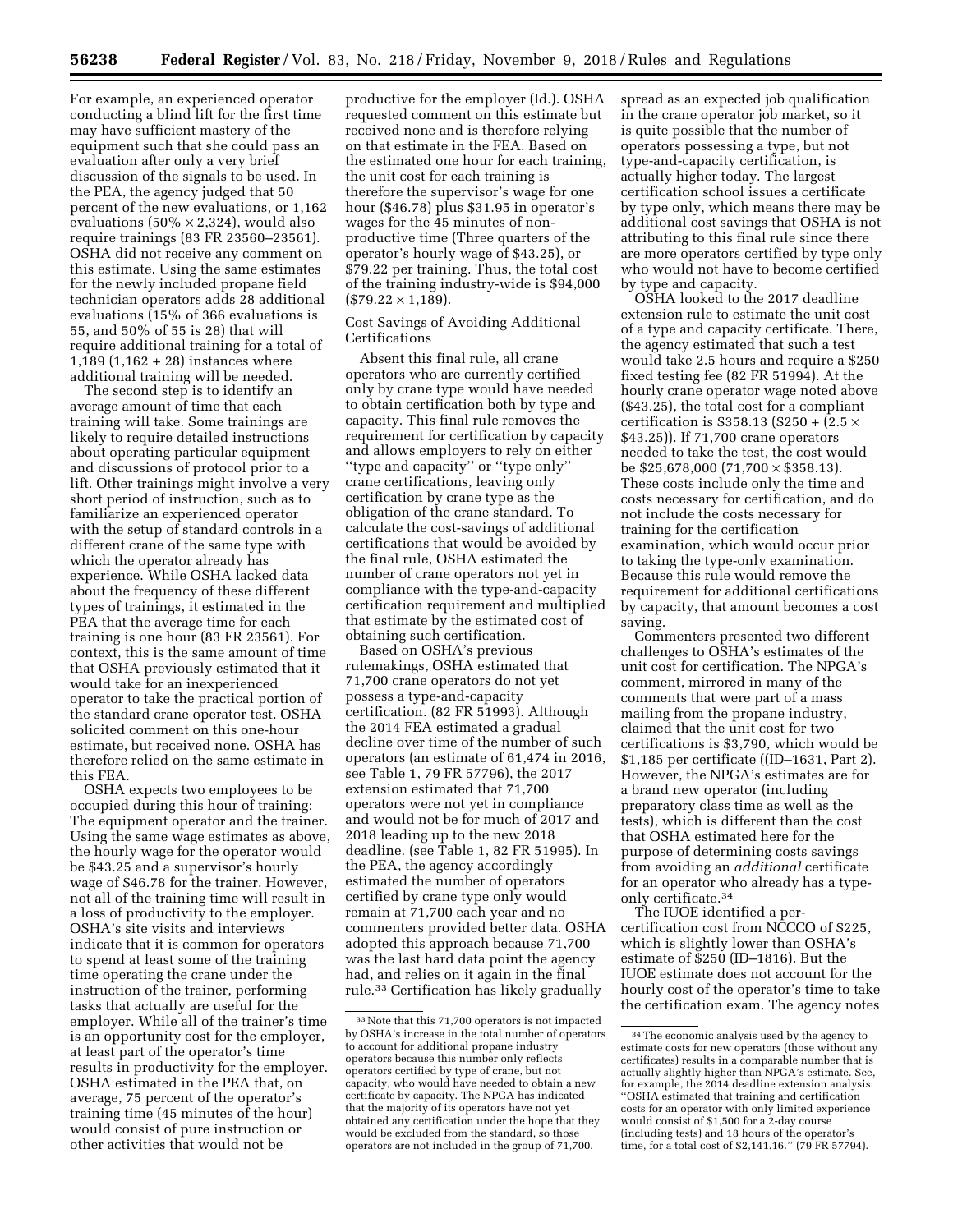that its estimate costs the average price in the market, not a single firm, and believes its current costs are reasonable. Note to the extent the agency is underestimating costs this means its estimate of cost savings is too low.

This, of course, is a one-time cost savings, while costs of continued evaluations and most of the other cost elements of the rule are ongoing. Using the agency's standard 10 year horizon, the result is an annualized cost savings of \$3,010,000 at a discount rate of 3 percent, and an annualized cost savings of \$3,656,000 at a discount rate of 7 percent.

The agency estimates there will also be ongoing cost savings due to a number of certifications that would have only been needed for a change in capacity (but not type) and hence no longer will be needed. More than half of certified crane operators have been certified by a certifying body (including state and local governments) that does not issue certificates by capacity, which indicates that many of these operators may not need multiple capacity certifications. OSHA conservatively estimated the value of this cost savings by taking 50 percent of the 2,379 additional evaluations, or  $1,189$  (0.50  $\times$  2,379) as an

additional number of annual certifications that would have been required solely due to changes in crane capacity but not crane type. The unit cost for this certification follows previous analysis in assigning a \$250 flat fee for the certificate, as well as 1.5 hours of the operator's time for the written exam and 1 hour for the practical exam. This gives a unit cost of  $$358.13$  (\$250 + (2.5  $\times$  \$43.25)). Finally, the total annual cost savings for these avoided certifications is \$426,000 (1,189  $\times$  \$358.13). Hence, along with the onetime cost savings due to omitted certifications, the total cost savings for these two elements are \$3,436,000  $($3,010,000 + $426,000)$  at a 3 percent discount, and total cost savings for these two elements of \$4,082,000 (\$3,656,000 + \$426,000) at a 7 percent discount rate.35

As noted above, OSHA may be somewhat underestimating the cost savings of this final rule, which would offset any potential underestimation of costs. Regardless, this has no effect on the economic feasibility of this rule.

Total Cost of the Final Rule

The total annual cost of the final rule comprises the cost items identified

#### SUMMARY TABLE-ANNUALIZED COSTS

above: Evaluations (those previously calculated with offsets from the removal of the requirements to certify by capacity and with the additional evaluation costs to account for new skills and tasks), documentation of the evaluations (including the one-time first year evaluation documentation for existing, currently employed operators without such documentation), and training costs. The cost savings is due to averting the need for all operators who currently have a type only certification to obtain a type-and-capacity certification. Since the last item is relatively large and primarily occurs in the first year while the other costs are ongoing, the discount rate and discount horizon have a significant impact on the final total cost. At a discount rate of 3 percent the sum of those parts is a cost savings of \$1,752,000 (\$1,428,000 +  $$54,000 + $62,000 + $94,000 +$  $$47,000 - $3,010,000 - $426,000$ . Using a discount rate of 7 percent there are cost savings of \$2,388,000 (\$1,428,000 +  $$54,000+ $62,000+ $94,000+$  $$57,000 - $3,656,000 - $426,000$ .<sup>36</sup>

Here is a summary table of all the costs:

|       | 3% Discount<br>rate                                                             | 7% Discount<br>rate                                                             |
|-------|---------------------------------------------------------------------------------|---------------------------------------------------------------------------------|
|       | \$1,428,000<br>54.000<br>62,000<br>94.000<br>47.000<br>(3,010,000)<br>(426.000) | \$1,428,000<br>54.000<br>62.000<br>94.000<br>57.000<br>(3,656,000)<br>(426,000) |
| Total | (1,752,000)                                                                     | (2,388,000)                                                                     |

Economic and Technological Feasibility

The agency has determined that the proposal is technologically feasible because many employers already comply with all the provisions of the revised rule and the rule would not require any new technology. Ignoring cost savings, the cost elements of significance for this rule making are the evaluation requirement with associated training of \$79.22 per training and \$90.04 for each operator evaluation, for a total of \$169.25 per operator, which should be a small expense for the

businesses covered under this rule. The vast majority of employers already invest the resources necessary to comply with the provisions of the standard. Hence the agency preliminarily concludes that the standard is economically feasible.37

Certification of No Significant Economic Impact on a Substantial Number of Small Entities

The largest cost element of the revisions to the rule is an evaluation requirement with associated training of \$79.22 per training and \$90.04 for each

operator evaluation, for a total of \$169.25. Small businesses will, by definition, have few operators, and the \$169.25 cost for each operator evaluation with training will not be a significant impact for even the smallest businesses. At an hourly wage of \$43.25, the annual salary for an operator is \$86,500 (\$43.25  $\times$  8  $\times$  5  $\times$  50), so this operator evaluation cost is 0.2% (169.25/86,500) of an operator's annual salary. Hence, OSHA certifies that this final rule will not have a significant economic impact on a substantial number of small entities.

<sup>35</sup>Totals may not add up due to rounding.

<sup>36</sup>Totals may not add up due to rounding.

<sup>37</sup>A number of commenters questioned the impact of the standard's requirement for operator certification on their industries (see for example

<sup>1612, 1631, 1746</sup> and many other comments from the propane gas industry). The requirement for operator certification is already part of the standard and the removal of that requirement is beyond the scope of this rulemaking, as explained earlier in the preamble to this rulemaking. OSHA demonstrated

the economic feasibility of operator certification requirement in the 2010 rulemaking; the agency need not re-analyze it in this rulemaking, which addresses certification only to the extent that it *reduces* the number of certifications required by the standard.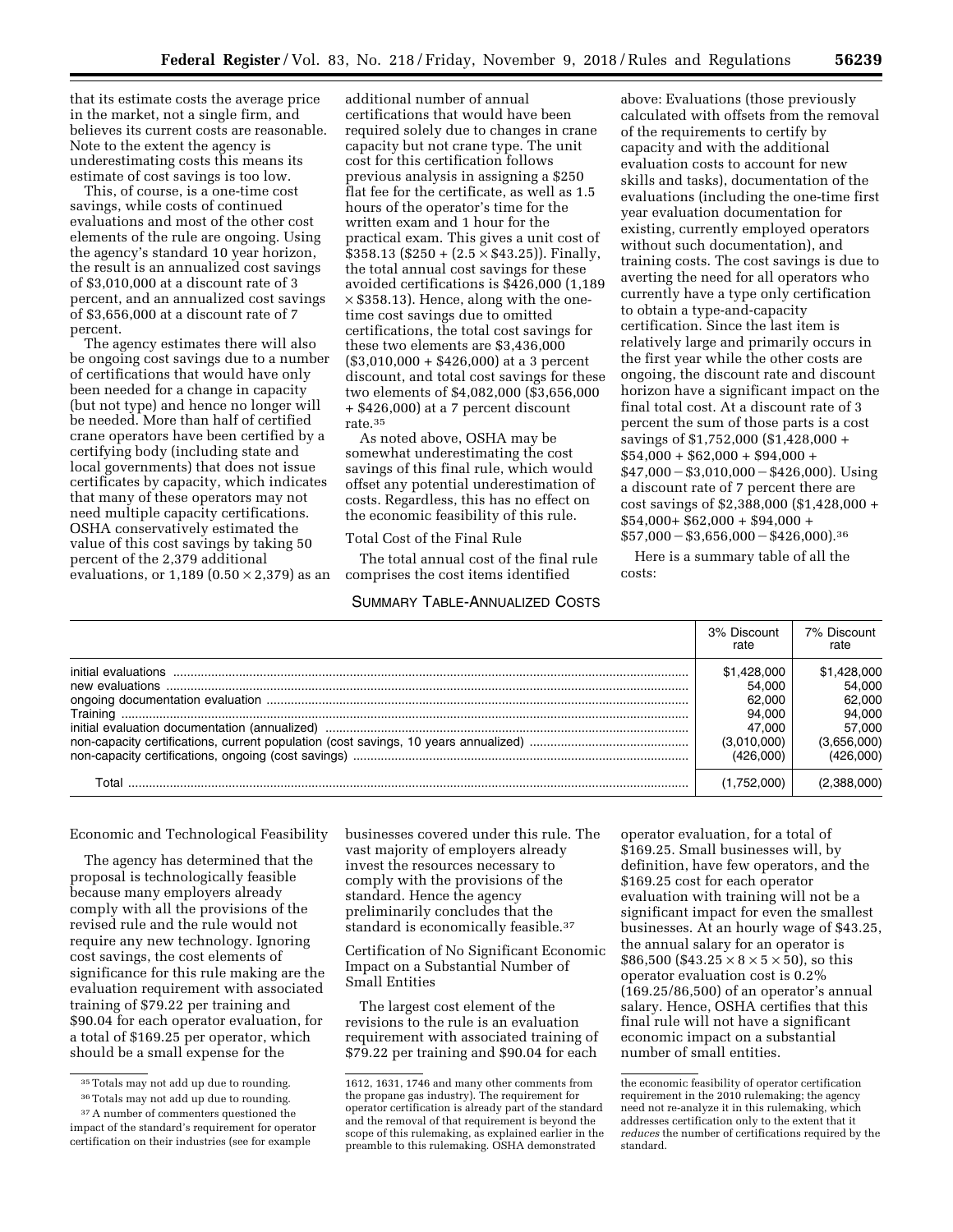As with economic feasibility, there were a number of commenters focused on the impact of the standard's requirement for operator certification on OSHA's preliminary determination that the rule would not have a significant impact on a substantial number of small businesses. As noted in the economic feasibility analysis, this rulemaking addresses certification only to the extent that it *reduces* the number of certifications required by the standard.

## Benefits

OSHA's 2010 Cranes and Derricks in Construction standard included an extensive analysis of the benefits attributed to preventing crane-related fatalities and serious injuries. In that analysis, OSHA relied on IMIS injury data made available in 2008 (see 75 FR 48093), finding that the standard would prevent 175 injuries and 22 fatalities per year for a total annual benefit of \$209.3 million (75 FR 48079–48080).

OSHA, in the proposal for this rule, preliminarily concluded that allowing certification by type only would result in no loss of benefits. OSHA received only one comment challenging that conclusion. That commenter, a representative of a certification body that issues certifications by capacity, claimed that ''[r]etaining capacity will require more stringent testing resulting in an increase in crane safety, thus fewer accidents,'' (ID–1235), but this commenter did not provide further explanation of why the testing would be more stringent or any evidence that it would increase safety.

While testing organizations differed over whether a certification by capacity provided any useful information to an employer, the remainder of the commenters agreed that capacity is just one factor to be considered in the employer's overall evaluation of the operator's ability. Only one commenter opposed removing certification by capacity, but even that commenter did not point to any specific loss of safety benefits. The majority of commenters that responded to this issue support removing the certification by capacity requirement (ID–0690, 0703, 0719, 1611, 1616, 1619, 1628, 1632, 1719, 1735, 1744, 1755, 1764, 1768, 1801, 1816, 1826, 1828). None of the commenters supporting the removal of the requirement for certification by capacity indicated that the removal of that requirement would result in any loss in safety benefit. An industry group whose membership uses cranes for roofing work stated that capacity ''did very little to advance the safe operation of cranes at construction jobsites'' (ID–1619). A local chapter of a labor union noted that

the two certification bodies that offer certification by capacity did not offer any safety evidence to the agency in OSHA's previous public hearings or stakeholder meetings (ID–1719). Referring to consensus standards and industry best practices, a national labor organization implied that there is no industry recognition of a safety benefit from certification by capacity, noting that ASME B30.5 ''does not describe testing or examination by capacity,'' and the organization ''is not aware of any state or local regulatory body . . . that requires certification or licensing by both type and capacity'' (ID–1816). In its request for comments on this issue, the agency specifically asked for information that demonstrated the safety benefits of certification by capacity, but it did not receive any such information.

As noted in the sections on ''Background'' and ''Need for a Rule,'' OSHA received significant feedback from stakeholders following the 2010 final rule indicating that the standard, to be fully effective, would need to preserve the employer duty to evaluate operators separately from the general operator certification requirement. Certifications are intended to address basic operator knowledge and skills, but do not assess operators' familiarity with the actual equipment they will operate or the specific tasks they will perform. The amendments to the standard in this rulemaking make that employer duty permanent and add specificity, thereby ensuring that the full benefits of the standard will be realized.

The safety benefit of the rule is the prevention of injuries or fatalities resulting when operators certified to operate the type of crane assigned still lack the knowledge or skill to operate that crane for the assigned task. As noted earlier, there are many variables in equipment and controls between different models of the same type of crane, and there are many crane operations that require additional knowledge and skill beyond that demonstrated during certification (*e.g.,*  swinging a ''headache ball'' instead of lifting a load, performing a blind lift, participating in a multi-crane lift, etc.). Certification does not address these variables or provide assurance that the operators are qualified to safely operate the equipment for the task assigned, so without these amendments operators could be permitted to perform equipment operations after November 2018 that they are not qualified to operate safely. OSHA has already determined that there is a significant risk of injury when operators are

allowed to operate heavy machinery that they are not qualified to operate.

The 2010 crane rule estimated annual net benefits at \$55.2 million in 2010 dollars (75 FR 47914). Since there are cost savings for this final rule, net benefits of the joint 2010 final rule and this final rule are vastly greater than zero.

While this rule attempts to realize the full benefits already identified in 2010 for the standard, and OSHA need not parse the benefits of each provision of the standard separately, OSHA recognizes that the revision to the standard is also likely to generate additional benefits from the more specific requirement for employers to evaluate operators on specific equipment for specific tasks. To explore this, OSHA conducted further analysis of recent IMIS incident reports in an effort to illustrate the new benefits of the evaluation requirements beyond the benefits that would be achieved through the previous standard with operator certification alone.

OSHA looked at IMIS accident reports for 2009–2013, years subsequent to the data used for the FEA for the 2010 rulemaking. All accidents with any of the search terms ''boom,'' ''crane,'' or "pile driver" in either the event description or in the abstract were examined, the same keywords as used in the analysis for the 2010 final rule. OSHA identified incidents where there was an express mention in the IMIS description that the crane operator was unfamiliar with the specific crane equipment used during the incident, or with the specific task. Using this methodology, the agency has been able to identify three fatalities that may have been prevented if the updated evaluation requirement had been in place at the time. It is true that there was a general duty to ensure operator competency at the time of these incidents (see §§ 1926.20(b)(4) and 1926.1427(k)(2)). But, as explained above, that previous employer duty was stated very generally and employers might have believed that a preliminary general examination of the operator could satisfy the requirement without accounting for evaluation of the operator's ability to operate different models of the same type or perform new tasks.

OSHA believes that the revised rule, which makes the evaluation duty permanent and includes more detailed evaluation documentation requirements, would make it more likely an employer conducts the appropriate type of evaluation and therefore more likely that such incidents would be avoided in the future. By specifying the elements to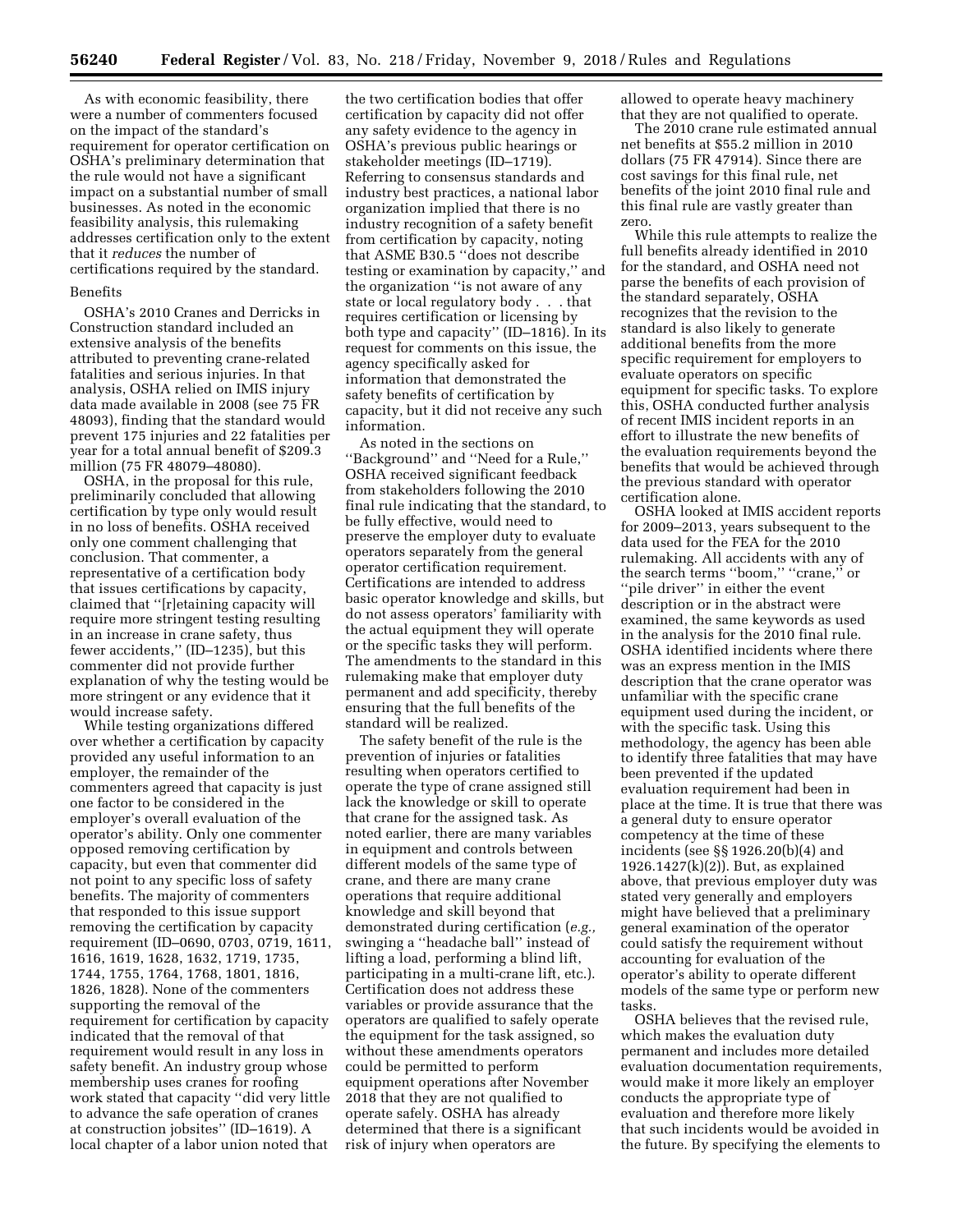be evaluated, OSHA expects the evaluations to be more effective at preventing injuries by identifying operator limitations in a timely manner. For example, the employer might have believed it was complying with the previous general employer duty if it evaluated an operator and found that the operator was qualified to operate a particular crane to lift pallets of material, even though the employer did not perform any additional evaluation before assigning the operator to a lift that required additional skills, such as a blind lift or lifting poles instead of pallets. As indicated by the second IMIS example below, there is greater risk of injury if the operator is not qualified to perform the new task. OSHA expects the documentation requirement to assist employers in complying with the different evaluation elements of the standard. And OSHA expects that the documentation requirement will facilitate communication between supervisors and operators and help avoid assignment of an operator to equipment or tasks for which he or she is not qualified, thereby reducing the risk of injury from unqualified operation.

The IMIS summaries are not particularly detailed or uniform, so many more of these incidents may also have involved similar operator failures that were not explicitly detailed in the IMIS summary. But the complete IMIS abstract of each fatal incident follows.

Case One: Operator not competent to use specific equipment:

At approximately 2:50 p.m. on June 16, 2009, an employee was walking toward a seawall the company was reconstructing when a section of the boom failed and fell on him. The employee was killed. The crane had been built in 1964, and was bought by Ray Qualmann Marine Construction, Inc. on April 29, 2008. The company never performed an annual inspection of the crane or a monthly one, and documentation was not available to indicate any maintenance had been done to the crane. The only documentation available for the crane was an inspection report dated June 10 2009, made by a crane operator who worked for the company, which failed to identify that the crane did not have a boom angle indicator, that several lacings were bent on it, and that the angles and spacing of the repaired lacings were uneven. In addition, neither the crane operator who operated the crane on the day of the accident, nor the foreman, had ever seen the operator's and maintenance manual for the crane involved in the accident. The crane operator was not familiar with the controls of the crane. The operator did not know the weight of the load, and did not know the length of the boom. The crane was overloaded when the accident occurred.

The general manager of Ray Qualmann Marine Construction claimed

that the operator had extensive crane experience and had worked for the company for more than 20 years. OSHA concluded in its investigation, however, that the company allowed the operator use of the Link-Belt LS–58 crane with no training for this equipment. The abstract indicates that the lack of familiarity with the specific equipment used contributed to the fatality. An evaluation of the operator's competency on the specific equipment, rather than the general skills and knowledge tested as part of the third-party certification process, would have been more likely to identify the problem in this case and avoid the resulting fatality.

Case Two: Operator not competent to perform specific task:

On November 17, 2009, employees with Moreau's Material Yard were driving pilings for an oil rig foundation in which a 4,000 lb hammer, attached to the top of the lead, was used to drive 70 to 75 ft poles into the ground. Employee #1 was working on a crawler crane platform approximately 20 to 25 ft above the ground. He was wearing a harness with a lanyard connected to a ladder rung. When the crane tipped over, Employee #1 attempted to jump from the platform to the ground below. He was struck by the crane and killed. The crane operator sustained minor injuries. Other employees indicated that the employer had never lifted poles of that size and the crane boom may have been used at an improper angle for the load being carried.

It is clear from the IMIS report that the operator was familiar with crane equipment but had never lifted poles of that size. While all of the details of the task are not included in the abstract, the note about the different pole size and the operator's use of an improper boom angle suggest that the activity was significantly different from previous activities such that it would have required different knowledge or skills. This incident and resulting injuries might have been prevented if the employer took the time to evaluate the operator for the specific task assigned.

Case Three: Operator inadequately trained: On June 23, 2011, Employee #1, an ironworker, was installing a structural steel bracing and painting structural steel beams in the ceiling of a manufacturing plant addition. Employee #1 was working alone from a boom-supported aerial work platform that was borrowed from another employer. At approximately 11:15 a.m., an electrician walked into the area and found the aerial work platform elevated with Employee #1 slumped over the controls. Employee #1 was crushed between the work platform and one of the ceiling beams. Other tradesmen at the worksite used the ground controls to lower Employee #1 to the floor. Employee #1 died from the injuries. Employee #1 had been trained in operating a boom-supported aerial work platform by his employer, but was not

trained in the differences between those aerial work platforms that were owned by the employer and the borrowed lift being used the morning of the incident. The drive controls on the borrowed aerial work platform may have been reversed from the actual direction that they would operate.

The abstract does not include enough information to be certain as to whether the ''boom-supported aerial work platform'' was equipment that would be covered by the crane standard (it could be a simple aerial lift not covered by the standard, or a boom crane or multipurpose machine configured to support the work platform in a manner that would be within the scope of the standard). Nevertheless, the incident illustrates the potentially fatal consequence of requiring an employee to operate new equipment without ensuring that the employee can account for differences in control locations and functions. Like the previous cases, the employee received training for certain crane equipment but lacked the skills necessary to operate the borrowed machinery used on the day of the accident. Had the employee been evaluated by his employer before using the equipment, the employee's unfamiliarity with the equipment could have been identified earlier and the fatality might have been prevented.

OSHA presented the same analysis of benefits, including these IMIS summaries, in the NPRM and received no comment challenging OSHA's analysis of the benefits of the rule or of the IMIS summaries provided. As discussed in the Summary and Explanation, most commenters agreed with OSHA's conclusion that evaluation improves safety, even if the effect could not readily be quantified. While there were many suggestions as to the best approach to the requirements for employer evaluation, there was virtually no opposition to the basic concept of requiring employers to evaluate their operators.

#### *C. Paperwork Reduction Act*

#### **Overview**

The final ''Cranes and Derricks in Construction: Operator Qualification'' rule contains information collection (paperwork) requirements that are subject to review by OMB. The Paperwork Reduction Act of 1995 (PRA), 44 U.S.C. 3501 *et seq.,* and its implementing regulations, 5 CFR part 1320, require that the Department consider the impact of paperwork and other information collection burdens imposed on the public. A Federal agency generally cannot conduct or sponsor a collection of information, and the public is generally not required to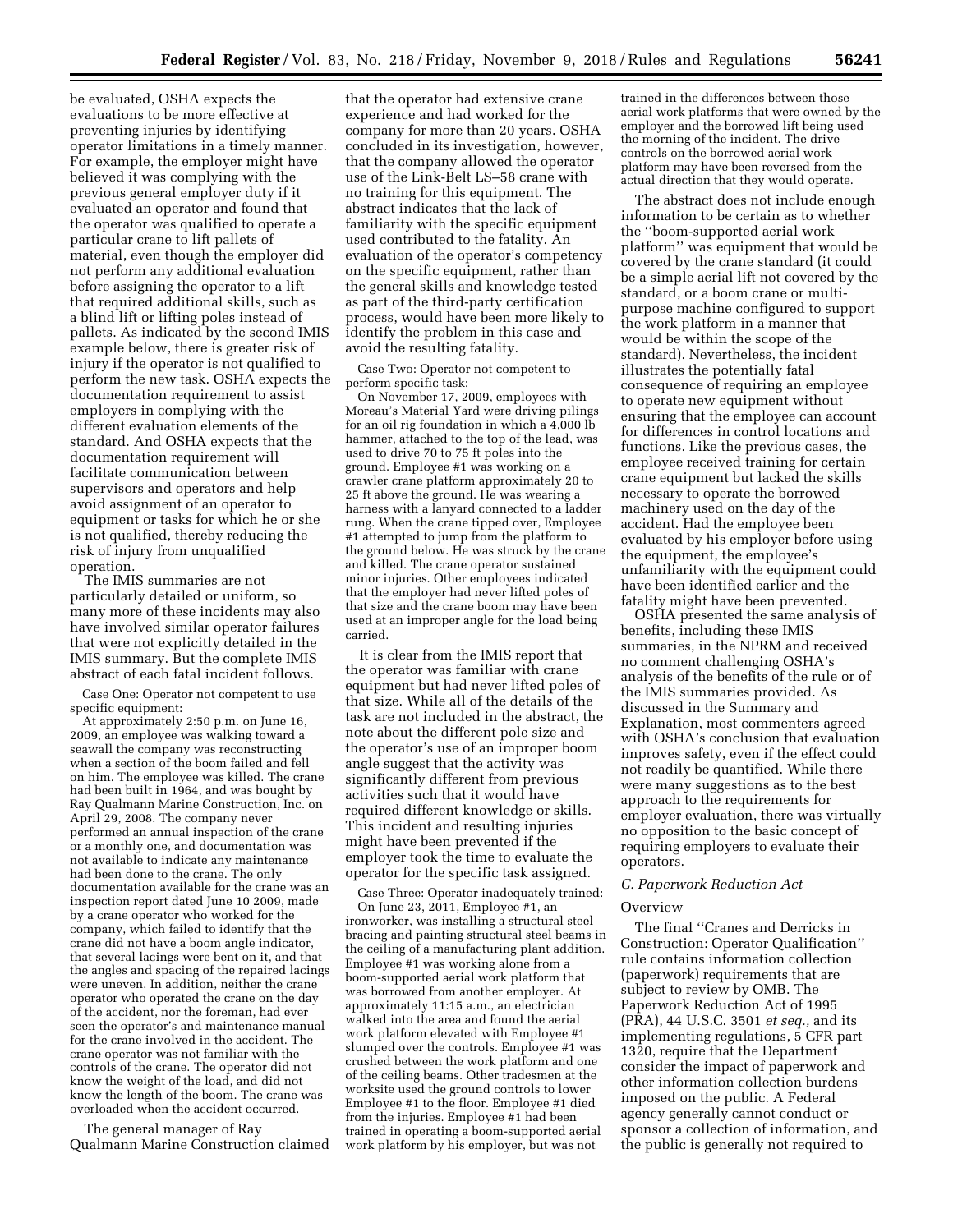respond to an information collection, unless it is approved by OMB under the PRA and displays a currently valid OMB Control Number. In addition, notwithstanding any other provisions of law, no person may generally be subject to penalty for failing to comply with a collection of information that does not display a valid OMB Control Number. See 5 CFR 1320.5(a) and 1320.6.

## Solicitation of Comments

OSHA published two separate **Federal Register** notices that allowed the public an opportunity to comment on the proposed Information Collection Request (ICR) containing the information collection requirements in the proposed rule for 60 days, as required by 44 U.S.C. 3507). The NPRM provided an initial 30 days for the public to comment on the ICR corresponding to the general comment period for the rulemaking (83 FR 23534), and OSHA published a second companion notice to the NPRM on July 30, 2018 (83 FR 36507), allowing the public an additional 30 days to comment on the information collection requirements contained in the proposal. Concurrent with the proposed rule, OSHA submitted the ICR to OMB for review (ICR Reference Number 201710– 1218–002) in accordance with 44 U.S.C. 3507(d).

On July 31, 2018, OMB issued a Notice of Action (NOA) assigning the proposal's ICR a new control number, 1218–0270, to be used in future ICR submissions. OMB noted that this action had no effect on any current approvals. OMB also noted that the NOA is not an approval to conduct or sponsor the information collection contained in the proposal. Finally, OMB requested that, ''Prior to publication of the final rule, the agency should provide a summary of any comments related to the information collection and their response, including any changes made to the ICR as a result of comments. In addition, the agency must enter the correct burden estimates.''

The proposed rule invited the public to submit comments to OMB, in addition to OSHA, on the proposed information collection requirements with regard to the following:

• Whether the proposed information collection requirements are necessary for the proper performance of the agency's functions, including whether the information is useful;

• The accuracy of OSHA's estimate of the burden (time and cost) of the information collection requirements, including the validity of the methodology and assumptions used;

• The quality, utility, and clarity of the information collected; and

• Ways to minimize the compliance burden on employers, for example, by using automated or other technological techniques for collecting and transmitting information.

OSHA received three public comments 38 on the proposed ICR that are addressed in the agency's final ICR analysis. In addition, OSHA received a number of comments in response to the proposed rule, described earlier in this preamble, that also addressed several information collection requirements (primarily the requirement to document evaluations) and contained information relevant to the burden hour and costs analysis in the ICR. Responses to these comments are found above in Section III, Summary and Explanation of the Proposed Amendments to Subpart CC. OSHA considered them when it developed the revised ICR associated with the final rule.

Concurrent with publication of this final rule, the Department of Labor submitted the final ICR, containing the full analysis and description of the burden hours and costs associated with the final rule, to OMB for approval. A copy of this ICR is available at *[http://](http://www.reginfo.gov/public/do/PRAViewICR?ref_nbr=201809-1218-001) [www.reginfo.gov/public/do/](http://www.reginfo.gov/public/do/PRAViewICR?ref_nbr=201809-1218-001)  PRAViewICR?ref*\_*[nbr=201809-1218-001](http://www.reginfo.gov/public/do/PRAViewICR?ref_nbr=201809-1218-001)*  (this link will become active on the day following publication of the final rule). OSHA will publish a separate notice in the **Federal Register** that will announce the results of OMB's review. That notice will also include a list of OMBapproved information collection requirements and total burden hours and costs imposed by the new standard. The Agency will also codify the OMB control number for the standard into § 1926.5, which is the central section in which OSHA displays its approved collection under the Paperwork Reduction Act.

Summary of Information Collection Requirements

This final rule establishes new information collection requirements. It also modifies a small number of information collection requirements in the Cranes and Derricks in Construction Standard (29 CFR part 1926, Subpart CC) Information Collection (IC) previously approved by OMB. If the new information collection requirements are approved by OMB, OSHA will request a second OMB approval to amend the comprehensive Cranes and Derricks in Construction

Information Collection (OMB control number 1218–0261) to incorporate the ICR analysis associated with the final Cranes and Derricks in Construction Standard: Operator Qualification and to discontinue the new control number (1218–0270).

Below is a summary of the major differences in the information collection requirements contained in the revised rule from the information collection requirements previously approved in the ICR. Also, the summary includes a brief description of the significant changes between the proposal and the final rule's information collection requirements. These differences are discussed in more specific detail in Section III: Summary and Explanation of the Amendments to Subpart CC. The impact on information collection requirements is also discussed in more detail in Item 8 of the ICR.

Some of these adopted revisions resulted in changes to the previous burden hour and/or cost estimates associated with the current OMBapproved information collection requirements contained in the Cranes and Derricks in Construction Standard Information Collection. Others did not change burden hour or cost estimates, but would substantively modify language contained in the currently OMB-approved ICR. Still others revised previous standard provisions that are not information collection requirements. This summary addresses the first two categories to ensure that the ICR reflects the updated regulatory text, but does not address the last category of revisions. In addition, this summary does not address the provisions that are substantively unchanged from the current, OMBapproved information collection requirements. Discussion and justification of these provisions can be found in the preamble to the final 2010 crane rule (75 FR 48017) and also in the Supporting Statements for this final rule, as well as in the approved Information Collection.

## Section 1926.1427(a)—Operator Training, Certification, and Evaluation

The introductory text in paragraph (a) sets out the employer's responsibility to ensure that each operator is certified/ licensed in accordance with subpart CC, and is evaluated on his or her competence to safely operate the equipment that will be used, before the employer permits him or her to operate equipment covered by subpart CC without continuous monitoring. The revised approach provides a clearer structure than the previous standard, which was not designed to

<sup>38</sup>See *[www.Regulations.gov](http://www.Regulations.gov)*, docket numbers: OSHA–2018–0009–0003; OSHA–2018–0009–0004; and OSHA–2018–0009–0005.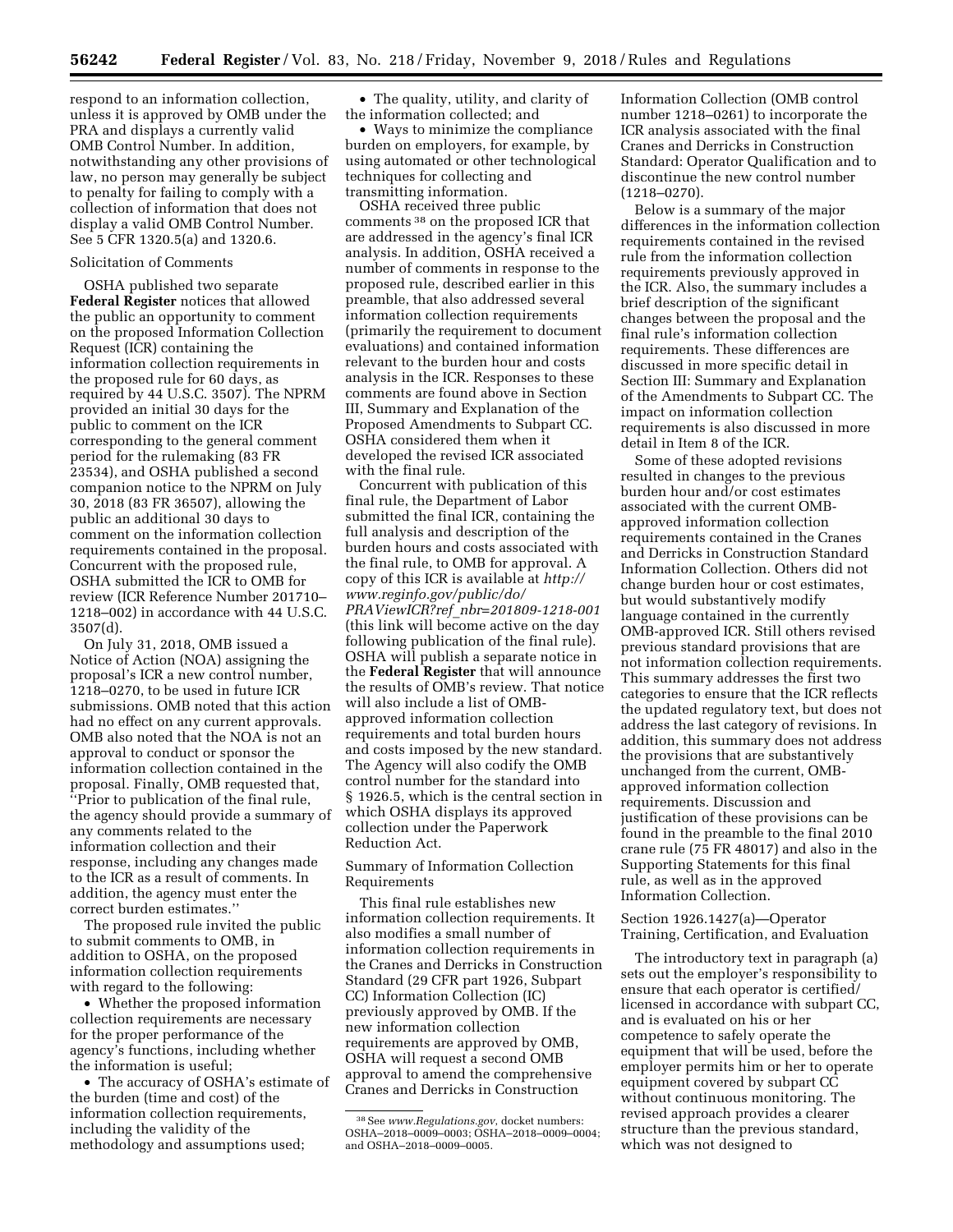accommodate both certification and evaluation.

## Section 1926.1427(c)—Operator Certification and Licensing

Under paragraph (c), the employer must ensure that each operator is certified or licensed to operate the equipment. Paragraph (c) retains the certification and licensing structure of the previous standard with only a few minor modifications intended to improve comprehension of certification/ licensing requirements. For example, OSHA removed the reference to an ''option'' with respect to mandatory compliance with existing state and local licensing requirements that meet the minimum requirements under federal law.

Section 1926.1427(d)—Certification by an Accredited Crane Operator Testing Organization

Revised paragraph (d) retains the requirements of previous paragraph § 1926.1427(b), except that the revision removes the requirement for certification by capacity of crane, as required in previous paragraphs  $(b)(1)(ii)(B)$  and  $(b)(2)$ . The need for this change is explained in the ''Need for a Rule'' section of the preamble. The revised rule also makes some nonsubstantive language clarifications. Compliance with the requirements of revised paragraph (d) is the option that OSHA expects the vast majority of employers to use.

## Section 1926.1427(e)—Audited Employer Program

The substantive content of revised paragraph (e) is the same as previous § 1926.1427(c). It sets out the parameters for a nonportable certification program administered by the employer and audited by a third party. The changes to the regulatory text for the audited employer program are to remove the word ''qualification'' and to replace three cross references with updated references to their new locations in the final rule.

## Section 1926.1427(f)—Evaluation

Paragraph (f) sets out new specific requirements that employers must follow to conduct an operator evaluation and re-evaluation, including documentation requirements. Paragraph (f)(6) requires the employer to document the evaluation of each operator and to ensure that the documentation is available at the worksite while the operator is employed by the employer. OSHA is adding language to this final rule that states explicitly the documentation must be maintained

while the operator is employed by the employer. This paragraph also specifies the information that the documentation needs to include: The operator's name, the evaluator's name and signature, the date of the evaluation, and the make, model and configuration of the equipment used in the evaluation. However, the documentation would not need to be in any particular format. The employer must make the document available at the worksite for the duration of the operator's employment.

The final rule also permits the employer to rely on its previous assessments of an operator employed by that employer prior to December 10, 2018, in lieu of conducting a new evaluation of that operator's existing knowledge and skills. Thus, for those operators assessed under this provision of the final rule, the evaluation documentation must reflect the date of the employer's determination of the operator's abilities and the make, model and configuration of equipment on which the operator has previously demonstrated competency. The proposed rule did not include the provisions permitting employers to rely on previous assessments of current employees in lieu of conducting new evaluations and the associated documentation.

Section 1926.1427(h)—Language and Literacy

Previous paragraph § 1926.1427(h) allowed operators to be certified in a language other than English, provided that the operator understands that language. Paragraph (h) in the final rule is nearly identical to previous paragraph (h) with the exception that it removes the reference to the previous qualification language in paragraph (b)(2), which has been replaced.

*Title of Collection:* Cranes and Derricks in Construction: Operator Qualification.

*OMB Control Number:* 1218–0270. *Affected Public:* Private Sector businesses or other for-profits.

*Total Estimated Number of Respondents:* 119,904 (117,130 employers of operators and 2,774 employers of propane field technician officers).

*Total Estimated Number of Responses:* 102,144.

*Total Estimated Annual Time Burden Hours:* 7,173.

*Total Estimated Annual Other Costs (capital, operation and maintenance) Burden:* \$84.

## *D. Federalism*

OSHA reviewed the revisions to the cranes standard in accordance with the

Executive Order on Federalism (Executive Order 13132, 64 FR 43255, August 10, 1999), which requires that Federal agencies, to the extent possible, refrain from limiting State policy options, consult with States prior to taking any actions that would restrict State policy options, and take such actions only when clear constitutional and statutory authority exists and the problem is national in scope. Executive Order 13132 provides for preemption of State law only with the expressed consent of Congress. Federal agencies must limit any such preemption to the extent possible.

Under Section 18 of the OSH Act, Congress expressly provides that States and U.S. territories may adopt, with Federal approval, a plan for the development and enforcement of occupational safety and health standards. OSHA refers to such States and territories as ''State Plan States.'' Occupational safety and health standards developed by State Plan States must be at least as effective in providing safe and healthful employment and places of employment as the Federal standards (29 U.S.C. 667).

OSHA previously concluded from its analysis for the 2010 final rule that promulgation of subpart CC complies with Executive Order 13132 (see 75 FR 48128–29). The amendments in this final rule do not change that conclusion. In States without an OSHA-approved State Plan, this revised rule will limit state policy options in the same manner as every standard promulgated by OSHA. But the revised rule also requires compliance with State and local crane operator licensing programs that meet certain minimum standards. Section 18 of the OSH Act, as noted in the previous paragraph, permits State-Plan States to develop and enforce their own cranes standards provided these requirements are at least as effective in providing safe and healthful employment and places of employment as the requirements specified in this final rule.

#### *E. State Plans*

When Federal OSHA promulgates a new standard or a more stringent amendment to an existing standard, State Plans must either amend their standards to be identical or ''at least as effective as'' the new standard or amendment, or show that an existing State standard covering this area is already ''at least as effective'' as the new Federal standard or amendment (29 CFR 1953.5(a)). State Plan adoption must be completed within six months of the promulgation date of the final Federal rule. When OSHA promulgates a new standard or amendment that does not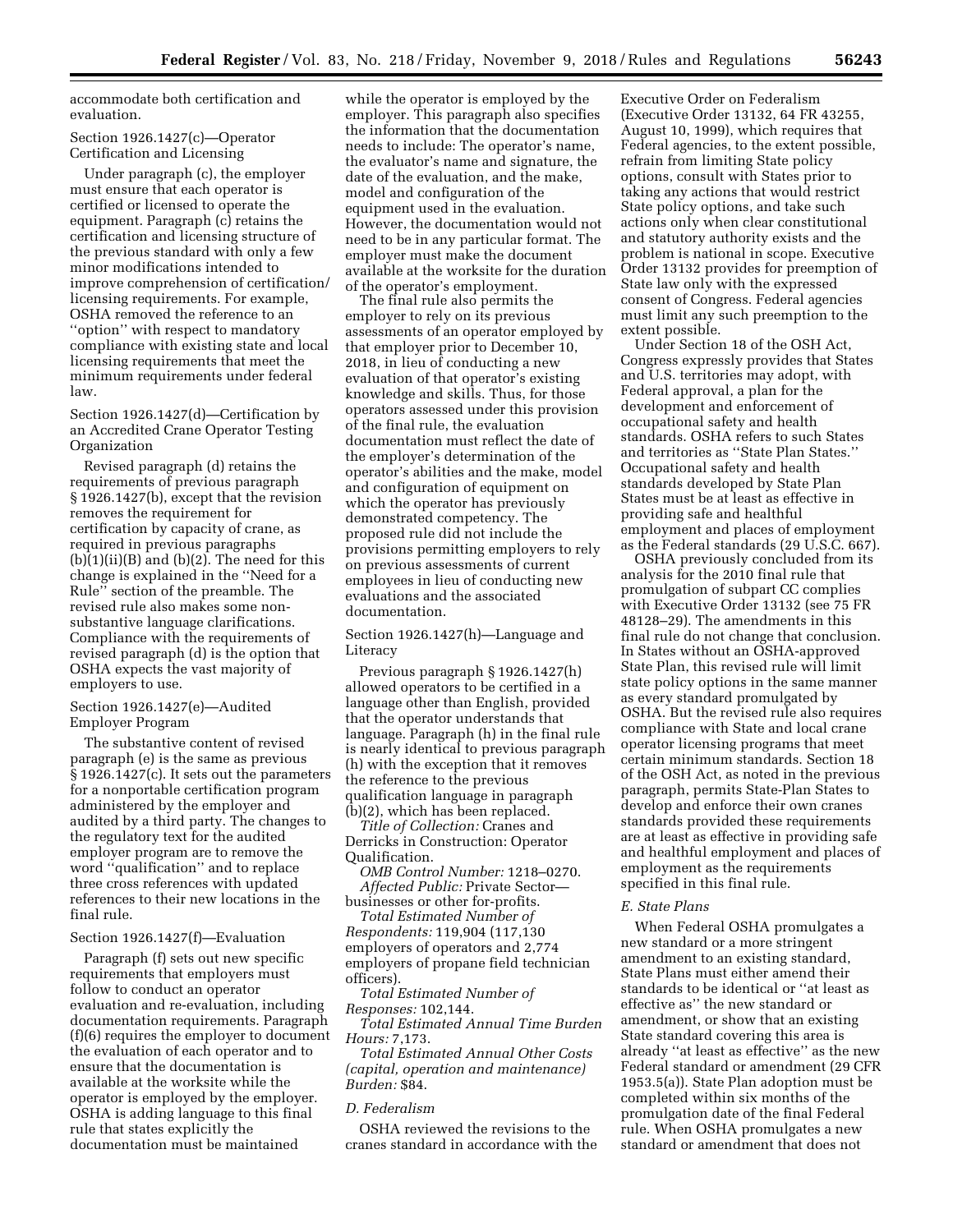impose additional or more stringent requirements than an existing standard, State Plans do not have to amend their standards, although OSHA may encourage them to do so. The 28 OSHAapproved State Plans are: Alaska, Arizona, California, Connecticut, Hawaii, Illinois, Indiana, Iowa, Kentucky, Maine, Maryland, Michigan, Minnesota, Nevada, New Mexico, New Jersey, New York, North Carolina, Oregon, Puerto Rico, South Carolina, Tennessee, Utah, Vermont, Virginia, Virgin Islands, Washington, and Wyoming. Connecticut, Illinois, New Jersey, New York, Maine, and the Virgin Islands have OSHA-approved State Plans that apply to State and local government employees only.

The amendments to OSHA's cranes standard in this final rule require employers to permanently implement evaluations of crane operators, whereas the previous evaluation duty had been temporary with a fixed end date. These evaluations must be documented and include more specificity than the previous temporary employer duty to assess and train operators under § 1926.1427(k)(2). Accordingly, State Plans are required to adopt an ''at least as effective'' change to their standard.

OSHA is also removing the previous requirement for crane operators to be certified by crane capacity as well as crane type. Because this change removes a requirement rather than imposing one, State Plans are not be required to make this change, but may do so if they so choose.

#### *F. Unfunded Mandates Reform Act*

When OSHA issued the final Cranes and Derricks in Construction rule in 2010 (75 FR 47906), it reviewed the rule according to the Unfunded Mandates Reform Act of 1995 (UMRA; 2 U.S.C. 1501 *et seq.*) and Executive Order 12875 (56 FR 58093). OSHA concluded that the final rule did not meet the definition of a ''Federal intergovernmental mandate'' under the UMRA because OSHA standards do not apply to State or local governments except in States that voluntarily adopt State Plans. OSHA further noted that the 2010 rule imposed costs of over \$100 million per year on the private sector and, therefore, required review under the UMRA for those costs, but concluded that its 2010 final economic analysis met that requirement.

As discussed above in Section III.A (Final Economic Analysis and Regulatory Flexibility Analysis) of this preamble, this final rule has cost savings of approximately \$1.8 million per year. Therefore, for the purposes of the UMRA, OSHA certifies that this final

rule would not mandate that State, local, or tribal governments adopt new, unfunded regulatory obligations, or increase expenditures by the private sector of more than \$100 million in any year.

## *G. Consultation and Coordination With Indian Tribal Governments*

OSHA reviewed this final rule in accordance with Executive Order 13175 (65 FR 67249) and determined that it will not have ''tribal implications'' as defined in that order. The final rule will not have substantial direct effects on one or more Indian tribes, on the relationship between the Federal government and Indian tribes, or on the distribution of power and responsibilities between the Federal Government and Indian tribes.

## *H. Executive Order 13771: Reducing Regulation and Controlling Regulatory Costs*

Consistent with E.O. 13771 (82 FR 9339, January 30, 2017), OSHA has estimated at a 3 percent discount rate, there are net annual cost savings of \$1,752,000, and at a discount rate of 7 percent there is an annual cost savings of \$2,388,000. This rule is an E.O. 13771 deregulatory action. Details on the estimated costs and cost savings estimates for this rule can be found in the final rule's economic analysis.

#### **List of Subjects in 29 CFR Part 1926**

Certification, Construction industry, Cranes, Derricks, Occupational safety and health, Qualification, Safety, Training.

Signed at Washington, DC, on November 5, 2018.

#### **Loren Sweatt,**

*Deputy Assistant Secretary of Labor for Occupational Safety and Health.* 

For the reasons stated in the preamble of this final rule, OSHA is amending 29 CFR part 1926 as follows:

## **PART 1926—SAFETY AND HEALTH REGULATIONS FOR CONSTRUCTION**

## **Subpart CC—Cranes and Derricks in Construction**

■ 1. The authority citation for subpart CC continues to read as follows:

**Authority:** 40 U.S.C. 3701 *et seq.;* 29 U.S.C. 653, 655, 657; Secretary of Labor's Order No. 5–2007 (72 FR 31159) or 1–2012 (77 FR 3912), as applicable; and 29 CFR part 1911.

■ 2. Revise § 1926.1427 to read as follows:

#### **§ 1926.1427 Operator training, certification, and evaluation.**

(a) *General requirements for operators.* The employer must ensure that each operator is trained, certified/ licensed, and evaluated in accordance with this section before operating any equipment covered under subpart CC, except for the equipment listed in paragraph (a)(2) of this section.

(1) *Operation during training.* An employee who has not been certified/ licensed and evaluated to operate assigned equipment in accordance with this section may only operate the equipment as an operator-in-training under supervision in accordance with the requirements of paragraph (b) of this section.

(2) *Exceptions.* Operators of derricks (see § 1926.1436), sideboom cranes (see § 1926.1440), or equipment with a maximum manufacturer-rated hoisting/ lifting capacity of 2,000 pounds or less (see  $\S$  1926.1441) are not required to comply with § 1926.1427. Note: The training requirements in those other sections continue to apply (for the training requirement for operators of sideboom cranes, follow section 1926.1430(c)).

(3) *Qualification by the U.S. military.*  (i) For purposes of this section, an operator who is an employee of the U.S. military meets the requirements of this section if he/she has a current operator qualification issued by the U.S. military for operation of the equipment. An employee of the U.S. military is a Federal employee of the Department of Defense or Armed Forces and does not include employees of private contractors.

(ii) A qualification under this paragraph is:

(A) Not portable: Such a qualification meets the requirements of paragraph (a) of this section only where the operator is employed by (and operating the equipment for) the employer that issued the qualification.

(B) Valid for the period of time stipulated by the issuing entity.

(b) *Operator training.* The employer must provide each operator-in-training with sufficient training, through a combination of formal and practical instruction, to ensure that the operatorin-training develops the skills, knowledge, and ability to recognize and avert risk necessary to operate the equipment safely for assigned work.

(1) The employer must provide instruction on the knowledge and skills listed in paragraphs (j)(1) and (2) of this section to the operator-in-training.

(2) The operator-in-training must be continuously monitored on site by a trainer while operating equipment.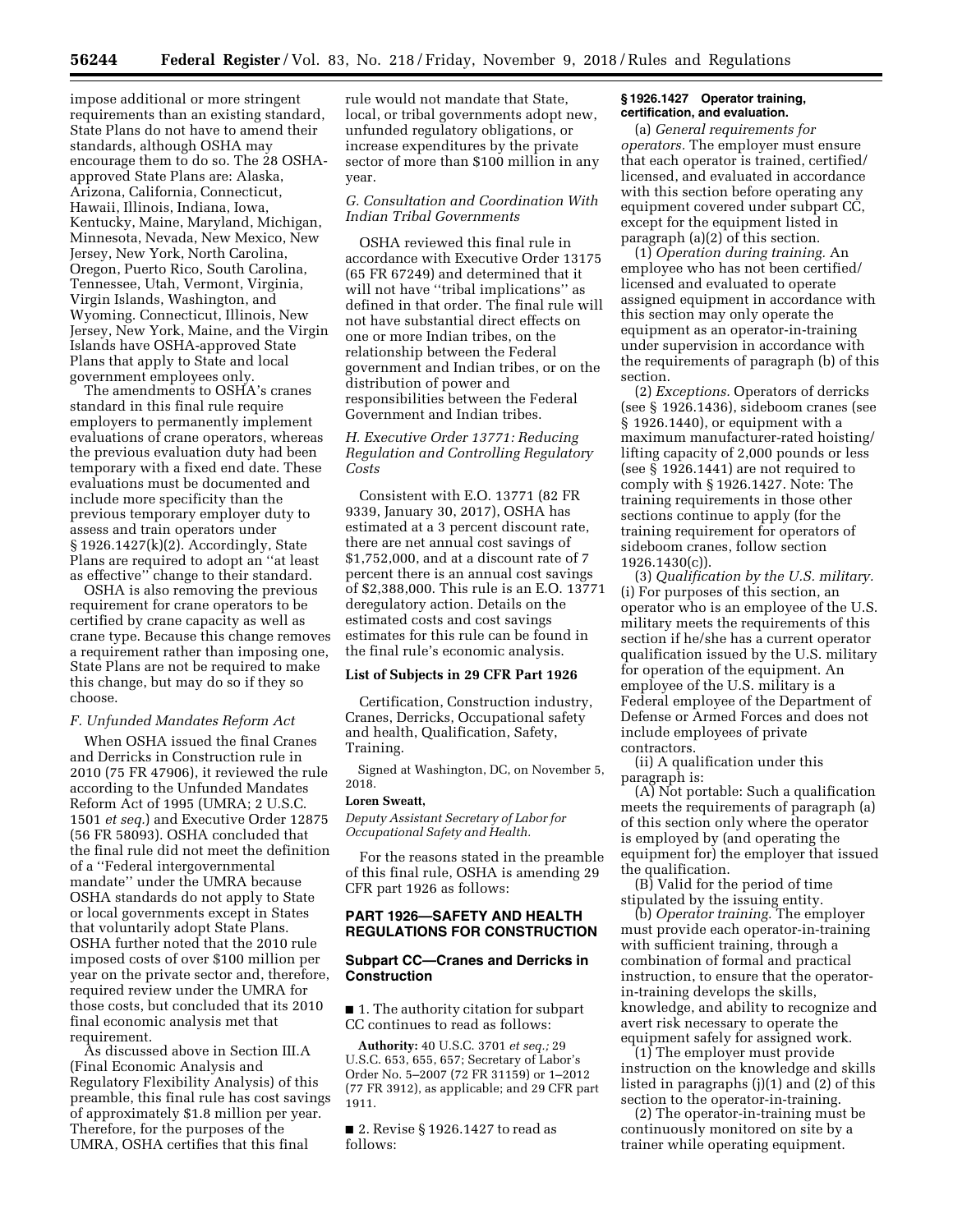(3) The employer may only assign tasks within the operator-in-training's ability. However, except as provided in paragraph (b)(3)(v) of this section, the operator-in-training shall not operate the equipment in any of the following circumstances unless certified in accordance with paragraph (c) of this section:

(i) If any part of the equipment, load line, or load (including rigging and lifting accessories), if operated up to the equipment's maximum working radius in the work zone (see § 1926.1408(a)(1)), could get within 20 feet of a power line that is up to 350 kV, or within 50 feet of a power line that is over 350 kV.

(ii) If the equipment is used to hoist personnel.

(iii) In multiple-equipment lifts.

(iv) If the equipment is used over a shaft, cofferdam, or in a tank farm.

(v) In multiple-lift rigging operations, except where the operator's trainer determines that the operator-intraining's skills are sufficient for this high-skill work.

(4) The employer must ensure that an operator-in-training is monitored as follows when operating equipment covered by this subpart:

(i) While operating the equipment, the operator-in-training must be continuously monitored by an individual (''operator's trainer'') who meets all of the following requirements:

(A) The operator's trainer is an employee or agent of the operator-intraining's employer.

(B) The operator's trainer has the knowledge, training, and experience necessary to direct the operator-intraining on the equipment in use.

(ii) While monitoring the operator-intraining, the operator's trainer performs no tasks that detract from the trainer's ability to monitor the operator-intraining.

(iii) For equipment other than tower cranes: The operator's trainer and the operator-in-training must be in direct line of sight of each other. In addition, they must communicate verbally or by hand signals. For tower cranes: The operator's trainer and the operator-intraining must be in direct communication with each other.

(iv) The operator-in-training must be monitored by the operator's trainer at all times, except for short breaks where all of the following are met:

(A) The break lasts no longer than 15 minutes and there is no more than one break per hour.

(B) Immediately prior to the break the operator's trainer informs the operatorin-training of the specific tasks that the operator-in-training is to perform and

limitations to which he/she must adhere during the operator trainer's break.

(C) The specific tasks that the operator-in-training will perform during the operator trainer's break are within the operator-in-training's abilities.

(5) *Retraining.* The employer must provide retraining in relevant topics for each operator when, based on the performance of the operator or an evaluation of the operator's knowledge, there is an indication that retraining is necessary.

(c) *Operator certification and licensing.* The employer must ensure that each operator is certified or licensed to operate the equipment as follows:

(1) *Licensing.* When a state or local government issues operator licenses for equipment covered under subpart CC, the equipment operator must be licensed by that government entity for operation of equipment within that entity's jurisdiction if that government licensing program meets the following requirements:

(i) The requirements for obtaining the license include an assessment, by written and practical tests, of the operator applicant regarding, at a minimum, the knowledge and skills listed in paragraphs (j)(1) and (2) of this section.

(ii) The testing meets industryrecognized criteria for written testing materials, practical examinations, test administration, grading, facilities/ equipment, and personnel.

(iii) The government authority that oversees the licensing department/office has determined that the requirements in paragraphs (c)(1)(i) and (ii) of this section have been met.

(iv) The licensing department/office has testing procedures for re-licensing designed to ensure that the operator continues to meet the technical knowledge and skills requirements in paragraphs (j)(1) and (2) of this section.

(v) For the purposes of compliance with this section, a license is valid for the period of time stipulated by the licensing department/office, but no longer than 5 years.

(2) *Certification.* When an operator is not required to be licensed under paragraph (c)(1) of this section, the operator must be certified in accordance with paragraph (d) or (e) of this section.

(3) *No cost to employees.* Whenever operator certification/licensure is required under this section, the employer must provide the certification/ licensure at no cost to employees.

(4) *Provision of testing and training.* A testing entity is permitted to provide training as well as testing services as long as the criteria of the applicable

governmental or accrediting agency (in the option selected) for an organization providing both services are met.

(d) *Certification by an accredited crane operator testing organization.* (1) For a certification to satisfy the requirements of this section, the crane operator testing organization providing the certification must:

(i) Be accredited by a nationally recognized accrediting agency based on that agency's determination that industry-recognized criteria for written testing materials, practical examinations, test administration, grading, facilities/equipment, and personnel have been met.

(ii) Administer written and practical tests that:

(A) Assess the operator applicant regarding, at a minimum, the knowledge and skills listed in paragraphs (j)(1) and (2) of this section.

(B) Provide certification based on equipment type, or type and capacity.

(iii) Have procedures for operators to re-apply and be re-tested in the event an operator applicant fails a test or is decertified.

(iv) Have testing procedures for recertification designed to ensure that the operator continues to meet the technical knowledge and skills requirements in paragraphs (j)(1) and (2) of this section.

(v) Have its accreditation reviewed by the nationally recognized accrediting agency at least every 3 years.

(2) If no accredited testing agency offers certification examinations for a particular type of equipment, an operator will be deemed to have complied with the certification requirements of this section for that equipment if the operator has been certified for the type that is most similar to that equipment and for which a certification examination is available. The operator's certificate must state the type of equipment for which the operator is certified.

(3) A certification issued under this option is portable among employers who are required to have operators certified under this option.

(4) A certification issued under this paragraph is valid for 5 years.

(e) *Audited employer program.* The employer's certification of its employee must meet the following requirements:

(1) *Testing.* The written and practical tests must be either:

(i) Developed by an accredited crane operator testing organization (see paragraph (d) of this section); or

(ii) Approved by an auditor in accordance with the following requirements:

(A) The auditor is certified to evaluate such tests by an accredited crane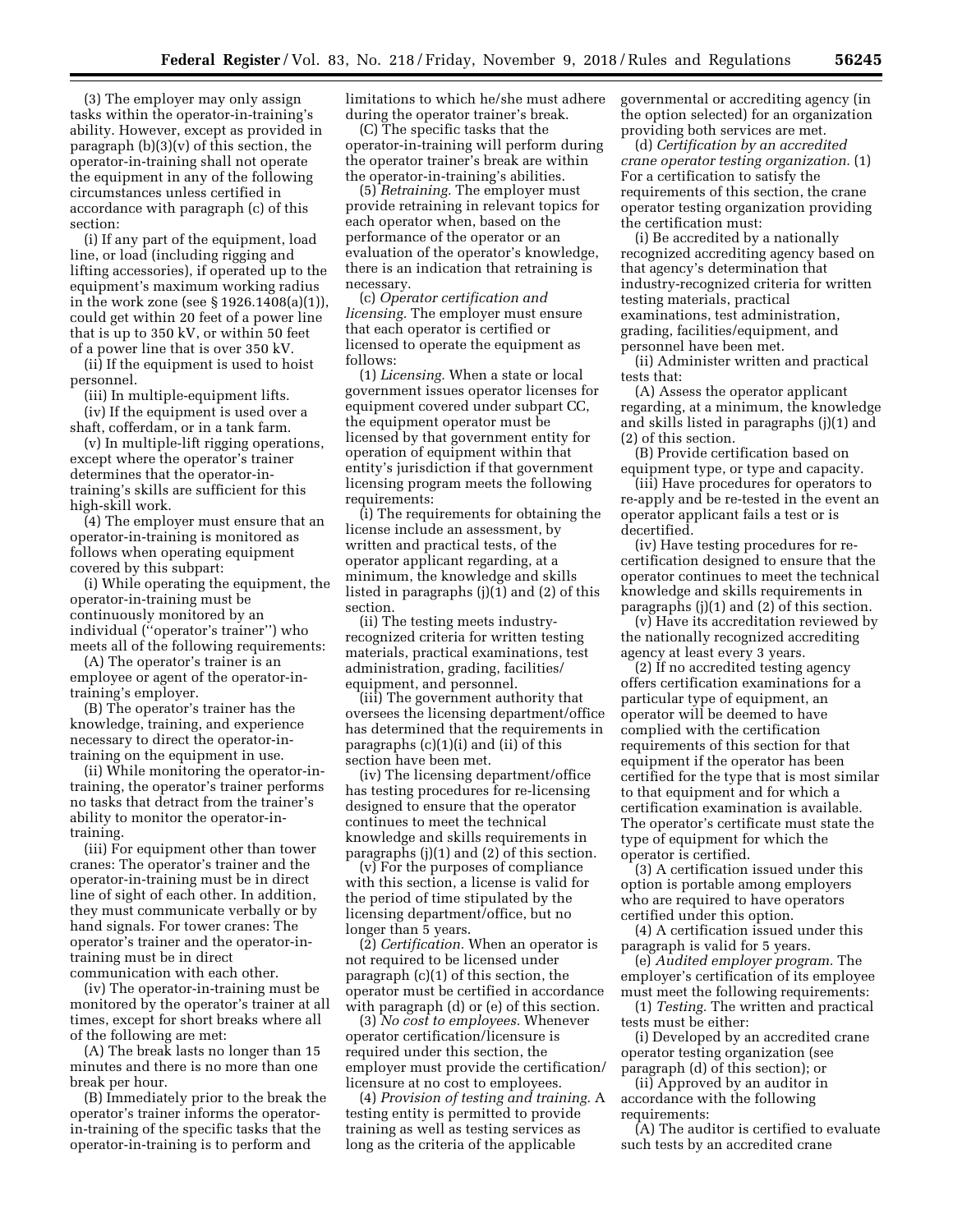operator testing organization (see paragraph (d) of this section).

(B) The auditor is not an employee of the employer.

(C) The approval must be based on the auditor's determination that the written and practical tests meet nationally recognized test development criteria and are valid and reliable in assessing the operator applicants regarding, at a minimum, the knowledge and skills listed in paragraphs (j)(1) and (2) of this section.

(D) The audit must be conducted in accordance with nationally recognized auditing standards.

(2) *Administration of tests.* (i) The written and practical tests must be administered under circumstances approved by the auditor as meeting nationally recognized test administration standards.

(ii) The auditor must be certified to evaluate the administration of the written and practical tests by an accredited crane operator testing organization (see paragraph (d) of this section).

(iii) The auditor must not be an employee of the employer.

(iv) The audit must be conducted in accordance with nationally recognized auditing standards.

(3) *Timing of audit.* The employer program must be audited within 3 months of the beginning of the program and at least every 3 years thereafter.

(4) *Requalification.* The employer program must have testing procedures for re-qualification designed to ensure that the operator continues to meet the technical knowledge and skills requirements in paragraphs (j)(1) and (2) of this section. The re-qualification procedures must be audited in accordance with paragraphs (e)(1) and (2) of this section.

(5) *Deficiencies.* If the auditor determines that there is a significant deficiency (''deficiency'') in the program, the employer must ensure that:

(i) No operator is qualified until the auditor confirms that the deficiency has been corrected.

(ii) The program is audited again within 180 days of the confirmation that the deficiency was corrected.

(iii) The auditor files a documented report of the deficiency to the appropriate Regional Office of the Occupational Safety and Health Administration within 15 days of the auditor's determination that there is a deficiency.

(iv) Records of the audits of the employer's program are maintained by the auditor for 3 years and are made available by the auditor to the Secretary of Labor or the Secretary's designated representative upon request.

(6) *Audited-program certificates.* A certification under this paragraph is:

(i) Not portable: Such a certification meets the requirements of paragraph (c) of this section only where the operator is employed by (and operating the equipment for) the employer that issued the certification.

(ii) Valid for 5 years.

(f) *Evaluation.* (1) Through an evaluation, the employer must ensure that each operator is qualified by a demonstration of:

(i) The skills and knowledge, as well as the ability to recognize and avert risk, necessary to operate the equipment safely, including those specific to the safety devices, operational aids, software, and the size and configuration of the equipment. Size and configuration includes, but is not limited to, lifting capacity, boom length, attachments, luffing jib, and counterweight set-up.

(ii) The ability to perform the hoisting activities required for assigned work, including, if applicable, blind lifts, personnel hoisting, and multi-crane lifts.

(2) For operators employed prior to December 10, 2018, the employer may rely on its previous assessments of the operator in lieu of conducting a new evaluation of that operator's existing knowledge and skills.

(3) The definition of ''qualified'' in § 1926.32 does not apply to paragraph (f)(1) of this section: Possession of a certificate or degree cannot, by itself, cause a person to be qualified for purposes of paragraph (f)(1).

(4) The evaluation required under paragraph (f)(1) of this section must be conducted by an individual who has the knowledge, training, and experience necessary to assess equipment operators.

(5) The evaluator must be an employee or agent of the employer. Employers that assign evaluations to an agent retain the duty to ensure that the requirements in paragraph (f) are satisfied. Once the evaluation is completed successfully, the employer may allow the operator to operate other equipment that the employer can demonstrate does not require substantially different skills, knowledge, or ability to recognize and avert risk to operate.

(6) The employer must document the completion of the evaluation. This document must provide: The operator's name; the evaluator's name and signature; the date; and the make, model, and configuration of equipment used in the evaluation. The employer

must make the document available at the worksite while the operator is employed by the employer. For operators assessed per paragraph (f)(2) of this section, the documentation must reflect the date of the employer's determination of the operator's abilities and the make, model and configuration of equipment on which the operator has previously demonstrated competency.

(7) When an employer is required to provide an operator with retraining under paragraph (b)(5) of this section, the employer must re-evaluate the operator with respect to the subject of the retraining.

(g) [Reserved].

(h) *Language and literacy requirements.* (1) Tests under this section may be administered verbally, with answers given verbally, where the operator candidate:

(i) Passes a written demonstration of literacy relevant to the work.

(ii) Demonstrates the ability to use the type of written manufacturer procedures applicable to the class/type of equipment for which the candidate is seeking certification.

(2) Tests under this section may be administered in any language the operator candidate understands, and the operator's certification documentation must note the language in which the test was given. The operator is only permitted to operate equipment that is furnished with materials required by this subpart, such as operations manuals and load charts, that are written in the language of the certification.

(i) [Reserved].

(j) *Certification criteria.* Certifications must be based on the following:

(1) A determination through a written test that:

(i) The individual knows the information necessary for safe operation of the specific type of equipment the individual will operate, including all of the following:

(A) The controls and operational/ performance characteristics.

(B) Use of, and the ability to calculate (manually or with a calculator), load/ capacity information on a variety of configurations of the equipment.

(C) Procedures for preventing and responding to power line contact.

(D) Technical knowledge of the subject matter criteria listed in appendix C of this subpart applicable to the specific type of equipment the individual will operate. Use of the appendix C criteria meets the requirements of this provision.

(E) Technical knowledge applicable to the suitability of the supporting ground and surface to handle expected loads, site hazards, and site access.